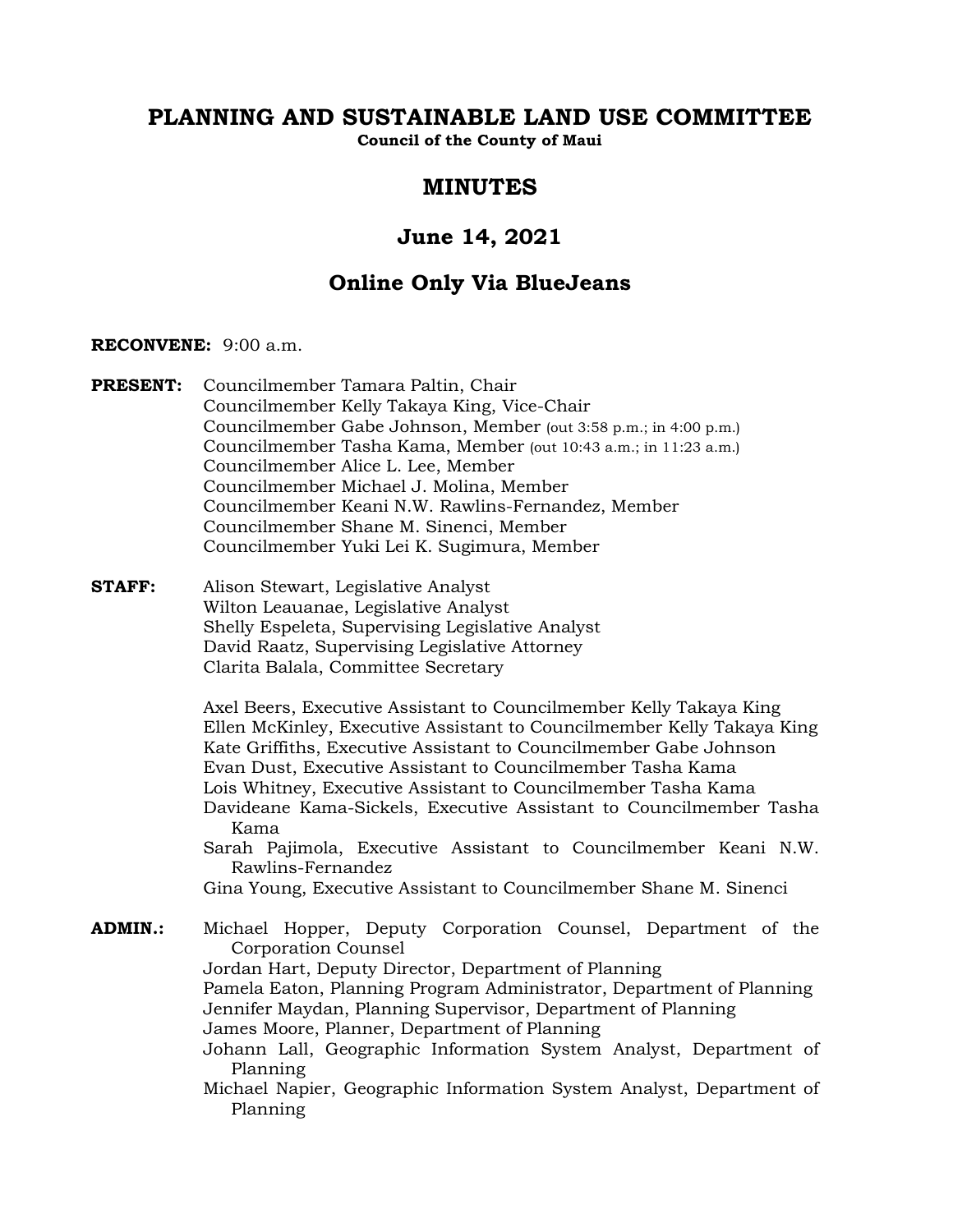#### **June 14, 2021**

- **OTHERS:** Dana Sato, Director, Leasing and Transactions, Kamehameha Schools Marissa Harman, Director of Asset Management, Kamehameha Schools Kai Nishiki, Chair, West Maui Community Plan Advisory Committee Chad Fukunaga, Kā'anapali Land Management Corporation
- **PRESS:** *Akakū: Maui Community Television, Inc.* ----------------------------------------------------------------------------------------------------------------

## **PSLU-1 WEST MAUI COMMUNITY PLAN** (CC 21-70)

- CHAIR PALTIN: . . .*(gavel)*. . . Aloha kakahiaka. My name is Tamara Paltin and I'll be your Chair for today's recessed Planning and Sustainable Land Use Committee meeting. The time is 9:01 on June 14th, 2021. If everyone can please silence their cell phones or any noisemaking devices, that would really help our cause. And today's greeting from Fiji from Council Chair Lee is yandra. Yandra kākou and aloha kakahiaka, Chair Lee.
- COUNCILMEMBER LEE: Yandra, Chair Paltin. And looking forward to another exciting day with your Committee.
- CHAIR PALTIN: Thank you, thank you. I'll try to keep it exciting. We also have our Committee Vice-Chair Kelly King. Yandra.
- VICE-CHAIR KING: Yandra and aloha kakahiaka. I hope everyone had another nice threeday weekend.
- CHAIR PALTIN: Aloha kakahiaka. From the island of Lāna'i, we have Member Gabe Johnson. Yandra and aloha.
- COUNCILMEMBER JOHNSON: Good morning, Chair. Good morning, Members. Yandra. Aloha to everybody. And, yes, I could get used to these three-day weekends.
- CHAIR PALTIN: From the neighborhood, we have Councilmember Tasha Kama. Yandra and aloha kakahiaka.
- COUNCILMEMBER KAMA: Aloha kakahiaka to you, Chair. And yandra to each and every one of you this morning.
- CHAIR PALTIN: And from Makawao, we have Councilmember Mike Molina.
- COUNCILMEMBER MOLINA: Aloha kakahiaka and yandra to you, Madam Chair, my colleagues, and everyone else joining us on this Monday. Aloha.
- CHAIR PALTIN: Yandra. From the island of Moloka'i, we have Councilmember Keani Rawlins-Fernandez. Yandra.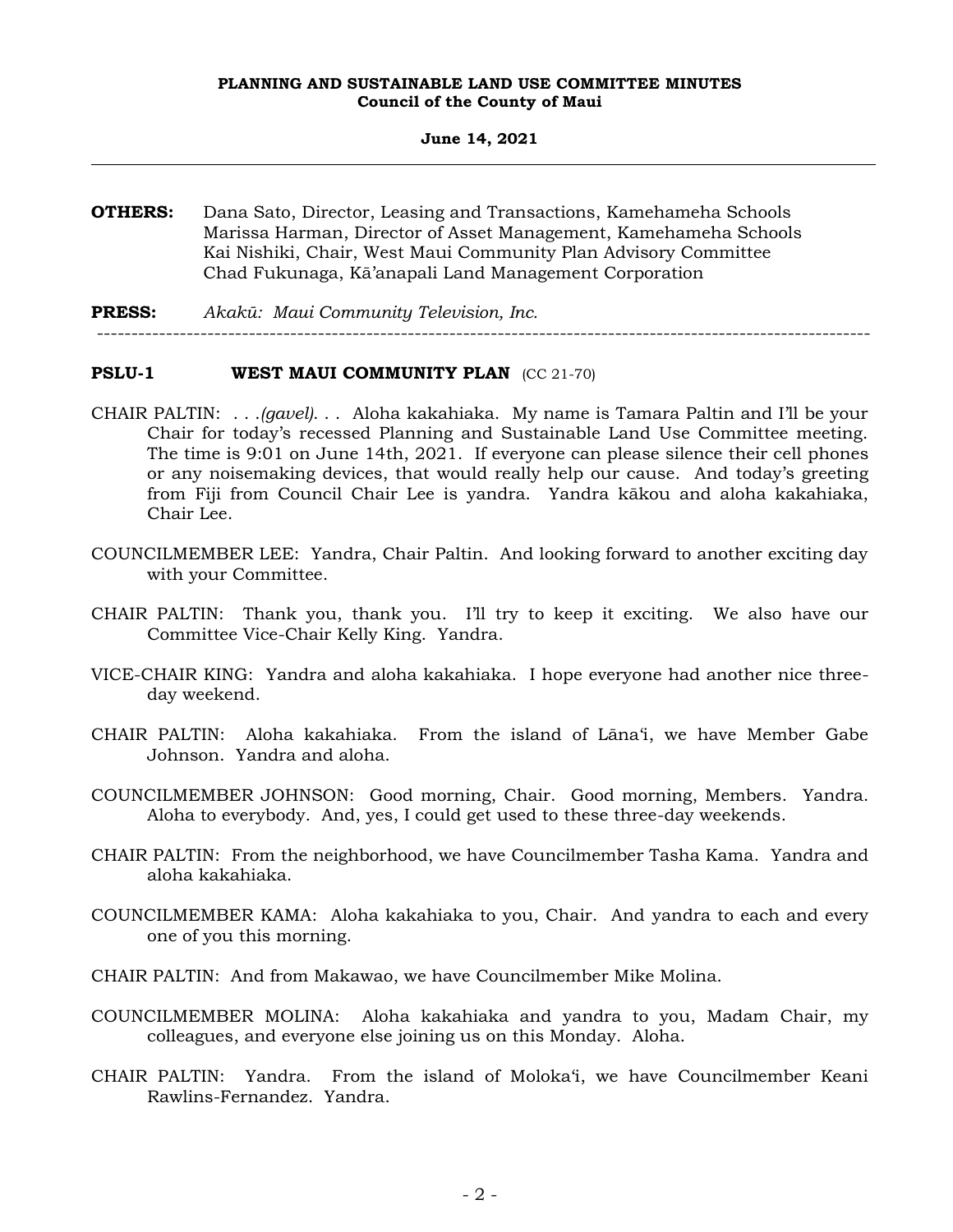#### **June 14, 2021**

- COUNCILMEMBER RAWLINS-FERNANDEZ: Aloha kakahiaka, mai Moloka'i nui a Hina, Chair. And yandra kākou.
- CHAIR PALTIN: Yandra. And from East Maui, we have Councilmember Shane Sinenci. Aloha kakahiaka and yandra.
- COUNCILMEMBER SINENCI: Yandra, Chair. Yandra and kakahiaka no kākou mai Maui Hikina.
- CHAIR PALTIN: Aloha. And it looks like Member Sugimura may be running a little bit late. From Corporation Counsel, we have Deputy Corp. Counsel Michael Hopper. From the Department of Planning, the Administration, we have Director Michele McLean, Planning Program Administrator Pam Eaton, Senior Planner Jennifer Maydan, and Johann Lall is with us as well. And he may be providing some assistance with the maps, he could put them up for us.
- MS. EATON: Chair, this is Pam. Sorry. Just wanted to let you know Michele McLean is not on the call, it's Deputy Director Jordan Hart today.
- CHAIR PALTIN: Oh, thank you, thank you. So we have Deputy Director Jordan Hart. And I see Councilmember Sugimura. Yandra and aloha kakahiaka.
- COUNCILMEMBER SUGIMURA: Yandra and good morning from the County Building. Nice to see you all.
- CHAIR PALTIN: Good morning.
- COUNCILMEMBER SUGIMURA: Let's go, Chair. Ready to start.
- CHAIR PALTIN: Our Committee Staff today, we have Clarita Balala, Committee Secretary; Lei Dinneen, our Assistant Clerk; and Remi's out on vacation, so we have Deputy…oh, not yet. It's not July yet. We have Supervising Legislative Attorney David Raatz, as well as Legislative Analyst Alison Stewart. Our agenda item today, we have one item on the agenda, and it'll probably continue all week unless we finish everything today, which doesn't seem likely. The agenda item is PSLU-1, West Maui Community Plan. Councilmembers, today my intent is to focus our review on Section 3, Growth Framework, starting with the maps in Section 3.2. So a rough outline for the week if you guys wanted to jot it down, and it's not, like, set in stone, but these are the tasks I would like to complete each day. So today would be Section 3, specifically 3.2. Tuesday, or time permitting today, I would like to discuss Sections 3.1, 3.3, and 3.4, which would finish up Section 3, and including any amendments to community plan designations and any proposals to move items from the appendices to Section 3. On Wednesday, the plan is to cover Section 5. Time permitting, we can then turn our attention to any items we would…we said we would revisit in earlier reviews. Thursday, if Member Rawlins-Fernandez is ready to proceed with the revisions that she wanted to make for Section 1, we can start there on Thursday. Otherwise, we can circle back to Sections 2 and 4, and then take up Section 1. And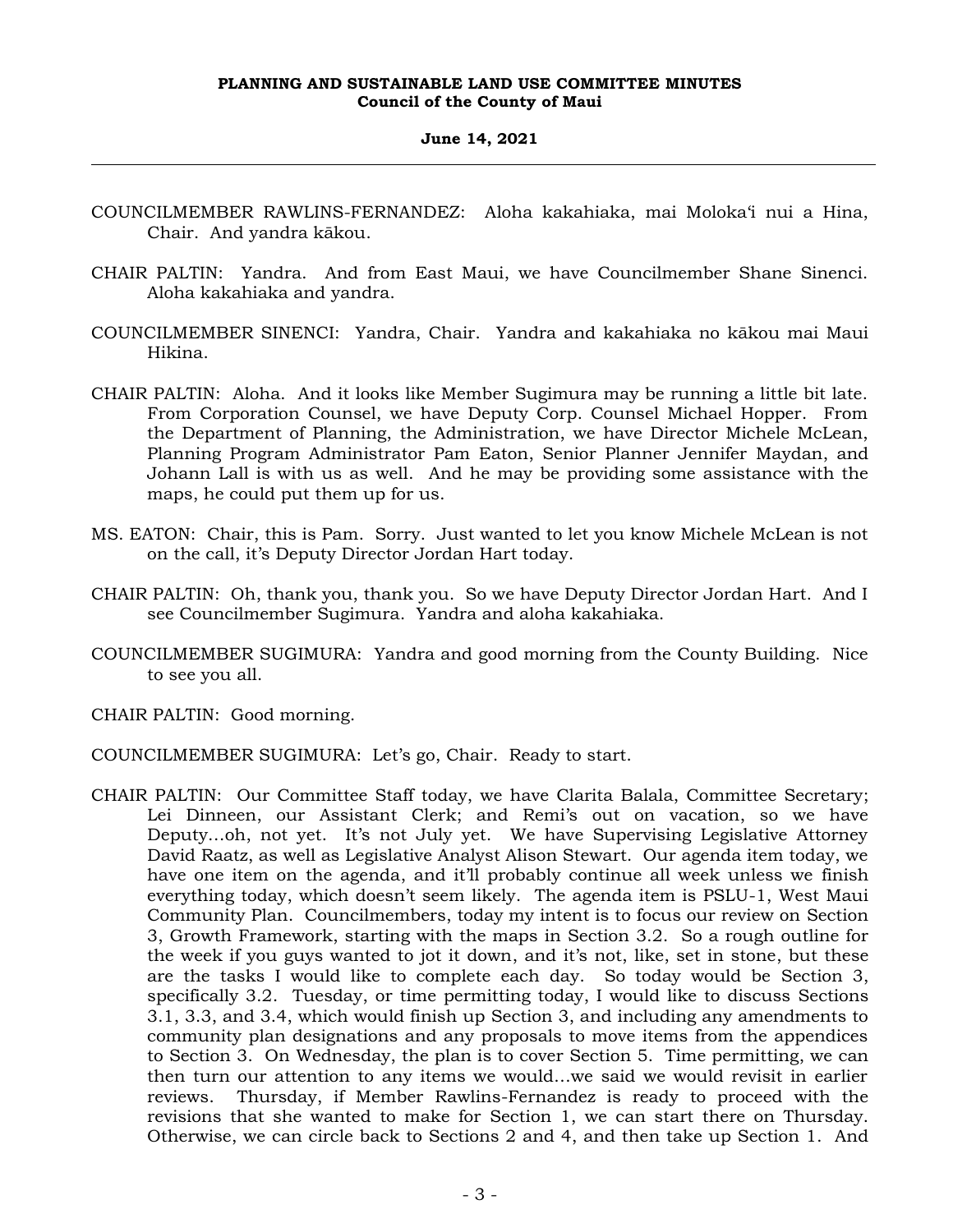#### **June 14, 2021**

on Thursday, we can also go through a document that Committee Staff has made, tracking the changes that we've made so far. If all goes to plan, the Committee can conclude its deliberations on the West Maui Community Plan during this designated West Maui Community Plan week. Public testimony is still being received via eComment, which is always open and available to anyone wishing to send in written testimony. If you encounter any issues using eComment, please email your testimony to pslu.committee@mauicounty.us. I have noticed that we are able to get attachments recently in eComment, unlike previously, so it seems to be working out well. So public testimony was…oral public testimony was closed when we went through the list on Thursday the 3rd. We have designated resources for the Kāʻanapali 2020, and we won't get to that probably, I would say, around lunch. Yes, Member Kama.

- COUNCILMEMBER KAMA: Chair, you know, from last week I think there was a lot of confusion regarding the testimonies for the 9:00 testimonies from the 9:30, and people came and there were the wrong time testifying and there was a lot of confusion at that time. So have you considered maybe opening public testimony?
- CHAIR PALTIN: Well, like I said, public testimony via eComment is still open. We've received 11 eComments thus far, and I hope Members have had a chance to --

## COUNCILMEMBER KAMA: Yeah.

CHAIR PALTIN: -- go through them. But, you know, we exhausted the list, and then we made a last call, and then we closed public testimony. My intent was to continue on with public testimony today if we hadn't exhausted the list, but --

COUNCILMEMBER KAMA: Okay.

CHAIR PALTIN: -- because we did, and whoever was watching it might not know that, you know, it seems like it would be unfair. And the other thing is, we have so much work to get through that if we reopen testimony, I'm afraid that we won't get through, and then the plan will become stagnant because we're taking so long. The big thing that took up a lot of our time, which...more than I had anticipated was expediting the community plan process. And so, you know, that would be the opposite of expediting it if we spent the whole week listening to public testimony orally. But we…I love public testimony and, you know, I encourage everyone to send in written comments so that we can do the work. Thank you.

COUNCILMEMBER KAMA: Thank you, Chair.

CHAIR PALTIN: Okay. Let's see. Members wishing to speak should say my name and raise their hand so I may recognize you. Today's West Maui Community Plan…the Committee is in receipt of County Communication 21-70 from myself relating to the Community Plan. We also have correspondence dated January 19th, 2021, from the Planning Director transmitting a proposed bill to adopt the updated West Maui Community Plan, a document entitled, "DRAFT WEST MAUI COMMUNITY PLAN,"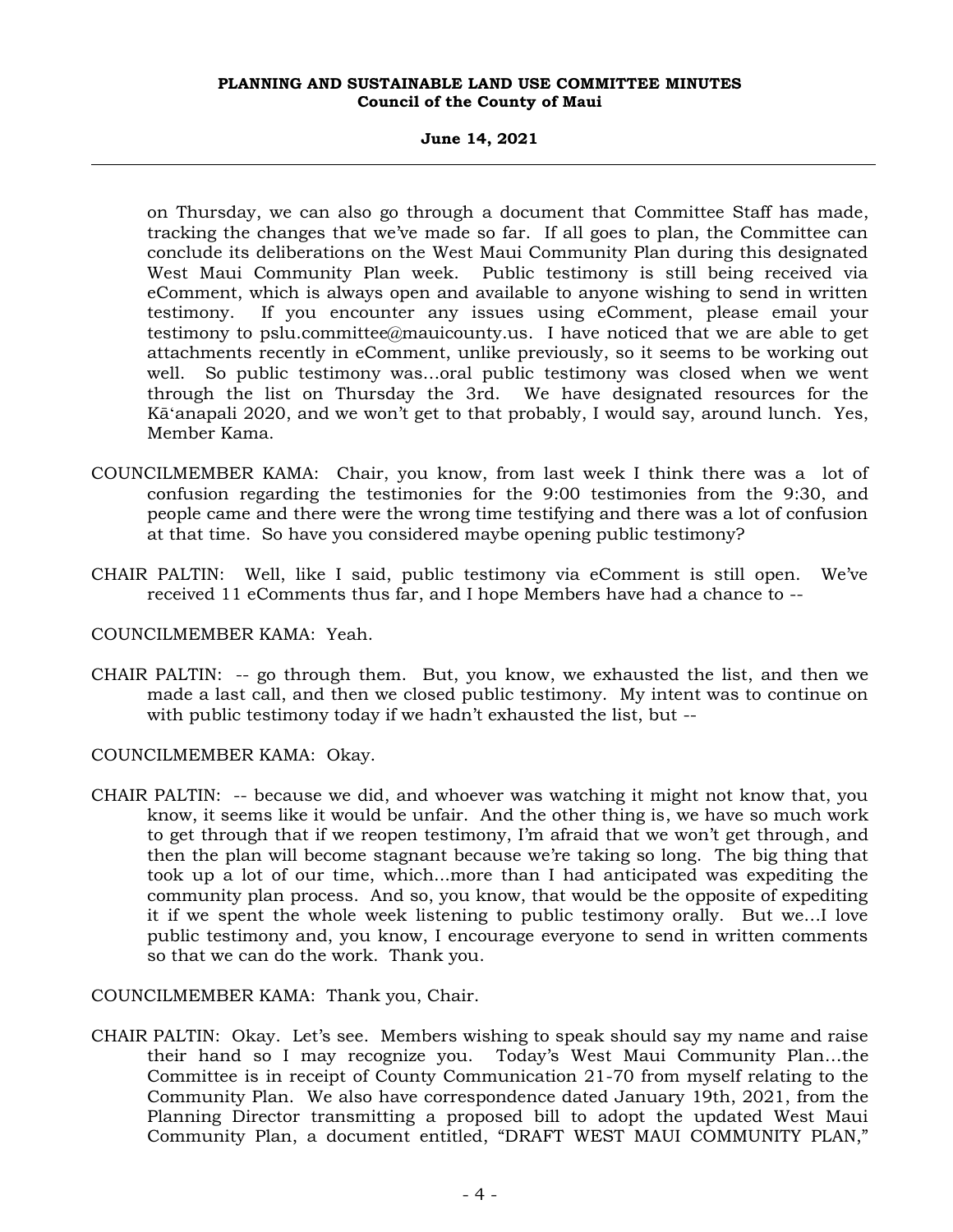**June 14, 2021**

and a document entitled "Maui Planning Commission Changes," correspondence dated January 29th from myself, "A BILL FOR AN ORDINANCE AMENDING SECTION 2.80B.070, MAUI COUNTY CODE, TO ADOPT THE UPDATED WEST MAUI COMMUNITY PLAN." The Committee may consider whether to recommend passage of the proposed bill on first reading with or without revisions. The Committee may also consider the filing of County Communication 21-70 and other related action. And Members, you all should have received a little bit prior to Budget, 11 by 17 hard copies of the maps in this section. And we received the current zoning, the Maui Community Plan Advisory Committee version, the Maui Planning Commission version, as well as current Community Plan Designation with the caveat that the map that has the current Community Plan Designations, it has been formatted into the new Community Plan Designations because obviously, we haven't ever accepted Small Town Center or Employment Center, but that's how it's depicted as what it would fall under. Any questions on the process this…so far? Committee Vice-Chair King, followed by Member Sugimura.

- VICE-CHAIR KING: Oh, thank you, Chair. I haven't seen the hard copy of the maps that you were talking about. When did those come in?
- CHAIR PALTIN: I think --
- VICE-CHAIR KING: . . .*(inaudible)*. . . have them?
- CHAIR PALTIN: -- it was March 3rd.
- VICE-CHAIR KING: Oh, back on March 3rd.
- CHAIR PALTIN: They put it in our boxes, and then I think…I believe it was March 3rd. Maybe…does your EA check your box at the County Building?
- VICE-CHAIR KING: Yeah, we haven't…I just checked with my Staff, and they said nothing's come in as of Thursday last week. But maybe . . .*(inaudible)*. . .
- CHAIR PALTIN: Yeah. We had a packet…
- VICE-CHAIR KING: Okay. Does everybody else have those?
- CHAIR PALTIN: Yeah, it looks like how Gabe…and it maybe…so it says March 3rd, 2021, in response to your February 10th, 2021 request for information and clarification provided by you on February 11th, enclosed materials relevant to the draft West Maui Community Plan, 22 hard copy sets of maps, including Maui Planning Commission recommended community plan maps, all those things I said, guidance on revisions of Section 1.3, recommendation on source credits for several images in the plan, historical background on Pi'ilani, updated population estimates for West Maui and data source information. And then I believe on March 18th, they included a matrix. There's a list of the West Maui Alaka'i Members that Member Sugimura requested. So maybe your Staff can look through your old mail --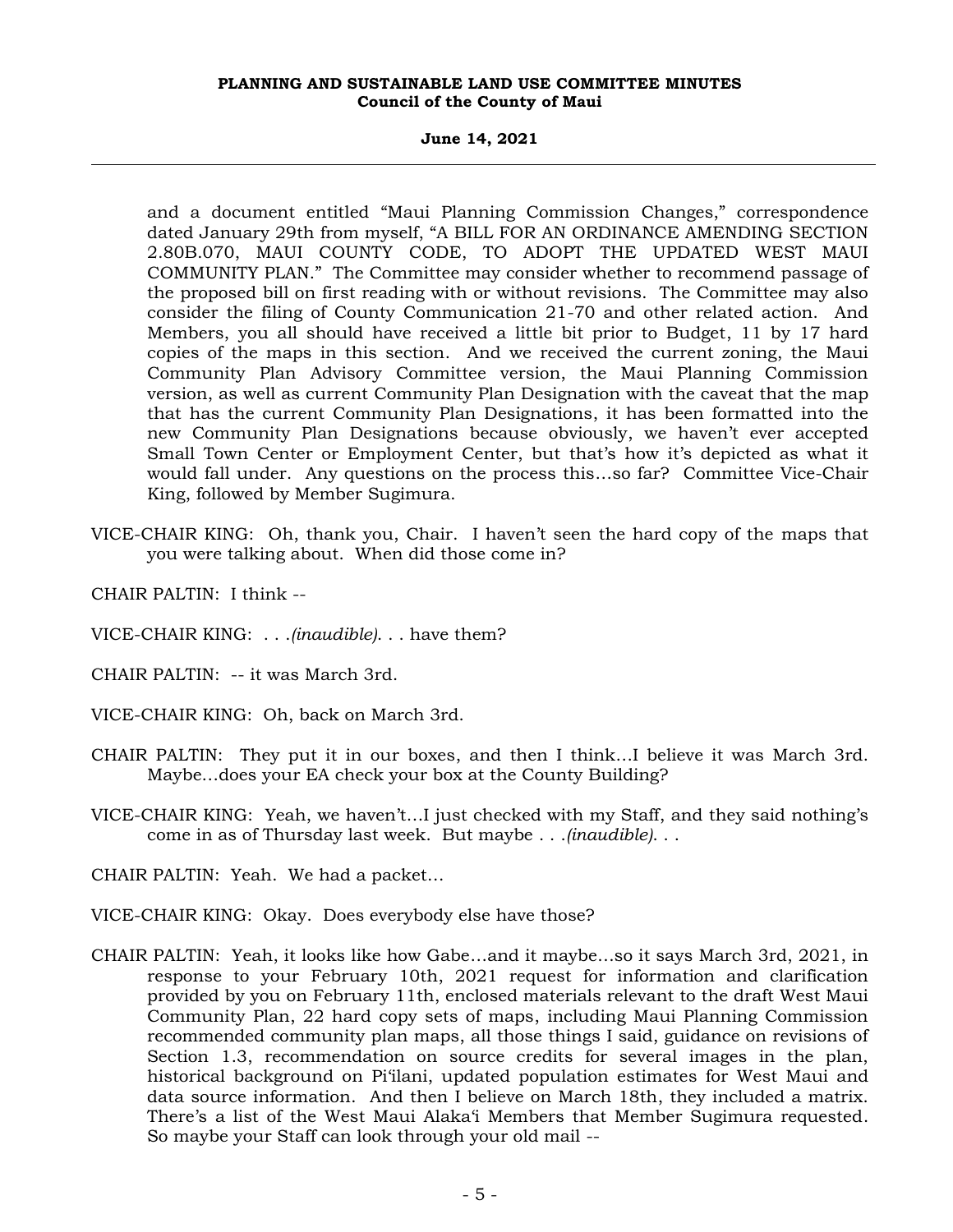#### **June 14, 2021**

VICE-CHAIR KING: . . .*(inaudible)*. . .

CHAIR PALTIN: -- and get back to you.

VICE-CHAIR KING: Those are maps, those are blowups of the maps in Section 3 basically?

- CHAIR PALTIN: Yes, blowups of the maps. And then also, the community plan version and a…there's a zoning layer. So it…I think that was one of the requests of Member Sugimura, and I think Mr. Fukunaga also recommended that as part of his written testimony. Okay. But if you can look in your book, we're going to be starting with Subarea 4, so that would begin on page 73 of your book. Okay. Member Sugimura, did you have a question?
- COUNCILMEMBER SUGIMURA: Just for clarity then. You're going to start with…on page 74, which is 3.3, Areas of Change?
- CHAIR PALTIN: Oh, no. Page 73, we're starting on Section 3.2, starting with Subarea 4 to kind of ease our way in and moving up to Subarea 1...4, 3, and then 2, and then 1.

COUNCILMEMBER SUGIMURA: So today is 3…

CHAIR PALTIN: 3.2.

COUNCILMEMBER SUGIMURA: 3.2, Subarea 4.

- CHAIR PALTIN: Yeah, we're jumping right into the maps today. And another helpful thing to look at may be the track changes that the Maui Planning Commission made on the CPAC's version. That may be helpful. I also have the CPAC growth framework votes, and I can…if people have questions, I can share that info as we go along. The maps were folded 11 by 17 paper. Does that answer your question, Member Sugimura?
- COUNCILMEMBER SUGIMURA: Okay. So the…I understand. That was a good job by the Planning Department to give us all of the variations, I guess, of the different proposed changes --

CHAIR PALTIN: Yeah.

COUNCILMEMBER SUGIMURA: -- to the . . .*(inaudible)*. . . community plans. So thanks for that, Pam Eaton and team. But only…okay, just for clarification...so you said today is Section 3...3.2 --

CHAIR PALTIN: Yeah.

COUNCILMEMBER SUGIMURA: -- but we're going to start from page 72?

CHAIR PALTIN: Page 72 and 73.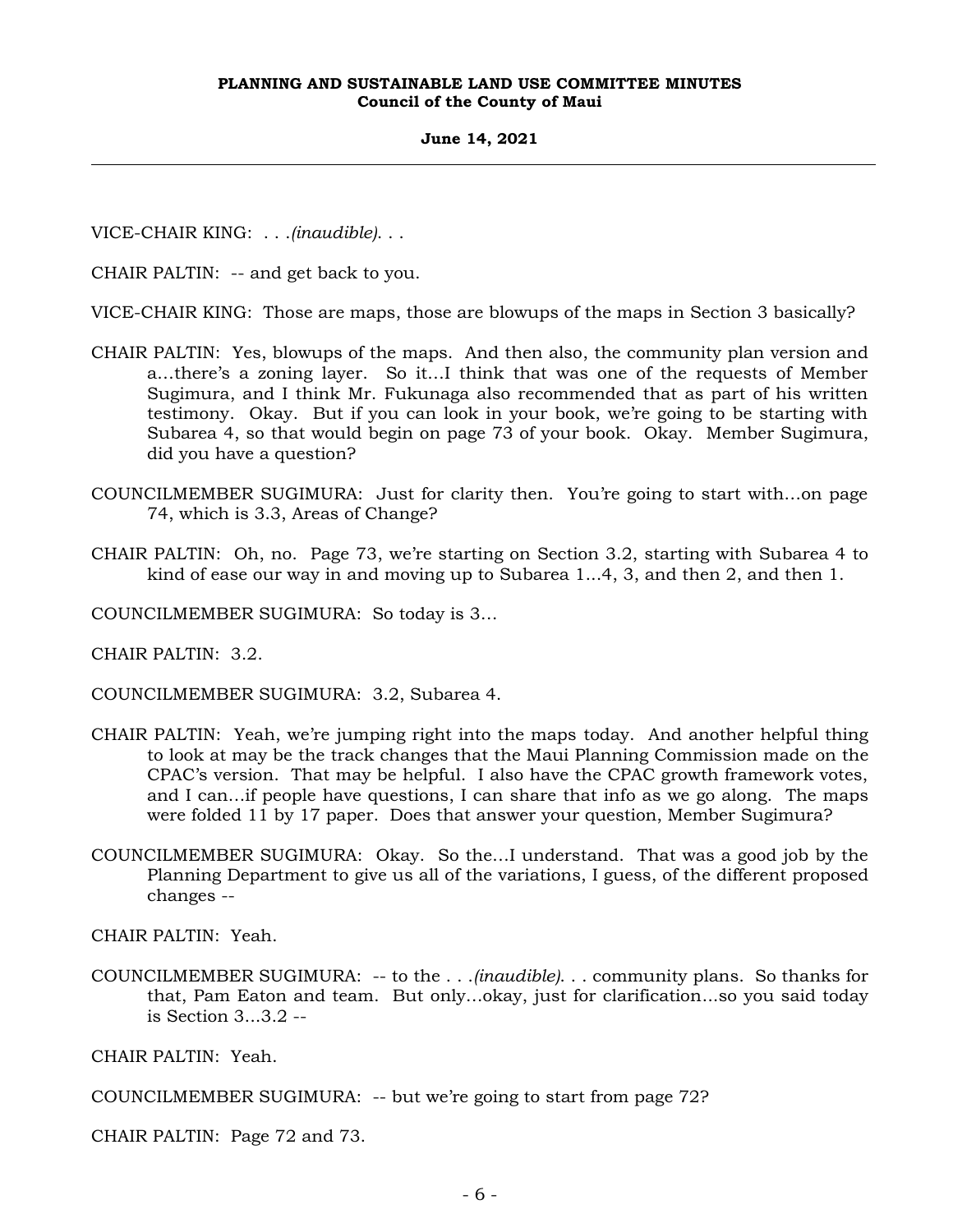#### **June 14, 2021**

COUNCILMEMBER SUGIMURA: Okay.

CHAIR PALTIN: Okay. Member King.

VICE-CHAIR KING: Okay. So were…all these maps have the proposed Community Plan Designations on them, which we have not gone through yet to accept these particular Community Plan Designations?

CHAIR PALTIN: Uh-huh.

VICE-CHAIR KING: How are we going to address these maps if we don't know that we like these Community Plan Designations?

CHAIR PALTIN: Well, we can revisit.

- VICE-CHAIR KING: So when we go through the maps, we're not necessarily…we're just going to go through to look at them, and we're not going to be approving these maps because they have Community Plan Designations we're not…I mean, I'm not…I was…we had some testimony about changes for those, and I'm not satisfied that we've, you know…we haven't done a deep dive into that. So I'm a little concerned that we're going to have to go back through these maps after we do the Community Plan Designations?
- CHAIR PALTIN: Yeah, there is a second review if there is new information and changes, but I think that, you know, majority of things we can…we can get through. Oh, there's a message to please let Mike Napier into the meeting as backup GIS Staff. So, I mean, if there's a significant change, like…what kind of changes are you anticipating in the Community Plan Designations that we would need to --

VICE-CHAIR KING: Well, I mean --

CHAIR PALTIN: -- go back to?

VICE-CHAIR KING: -- I think a couple of us had concerns about putting Park and Open Space together in one Community Plan Designation. And, you know, all these maps are using the Community Plan Designations that are proposed by the Planning Department that we haven't quite accepted yet. So what the…now when we go back in, if we change the Community Plan Destinations, we're going to have to scrutinize all these maps again and make sure that they fit into the new designations. Or does the --

CHAIR PALTIN: Oh, I see.

VICE-CHAIR KING: -- . . .*(inaudible)*. . . do that.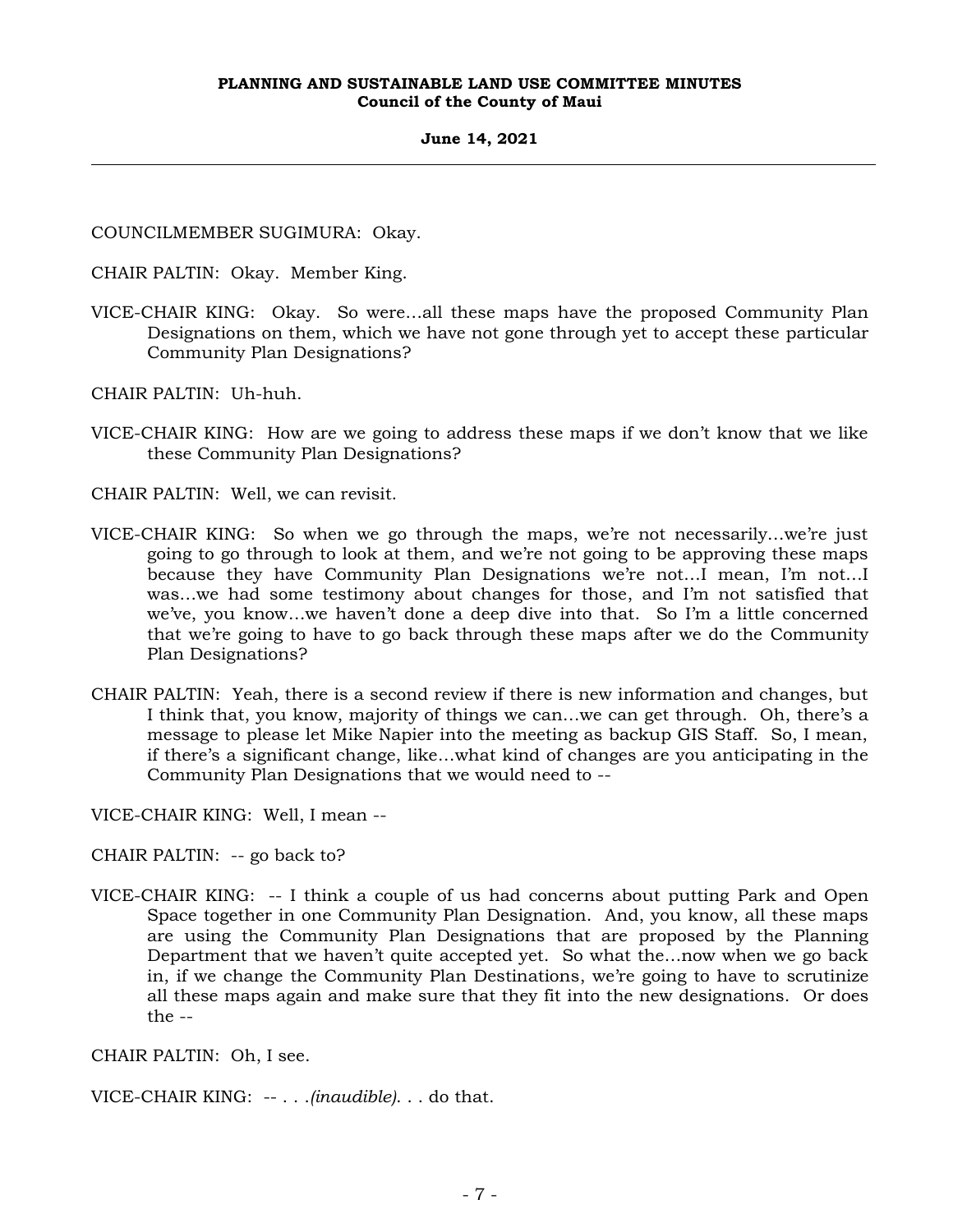#### **June 14, 2021**

- CHAIR PALTIN: I see. So as we go through the maps, if there's something like that, you know, Community Plan Park and Community Plan Open Space, we can discuss it and, you know, agree or not agree on that change as we go. In looking at the designations, we can also discuss Community Plan Designation changes that we'd like to see, if that makes sense. You know, like for example, we're starting on Subarea 4, and I had also mentioned that, you know, I'd like to see Community Plan Park separated from Community Plan Open Space, and also to create a new designation for like streams and gulches. And as we're looking at the map, I think that would be appropriate to discuss. And then when we get into Community Plan Designations, we already know, like, either we agree on that or we don't agree on that, but then we have the wording to match what we discussed on the maps portion, if that makes sense.
- VICE-CHAIR KING: Okay. So we're not necessarily approving these maps, we're just going to go over them?
- CHAIR PALTIN: Well, we are making decisions, you know, obviously. We're going to be taking votes on what we think the designations are. But if you have changes you'd like to propose to the designations, we can talk about it in the context of the maps.
- VICE-CHAIR KING: Okay.
- CHAIR PALTIN: Then when we go through about the wording of the Community Plan Designations, then we'll solidify whatever it is.
- VICE-CHAIR KING: Okay. It just seems like we're going to be having the same conversation for each map. Maybe if we go through the Community Plan Designations first, and then we go through the maps, we'll have an idea of what kind of changes as we go through. But, you know, whatever…I just want to make sure that going through these maps is not going to mean that we are accepting all the Community Plan Designations that were proposed.
- CHAIR PALTIN: Oh, we can certainly discuss them in the context of the maps. And then when we solidify the wording on, I believe…if we choose to move from Appendix, I think, D to 3.1, which was something that we had also talked about, we can solidify the wording that we would like in relation to what was discussed in how we make the maps.
- VICE-CHAIR KING: Okay. So do you want…when do you want to address that, moving the Appendix D over? Do you want to address it up front so that it's part of the same section we're working on?

CHAIR PALTIN: That was for Tuesday unless we finish early today.

VICE-CHAIR KING: Okay.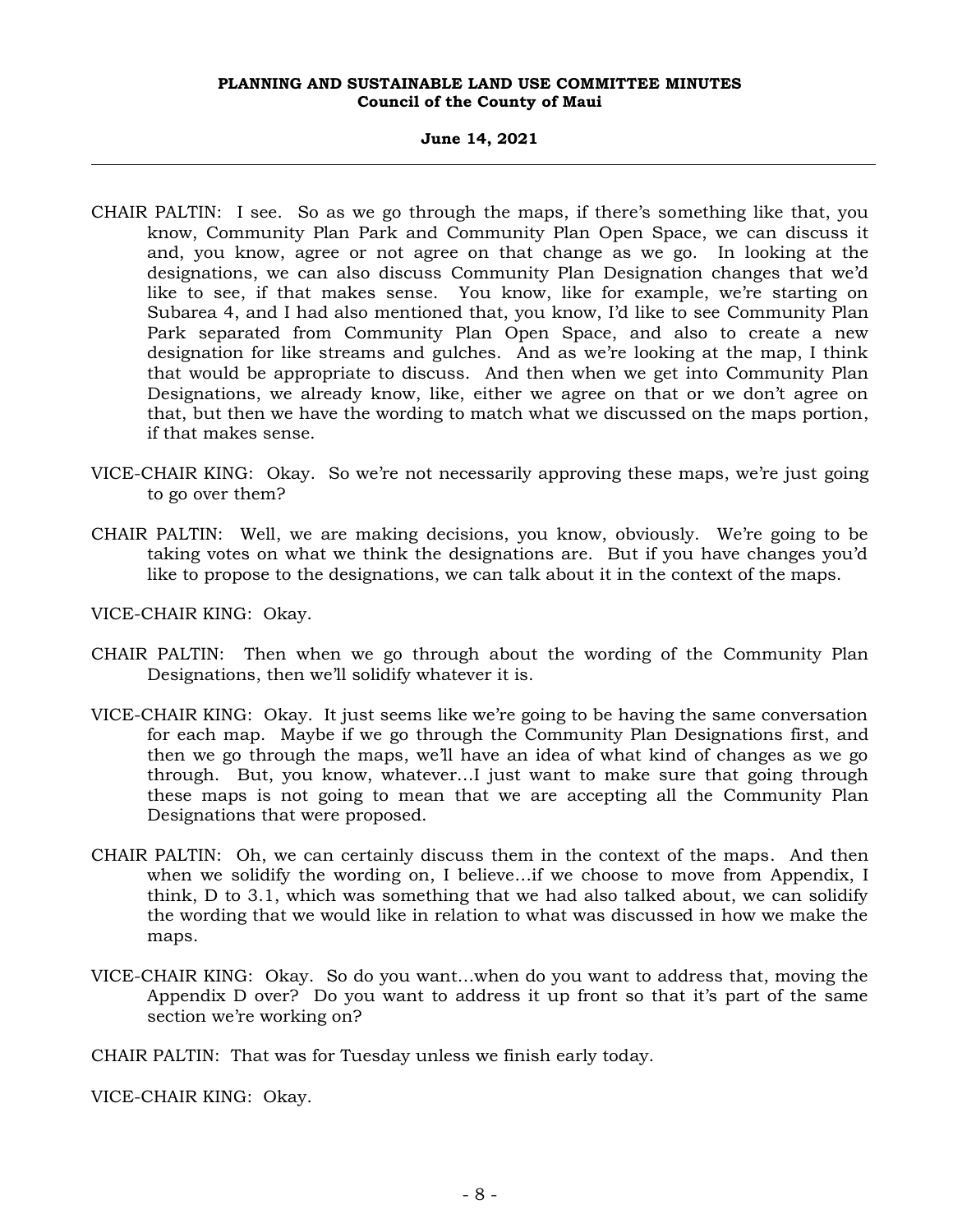## **June 14, 2021**

CHAIR PALTIN: So we'll be having the ongoing discussion of Community Plan Designations in context of the maps, and then when we get to 3.1, if we all agree on moving Appendix D in…and C back into 3.1, then we'll solidify the wording. But we're…we'll have an ongoing discussion about the designations in the context of the maps.

VICE-CHAIR KING: Okay.

CHAIR PALTIN: Members, any further questions before we get started? No? Okay.

COUNCILMEMBER LEE: Yes, yes, yes, yes.

CHAIR PALTIN: Oh, sorry.

COUNCILMEMBER LEE: Yeah.

CHAIR PALTIN: Oh, sorry. You jumped off the screen for some reason --

COUNCILMEMBER LEE: Yeah.

CHAIR PALTIN: -- on my computer.

COUNCILMEMBER LEE: Okay.

CHAIR PALTIN: Chair Lee.

- COUNCILMEMBER LEE: My comment, Madam Chair, is that I agree with Councilmember King that we need to move cautiously because we might be thinking we're approving something, but it's actually a combination, you know. And we really…you probably know the ins and outs of this plan, and I don't profess to know it that well. So, you know, we don't want to make any mistakes by approving what we think is one thing, and it turns out to be something else. Okay, thank you.
- CHAIR PALTIN: Sure thing. And Thursday is our review of all sections day. If there's something within any portion of the maps or Section 3 or 5 that we're not sure of that we need to circle back to, that will be for Thursday. So if we as a group say this is something that we need to circle back to, that's our Thursday day. So just to…now that there's been some questions, just to re-go over our time frame, today is to hope to get through Section 3.2, and we can have a discussion on Community Plan Designation in the context of the maps. Tomorrow is 3.1, 3.3, 3.4 and, you know, I would propose moving Appendix C and D into 3.1, and then we can solidify the wordings. Wednesday, we may be continuing on with that, or we…hopefully we get to Section 5. And then we begin our review of the whole thing, all the things that we had put aside to come back to. I hope that is clear about how to move forward.

COUNCILMEMBER LEE: Okay. I wrote it down.

CHAIR PALTIN: Okay. Member Sugimura.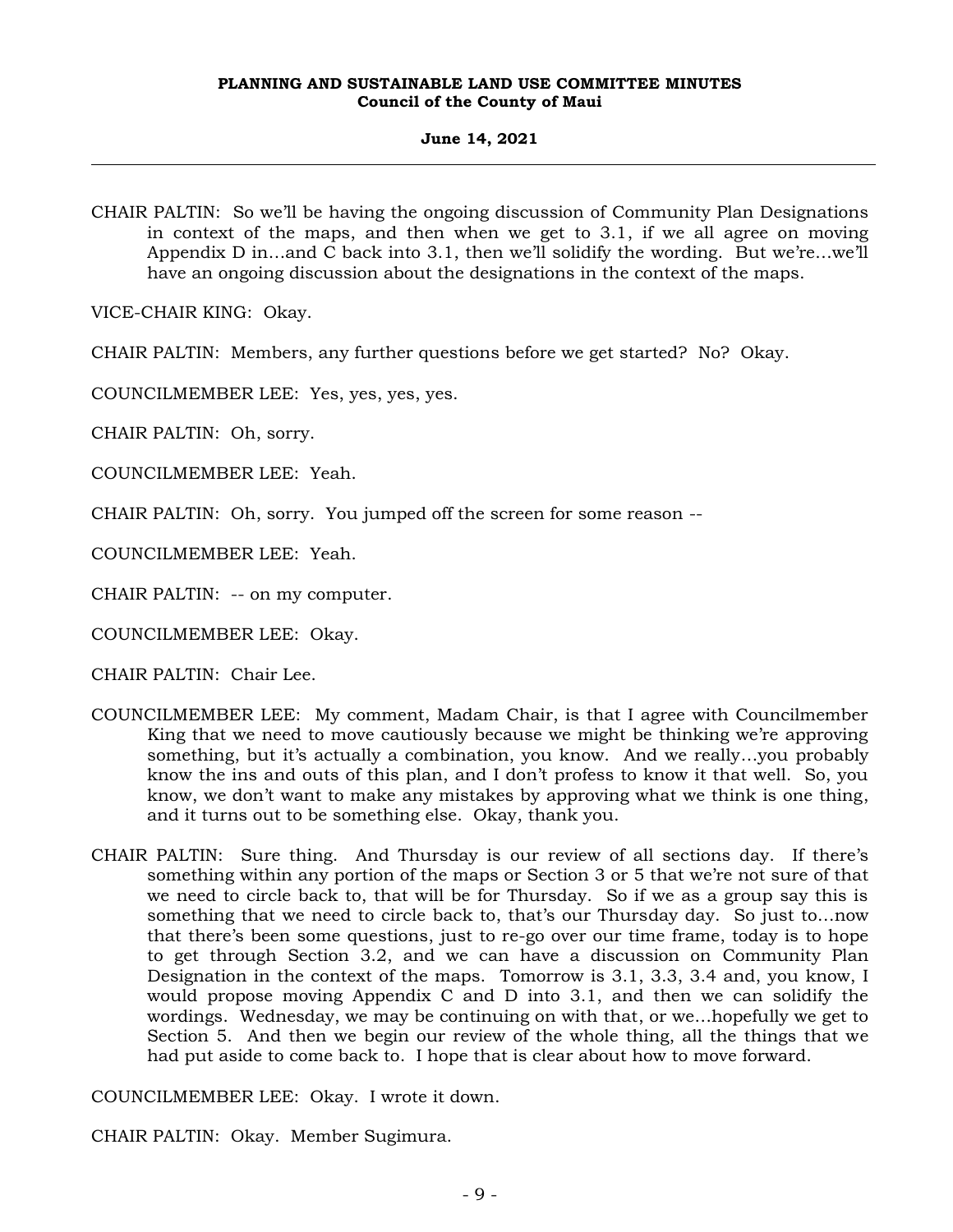## **June 14, 2021**

COUNCILMEMBER SUGIMURA: Can you ask Staff then to give us a list of everything for Thursday, or what we're planning on reviewing for Section 1, 2, and 4 review.

CHAIR PALTIN: The things that we had put aside previously?

COUNCILMEMBER SUGIMURA: Uh-huh.

CHAIR PALTIN: Okay. Alison, is that something that could be done for Thursday?

MS. STEWART: Hi, Chair. Can I get back to you on that?

CHAIR PALTIN: Sure.

COUNCILMEMBER SUGIMURA: Okay.

CHAIR PALTIN: Okay. So…

COUNCILMEMBER SUGIMURA: And in your list that you just read, where is the…as Kelly King brought up, the land use designation? When are you going to finalize that? Besides map, I heard you say we're going to talk about it as we're going through the maps, but are you going to come up with a vote for everyone to decide what each land use designation is or --

CHAIR PALTIN: Yes.

COUNCILMEMBER SUGIMURA: -- when is that decided? I didn't hear you.

CHAIR PALTIN: Tuesday.

COUNCILMEMBER SUGIMURA: Tuesday.

CHAIR PALTIN: Unless we finish with all the maps early today, we can delve into that today.

- COUNCILMEMBER SUGIMURA: So is there a reason why you don't want to take it up first before you take up the maps just so there isn't any variations or confusions for what people are thinking of?
- CHAIR PALTIN: Well, the reason is because I think that we need to discuss the Community Plan Designations in the context of the map before we finalize the wording. If we're just talking about the wording without the context of the map…I mean, we can talk about the Community Plan Designations and changes we'd like to see as we're talking about the maps, but we finalize the wording once we've gone through the maps.
- COUNCILMEMBER SUGIMURA: Okay. So none of the maps today will be finalized until we have the discussion on the land use designation then, so that you don't have a problem in the future? Just for clarity.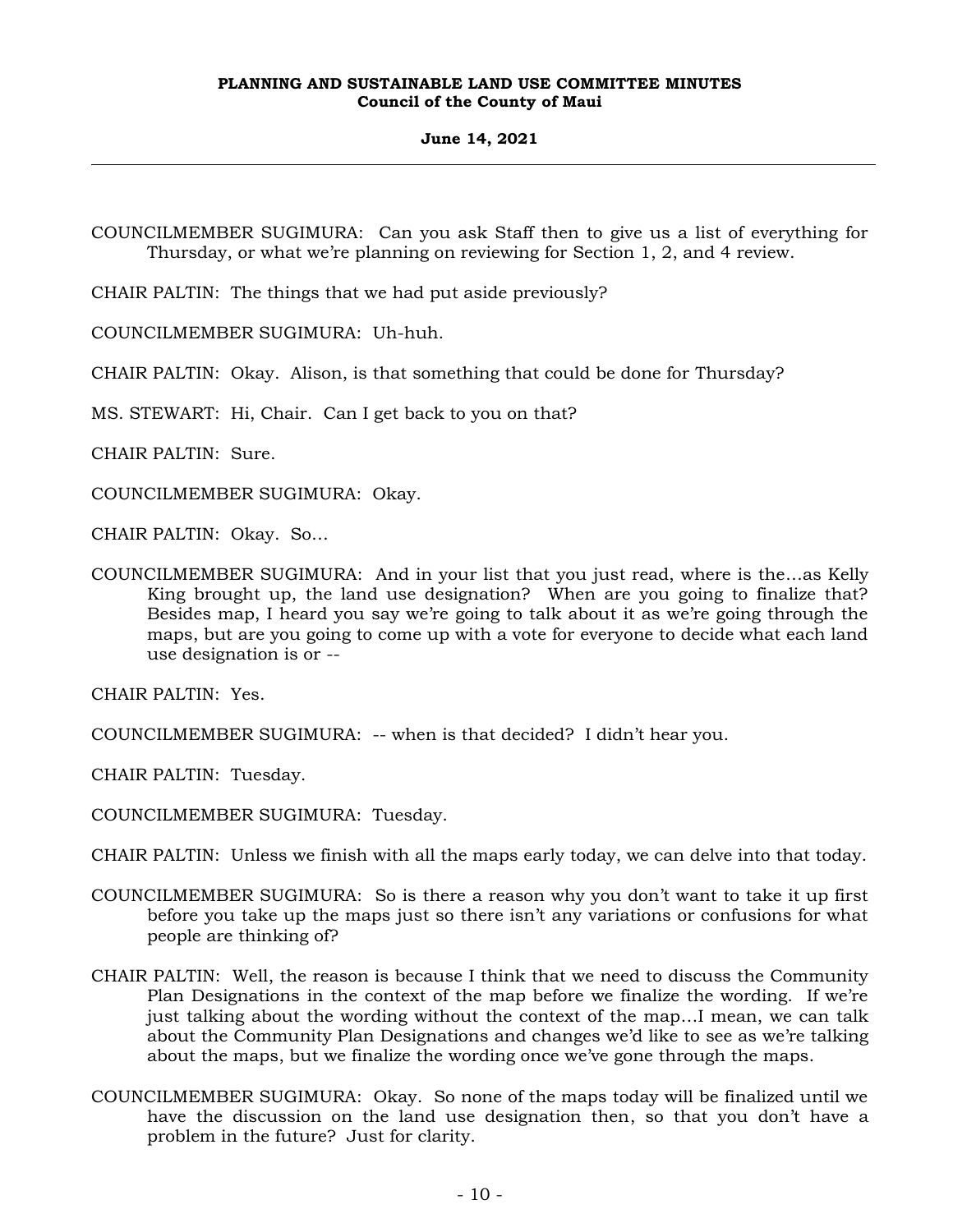## **June 14, 2021**

CHAIR PALTIN: No. That wasn't what I mean. Like, you know, if we agree to something, then…and we need to take consensus or a vote, then that will be finalized. And then, you know, I mean, if there's a difference in it, we…or if it's not something that we consensus to, or people say I'm not ready to vote on this, we can come back to it. But I'd like to try and do the most that we can and get this out of the way. Maybe we should just jump into Subarea 4 and it'll…it'll become more apparent, like, how it goes.

COUNCILMEMBER SUGIMURA: Okay.

CHAIR PALTIN: Member Rawlins-Fernandez.

- COUNCILMEMBER RAWLINS-FERNANDEZ: Mahalo, Chair. So what I'm hearing you say is we're going to start with Subarea 4 and discuss all the existing designations and new designations in the context of this first map. If there are areas that we have consensus on, then we would just have consensus on it. And if there are areas that may have a new designation that we're not comfortable with in the…in this moment, then we could mark that as a revisit, and then we wouldn't take consensus on the entire map, but the areas that we did have consensus on, we wouldn't revisit.
- CHAIR PALTIN: Correct. And, you know, if we're comfortable, like, Member King had said, there was a proposal or talking about separating Park and Open Space. We can talk about it, and we can agree to it, vote on it, and then we'll need to make the wording probably when we get to 3.1. So we can vote and agree, I don't like Community Plan Designation Park and Open Space. I'd like to see Community Plan Designation Park and Community Plan Designation Open Space, vote on that. But the wording, the exact wording will come when we get to Appendix D if that moves into 3.1. Does that…did that help to clarify?

COUNCILMEMBER RAWLINS-FERNANDEZ: Right.

CHAIR PALTIN: And the reason…

COUNCILMEMBER RAWLINS-FERNANDEZ: So…

CHAIR PALTIN: And the reason…oh.

COUNCILMEMBER RAWLINS-FERNANDEZ: Are you planning --

CHAIR PALTIN: The reason…

COUNCILMEMBER RAWLINS-FERNANDEZ: -- to take that up after Subarea 4 so that we'll have some…you know, it'll be the first exercise of going through the new designation so that we can come to some kind of consensus on what the language will be. Because you're proposing to separate Park and Open Space, where right now it's combined.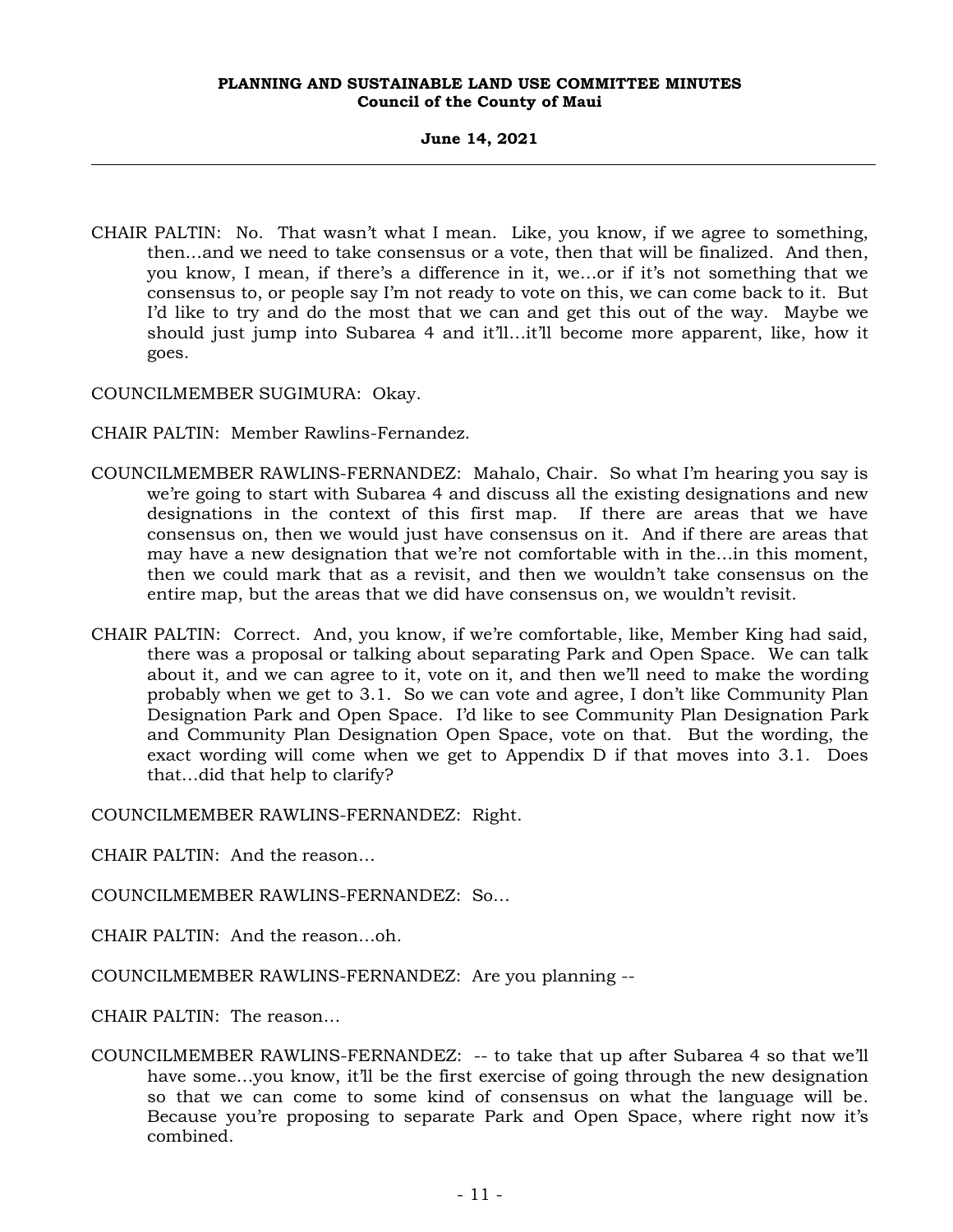**June 14, 2021**

- CHAIR PALTIN: Yeah. I would not take it up after Subarea 4, I would take it up after we're done with 3.2 for the finalized wording on what Community Plan Designation means, what Community Plan Open Space designation means. As we're talking about it, we can come to an informal agreement. Like for me, I'm thinking of Community Plan Park Designation as, you know, structures for public purpose are okay. Bathrooms, pavilions, you know, like, basketball courts, things of that nature. Community Plan Open Space for me means, like, no permanent structures. And that's a big distinction, but when you look at the CPAC votes, there was a vote to turn the coastal area between Launiupoko and Olowalu, and the coastal area between Olowalu and Ukumehame to be Park/Open Space. Now that's something that we will need to discuss. Is it going to be Park Community Plan Designation, or is it going to be Open Space Community Plan Designation in the context of separating the two of those. And then I had also mentioned streams and gulches. I think there's a diagram at the end of Section 3 that depicts all the streams and gulches, and I…for me, I'd like to propose a separate Community Plan Designation for streams and gulches. And the reason would be, you know, Parks are one thing, Open Space is another thing, and streams and gulches, to me, doesn't really fit within Parks and Open Space. I think the last big flooding we had in Lāhainā, I recall a lady needing to be rescued for stand up paddling down Kahoma Stream. And, you know, if you think like, well, Parks are for recreation, why can't somebody stand up paddle down Kahoma Stream. Well, it's not appropriate, you know. And so to remove any type of confusion, streams and gulches, I feel, should have their own designation that's separate from Parks and Open Spaces because they're utilized differently. Parks are one thing, Open Space is one thing, stream *. . .(audio interference). .* .
- COUNCILMEMBER RAWLINS-FERNANDEZ: Okay. Yeah, I got it. So in Section 3.2 it includes Subarea 4, 3, 2, 1, and that's the order we would be taking it in today?

CHAIR PALTIN: Correct.

COUNCILMEMBER RAWLINS-FERNANDEZ: Okay. Mahalo, Chair.

CHAIR PALTIN: Okay. Cool. All right. We ready to dive in? Any further questions, clarifying or any…otherwise? Seeing none…and, you know, I know that the Maui Planning Commission and the Community Plan Advisory Committee put in a lot of work and hours and months into this, so my intention is not to, like, totally go in and redo their work. I'd like to keep the integrity of it as much as possible. In starting on Subarea 4, page 73 of your booklet, there were no changes from the CPAC version. And then on this document that they gave tracking changes from CPAC to Maui Planning Commission, there were no changes in land use designation from CPAC to Maui Planning Commission. So the map that you're looking at is pretty consistent from CPAC to Maui Planning Commission. And for me then, I guess, I would propose…what do Members feel? Is there a consensus on splitting up Park and Open Space and making a new stream designation, and are Members okay with the…or the loose wording that I came up with that Parks can have public structures for public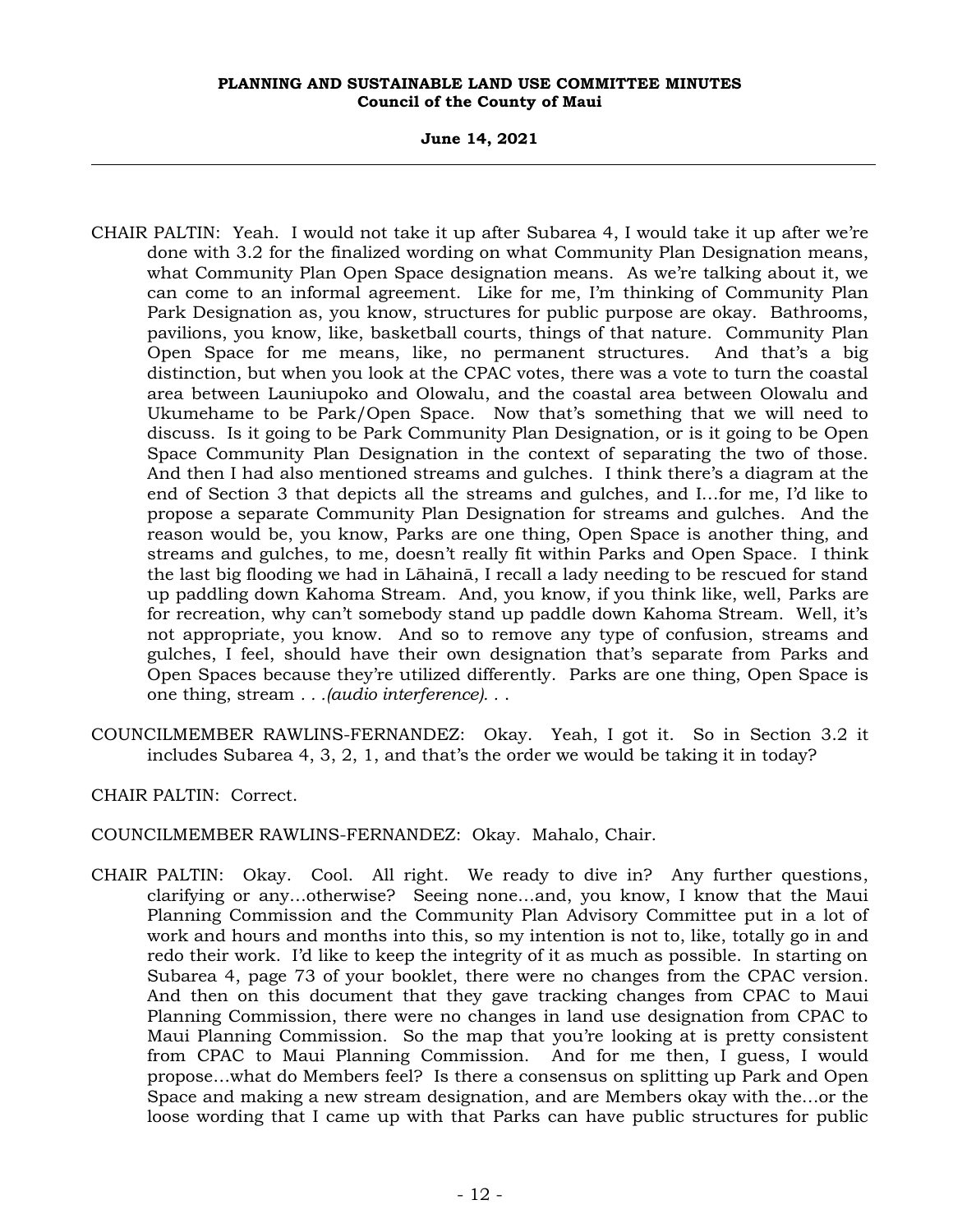## **June 14, 2021**

benefit, and Open Space should not have permanent structures, and then streams and gulches would be defined by the figure on page 98? Member Molina.

- COUNCILMEMBER MOLINA: Yeah. Thank you, Madam Chair. Can we get comment from the Department on your proposal?
- CHAIR PALTIN: Sure. Would you like Deputy Director, or would you like Pam Eaton or Jen Maydan, who we're making *. . .(audio interference). . .*
- COUNCILMEMBER MOLINA: Anyone is fine. Whoever wants to jump in.
- CHAIR PALTIN: Okay. Anyone from the Planning Department that would like to comment on separating Park and Open Space Community Plan Designations, as well as creating a stream/gulch designation?
- MS. MAYDAN: Chair Paltin, this is Jen Maydan.
- CHAIR PALTIN: Aloha, Ms. Maydan. Would you be the commenter on that?
- MS. MAYDAN: I will be happy to start, and then perhaps Pam Eaton or Deputy Director Hart would like to fill in. I will just start with providing some background as far as our thought for creating the Park/Open Space Designation for these updated designations. So of course, in this we combined the Park and the Open Space designations from the existing community plans. And the reason we did this is there is a lot of similarities in those designations. Yes, there are differences as well. But as far as when you look at the whole of the designations, Park/Open Space identifies those more natural areas, or those areas that are more open in our community and not developed, those areas that are greener, scenic resources. And we looked at other community plans within Hawai'i and across the nation, and they were dealt with…Open Space and Park were kind of dealt in this manner, dealt with in this manner. Because remember, we're at the...we're at a higher level. We're at the 30,000 foot level rather than, you know, getting down in the nitty gritty in zoning. So when you're looking at a whole landscape of a community plan area, we decided that combining Park and Open Space was the right method to use to identify these areas. So the proposal at hand to separate them again, and also separate out the gulches and streams, you definitely will have a task at hand to identify where that division comes. There is a lot of area within the draft West Maui Community Plan new Park and Open Space area, so I think that's definitely where you'll have a task to identify what the appropriate designation is. And I was just looking up our Open Space zoning, since structures were mentioned as far as perhaps one of the defining...the distinctions between Park and Open Space. And within our Open Space zoning, structures are a special use. So that might be a little tricky, having that be the distinction between Park and Open Space designation. So yeah, I just wanted to provide that information as far as why we combine them. But perhaps Pam Eaton or Jordan Hart might have some more information to provide.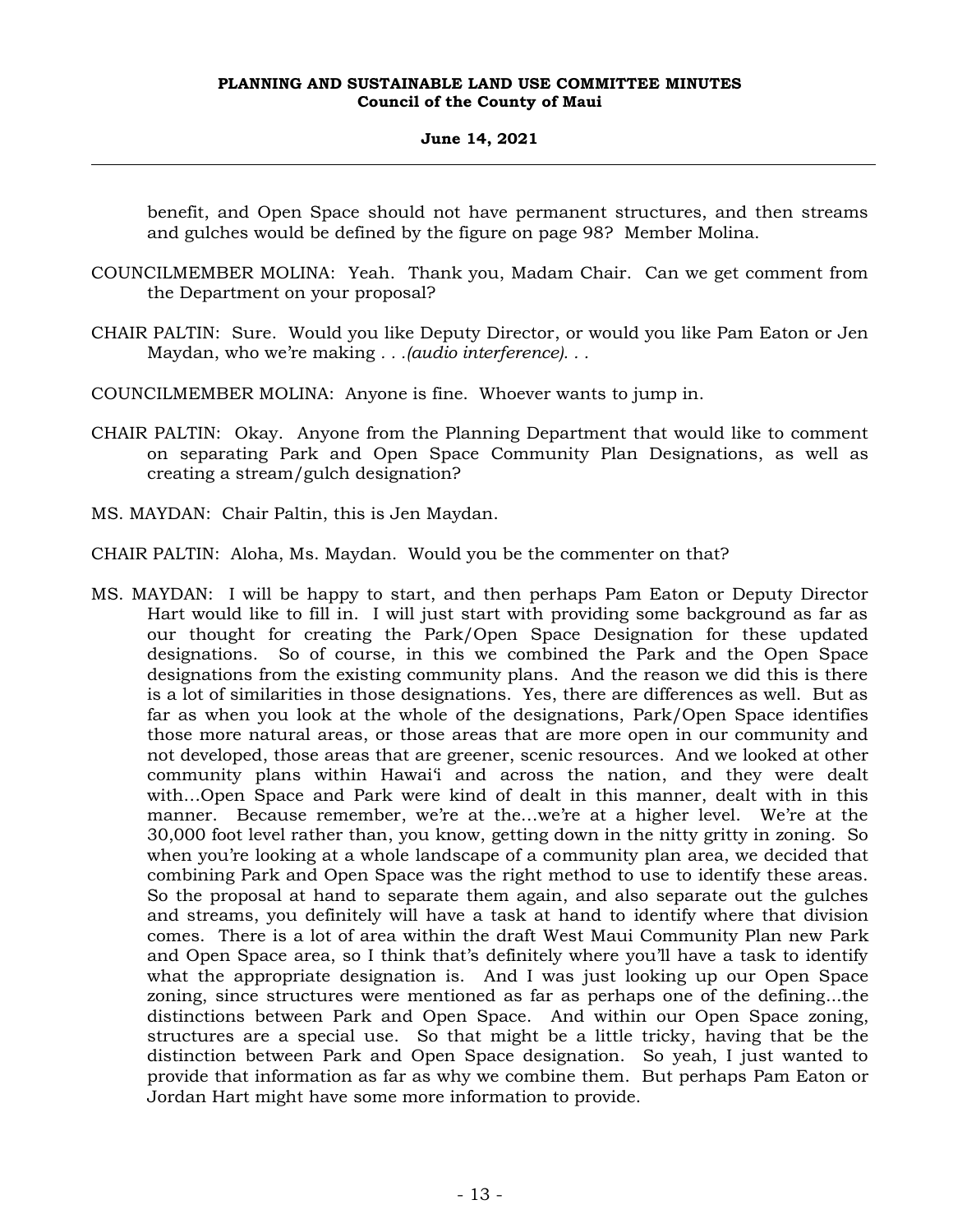## **June 14, 2021**

- CHAIR PALTIN: Thank you, Ms. Maydan. And to clarify, when you mean special use, you mean that they need to receive a special use permit from the Planning Commission or something?
- MS. MAYDAN: Correct. Yeah. When I look at our zoning district for Open Space district, structures are listed under special uses. So yes, special use permit required.
- CHAIR PALTIN: And in terms of zoning, do you think you could go through the differences between Park and Open Space for us?
- MS. MAYDAN: Let me look at it for a moment. Perhaps Jordan Hart has a more direct answer.
- CHAIR PALTIN: Okay. Deputy Director Hart.
- MR. HART: Chair, if I…which portion were you looking for the direct answer to?
- CHAIR PALTIN: The difference in zoning between Park and Open Space. Like how we know what should be Park and what should be Open Space. What the differences are.
- MR. HART: Well, I think that your initial summary was generally appropriate, that Park is designated for some sort of active or even passive recreation use, and Open Space is identified as some sort of preservation designation. I think that those are the general concepts. I mean, a side-by-side zoning analysis is going to be its own thing. You know, I think that that's all I have to add. One thing that I would add, I haven't necessarily participated in the conversation about a separate designation for gulches and streams, and I would just wonder whether or not Open Space can accomplish that, or if there is a need to create a unique designation. And you know, from my perspective, as much as can be possible narrowing the number of various designations that we have is easier to track and administer over a longer period of time. And you know, you've seen it recently where you have these old designations that kind of fall out of use, and then they become problematic. So as much as tools in the past that have been used effectively are sufficient, you know, my preference is that we stay with them rather than creating so many new tools that it overcomplicates the system that we have without actually making a substantive benefit . . .*(inaudible)*. . .
- CHAIR PALTIN: Okay. So just clarifying, you believe that streams and gulches would fit nicely within Open Space Community Plan Designation, Open Space zoning?
- MR. HART: I think they could. I don't know specifically. I mean, I heard your Kahoma Stream example, and I think that they could. I guess I would want to know what the unique benefit of a separate designation would accomplish. And I do think that as far as regulation, there's quite a bit of regulation, like, you start to get involved with the Army Corps of Engineers when you start trying to do things down in stream areas and things like that. So it's not as if these are…when you get down to zoning, that these are areas that are easy to use and have little regulation or anything like that.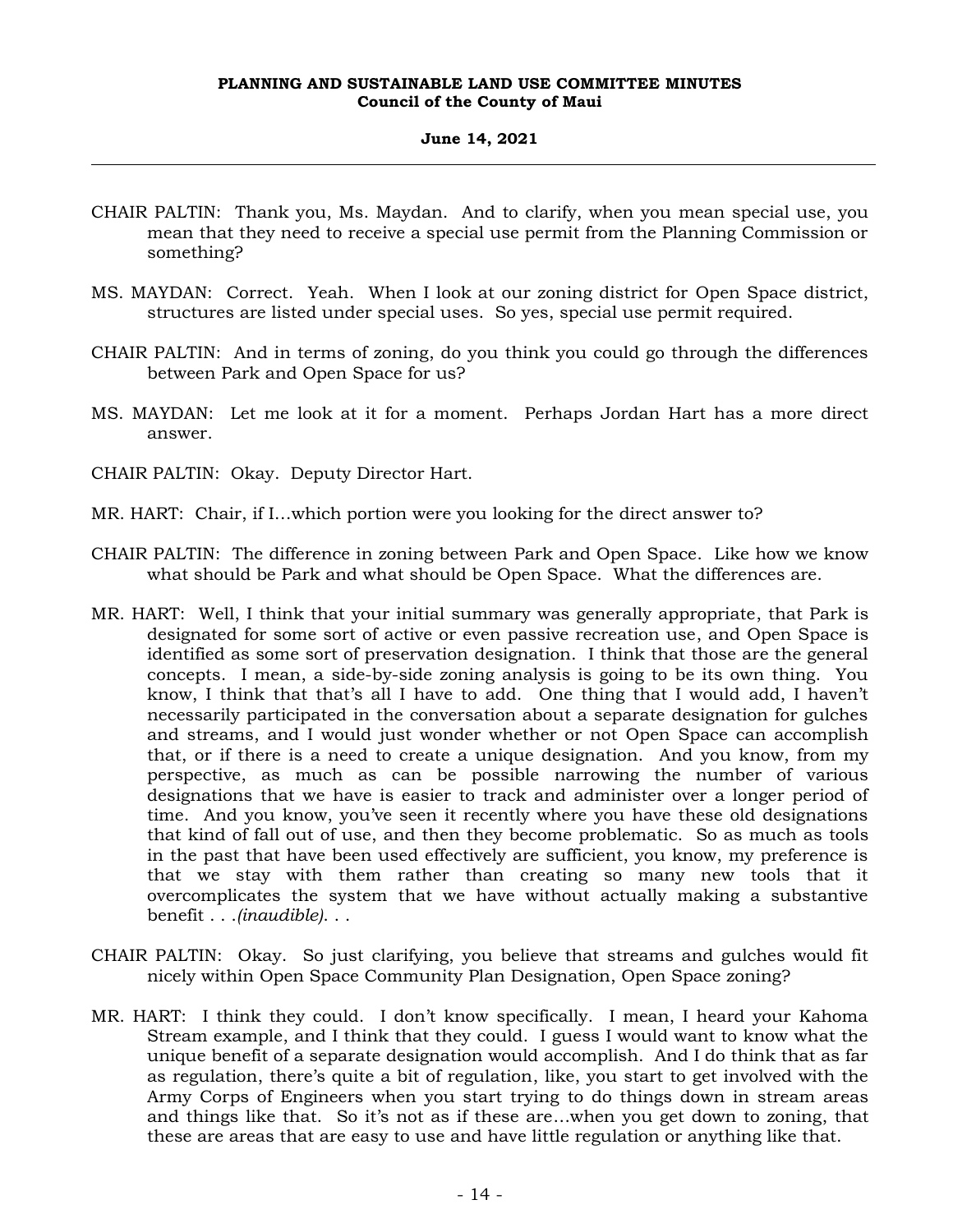**June 14, 2021**

- CHAIR PALTIN: Okay. Thank you for that addition. Member Molina, does that satisfy your need for Department comment?
- COUNCILMEMBER MOLINA: Yeah. I just kind of wanted to know what unintended consequences could potentially occur if we go that route to separate. So I'm kind of getting a feeling that there may be, I guess as Ms. Maydan said, a task, I guess maybe is that…am I to interpret that as maybe more work and more...maybe some more difficulty for the Department with implementing this by separating the categories? . . .*(inaudible)*. . .
- CHAIR PALTIN: So the designations currently are separated. We haven't accepted the new designations as the conversation was at the beginning of the meeting. So currently, in Community Plan Designations, there is a Community Plan Park, and there is a Community Plan Open Space. I believe the task that Ms. Maydan was referring to was that in the Community Plan Advisory Committee, because they just used Park/Open Space, there wasn't much discussion of whether it should be Park or it should be Open Space. And so any new areas designated Park/Open Space, if we split it…keep it split, we'll need to decide which one.

COUNCILMEMBER MOLINA: Okay. Okay, I get it now. All right. Thank you.

- CHAIR PALTIN: Okay. And I see Mr. Hopper, and then I'll take Mr. Sinenci, I think, was the first hand I saw. Go ahead, Mr. Hopper.
- MR. HOPPER: I just…I looked at the Open Space zoning along with…after that was mentioned, and just a couple of things. One, the structure as a special use does not mean any structure. The specific language says facilities associated with the principal use or approved special use, such as restrooms, information kiosks, required off-street parking, solar systems, and equipment sheds, subject to the Planning conditions of Section 19.07.060. I'm not sure which section that is. Oh, yeah, that's site plan conditions that have additional restrictions. So you couldn't, for example, build housing on Open Space or anything other than something that's already a permitted use. The other thing is that Park is actually a permitted use in the Open Space zoning. In OS1, it's limited to passive recreation. In OS2, it says no golf courses. And then says, not including commercial uses except when under the supervision of a Government agency in charge of parks and playgrounds. So just a note that Open Space…and this was adopted in 2003, so presumably this was adopted by the Council to implement the Open Space Community Plan Designations to figure out exactly what you should and shouldn't be doing in Open Space, you know, to allow some things. I don't know if the Council's satisfied with the current layout, but I just wanted to note that it does allow park use of varying degrees, depending on the specific designation. And it does allow structures, but they have to be accessory to, like, the park use. So I would imagine things like bathrooms in parks and things like that are what they're looking at. So in any case, I think if you want to know what's generally going to be allowed in Open Space, this is probably, you know, the place to go for that because it appears that the Council adopted this to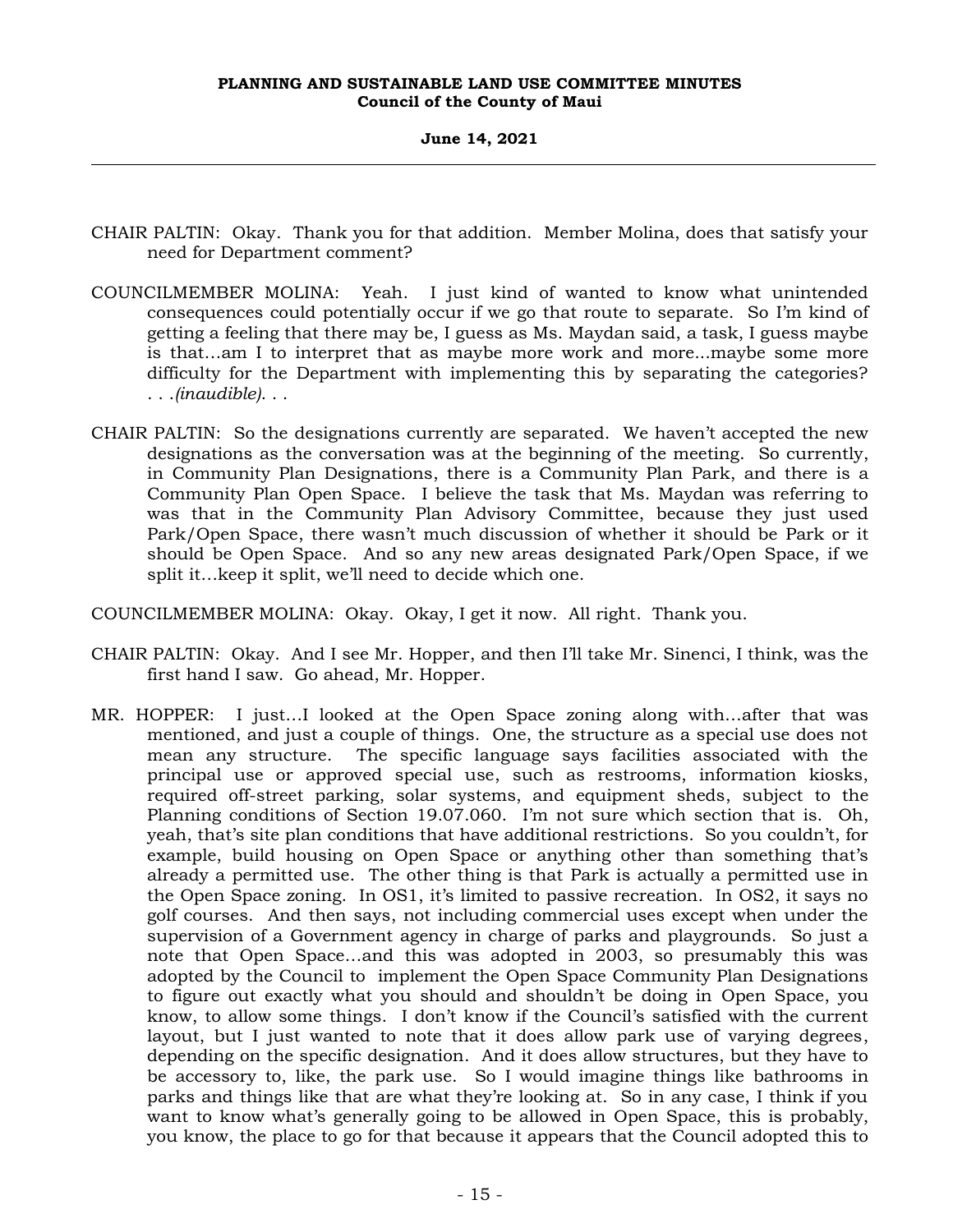**June 14, 2021**

implement the Open Space section. But, I mean, you're the Council, you can, you know, tweak that. But I would just try to avoid an inconsistency with the zoning, or go and change the zoning, and also try to avoid an inconsistency with what may already be existing. So I don't know if there's already existing stuff that if you're going to be more restrictive. But just to get that in there, perhaps one of the reasons they were going to merge it is that Parks are allowed in Open Space. But in any case, I think this was helpful to look at.

- CHAIR PALTIN: Thank you. Yeah, thank you for adding that on. It is helpful to know that you can't just get a special use permit for anything, that there's specific criteria that needs to be met. Thank you. Member Sinenci.
- COUNCILMEMBER SINENCI: Mahalo, Chair. Yeah, just for clarification. So it looks like there's two separate zonings, one for Parks and one for Open Space. So when we're going through this process, there's areas that are both Park and Open Space designated. And so if we don't put in more restrictive language on what we really want parcels to be just for Parks, or parcels just to be Open Space, but right now some of the designations like in the...in Subarea 4, it's both, and...but without any restrictive wording, yeah?
- CHAIR PALTIN: Yeah. And so, you know, without that type of clarity, then it's hard to know which way to go. And that's kind of some of the reason why I thought that we should take that step and be clear --

COUNCILMEMBER SINENCI: Right.

CHAIR PALTIN: -- if we're intending a specific area to be a Park usage or an Open Space usage. Because, you know, like Ms. Maydan said, there are a lot of similarities that it could get lost in the shuffle like, oh, it's Park or Open Space. What's the difference, you know?

COUNCILMEMBER SINENCI: Right.

- CHAIR PALTIN: The difference is…yes.
- COUNCILMEMBER SINENCI: I mean, I would be more supportive maybe as you go higher up the elevation like...you know, so if Park is more for public usage, you know, maybe lower elevations could be used where there's more public use, or along the beaches, or the thoroughfares. But as you go higher... higher elevations, maybe we go more into more preservation, more conservation. I believe all of the watershed protections are…start at the 3,000 elevation mark. So maybe the zones from public to more private from lower elevation to higher elevation could help us kind of help designate those two areas. Just my thoughts.
- CHAIR PALTIN: Thank you. And also, I would add on to take into account sea level rise. We might not want to be building structures within --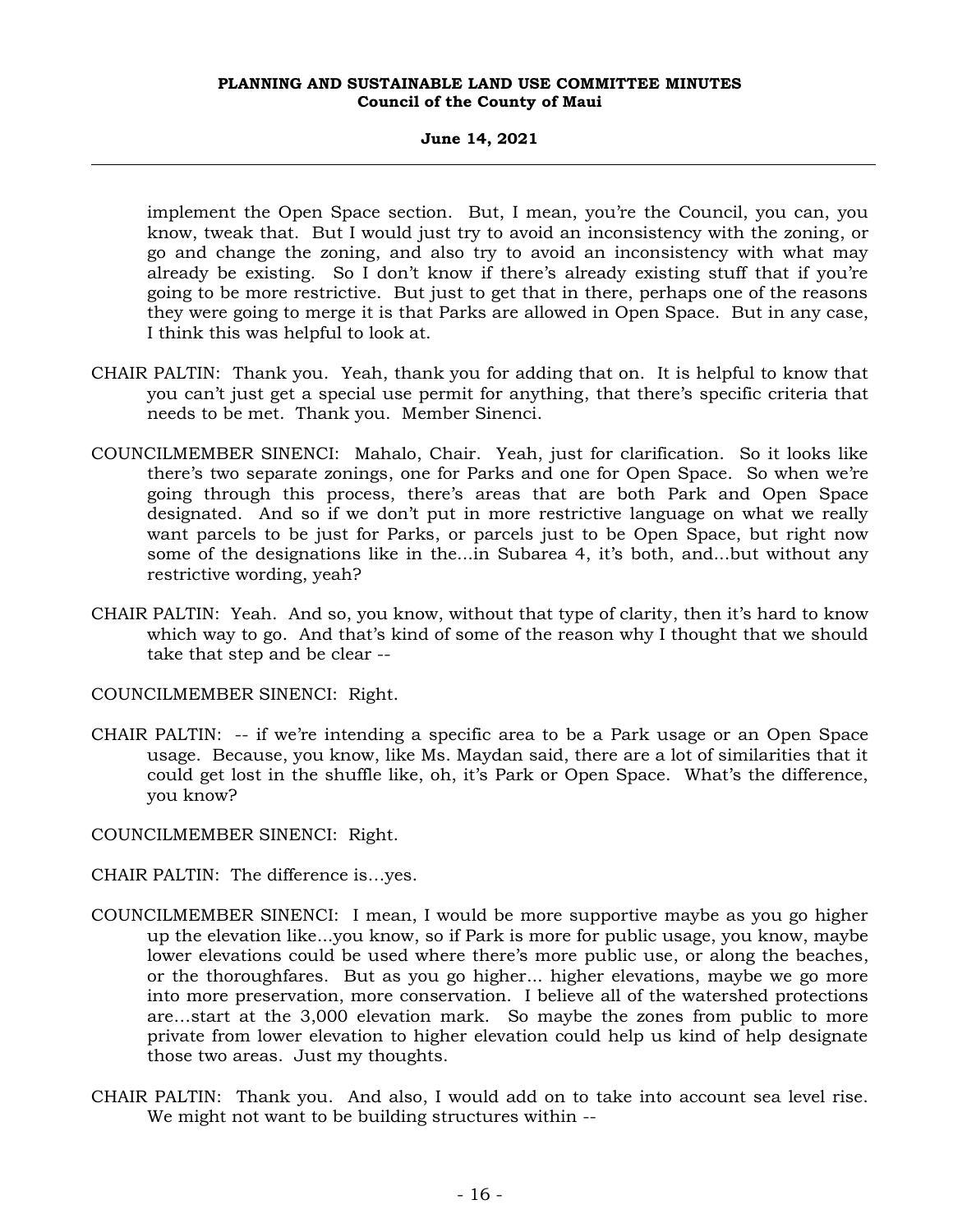#### **June 14, 2021**

COUNCILMEMBER SINENCI: And --

CHAIR PALTIN: -- the projected --

COUNCILMEMBER SINENCI: -- our…

CHAIR PALTIN: -- sea level rise.

COUNCILMEMBER SINENCI: Oh, sorry, Chair. Are we…we're not in Subarea 4 just yet?

- CHAIR PALTIN: We're in Subarea 4, and we're having the discussion of separating Park and Open Space as it pertains to Subarea 4.
- COUNCILMEMBER SINENCI: Because the other issue I guess I had was if we are moving the highway mauka, would putting in those designations now in anticipation of future moving of the highway, would we have to consider that too, at this point?
- CHAIR PALTIN: Consider moving the highway, you mean?
- COUNCILMEMBER SINENCI: Yeah. If we did move the highway mauka, do we need to also address those zonings as well?
- CHAIR PALTIN: I don't think so because we're not really addressing zoning.
- COUNCILMEMBER SINENCI: Okay.
- CHAIR PALTIN: We're addressing Community Plan Designation. And the highway would be the State.
- COUNCILMEMBER SINENCI: Okay. Thank you, Chair.
- CHAIR PALTIN: Okay. Member King.
- VICE-CHAIR KING: Thank you, Chair. The community plans, I know we've been talking about this forever, but are trying to align the community plan use designations with the zoning. So, you know, my understanding--and Department, correct me if I'm wrong--is that we should have…we have a MAPPS overlay, we should know which areas are zoned Open Space and which areas are zoned Park. So it shouldn't be that difficult to separate those out. Let's just look at the zoning, see what's already zoned Open Space and what's zoned Park. And if you want to split those two into two separate designations, it really shouldn't be that difficult.
- CHAIR PALTIN: So some of the areas, as they were talking about, you know, Olowalu to Launiupoko and Olowalu to Ukumehame, the CPAC designated as Park/Open Space. And as I look at the existing County zoning for those areas, it appears to me to be Agriculture currently. So I guess, you know, it…to me, it would be good to clarify if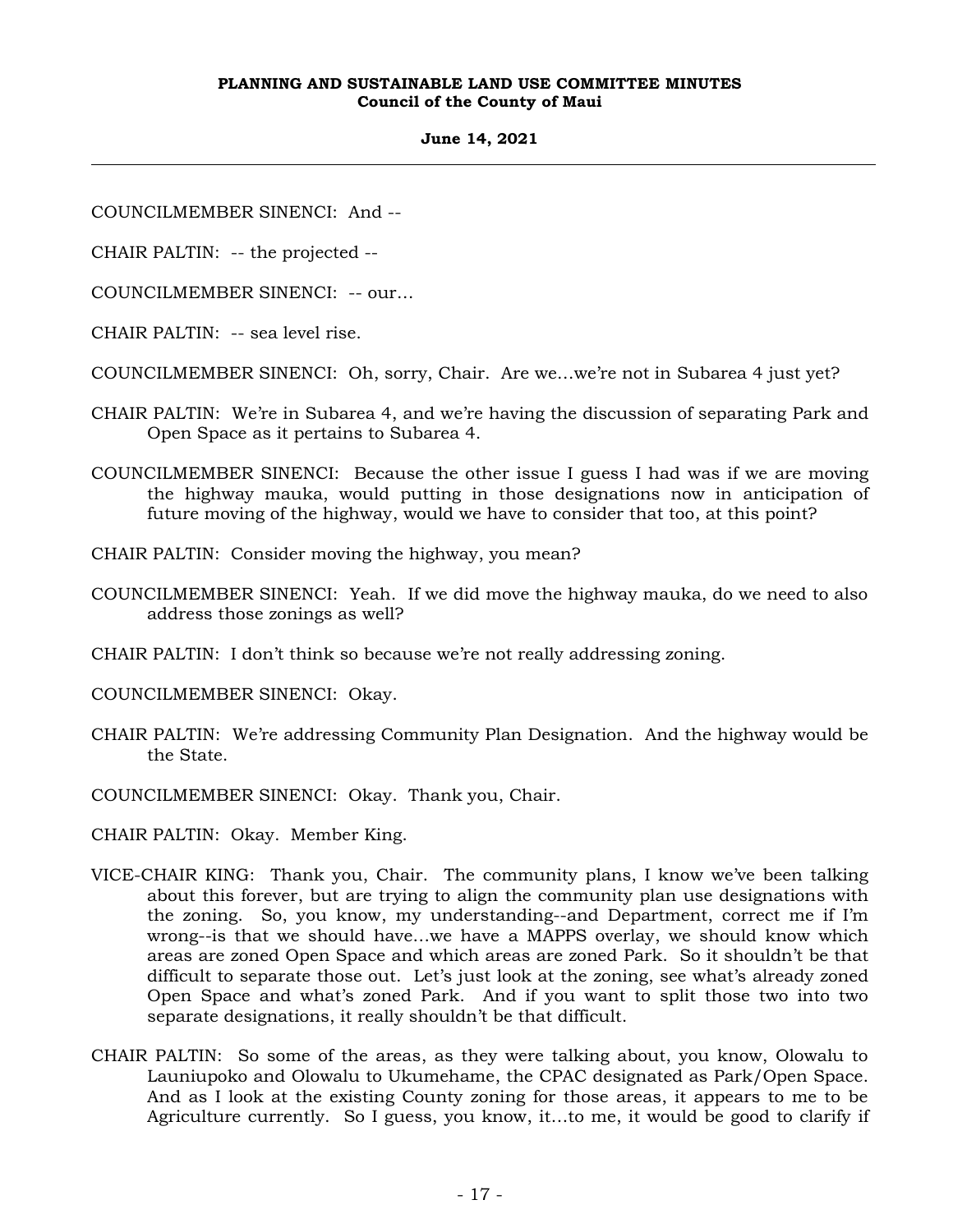the intent is for this Community Plan Designation to be Park, or is it for it to be Open Space. Because the current zoning is Ag. So…

- VICE-CHAIR KING: Okay. But I guess the point I was trying to make is that we kept hearing from the Planning Department that they want to align the zoning with Community Plans Designations. And so it shouldn't be that hard to take a look at where the zoning is first, and then decide if we want the land use designation to follow the zoning, or if we want to change the zoning. But the zoning is already there for what's Park and what's Open Space. So what you're saying now is that some of the areas that are redesignated for Park/Open Space were actually zoned Agriculture. So would we be changing that zoning to either Park or Open Space then?
- CHAIR PALTIN: Not as a part of the community plan process. We wouldn't be changing zoning that way.
- VICE-CHAIR KING: But would that be…yeah, but would that be the intent, the eventual intent would be to…if we change these Community Plan Designations, then eventually want to go through and rezone everything so it matches up with the Community Plan Designation.
- CHAIR PALTIN: Yes, long-term. And that's why I feel it's important to specify if we want it to be Park or Open Space. If it's currently Ag, and we designate it Community Plan Park/Open Space, which one would the zoning then change to. Because…
- VICE-CHAIR KING: Right, no. I agree with you. I think we need...and you know, we've had that before, and it makes it very clear what we're doing. Open Space is basically land preservation. So we're doing conservation activities. And yes, there's passive recreation, but you wouldn't be allowing the things that you allow in a park to be built. And that makes it really clear where we're doing these preservation and conservation efforts. So, you know, I agree with that, I just want to be clear that that's where we're going. After the community plan's accepted, then we have to go back through and rezone the areas that don't match up with the Community Plan Designations.

CHAIR PALTIN: Yep. Thank you.

- VICE-CHAIR KING: Do you need a…do you need a motion to do that separation, or do you…are we just discussing it right now?
- CHAIR PALTIN: Yeah. When the discussion has run its course, let's go ahead and vote on it if folks feel comfortable about it. But not everybody has had a chance to weigh in yet, so I think we're still in the discussion about it.

VICE-CHAIR KING: Okay. All right. Thanks.

CHAIR PALTIN: Okay. I think...was it Member Rawlins-Fernandez next?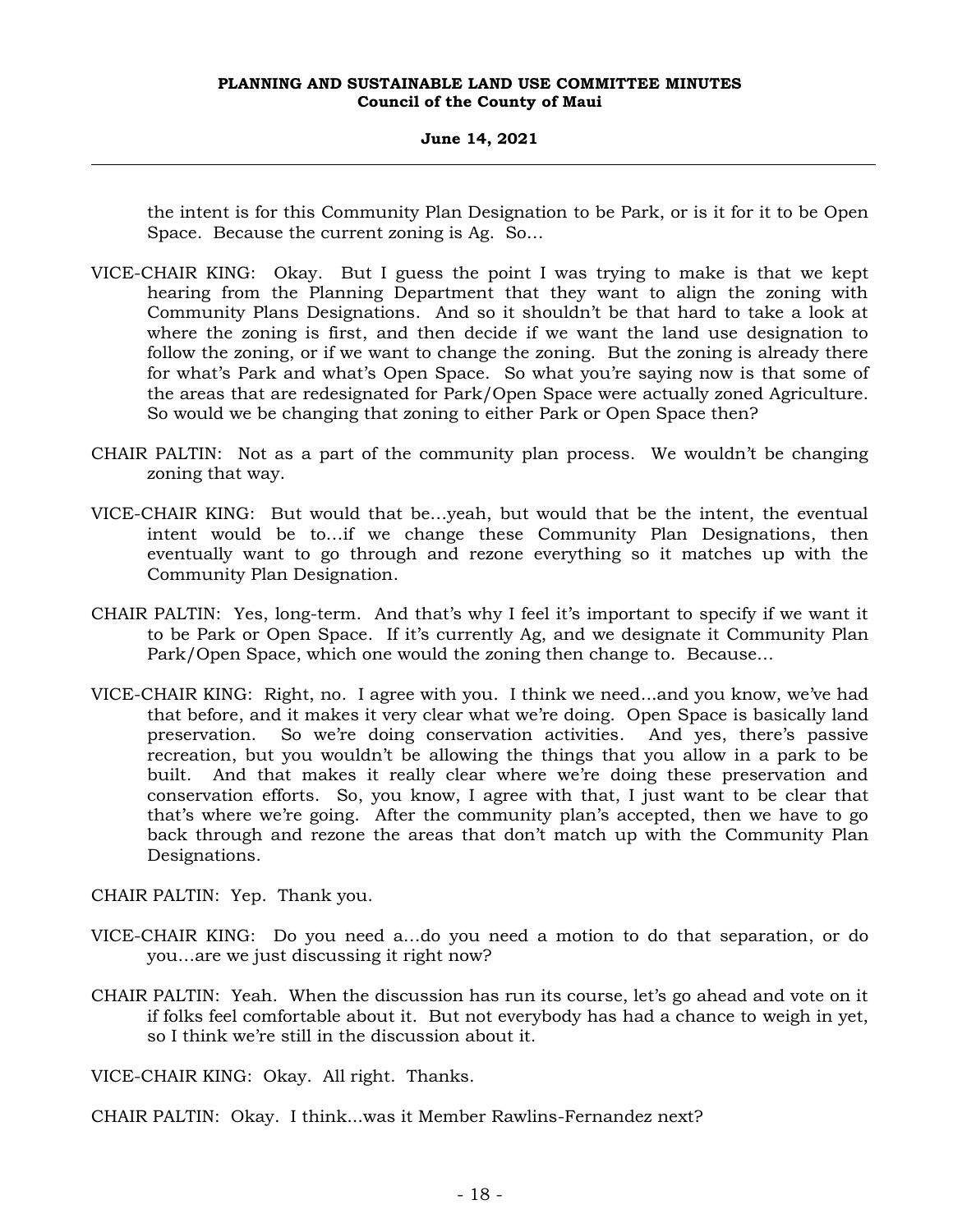## **June 14, 2021**

COUNCILMEMBER RAWLINS-FERNANDEZ: Mahalo, Chair. I agree with Member King, and would be comfortable moving forward. But one question before that for the Planning Department is so within Open Space, there's passive and active. What's the difference between active Open Space and Parks? We talked about the difference between Open Space and Parks being Parks has, you know, more of a recreational feel to it or uses, and Open Space is more conservation. But within Open Space, if there's passive and active, what's the difference between active Open Space and Parks? And who makes that decision? Is it the Department, you know, with the discretion to make that decision if Open Space is passive or active?

CHAIR PALTIN: Thank you. Anyone from Planning feel up to that question?

MR. HART: Yeah. Sure, Chair. So passive and active are used as…have separate meanings in the Open Space zoning district and in the context of recreation. So basically in the context of Open Space, passive is general preservation, where…I'll just read it. Areas designated for Open Space use on the community plan map primarily to recognize sensitive ecological reasons, such as threatened or endangered species habitat, wetlands, and other similar resources and cultural resources such as Hawaiian heiau and other significant cultural sites. That's OS1 passive. OS2 active is areas designated for Open Space use on the community plan map primarily to recognize scenic and recreational resources, hazardous areas, drainage ways, and Open Space green belts that provide visual relief from building, mass, and buffer sensitive ecological resources or agricultural activities from urbanized areas. So in the context of that, that seems to describe some sort of management approach to whether or not it's active or passive management. In the context of recreation, active recreation is generally Parks facilities to facilitate organized sports and is infrastructure, where passive recreation is generally, let's say trails, or just Open Space day recreation type uses, but not necessarily the type of infrastructure or capital improvements for active recreation.

COUNCILMEMBER RAWLINS-FERNANDEZ: Mahalo, Deputy Director. Mahalo, Chair.

- CHAIR PALTIN: Okay. Thank you. That was helpful. Any further discussion on this Parks versus Open Space Community Plan Designation? Are we comfortable on making a motion to propose the split of Community Plan Park and the Community Plan Open Space? Member King.
- VICE-CHAIR KING: I'll make that motion and...with the understanding if everyone's comfortable with it, that the idea that gulches and streams would go under Open Space. That seemed to make sense to me.

COUNCILMEMBER RAWLINS-FERNANDEZ: Second.

CHAIR PALTIN: Based on Director…Deputy Director Hart's comments, yeah, I agree that it seems like streams and gulches would fall under Open Space. So it's been moved and…moved by Member King and seconded by Member Rawlins-Fernandez to separate Community Plan Park and Community Plan Open Space with the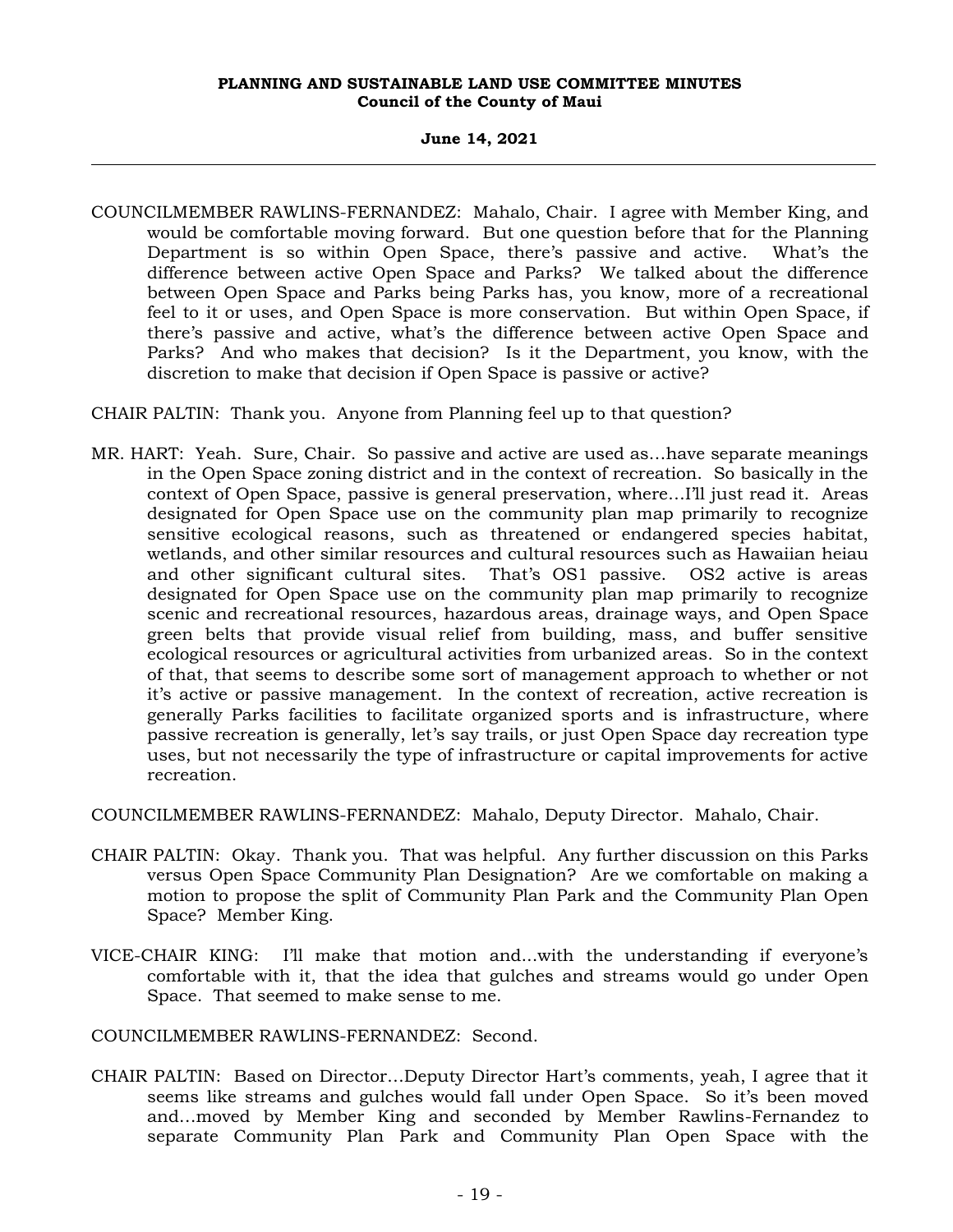**June 14, 2021**

understanding that streams and gulches would fall under Open Space. Any further discussion, Member King?

VICE-CHAIR KING: Just that, you know, I think this…for all the reasons we discussed, it's really important. And I have a little, I guess, different view of…than Ms. Maydan on the community plan because she said that, you know, we're supposed to be at a 30,000 foot level. And this is getting into the nitty gritty of zoning, but I think that's exactly what we're supposed to be doing with the community plan is getting into the nitty gritty. The 30,000 foot level is the Maui Island Plan, and it gives us broad stroke, you know, urban boundaries for development. And then the community plans are where the community steps up and says, here's what we want within those boundaries, and here's what we don't want, and here's what we want to see in the next 5 years or 10 years or 20 years. So I do think it's appropriate to be a little more specific on these community plans because this is what the people who have lived there a long time want to see for their community.

CHAIR PALTIN: Thank you.

VICE-CHAIR KING: Thank you.

- CHAIR PALTIN: Member Rawlins-Fernandez as the seconder, followed by Member Sugimura.
- COUNCILMEMBER RAWLINS-FERNANDEZ: Mahalo, Chair. I echo Member King's comments, and would further like to comment that I think providing as much clarity at the front end will avoid confusion, you know, when the rubber hits the road. And, you know, changing zoning. So I think what we are doing here is very appropriate, and will save a lot of time and heartburn later on. So I'm all about it. Mahalo, Chair.

CHAIR PALTIN: Thank you, Member Rawlins-Fernandez. Member Sugimura.

- COUNCILMEMBER SUGIMURA: Thank you. So the…I would like to…before I vote, I would like to have Parks Department comment on this because that's another department that's impacted. And I would imagine through the community plan process, when a recommendation came up for Parks Open Space, the Parks Department must have weighed in on it before a vote was taken by the CPAC Board or the Planning Commission. So Parks Department, please?
- CHAIR PALTIN: Oh, we didn't request for the various departments, but we can have Planning weigh in on that, I guess. Anyone from Planning, was Parks consulted on all the Park/Open Space designations provided?
- MS. MAYDAN: Thank you, Chair Paltin. Yes, Parks was very involved in our process. We consulted with them in person, they emailed, they attended many of our community engagement meetings as well as CPAC meetings and provided presentations. So they certainly have seen the draft maps, and they have seen the community plan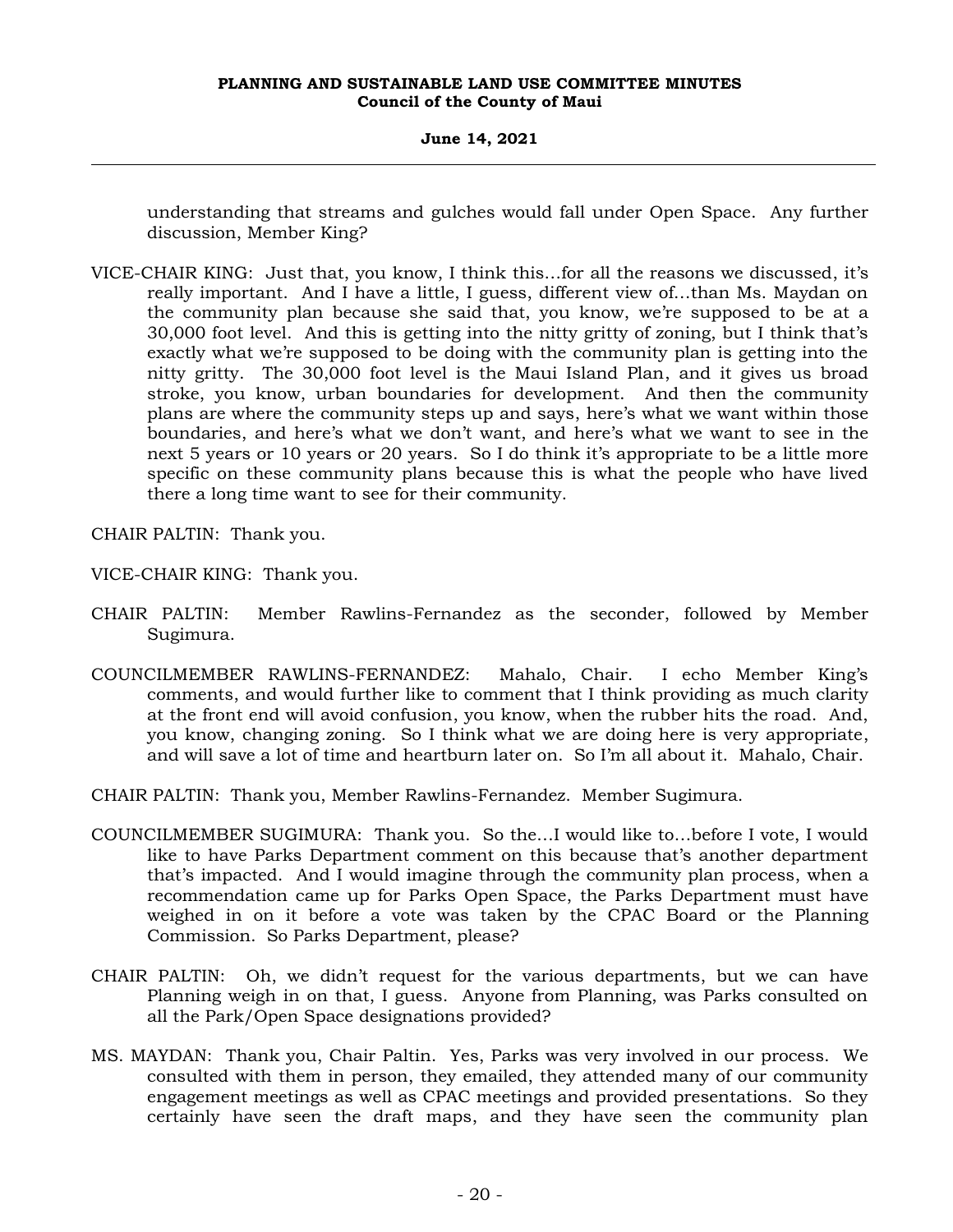## **June 14, 2021**

designation Park/Open Space. And of course, at that point in time, they were discussed as a combined designation.

- CHAIR PALTIN: And Ms. Maydan, to get to Ms. Sugimura's point, is there a problem for Parks in us splitting?
- MS. MAYDAN: I hate to speak for the Parks Department, but one thing…I don't know about a problem, but one thing to point out specifically in Subarea 4 where you have, let's see, over 300 new acres of Park/Open Space area along the shoreline to implement the Pali to Puamana Master Plan. That area is described as a combination of Park and Open Space. So that's an example of where I'm saying this is quite a task at this point in time to split Park and Open Space into two designations, specifically for new areas...areas that are not existing zoned Park or Open Space, but areas that are existing mostly zoned Agriculture. So that's an area where I would guess that the Parks Department is not at the level of identifying the particular uses on the land. They know that the Pali to Puamana Master Plan is out there. They know that this proposal and the West Maui Community Plan is there for this new large swath of Park/Open Space land, but they have not gotten to the detail of identifying where they would have more Park use type uses, or where they would have more Open Space type uses. So I don't want to speak for the Parks Department, but I would say that perhaps could be a concern that they would have.
- CHAIR PALTIN: Thank you, Ms. Maydan. And I think to Member King's point is that those are sort of the policy decisions that we would like to be making. Seeing that the zoning is currently Ag, we don't necessarily feel that the Parks Department should make those types of decisions. I saw Member Sugimura raising her hand, so I'm thinking she's still on her question.
- COUNCILMEMBER SUGIMURA: Yeah, thank you. I believe that in discussion, my office met with Kamehameha Schools, who had a concern because their...as you know, their lands were…that are owned by Kamehameha Schools on --

CHAIR PALTIN: Oh.

COUNCILMEMBER SUGIMURA: -- Lahainaluna…

CHAIR PALTIN: Member Sugimura, we're sticking to Subarea 4. I believe --

COUNCILMEMBER SUGIMURA: But this is on…

CHAIR PALTIN: -- Kamehameha Schools is Subarea 3.

COUNCILMEMBER SUGIMURA: Correct. But this is my example. So --

CHAIR PALTIN: Oh.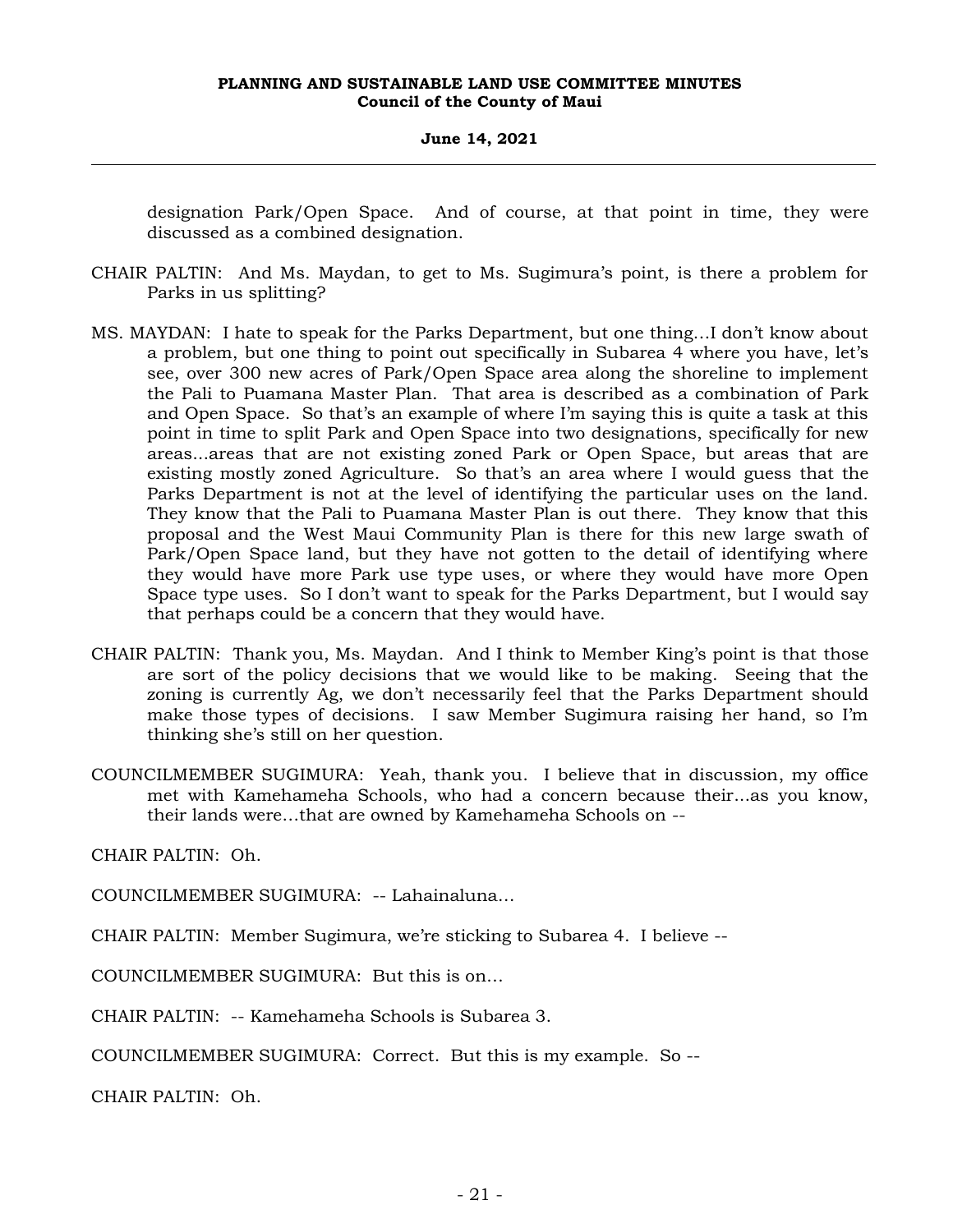## **June 14, 2021**

- COUNCILMEMBER SUGIMURA: -- was Parks informed, and they were not informed that the community plan was going to change from their Ag designation all the way to Parks Open Space. So I wonder if you want to have Parks weigh in on if you're going to make this change. I know that you didn't invite them to the meeting, but sounds like if you're going to make a change that's going to affect...I think there's about 800 acres total land that was designated Parks Open Space in the West Maui Community Plan. So is Parks aware of all of these designations, is my question. And I see Jordan Hart popping up, so he probably has a quick comment.
- CHAIR PALTIN: Yeah. I did hear Ms. Maydan say that they worked with Parks, so they were aware of the designations. But I see Mr. Hart as well. Is there something that you'd like to add?
- MR. HART: Yeah. I just want to…basically the Planning Department, through the cabinet meetings, has asked all of the agencies to participate and stay up to date throughout the update process. So, you know, there wouldn't be specific notifications to anybody about any specific changes, but there have been multiple repeat requests to continue to participate. Because it's ultimately going to Council, and it's ultimately going to have effect on future budgets and what can happen where. So everybody needs to stay involved. And we have done that.

COUNCILMEMBER SUGIMURA: Okay. Thank you.

- CHAIR PALTIN: Okay. Any further discussion on this item? And I will just echo Member Rawlins-Fernandez. You know, I think I agree with the clarity in the front will save us heartache in the back end. And being that this was...like, I think it was Ms. Maydan that said intended to be part of the Pali to Puamana Parkway Plan, and hearing what Mr. Hopper said that, you know, you can have accessory uses. And this is kind of jumping ahead, but I can see these areas that have been designated in Subarea 4 as Park/Open Space fitting well within just Open Space. Because there's already the road, if we should move it higher, that could serve as like a greenway or a parkway, a special use permit could allow for bathrooms there. But I didn't see, like, the type of infrastructure recreation occurring along there. At least not within this life cycle of the community plan. Mr. Hart, I see you.
- MR. HART: Yeah, Chair. I just want to address the overall conversation, you know, the 30,000 foot, you know, example that was used. So, you know, let's call the Island Plan 60,000 feet then. And basically, you have an umbrella, like…there's a pyramid of plans that, you know, the general plan consists of. And at the bottom of that is zoning. And that's the most technical detailed version. And if you pursue an approach of making the community plans almost as detailed as the zoning, you may unintentionally create a lot of conflicts, especially when you get into subdivision and special management area where you thought you were doing something that was going to be clear, but it creates another layer of constraint. And so let's say that the Council decided, we need to fine tune something, you know, this zone is not working. You may find that you're going to have to tweak the community plan and the zone if you put too much detail in the community plan. So basically, if you do your broad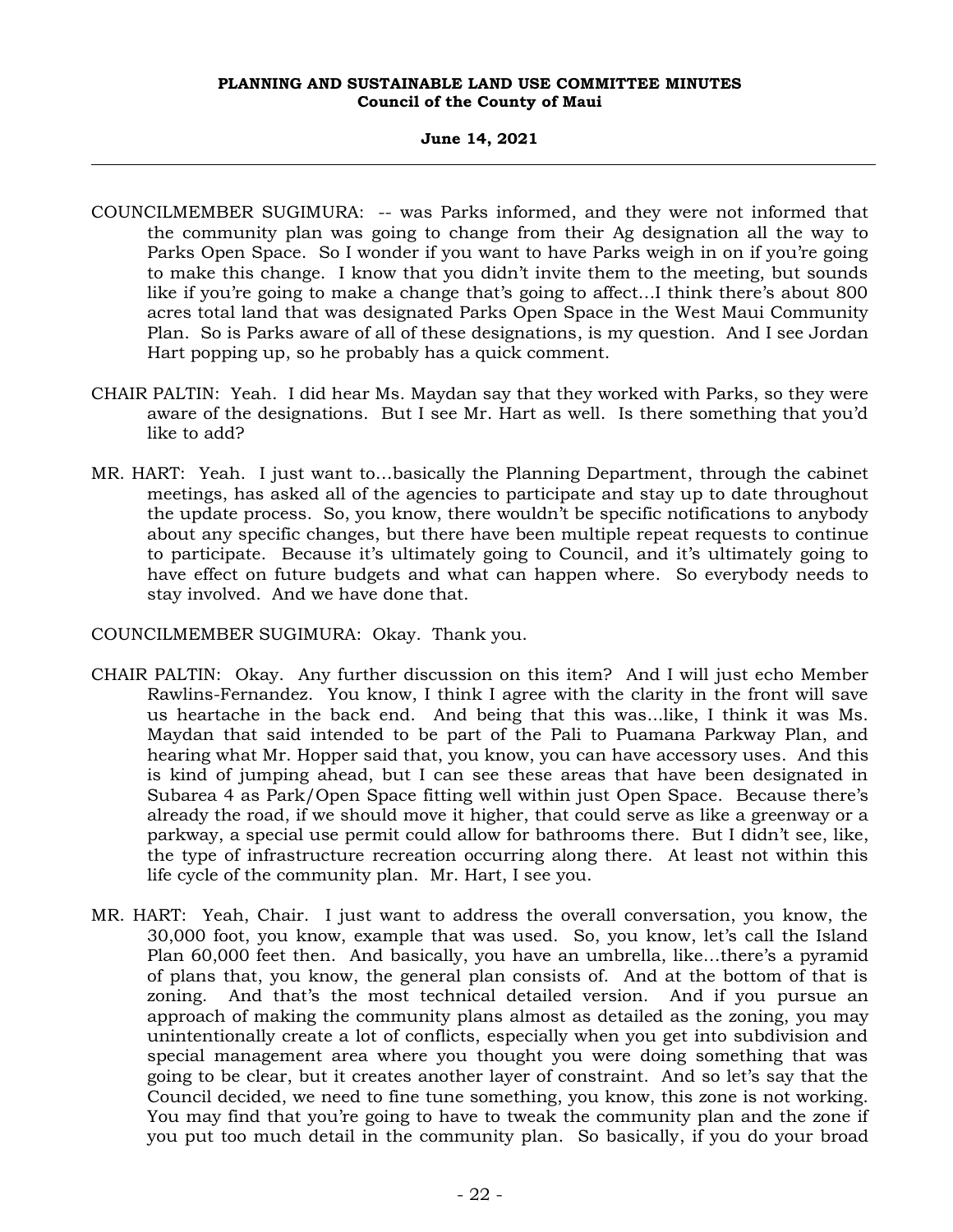**June 14, 2021**

guidance of future proposed zoning and where you want the community...the direction to go in the community plan, and then you basically have the nuts and bolts of what can actually be done in the zone, you know, it basically can make it more effective. Now in this conversation, you may not be happy with the way that Open Space, the zoning, is currently described. So you may have to do a later tweak of the Open Space zoning code in order to achieve your overall goals. But while you're in the community plan process, what you could do is you could add language to associate with a specific location on a map. Let's say that you wanted to designate a certain area Open Space, but you wanted no permanent structures. You could add a section that describes the designation of that area, that puts further limitations on it, so that that covers before you may get to the point of changing the Open Space zoning code to address what you're interested in.

- CHAIR PALTIN: Thank you for that comment. I'm okay with the motion. Member King, second and final.
- VICE-CHAIR KING: Yeah, second and final. Thank you, Chair. Was kind of interesting because the advocation for not getting too deep, and then suggesting that we put in the specific areas that have specific details on them seems to be a little incongruous. But one of the things that's really important about making these Community Plan Designations as clear as possible right now is we just went through this thing in South Maui with the Planning Commission and their approval of the Maui Coast Hotel; 95 percent of the community came out and said don't do it, and they passed it anyway. And two of the things that were said was one, the community plan is not clear enough so we don't understand…we don't think we're violating it by going up six stories because there was a section in the community plan that talked about view planes, and they didn't see that as clear enough to prevent blocking that view plane. And the other thing was one of the Council…one of the Planning Commission Members said that the Council needs to give us more direction, you know, complaining that we're putting this decision on them about the SMA permit, and that we hadn't given them enough direction. So this is what we're doing with these community plans is making it as clear as possible, giving direction, so that the decisions that are being made that are out of the hands of the community…right now the Planning Commission, I think it has one member from South Maui, and that...it's a new member. So we don't really have Planning Commissioners who understand all these different communities. And that's why they need to use these community plans as their bible when they're making decisions for those particular communities. And we're not…what we're hearing from the Planning Commission that it's not clear, things in the community plans right now are not clear. So as clear as we can be to give that direction to what the community wants for itself in the next 10 years, and maybe 20 years, I think, is smart to be able to take the guesswork out of these decisions.

CHAIR PALTIN: Okay. Thank you. Chair Lee.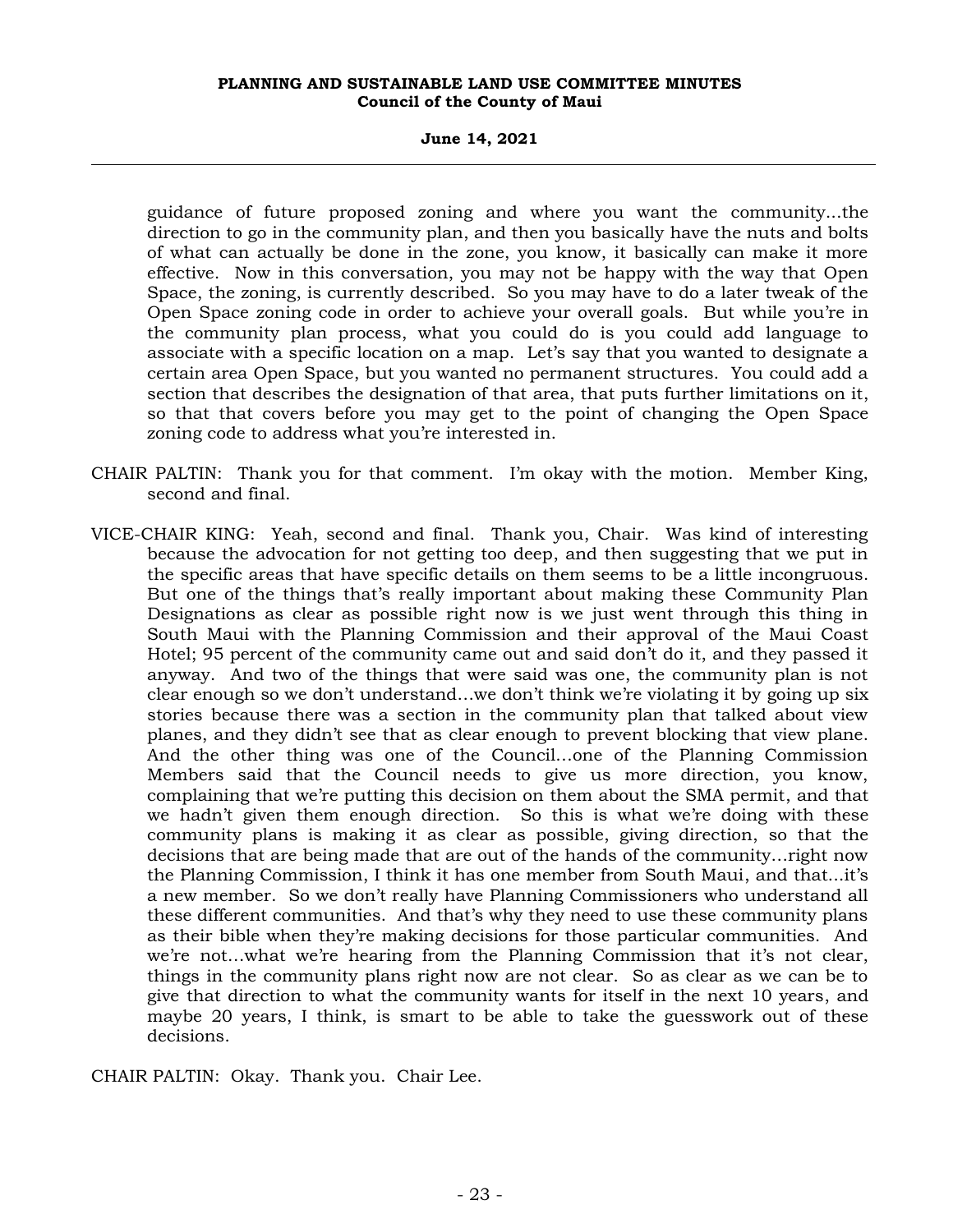- COUNCILMEMBER LEE: Just a procedural question. So initially, your thinking of these types of issues you would ask for consensus, but now we're actually going to vote on them?
- CHAIR PALTIN: Yeah. I think for the maps, we should vote.
- COUNCILMEMBER LEE: I see.
- CHAIR PALTIN: To be clear.
- COUNCILMEMBER LEE: Okay. Thanks.
- CHAIR PALTIN: Okay. Member Kama.
- COUNCILMEMBER KAMA: Thank you, Chair. I just had a question, and I'm not sure…but, you know, Member King said that the community plans are like the bible, right? Okay, so I read the bible, and there's only one bible that I read, and then there are other supporting documents about that. So is the Maui Island Plan our bible, or is it the community plan is our bible? Can you clarify that for me?

CHAIR PALTIN: Sure thing. So…

VICE-CHAIR KING: Chair, can I clarify what I said? What I actually said was it should be the bible for the Planning Commission, you know, they should be using it as their bible when they make these kinds of decisions for the community. So I didn't say it was, I said it should be used like that.

CHAIR PALTIN: Okay.

- COUNCILMEMBER KAMA: Thank you, Member King, for clarifying that, but I would still like the answer. Which bible are we using for this particular sermon?
- CHAIR PALTIN: So like I think it was Deputy Director or Ms. Maydan said that there's layers, and the Maui Island Plan is the broadest, then it comes down and it gets more narrow, and then it's the community plan. Ultimately, I guess, if you're likening it to bible terminology, zoning...zoning would be like the bible, I guess, because that's what is the ultimate driver. You can have a Community Plan Designation of Urban Center Corridor or Transit Center if we decide to change it to that. But if the underlying zoning is Agriculture, then they can do Agriculture. And if the zoning and the Community Plan Designation isn't in alignment, then they can only do what the zoning is designated.

COUNCILMEMBER KAMA: Thank you, Chair.

CHAIR PALTIN: But they can't, like, subdivide --

COUNCILMEMBER KAMA: . . .*(inaudible)*. . .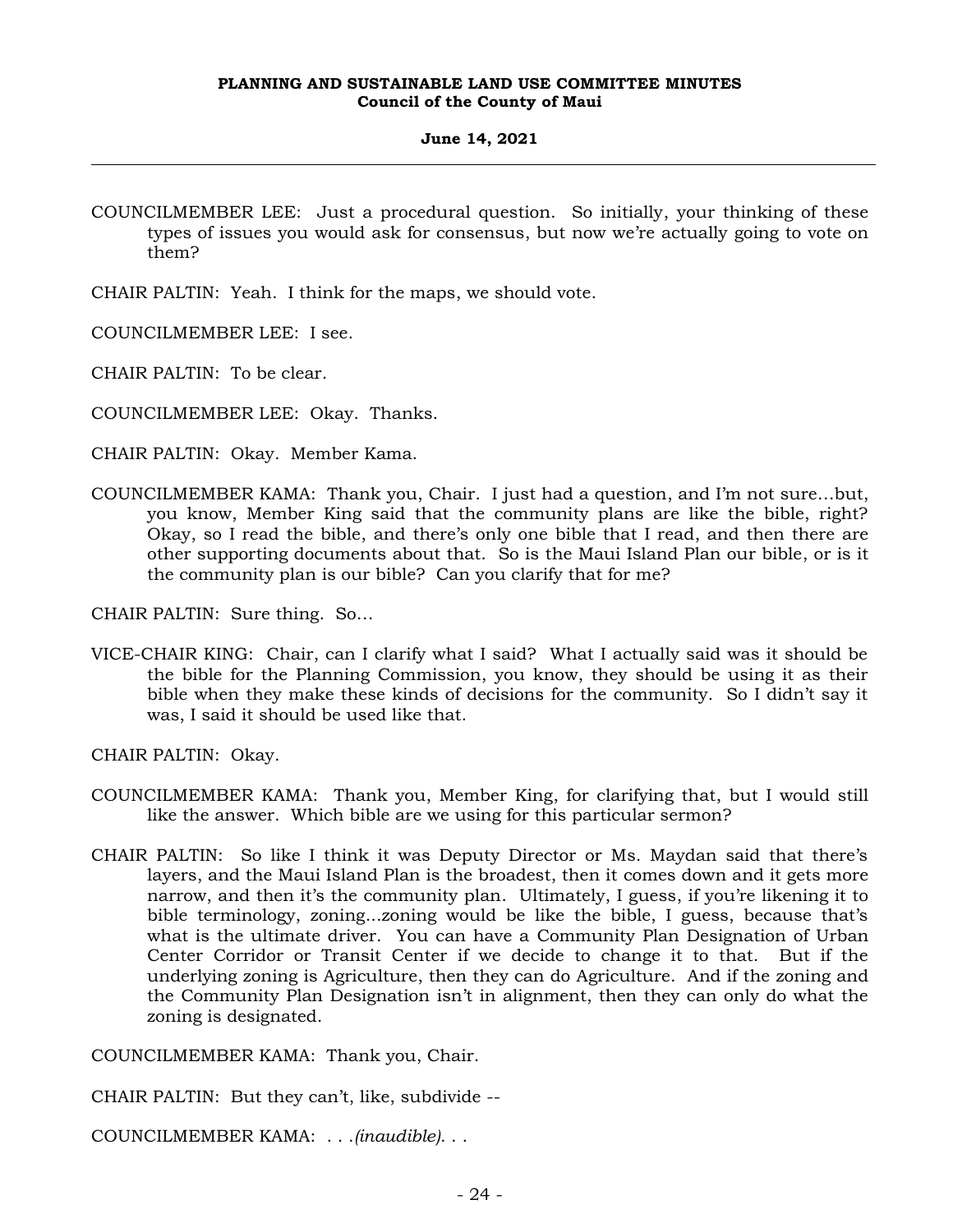CHAIR PALTIN: -- and stuff. That clarifies it okay?

COUNCILMEMBER KAMA: Absolutely. Thank you.

- CHAIR PALTIN: Cool. Cool. Okay. It looks like everybody that wanted to speak spoke to this. Are we ready to call for the question, Members? All those in favor of the motion, raise your hand…oh, Mr. Hopper, go ahead.
- MR. HOPPER: Sorry, I just wanted to…Planning brought up the interesting point about that there's some areas that...I mean, I guess if you're going to separate the…to do Park and Open Space, you'd be directing the Planning Department to redraw the maps, basically, and put...make things Park and then make things Open Space as appropriate?

CHAIR PALTIN: Well, we…

- MR. HOPPER: I mean because there's not a Park/Open Space anymore, right? So that would come off of all of these maps, and then the Department would, I guess, get back to you with the new map with certain ones designated Park and certain ones designated Open Space? Is that the plan? Because if you delete that designation and change it to Park and Open Space, you'd have to change the maps, right? Or am I missing something there?
- CHAIR PALTIN: Correct. So what would happen is areas that CPAC or Maui Planning Commission designated as new Park or Open Space, we'd need to decide which one it would be, Park or Open Space. On existing areas, because the current Community Plan Designations, there isn't Park/Open Space combined, the current Community Plan Designations is either Park or Open Space. So the existing things, we'd run with it. The new things, we'd have to determine whether it's going to be Park or whether it's going to be Open Space. Does that --

MR. HOPPER: Okay, so --

CHAIR PALTIN: -- answer your question?

- MR. HOPPER: -- this would result in the maps being redrawn. You're directing the Department to…for areas that are currently existing as Park or Open Space to A, draft a designation that is Park and then a separate one that's Open Space in the designations; and then B, go through the maps and, you know, go through the old designations, and where they were Open Space, put on these new maps Open Space and the…wherever it was Park, put on Park. And then for new areas, I guess you would say that's pending your decision, I guess, on whenever you would do that?
- CHAIR PALTIN: Something like that. I don't anticipate maps needing to be redrawn. It's just a different color. If it's currently this light green, we decided…it...well, we're about to decide in this motion, streams and gulches would remain Open Space. In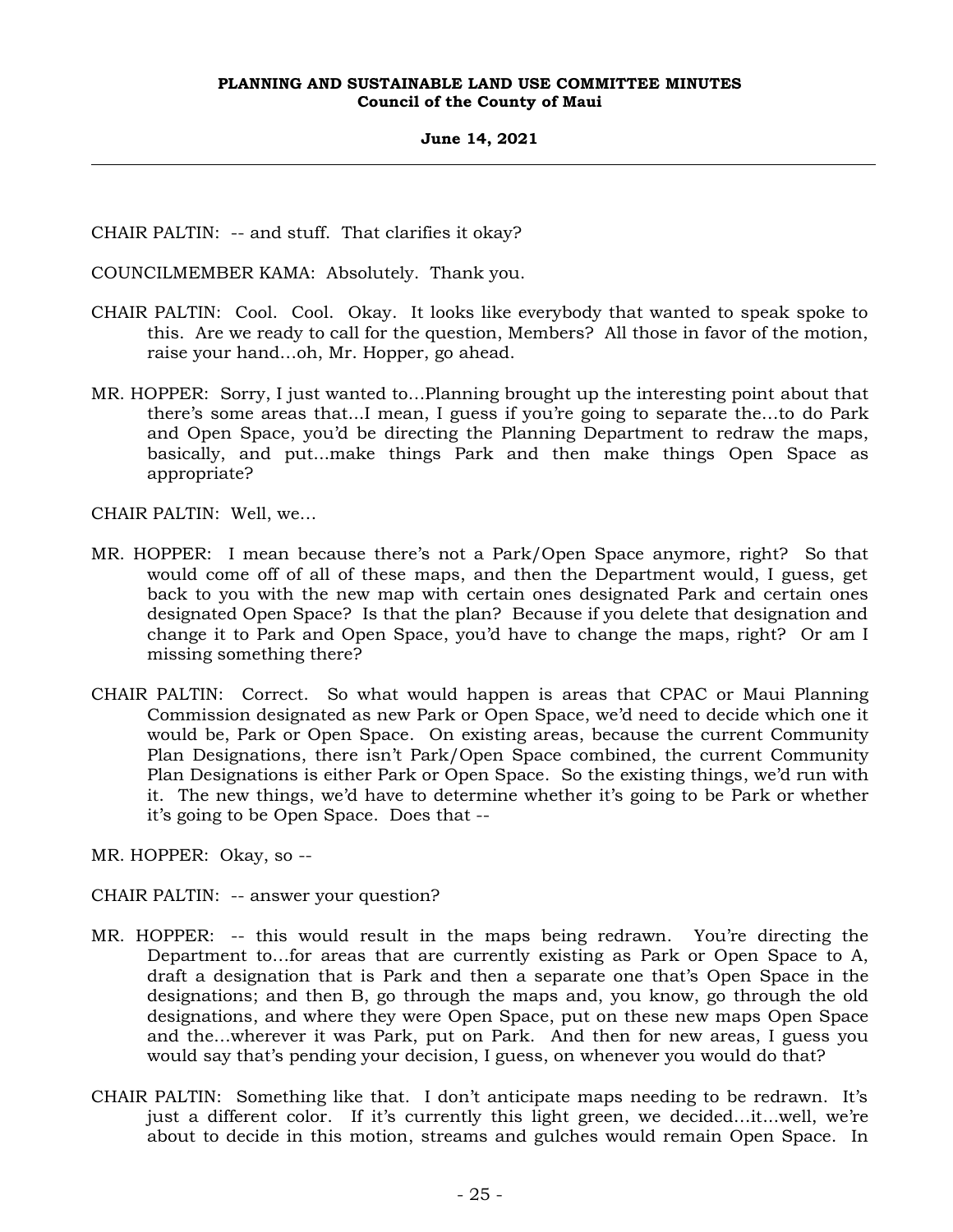areas that are newly designated as Park or Open Space, if we determine, like, Park color would be black or whatever color it would be, it would just change the shading. Nobody has to redraw anything --

MR. HOPPER: Right, I…

CHAIR PALTIN: -- it would just be a different color.

MR. HOPPER: Yeah, by redraw, I meant you would delete the Park/Open Space key and make that…make a Park key and then a Open Space key with whatever colors, and then go through the map itself and change the colors in accordance with your instruction. I just want the Department to be clear on what you'd be doing as part of this motion so that you get what you want.

CHAIR PALTIN: Thank you. Yes --

MR. HOPPER: That's all.

- CHAIR PALTIN: -- that's what we're saying as part of this motion. Okay. All those in favor, raise your hand and say aye. Oh, is that a vote or a question, Member Sugimura?
- COUNCILMEMBER SUGIMURA: Mr. Hopper makes a really good point to me. Because actually what you're talking about is a change. And I wonder, the people that have been impacted by this designation Parks Open Space may want to look at the impact of their…of the new maps before we vote on it, you know. I think it's not something that we should just say, okay, we're going to redo the maps, and it's okay. I really think that there's clarity with the community also that is important so we're not doing this in a vacuum.
- CHAIR PALTIN: Okay. So we're not necessarily making a change, we're not accepting the proposed change. That's what the Community Plan Designations currently are. There's currently a community plan, and current Designation Park and Community Plan Designation Open Space. They've proposed this change to combine them, and it's our decision to accept these proposals or not. And a motion's been made, and so that's the motion. People, like I said earlier, are free to submit testimony via eComment. I hope everybody's watching that it impacts or cares deeply about it, and then they can submit eComment on it. But we can't…if we do it that way, it's the opposite of expediting the community plan process, and it'll take us a year, and at that point the plan will become stale, you know. It's gone through all these processes. Yes, Chair Lee.
- COUNCILMEMBER LEE: Yeah. Okay. So I don't mind voting on it now because I think I understand what you're trying to do. The intent is good. But would it be possible for the Committee to get comment from the Parks Department anyway?

CHAIR PALTIN: Okay.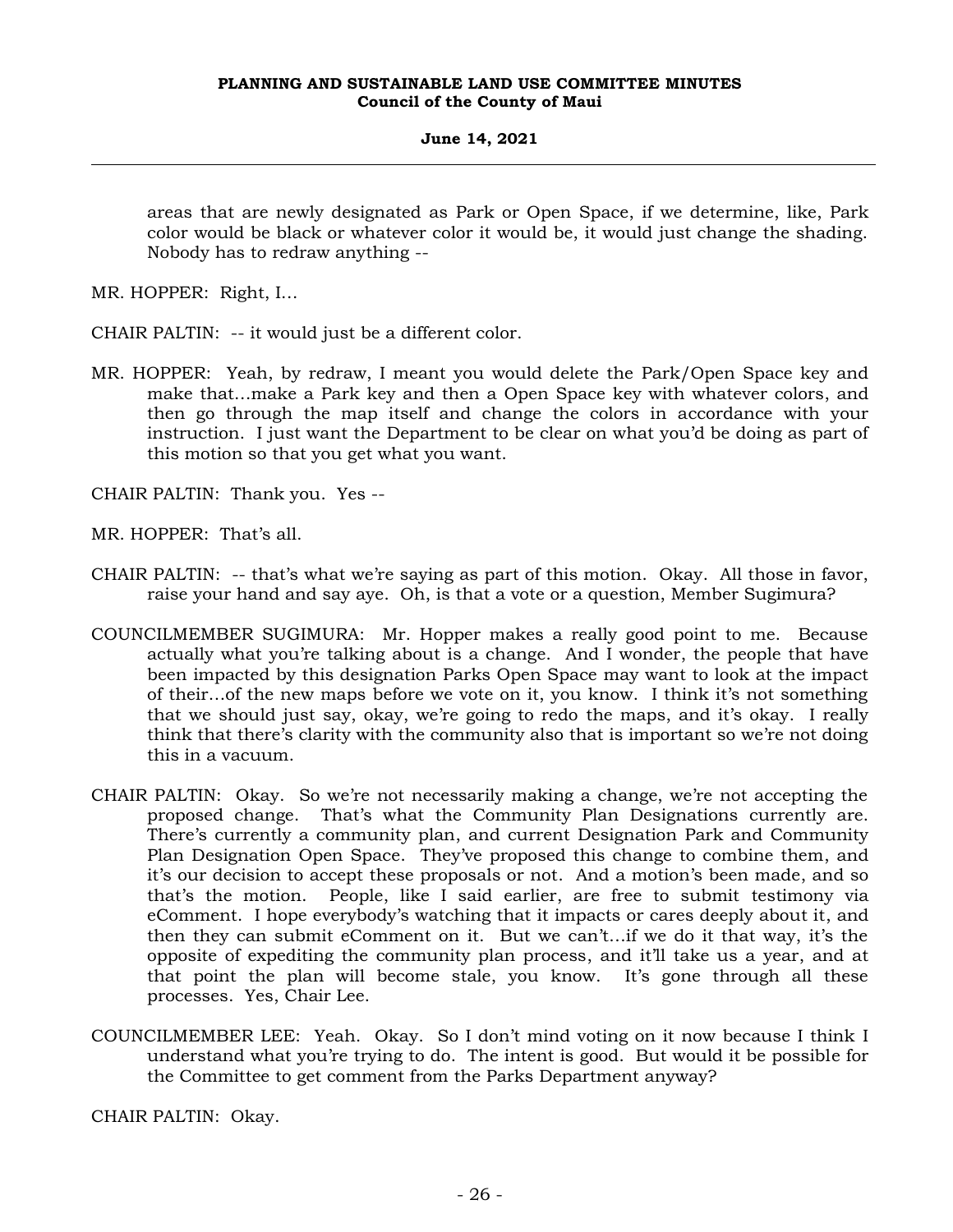#### **June 14, 2021**

COUNCILMEMBER LEE: Okay.

- CHAIR PALTIN: Ms. Stewart, is that something that you can ask for comment from the Parks Department on the splitting of Park and Open Space for clarity?
- MS. STEWART: Chair, would you like me to invite them to join the meeting, or would you like that in writing?
- CHAIR PALTIN: In writing, please.

COUNCILMEMBER LEE: Yeah.

CHAIR PALTIN: Just any comment on our action if this motion passes to separate Park and Open Space in the Community Plan Designation to help with clarity for their sakes as to what the intention is.

MS. STEWART: Yes, Chair.

CHAIR PALTIN: Chair Lee.

COUNCILMEMBER LEE: Yeah, because we can revisit this Wednesday or Thursday, right. I'm just curious why they would be reluctant, you know, to agree to this change. That's all. But I . . . on the surface . . .

CHAIR PALTIN: If they are even reluctant, you know.

COUNCILMEMBER LEE: Yeah, so maybe they're not.

CHAIR PALTIN: Yeah.

COUNCILMEMBER LEE: Thank you.

CHAIR PALTIN: Okay. And if they have new information based on that correspondence, then it would qualify for a revisit during our revisit day. Okay, all those in favor, raise your hand and say, "aye."

COUNCILMEMBERS: Aye.

CHAIR PALTIN: All those opposed, raise your hand and say, "no." Okay. Seven "ayes" to two "noes," motion passes. Community Plan Open Space and Community Plan Park has been accepted, and Community Plan Park/Open Space has been rejected.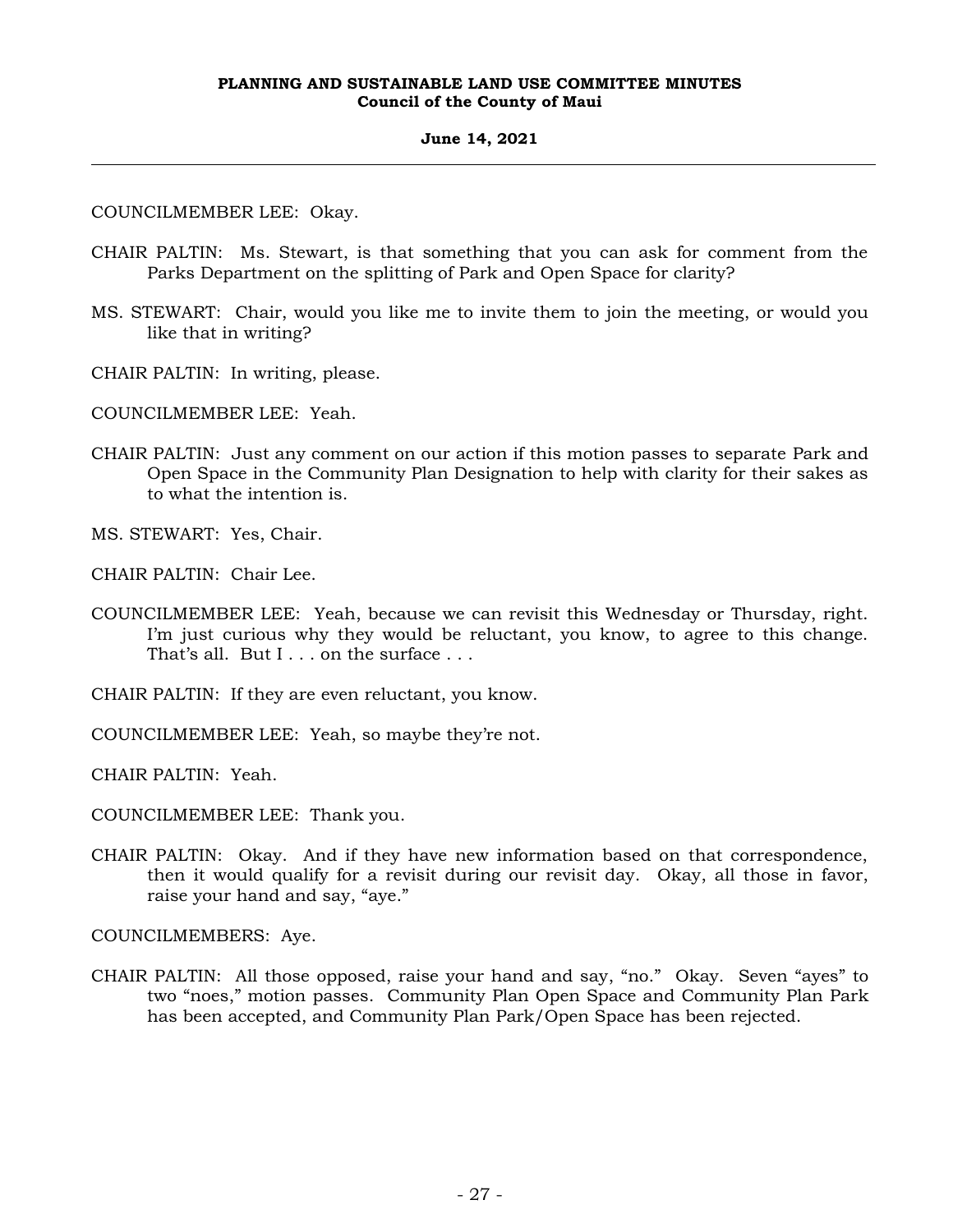| VOTE: | AYES:           | Chair Paltin, Vice-Chair King, Councilmembers<br>Johnson, Lee, Molina, Rawlins-Fernandez,<br>and<br>Sinenci. |
|-------|-----------------|--------------------------------------------------------------------------------------------------------------|
|       | <b>NOES:</b>    | Councilmembers Kama and Sugimura.                                                                            |
|       | <b>ABSTAIN:</b> | None.                                                                                                        |
|       | <b>ABSENT:</b>  | None.                                                                                                        |
|       | EXC.            | None.                                                                                                        |
|       | MOTION CARRIED  |                                                                                                              |

## **MOTION CARRIED.**

## **ACTION: APPROVED AMENDMENT.**

- CHAIR PALTIN: I just wanted to bring up one issue, it could be potentially non-substantive. At the bottom of page 73, it says Ukumehame Beach State Park. And I just was wondering if the Planning Department can fill us in on the State Park version. It's my understanding that the County takes care of Ukumehame Beach Park, and if you could clarify the State word in there as opposed to the County word.
- MS. MAYDAN: Mahalo, Chair. Can you please point to where you're referring to again in the plan?
- CHAIR PALTIN: Page 73 at the bottom of the page, right above one miles, it says Ukumehame Beach State Park. Oh, Member Rawlins-Fernandez pointing to it.
- MS. MAYDAN: Mahalo. Let me consult with the GIS Staff. I am not certain off the top of my head.
- CHAIR PALTIN: Okay. Because I believe our County workers take care of that park, and there's the standard County sign there. So if appropriate, my non-substantive revision would be to change that State to County. And if it's correct, I would imagine that's a non-substantive. And I did have a request from our Supervising Legislative Attorney to read the following statement into the record. Chapter 2.80B's process is intended to provide plans that clearly identify provisions that are meant to be policy guidelines, and provisions that are intended to have the force and effect of law. And he said this is for Councilmembers to keep in mind as we go through the Plan. So that's a little FYI, I guess. Okay. So the next decisions we'll have to make is the Community Plan Advisory Committee chose to designate the coastal area between Olowalu and Ukumehame as Park/Open Space, as well as from Launiupoko to Olowalu as Park/Open Space. And now that we've split those up, we need to decide which is more appropriate, Park or Open Space. My preference would be Open Space, at least for the Olowalu to Ukumehame portion. So I'll entertain a motion to designate the Olowalu to Ukumehame area as Open Space if anyone…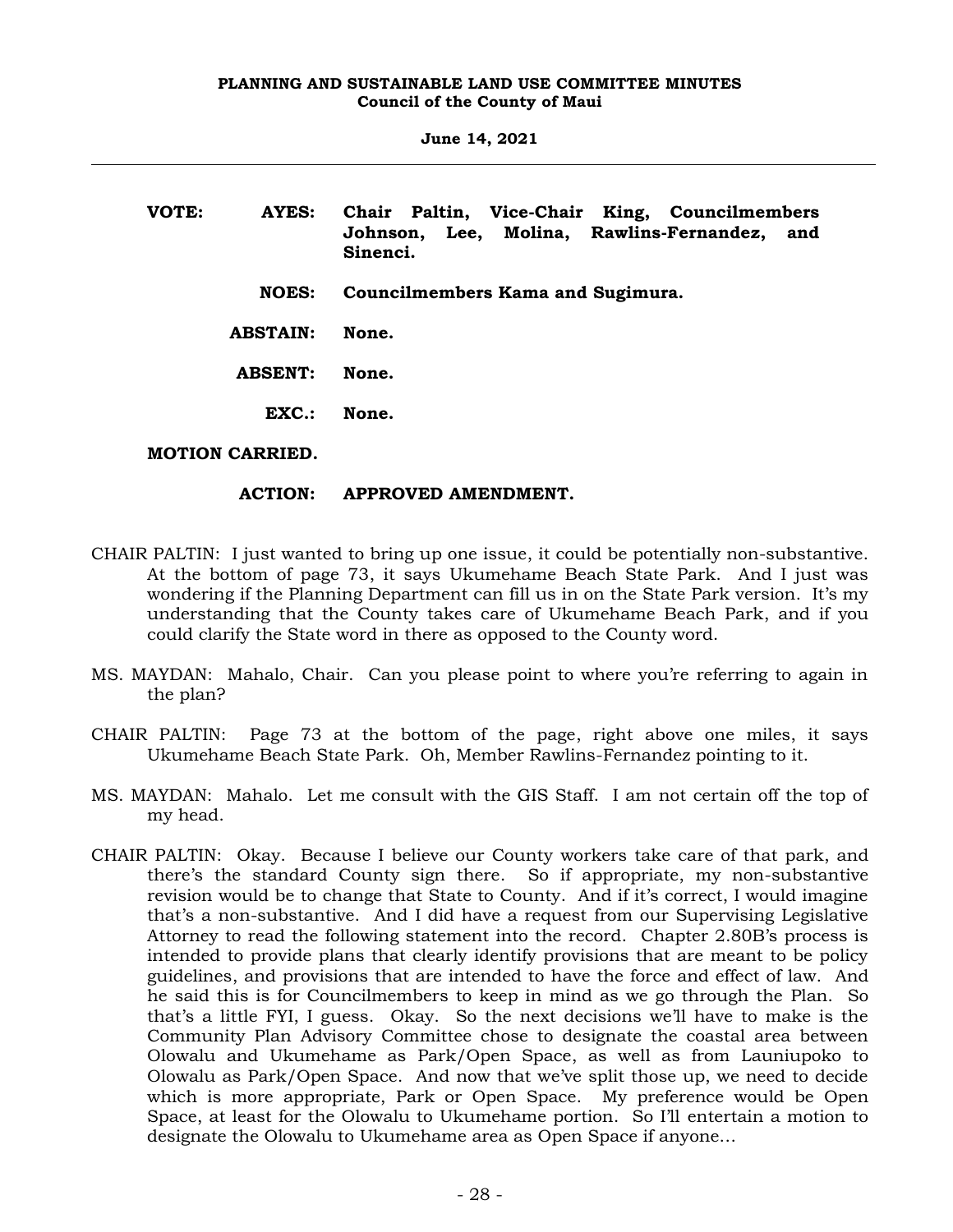## **June 14, 2021**

COUNCILMEMBER SINENCI: Move.

CHAIR PALTIN: Oh, Member Sinenci.

COUNCILMEMBER SINENCI: So move, Chair.

CHAIR PALTIN: Moved by Member Sinenci. Is there a second?

COUNCILMEMBER RAWLINS-FERNANDEZ: Second.

- CHAIR PALTIN: Seconded by Member Rawlins-Fernandez. Any discussion, Member Sinenci?
- COUNCILMEMBER SINENCI: No. Especially when looking at the map and how much of it is within the SLR-XA, the 3.2 foot sea level rise exposure area. So I'm supportive of --

CHAIR PALTIN: Thank you.

COUNCILMEMBER SINENCI: -- putting it . . .*(inaudible)*. . .

- CHAIR PALTIN: I couldn't have said it better myself. Member Rawlins-Fernandez, as the seconder, do you have any additional discussion on this?
- COUNCILMEMBER RAWLINS-FERNANDEZ: Mahalo, Chair. Yeah, I echo what Member Sinenci stated, as well as what you described earlier in this meeting. Mahalo, Chair.
- CHAIR PALTIN: Okay. Anyone else have further discussion for this portion? Seeing none, all those in favor, raise your hand and say, "aye."

COUNCILMEMBERS: Aye.

CHAIR PALTIN: Any opposed? I have it as unanimous. Okay.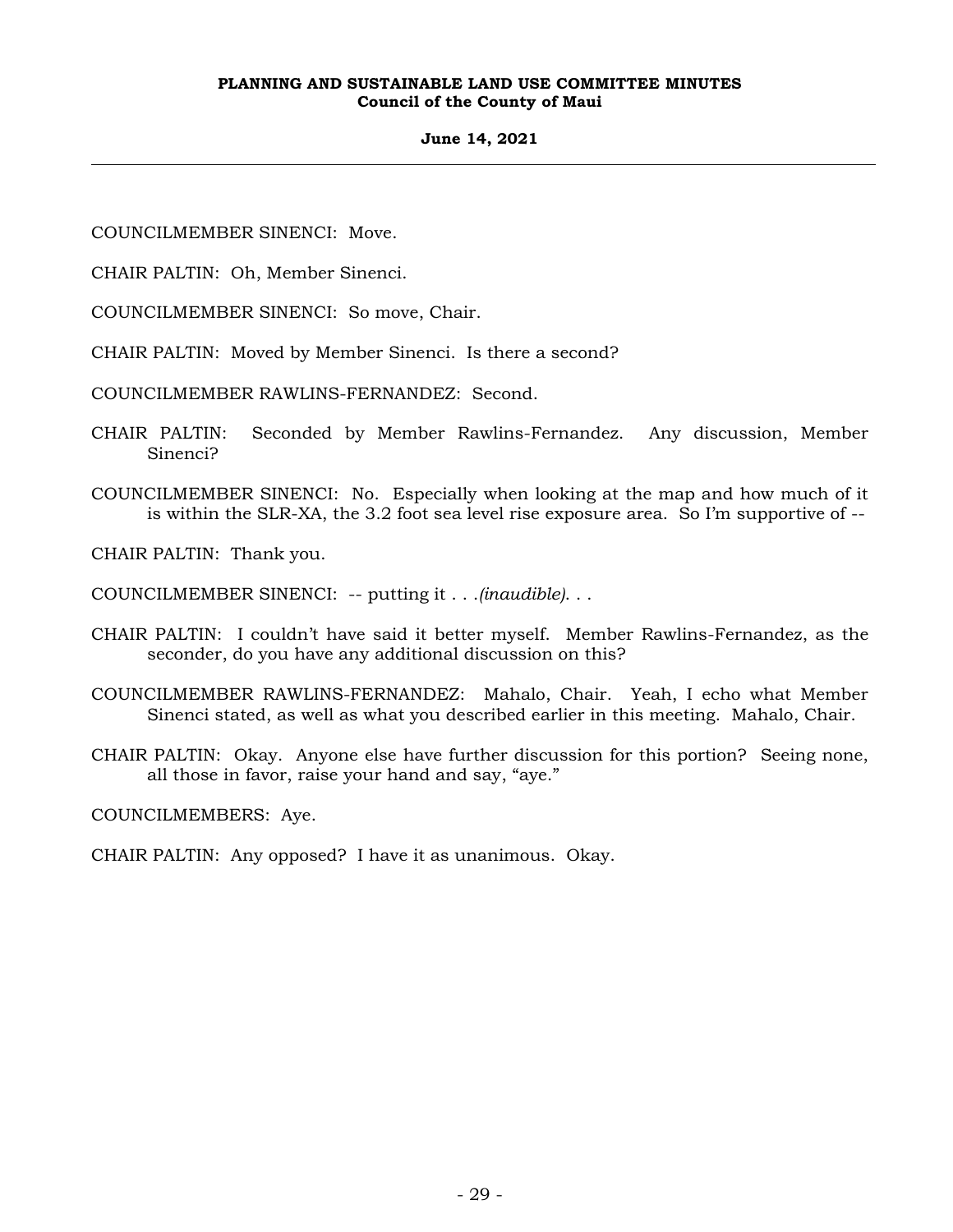| VOTE: | AYES:                  | Chair Paltin, Vice-Chair King, Councilmembers<br>Johnson, Kama, Lee, Molina, Rawlins-Fernandez,<br>Sinenci, and Sugimura. |
|-------|------------------------|---------------------------------------------------------------------------------------------------------------------------|
|       | <b>NOES:</b>           | None.                                                                                                                     |
|       | <b>ABSTAIN:</b>        | None.                                                                                                                     |
|       | <b>ABSENT:</b>         | None.                                                                                                                     |
|       | $\mathbf{EXC}$ .:      | None.                                                                                                                     |
|       | <b>MOTION CARRIED.</b> |                                                                                                                           |

## **ACTION: APPROVED AMENDMENT.**

CHAIR PALTIN: And then for the Launiupoko to Olowalu portion, you know, conceivably it could be Park, but I think the type of infrastructures for organized public purpose, I think our community would like to see it more concentrated in the Lāhainā Town area where people are. There's basketball courts that need repair and things like that. So I would…I would keep this as Open Space as well, with the knowledge that Deputy Director Hart said that you could have special use permit for accessory uses. And this area has been kind of known for many years to represent the Pali to Puamana Parkway that was envisioned by former Mayor Arakawa. I think that we could have those types of uses within Open Space as…by the descriptions, whether it's OS1 or OS2, given by Director Hart. So I think Open Space fits a little bit better than Parks. And kind of too, for the reasons that Member Sugimura had given, I don't believe that Parks is ready or prepared to take on major infrastructure in this section of West Maui. So I'll entertain a motion for the same for Launiupoko to Olowalu portion.

COUNCILMEMBER SINENCI: So move.

CHAIR PALTIN: Member Sinenci.

COUNCILMEMBER SINENCI: So move.

VICE-CHAIR KING: Second.

- CHAIR PALTIN: Okay, moved by Member Sinenci, seconded by Member King. Any discussion, Member Sinenci?
- COUNCILMEMBER SINENCI: Yeah. I just kako'o and just wanted to add that, you know, I'm supportive of adding structures, but still go through the SMA if we needed to add additional bathrooms or anything. Thank you, Chair.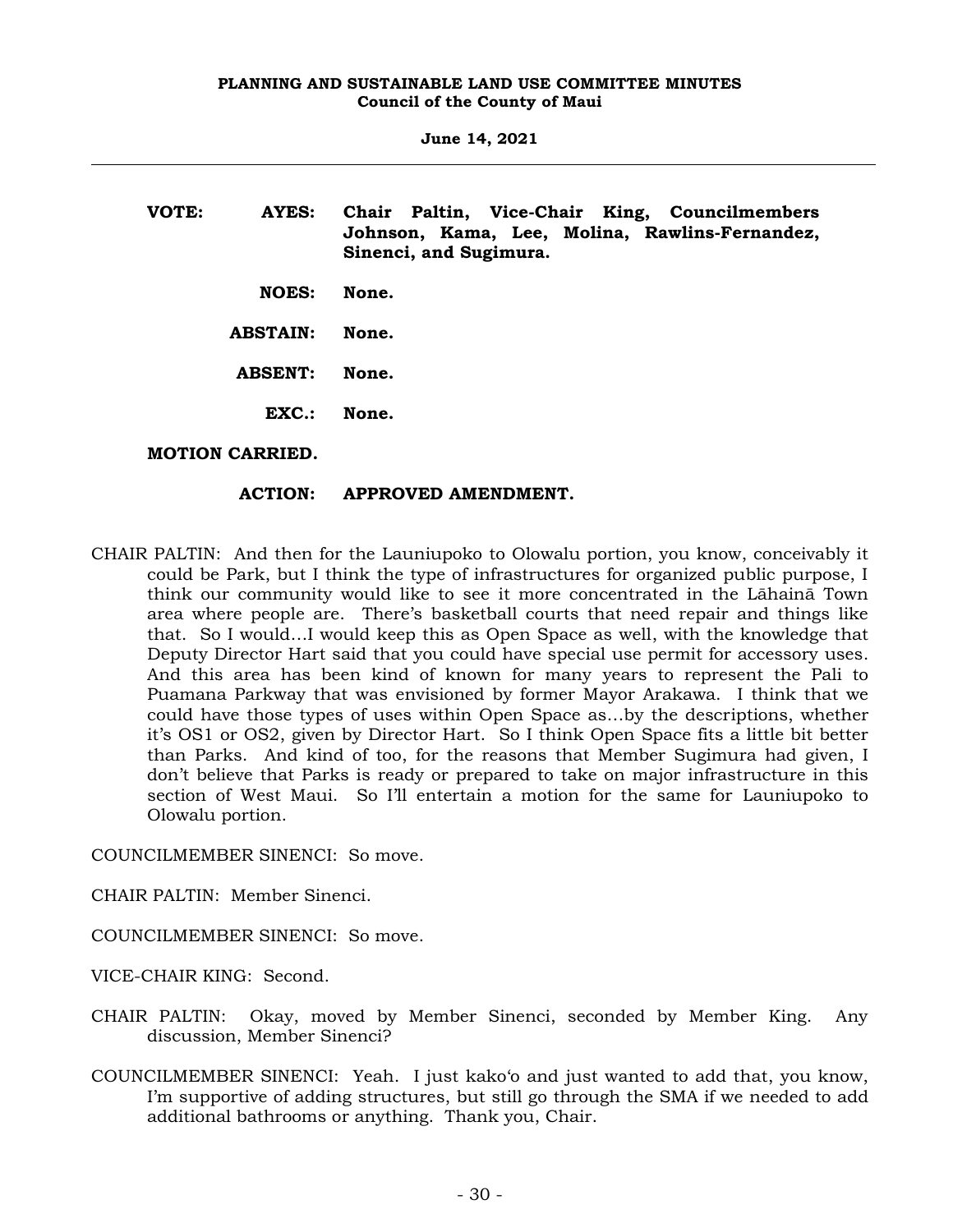## **June 14, 2021**

- CHAIR PALTIN: Thank you, Member Sinenci. And to clarify, I'm not sure that this is within the SMA as it looks to be above, but I agree with your sentiment. Member King, as the seconder?
- VICE-CHAIR KING: Just...yeah, it's for all the same reasons as the previous area, and I think...you know, I'm not in favor of putting any structures within the sea level rise inundation zone. So we have to…we have to continually think about what…when we put permanent structures up, what that's going to mean in ten years. So I think --

CHAIR PALTIN: Thank you.

VICE-CHAIR KING: -- it's a little . . .*(inaudible)*. . .

CHAIR PALTIN: And I think I saw Member Molina's hand up.

COUNCILMEMBER MOLINA: Yeah, Madam Chair. I kind of just had a more general question related to Subarea 4 and the Urban and Rural Growth Boundaries in Olowalu and Launiupoko. I don't know if it's an appropriate time to ask those questions or --

CHAIR PALTIN: Maybe --

COUNCILMEMBER MOLINA: -- I can wait until after.

CHAIR PALTIN: -- after this vote we can --

COUNCILMEMBER MOLINA: After this vote. Okay.

CHAIR PALTIN: -- I'll…okay.

COUNCILMEMBER MOLINA: Okay. Thank you.

CHAIR PALTIN: Okay. Any further discussion on this particular vote? Seeing none, all those in favor, raise your hand and say, "aye."

COUNCILMEMBERS: Aye.

CHAIR PALTIN: Any opposed? Seeing none, motion passes unanimously.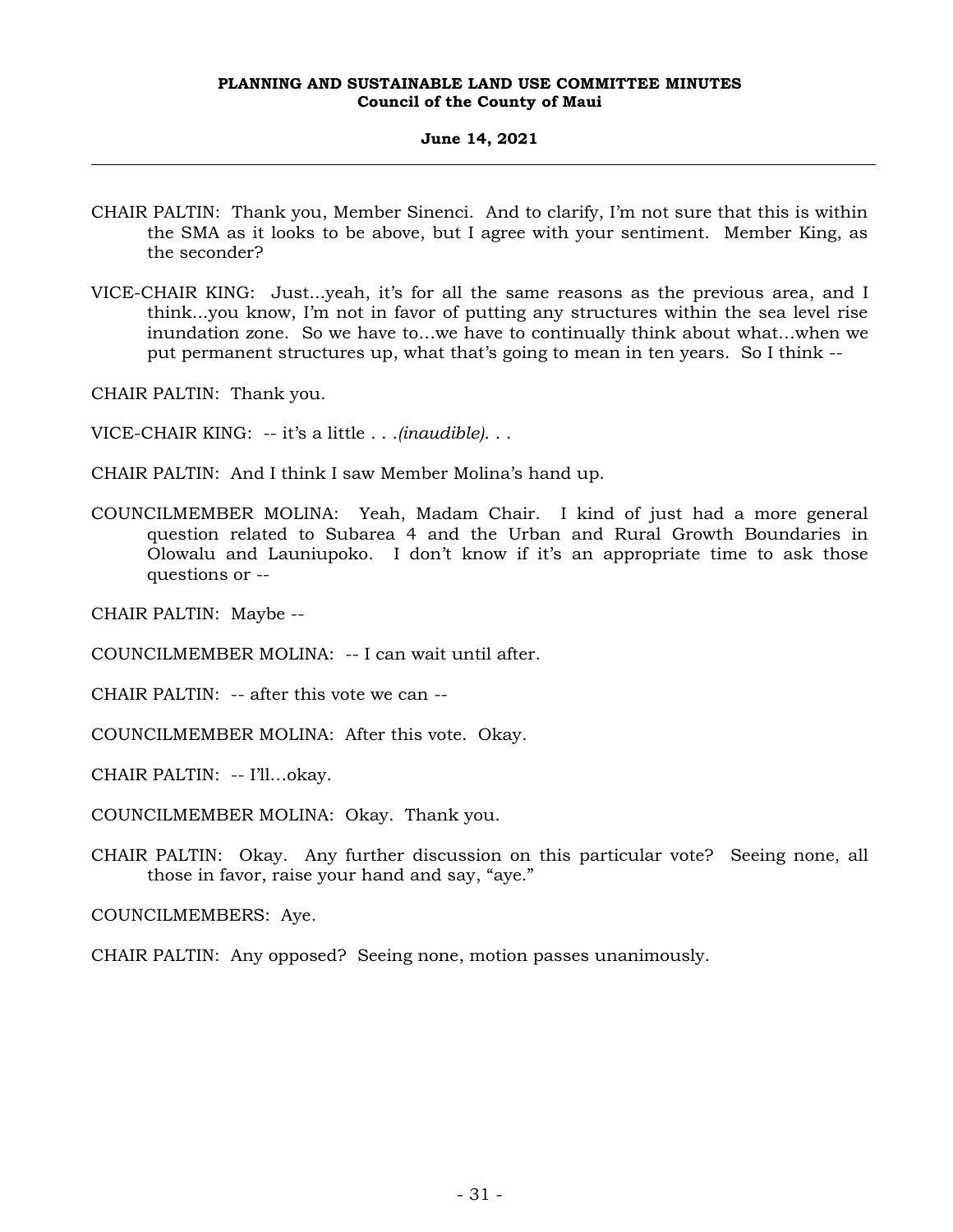| VOTE: | AYES:             | Chair Paltin, Vice-Chair King, Councilmembers<br>Johnson, Kama, Lee, Molina, Rawlins-Fernandez,<br>Sinenci, and Sugimura. |
|-------|-------------------|---------------------------------------------------------------------------------------------------------------------------|
|       | <b>NOES:</b>      | None.                                                                                                                     |
|       | <b>ABSTAIN:</b>   | None.                                                                                                                     |
|       | <b>ABSENT:</b>    | None.                                                                                                                     |
|       | $\mathbf{EXC}$ .: | None.                                                                                                                     |
|       | MARIAM ALBRIBB    |                                                                                                                           |

## **MOTION CARRIED.**

## **ACTION: APPROVED AMENDMENT.**

CHAIR PALTIN: Okay, Member Molina, now would be the time.

- COUNCILMEMBER MOLINA: Okay. Thank you, Madam Chair. So as I mentioned, in Subarea 4, it's been identified Urban and Rural Growth Boundaries for Olowalu and Launiupoko, but as we all know, there's always resistance to any type of building in these areas. What level of development would the Urban and Rural Growth Boundaries allow for, if that be the case? I guess a question for the Department.
- CHAIR PALTIN: Okay. Planning Department, who would be able to answer what level of growth would Urban or Rural allow for, as opposed to what is currently depicted, I believe, as Ag?
- MS. MAYDAN: Mahalo, Member Molina, for your question. So yes, you'll see in this Subarea 4, it is called out in the areas of stability for not a lot of change in this area. And yes, as you pointed out, there are several rural growth boundaries and an urban growth boundary or two within Olowalu. And through the process, the community, as well as the CPAC and the Maui Planning Commission, confirmed not to change the Community Plan Designations within these growth boundaries to higher intensity uses. So the majority of them have remained as Ag. So they would operate under their current Ag zoning; and if they remain through the Council process as Ag, they would be designated Ag. To be consistent with the Maui Island Plan, the Department may recommend that the Council do a Growth Boundary Amendment and remove these urban and rural growth boundaries in this region that are retaining Community Plan Designation Ag.
- COUNCILMEMBER MOLINA: Okay. Thank you. So with that being said, was there any consideration or discussion about maybe a small town designation for these areas, the Olowalu and Launiupoko areas? Did that ever pop up for consideration?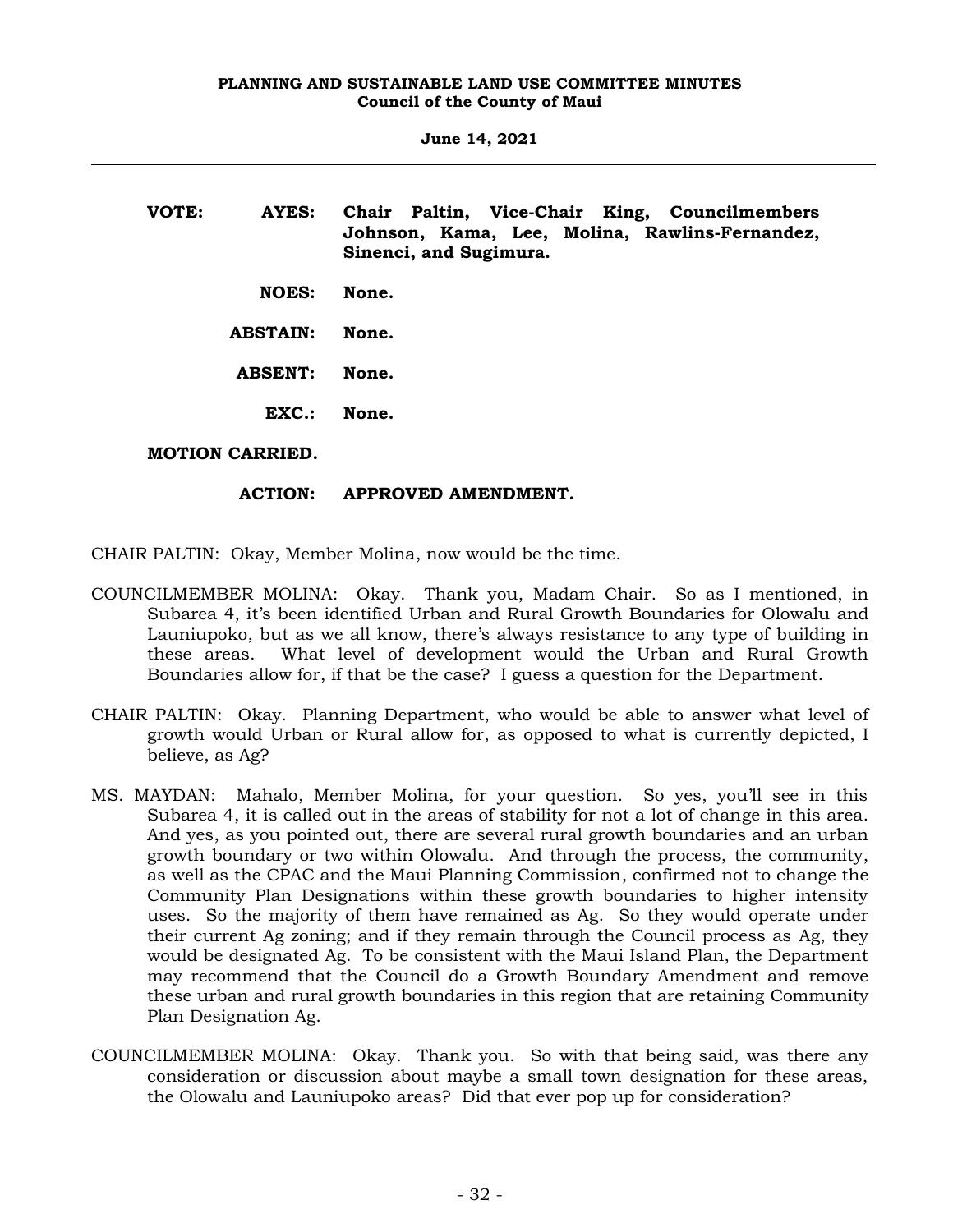#### **June 14, 2021**

- MS. MAYDAN: Thank you for your question. In Launiupoko, no. There was no discussion of a Small Town Designation. Launiupoko was actually not discussed a lot throughout the CPAC process. On the other hand, Olowalu was definitely discussed, and there were several votes during the CPAC process to designate Olowalu…either to keep it as Ag, or to designate it other designations. Those did not pass, and it remains as is with the Ag Community Plan Designation. So it was definitely discussed whether future growth could…should happen in that area or not. But you see the outcome on the map.
- COUNCILMEMBER MOLINA: Okay. Thank you very much, Ms. Maydan. Thank you, Madam Chair.
- CHAIR PALTIN: Thank you, Member Molina. Member Sinenci, followed by Member Sugimura.
- COUNCILMEMBER SINENCI: Thank you, Chair. Just following up on Member Molina's question. So it looks like for Olowalu Town, it's just…it has planned growth areas, Ms. Maydan, with Urban Growth Boundaries, but you said currently, it's zoned Agriculture, yeah?
- CHAIR PALTIN: Yeah. I guess the explanation was in the Maui Island Plan, it was designated if there were to be that type of growth, that's where they wanted it to be seen...wanted it to be, with the understanding that the community plan gets a little bit more focused with actual members specifically from the community. The general plan...or Maui Island Plan process, I believe, had people from throughout Maui, whereas the community plan had all Lāhainā members. So the decision could have been if there were growth recommended, the Maui Island Plan directed for it to be in those areas. And then, I guess, the Community Plan Advisory Committee didn't want that.

COUNCILMEMBER SINENCI: Okay. Thank you, Chair.

CHAIR PALTIN: Okay. Member Sugimura.

- COUNCILMEMBER SUGIMURA: Thank you. I wonder if Ms. Maydan would talk about the areas of stability as a term she brought up.
- CHAIR PALTIN: Oh. Well, that is part of, I think, 3.3, and we're just focusing on 3.2 right now. So definitely --

COUNCILMEMBER SUGIMURA: Later.

CHAIR PALTIN: -- can talk about it when we get to that part of --

COUNCILMEMBER SUGIMURA: Okay.

CHAIR PALTIN: -- the section.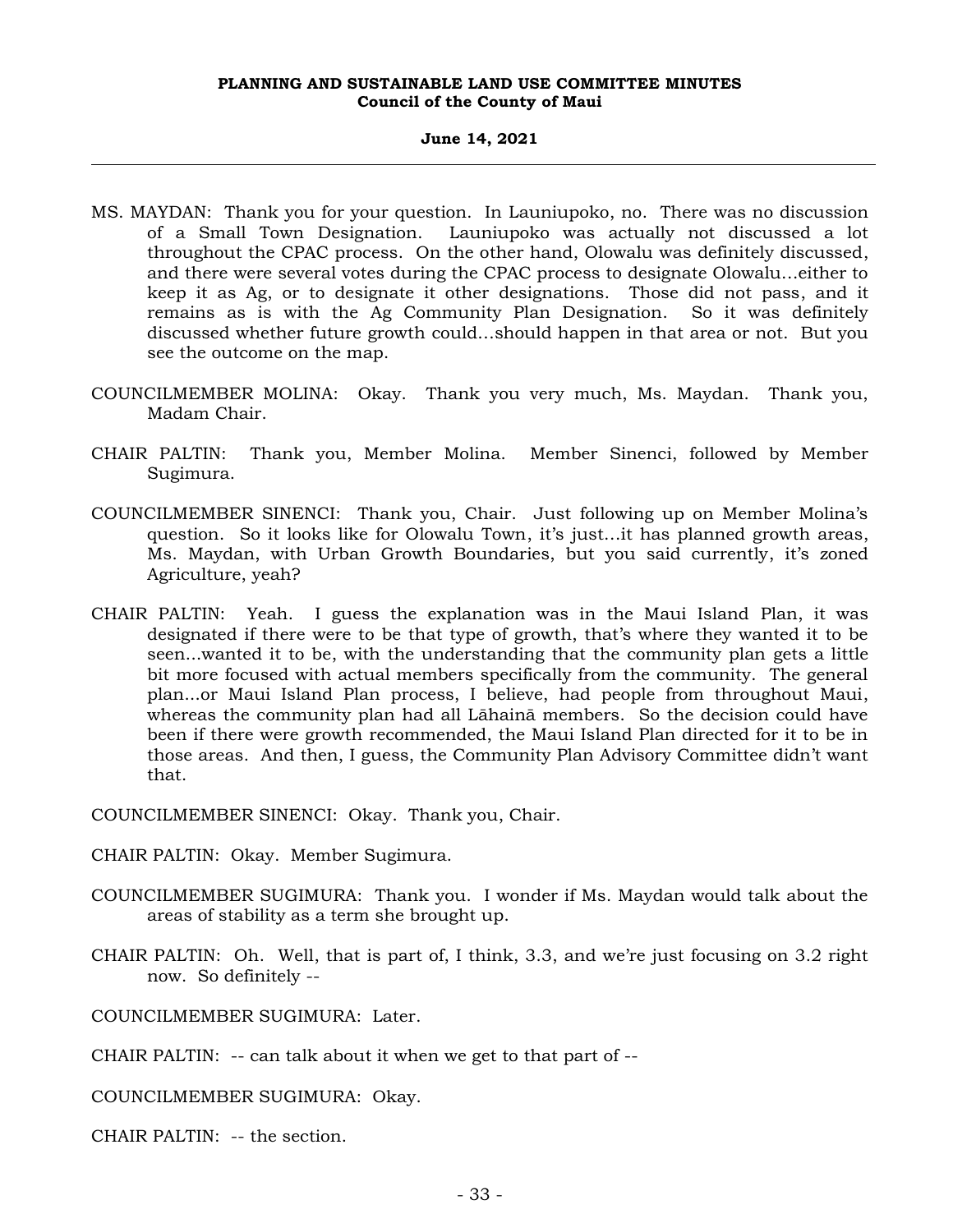COUNCILMEMBER SUGIMURA: I'll make a note for myself. Thanks.

CHAIR PALTIN: Thank you. You guys need a bio break? We've been going at it. Ten minutes, come back at 10:43? Okay. We'll be back at 10:43, meeting is in recess. Enjoy your break. . . *.(gavel)*. . .

## **RECESS: 10:32 a.m.**

## **RECONVENE: 10:43 a.m.**

- CHAIR PALTIN: . . *.(gavel)*. . . It's 10:44, will the Planning and Sustainable Land Use recessed meeting of June 14th return to order. And Members, if I can direct you to page 72 and a correspondence in your Granicus uploaded this morning entitled, "Correspondence from Committee Chair 06-14-2021," it's the third from the bottom. And then if you are able to pull up that document and scroll to the bottom, these little paragraphs for each of the subareas, I did add a few more sentences. It's in a Ramseyer format. It just adds in a little bit about each of the areas' kind of historic information, additional information. I think Member Kama had a telehealth, and Member Molina had to speak with a carpenter. So they're excused, and both of them said it shouldn't take more than 15 minutes or so. I see Member Johnson. Member Johnson, we're on page 72, and we're comparing that to the Granicus addition third from the bottom, Correspondence from Committee Chair dated June 14. And I'm just recommending slight revisions to that and adding in a few sentences here and there. Member King.
- VICE-CHAIR KING: Thank you, Chair. So I'm just assuming that the…and thank you for adding the sources on because that was my first thought is, you know, usually when you put this kind of informational historical information, there's a source. So if we go on either of these two…these two organizations have websites where this information can be found?
- CHAIR PALTIN: Yes, that's correct.
- VICE-CHAIR KING: Okay, well --
- CHAIR PALTIN: . . .*(inaudible)*. . .
- VICE-CHAIR KING: -- that's really excellent because, you know, that's the first question people are going to ask is, how you know this. So, you know, thank you for providing those sources.
- CHAIR PALTIN: Yeah. And I just thought, you know, Olowalu in the original version was...really spelled out a lot of historical type of information. And so I just wanted to add on a little bit about Olowalu...I mean, Launiupoko and Ukumehame. And then, you know, a lot of the discussion for Olowalu did talk about the coral reef, so I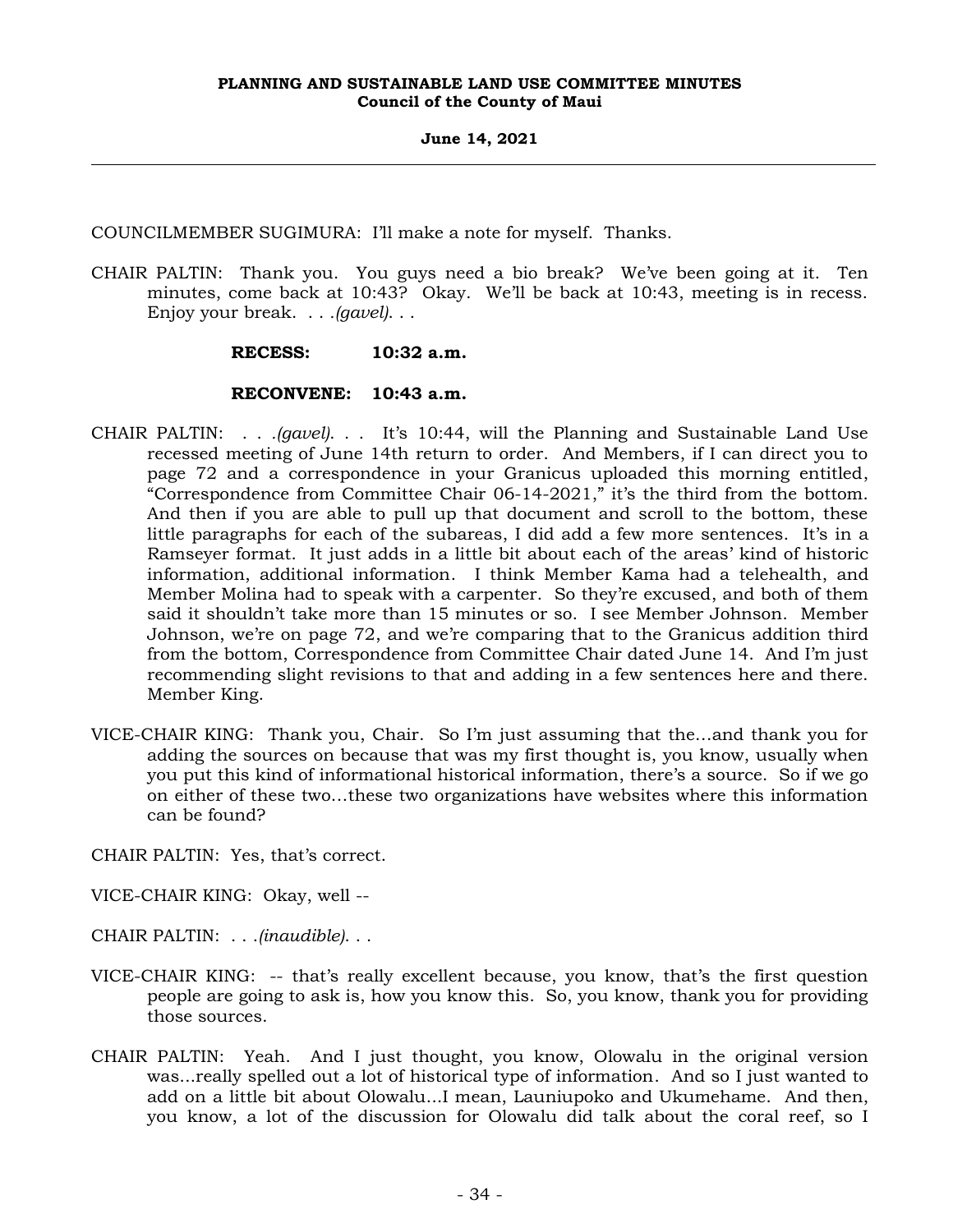thought it would be prudent to mention that it was named Hawai'i's first Hope spot in 2017 and a little bit about the coral reef there and its importance.

- VICE-CHAIR KING: Yeah. No, I think it's great to have that historical knowledge, especially when you're making decisions about planning.
- CHAIR PALTIN: Yeah. And as former ocean safety, I really liked the part about Ukumehame being known for its gusty winds that blow from the uplands out to the sea because we did have a lot of 911 calls about kayaks and SUPers blown out to sea in that area. So I thought it would be good to include that type of information.

VICE-CHAIR KING: Okay.

CHAIR PALTIN: Has everybody had a chance to review it? Would you like me to read it aloud into the record or…yeah? So this is revised wording for page 72, and I have it on Granicus in Ramsayered format so that you can see what was added and whatnot. So the new wording would read Subarea 4 has a population of 982 and covers 19,217 acres. The…this subarea has three distinct communities; Launiupoko, Olowalu, and Ukumehame. Launiupoko is a sparsely populated area characterized by beaches and agricultural subdivisions. Then I just added, the slopes were once home to groves of native Wiliwili, a useful and attractive tree that thrives in dry and rocky areas. And that comes from mauiculturallands.org. Continues on, Olowalu is a site of a large pre-contact Hawaiian settlement, which is evident given the number of archaeological sites found in this area, including petroglyphs, burials, heiau, trails, rock shelters, agriculture and fishing…I replaced shrines with ko'a because I think more local people understand that. And we can add the ko'a definition in appendix…in the appendix. . . .*(inaudible)*. . . sites, boundary, and navigational markers, lo'i and auwai, Olowalu's…and then I added, Olowalu's 1,000-acre coral reef was named a Hope spot in 2017. It sustains an amazing diversity of rare and unique coral species and acts as a nursery to replenish and populate the reefs of Maui, Moloka'i, and Lāna'i. And that's from missionblue.org. It was all…and continuing on with the sentence provided, it was also home to different sugar-growing ventures, including West Maui Plantation, Olowalu Company Limited, and Pioneer Mill Company. The community is very small, with limited…and then I added County and commercial services and residential uses. Ukumehame is the southernmost settlement in the region. I added on, Ukumehame is known for its gusty winds that blow from the uplands out to the sea. The waters of Ukumehame Gulch flow from Mauna Kahālāwai down through deep valleys. Here, ancient Hawaiians once maintained fertile green acres of lo'i kalo...and that is from mauiculturallands.org. Chair Lee.

COUNCILMEMBER LEE: Definition for koa is Alice's dog's name.

- CHAIR PALTIN: No, this one has an ʻokina. Ko'a, not koa. *. . .(laughter). . .* Member Rawlins-Fernandez.
- COUNCILMEMBER RAWLINS-FERNANDEZ: Mahalo, Chair. I think the amendments are great. It adds tremendous value. I was just wondering if perhaps we can cite to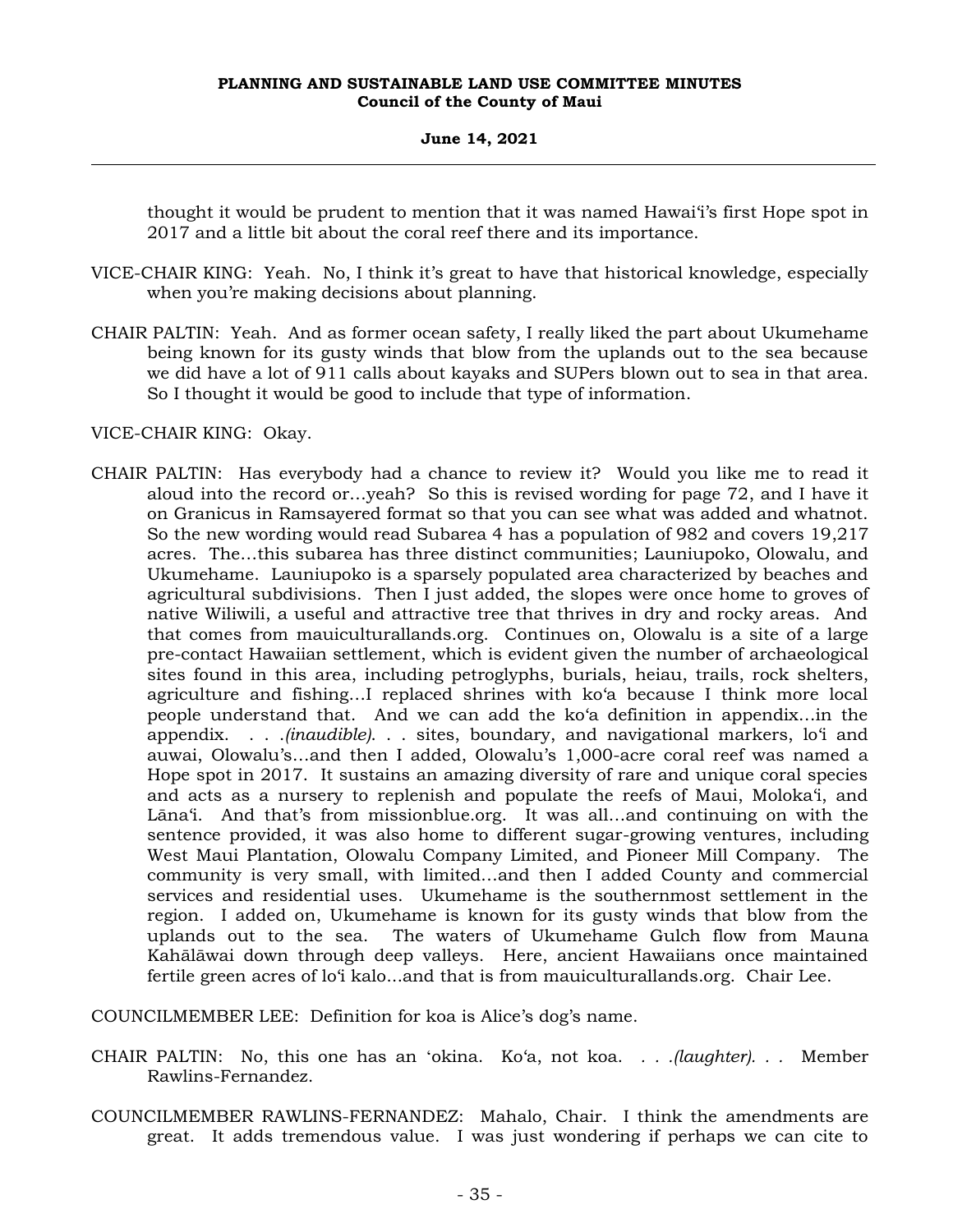reports or, like, agencies instead of…because wherever these orgs got it from, they probably got it from, like, reports. So we should cite what it is that they cite instead of citing them.

- CHAIR PALTIN: Okay. I'm not sure about the mauiculturallands.org because that is made up of, I think, you know, it was Uncle Ed Lindsey at first, and then now Ekolu Lindsey, Puanani Lindsey, and so it…I'm not sure if that's their own historical knowledge of the area or a specific report because they are of that area and they work in those areas. And then the missionblue.org, I believe, is Mark Deakos, who does his own research as well. We can look into it, but I think these are the folks that do the research, you know, like, I mean, Mark Deakos does his own research, he's a doctor of that type of reef marine stuff. And, you know, the Lindseys are kind of like cultural practitioners and knowledgeable of…they do their work in those valleys. So I'm not sure if they cited research, but we can look into it.
- COUNCILMEMBER RAWLINS-FERNANDEZ: Mahalo, Chair. Yeah, I'm not, you know, criticizing or questioning their credibility. It's just generally, you know, our practice of citations has a hierarchy, and what you just explained is not explained in the sources. You know what I mean? So having that level of credibility and credence in having a .org is not as…not there.
- CHAIR PALTIN: Like who runs the .orgs, you mean? Like, cite them for their knowledge?
- COUNCILMEMBER RAWLINS-FERNANDEZ: Yeah, and whatever...you know, if they wrote something like a…any kind of plan or report.
- CHAIR PALTIN: I'm sure Dr. Deakos did. But Ms. Stewart, is that something that Staff could undertake, or do you need us to do that? Or Mr. Raatz?
- MS. STEWART: Chair, that's --
- CHAIR PALTIN: Yes.
- MS. STEWART: -- Staff can look into that for you.
- CHAIR PALTIN: Okay. Thank you.
- COUNCILMEMBER RAWLINS-FERNANDEZ: Mahalo, Chair.
- CHAIR PALTIN: Member King. Sure. You had your hand up?
- VICE-CHAIR KING: Oh, I was just going to...just to follow up what Member Rawlins-Fernandez said, which is a really good point, is to put this paragraph, you know, in this form with the additions to those two organizations and see if they can cite the research papers that they may have used, or whatever their sources are where they got the information to post on the websites.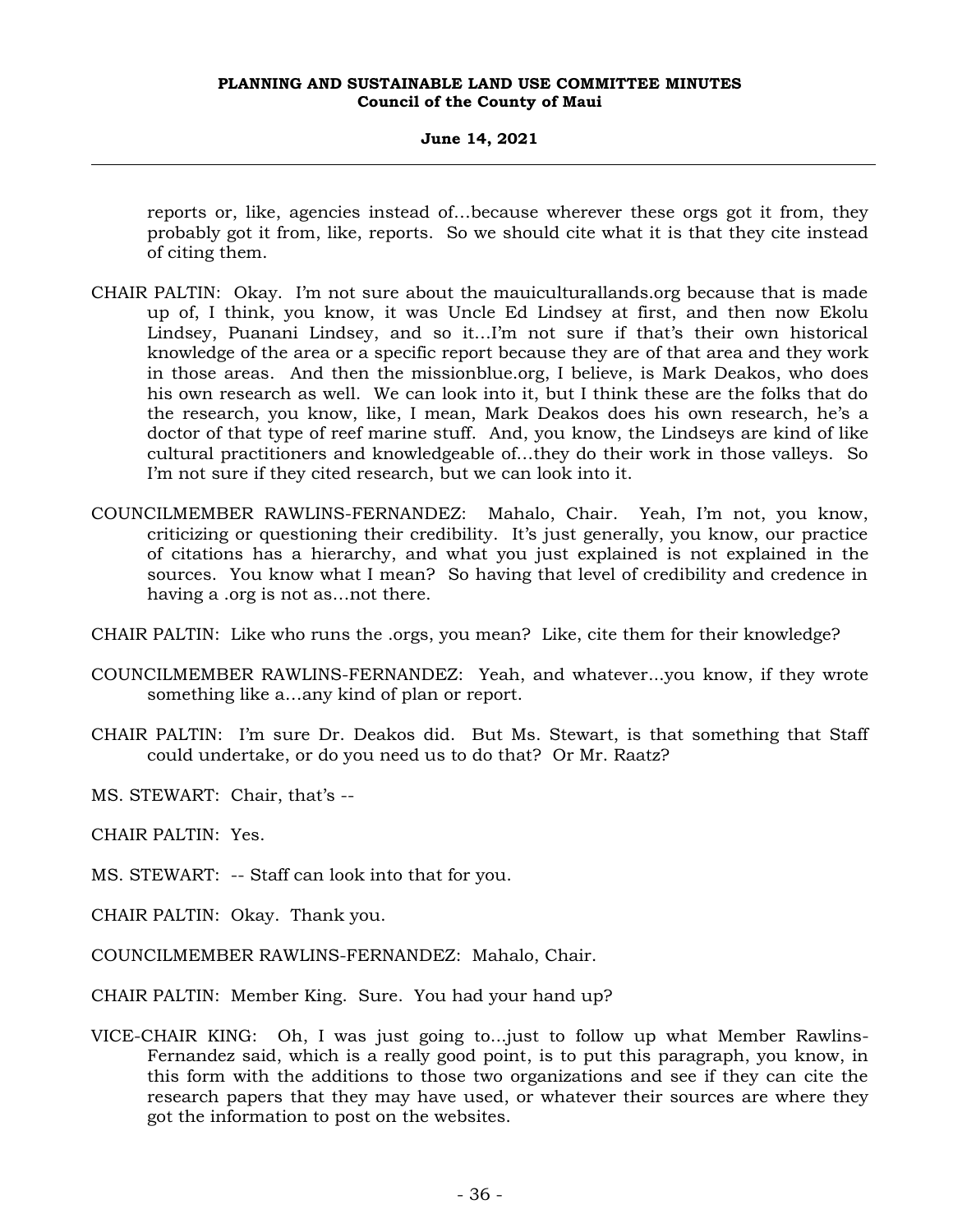## **June 14, 2021**

CHAIR PALTIN: Okay.

- VICE-CHAIR KING: And then finding out what...you know, where it came from. I mean, this came from...like she said, this came from some report that they found or some historical knowledge research that was done, and that's how they got it onto their website. So they would probably know.
- CHAIR PALTIN: Okay. And like the…some of the parts like, you know, limited County and commercial residential uses, that's not…that was just wordsmithing, and ko'a was wordsmithing. But, like, the information part…sources.
- VICE-CHAIR KING: Right. Well, the historical part, like, you know, the Olowalu's 1,000 acre coral reef was named the Hope spot. So someone…they probably have some research that they did to find that out. Those kinds of things is kind of...the information that's in here is really good information, and if it was backed up by research papers, it would be even stronger.
- CHAIR PALTIN: Okay. Cool. All right. So I'll entertain a motion to accept the revised wording, and we can revisit the source issue on our revisit round.

VICE-CHAIR KING: So moved.

COUNCILMEMBER SINENCI: Second.

CHAIR PALTIN: Moved by Member King, seconded by Member Sinenci. Any further discussion? Seeing none, all those in favor, raise your hand and say, "aye."

COUNCILMEMBERS: Aye.

CHAIR PALTIN: Any opposed, raise your hand and say, "no." Okay. That's eight ayes and one excused, Member Kama.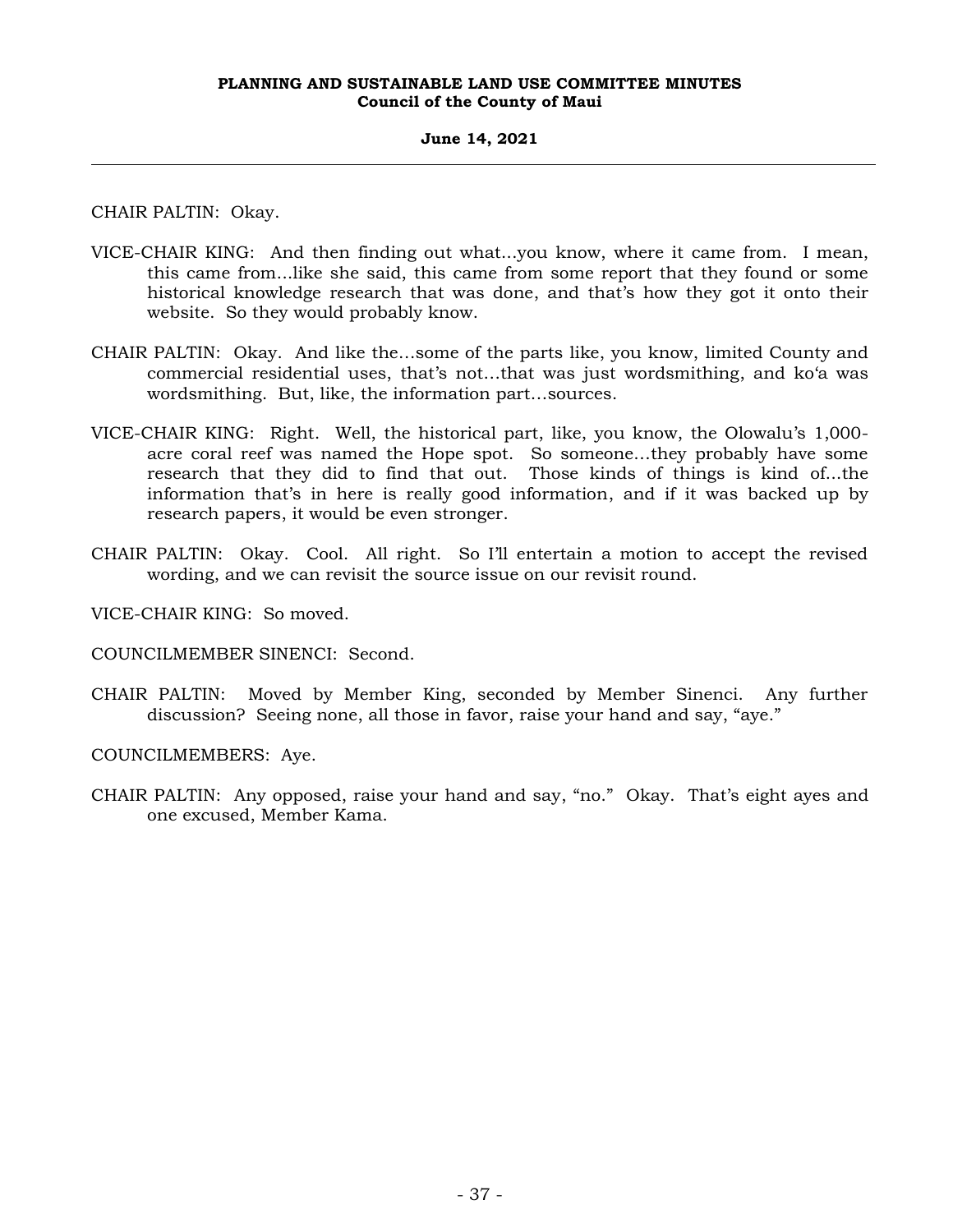| VOTE: | AYES:           | Chair Paltin, Vice-Chair King, Councilmembers<br>Johnson, Lee, Molina, Rawlins-Fernandez, Sinenci,<br>and Sugimura. |
|-------|-----------------|---------------------------------------------------------------------------------------------------------------------|
|       | <b>NOES:</b>    | None.                                                                                                               |
|       | <b>ABSTAIN:</b> | None.                                                                                                               |
|       | <b>ABSENT:</b>  | None.                                                                                                               |
|       | EXC.            | Councilmember Kama.                                                                                                 |
|       |                 |                                                                                                                     |

# **MOTION CARRIED.**

# **ACTION: APPROVED AMENDMENT.**

- CHAIR PALTIN: Okay, Members. That's it that I have for Subarea 4. I didn't intend to propose any additional changes. I agree with the CPAC and MPC versions of the draft. Is there anything else that any of the Members needed to discuss of Subarea 4, other than the possible non-substantive revision of State to County Park, and the sources? Seeing none. Other than those two items, I'll entertain a motion to accept Subarea 4, pages 72 and 73. Oh, I see a message from…oh, non-substantive change to delete State is fine. Okay. So we'll make that Ukumehame Beach Park as a nonsubstantive change, deleting State beach park. Everyone okay with that?
- VICE-CHAIR KING: Yeah, I'll make that motion, Chair, with the…also, I don't think you mentioned it, but the other amendment we made with the Park/Open Space land use designations.
- CHAIR PALTIN: Yeah, yeah. We moved on that, so now we're voting on the entirety of Subarea 4 to accept it. And it's been moved by Committee Chair [*sic*] King…Committee Vice-Chair King, and seconded by Member Sinenci.
- CHAIR PALTIN: All those in favor of Subarea 4, all that we need to visit would be the sources. Any discussion? Member Sugimura. Can't hear you.

COUNCILMEMBER SUGIMURA: No discussion.

CHAIR PALTIN: Okay.

COUNCILMEMBER SUGIMURA: No discussion.

CHAIR PALTIN: And Chair Lee, were you voting already, or did you have any discussion? Voting already?

COUNCILMEMBER LEE: Voting.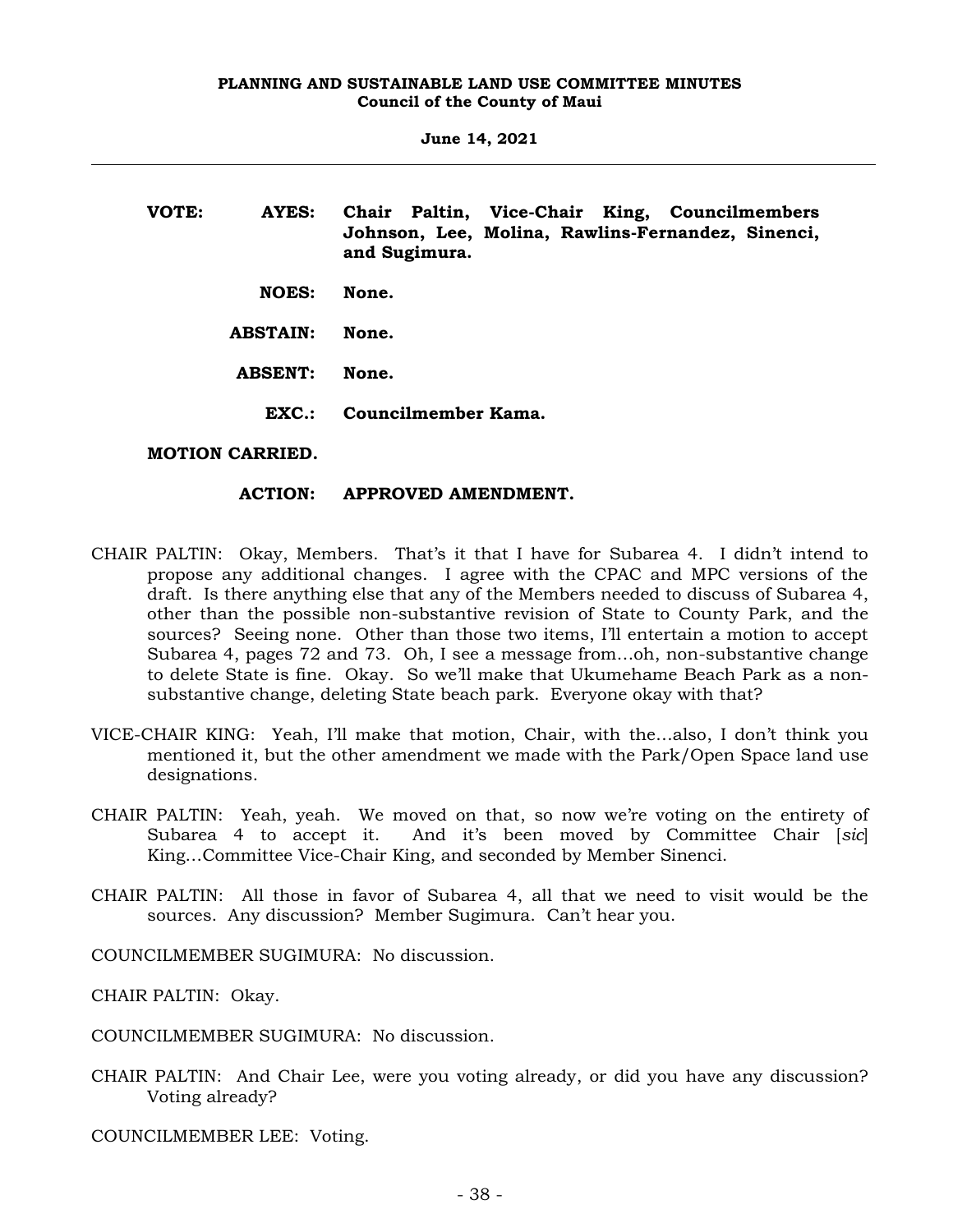## **June 14, 2021**

CHAIR PALTIN: Okay. All those in favor, raise your hand and say aye.

COUNCILMEMBERS: Aye.

CHAIR PALTIN: Okay good. We have eight ayes and one excused, Member Kama. We're done with Subarea 4, folks. Give yourself a pat on the back. Yay.

**VOTE: AYES: Chair Paltin, Vice-Chair King, Councilmembers Johnson, Lee, Molina, Rawlins-Fernandez, Sinenci, and Sugimura. NOES: None. ABSTAIN: None.**

- 
- **ABSENT: None.**
	- **EXC.: Councilmember Kama.**

#### **MOTION CARRIED.**

#### **ACTION: APPROVED AMENDMENT.**

VICE-CHAIR KING: Chair Lee has to rename her dog Shrine now.

- CHAIR PALTIN: *. . .(laughter). . .* Okay. So moving on along, that wasn't too bad. We're on to Subarea 3. Now for this one, I would like to start the conversation on Urban Center Corridor. And for me, I would simply propose that we rename it, just purely the name, from Urban Center Corridor to Transit Center Corridor. And my reasoning behind that is, you know, people come to Maui County from all over the world, and the image that they have in their mind when they picture urban may be largely different than what we picture when we say urban. You know, the images of, like, New York City or downtown Waikiki come to mind sometimes when you talk about urban. And that's definitely, I don't think, what anyone for Lāhainā wants to see. And so I did speak with Pam Eaton, she said she has seen it also called Transit Center Corridor. And so that would be my proposal if anyone agrees and is willing to make a motion for that. Member King.
- VICE-CHAIR KING: Yeah, just a quick question. I...you know, I'm happy to make the motion. Are we…when we talked about Transit Center, what does that mean? Or is it really a transit corridor?
- CHAIR PALTIN: It was just mainly replacing the word urban with transit as, you know, like maybe…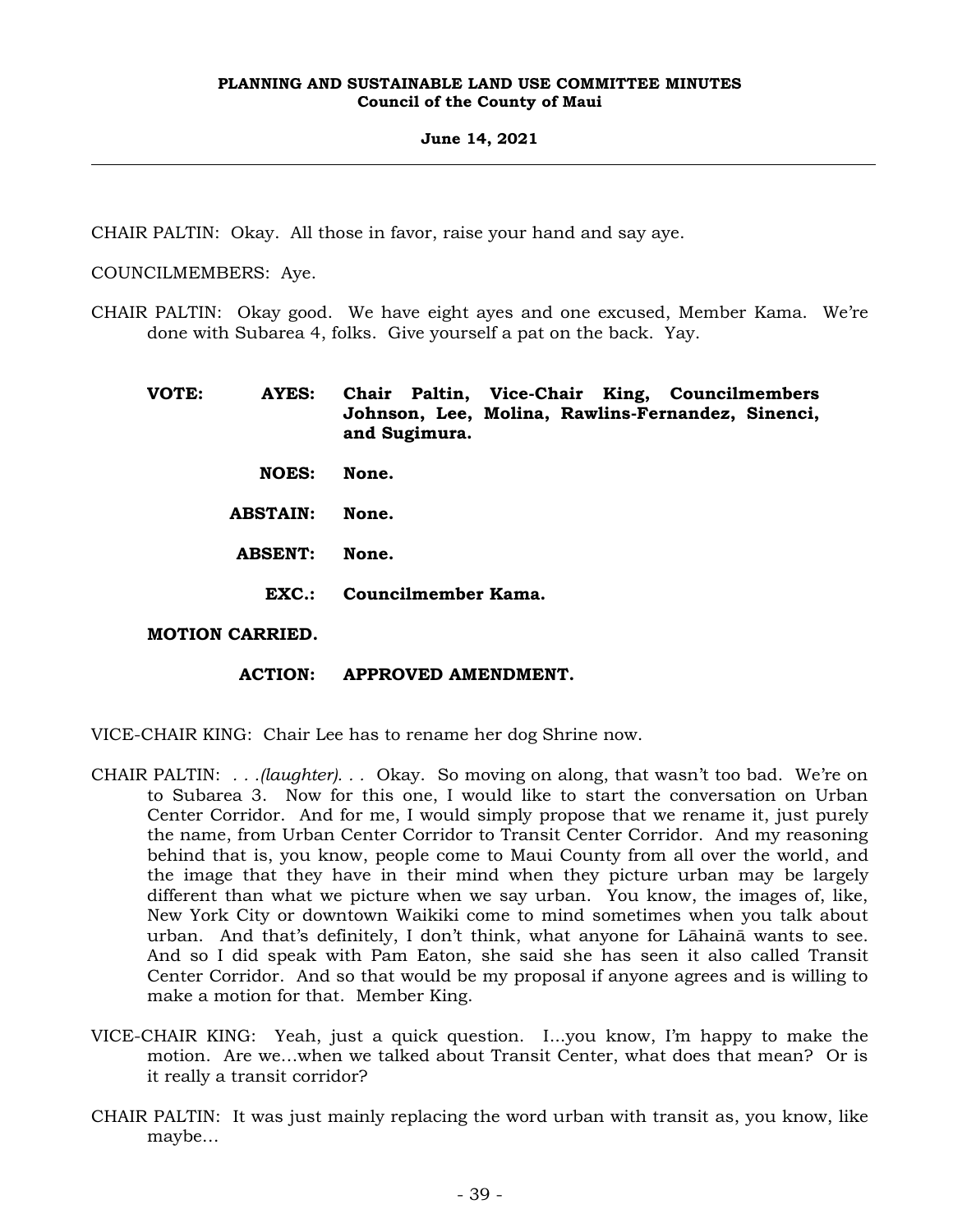- VICE-CHAIR KING: Yeah, no. I understand...yeah, I understand that, but I know what an Urban Center is but I'm not sure what a Transit Center is. I thought, like, the hub, you know, was the Transit Center. Other than that, we're talking about a transit corridor. So I'm not sure if there's a specific reason why the word center has to be in it, but maybe Pam knows.
- CHAIR PALTIN: Okay. Ms. Eaton, would you care to comment on how we should call it, if it should be Transit Center Corridor or just Transit Corridor or any --
- MS. EATON: Sure.
- CHAIR PALTIN: -- input?
- MS. EATON: Yeah, I can provide a little context too. And just to sort of let you guys know, with regard to consistency with the Kaʻahumanu Community Corridor, we're also going to make the same switch. It totally makes sense. So basically, a transit…you're looking at transit, right, and what does that mean, what is the approach to that. So it includes…I'm just going to put a little bit of an overview. Just basically those land use designations and policies that maximize access to transit. Meaning Maui Bus, it could be Da Bee, it could be a shuttle, it could be just basically that multi-modal concept. So maximizing that opportunity as the key sort of organizing principle and acknowledges transportation as an integral part of that particular area within the community fabric. Transit Oriented Centers or Transit Oriented Community Corridors promote equity and sustainable living by offering a mixed of uses close to transit to support households at all income levels, as well as building densities, parking policies, urban design elements, and first-last mile connections that support bus ridership, multimodality, and reduced auto dependency.

VICE-CHAIR KING: Okay.

- MS. EATON: I hope that helps.
- VICE-CHAIR KING: Excellent. The question is really, what would be the most appropriate wording for that designation. Is it...should we call it Transit Oriented Corridor, or . . .

MS. EATON: I…

- VICE-CHAIR KING: Because the word "Center" implies that there, like, we only have one bus hub, right? The word "Center" implies that there is something happening, and everything else is peripheral to that. So I…
- MS. EATON: Well, actually, we're going to have more…I mean, we're going to have...we have a transit bus hub here in Kahului. We're also...we're going to have one in South Maui, we're going to have one in West Maui.

VICE-CHAIR KING: Okay, but…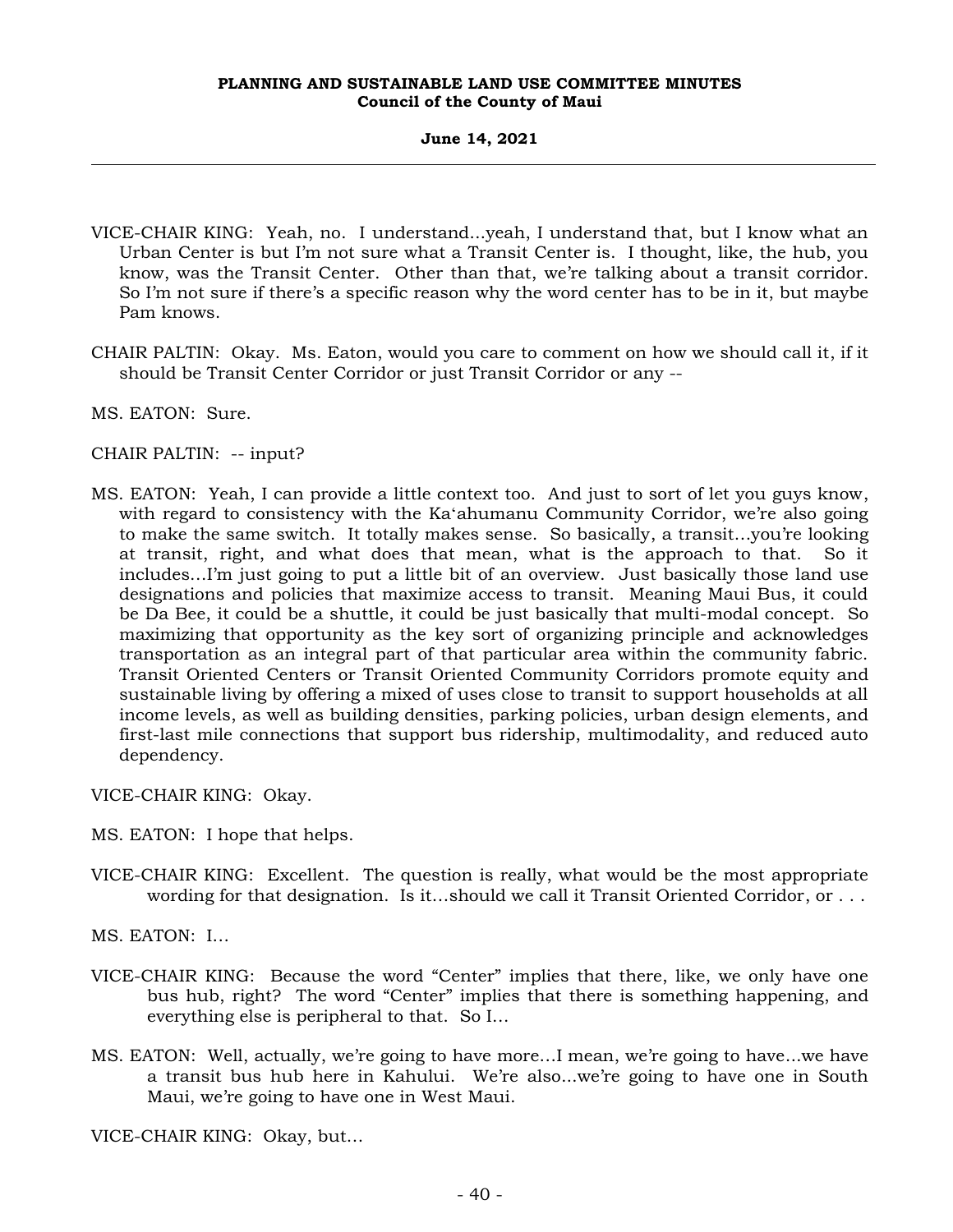#### **June 14, 2021**

MS. EATON: But I think…

- VICE-CHAIR KING: Was your question...my question to you is what do you think is more appropriate? Because they seem like they're all Transit Oriented Corridors, and maybe that would be a better name.
- MS. EATON: I think Transit Oriented is fine. Transit Oriented Corridor is fine because that's...basically gets to what I just read in terms of really, the focus is trying to minimize vehicle dependency, have sort of that compact community in that area where you've got jobs, you've got people being able to take the bus, that sort of thing. So I think instead of center you can say Transit Oriented Corridor. I think that's fine. It's the same…it gets the same idea across in terms of really, what the primary use is and what the objective is for that area.
- VICE-CHAIR KING: Okay. Yeah, and then I think we've used that same terminology when we've been seeking funding at the State level, so they understand that. So if that's okay with you, Chair, I'll make that motion that we rename it Transit Oriented Corridor rather than Urban Center Corridor.
- CHAIR PALTIN: Okay. It's been moved by Member King and seconded by Member Rawlins-Fernandez to change the name of Urban Center Corridor to Transit Oriented Corridor. Member King, did you have any more discussion on that, or that's pretty much…
- VICE-CHAIR KING: No, I think that was a really good description by Ms. Eaton. And we've been using that word Transit Oriented Corridor to seek funding, so it makes sense.
- CHAIR PALTIN: Okay. Cool. And Member Rawlins-Fernandez, as the seconder, did you have further discussion? Okay…oh.
- COUNCILMEMBER RAWLINS-FERNANDEZ: Actually, yes.

CHAIR PALTIN: Okay.

- COUNCILMEMBER RAWLINS-FERNANDEZ: Sorry, real quick. So we're changing that here. Does that amendment apply to Subarea 4? Because we didn't make that amendment there on the designation legend.
- CHAIR PALTIN: Oh. I mean, it could, but there wasn't any parcels designated Urban Center Corridor, and that's why I'm only bringing it up --

COUNCILMEMBER RAWLINS-FERNANDEZ: Okay.

CHAIR PALTIN: -- for Subarea 3.

COUNCILMEMBER RAWLINS-FERNANDEZ: Just the legend.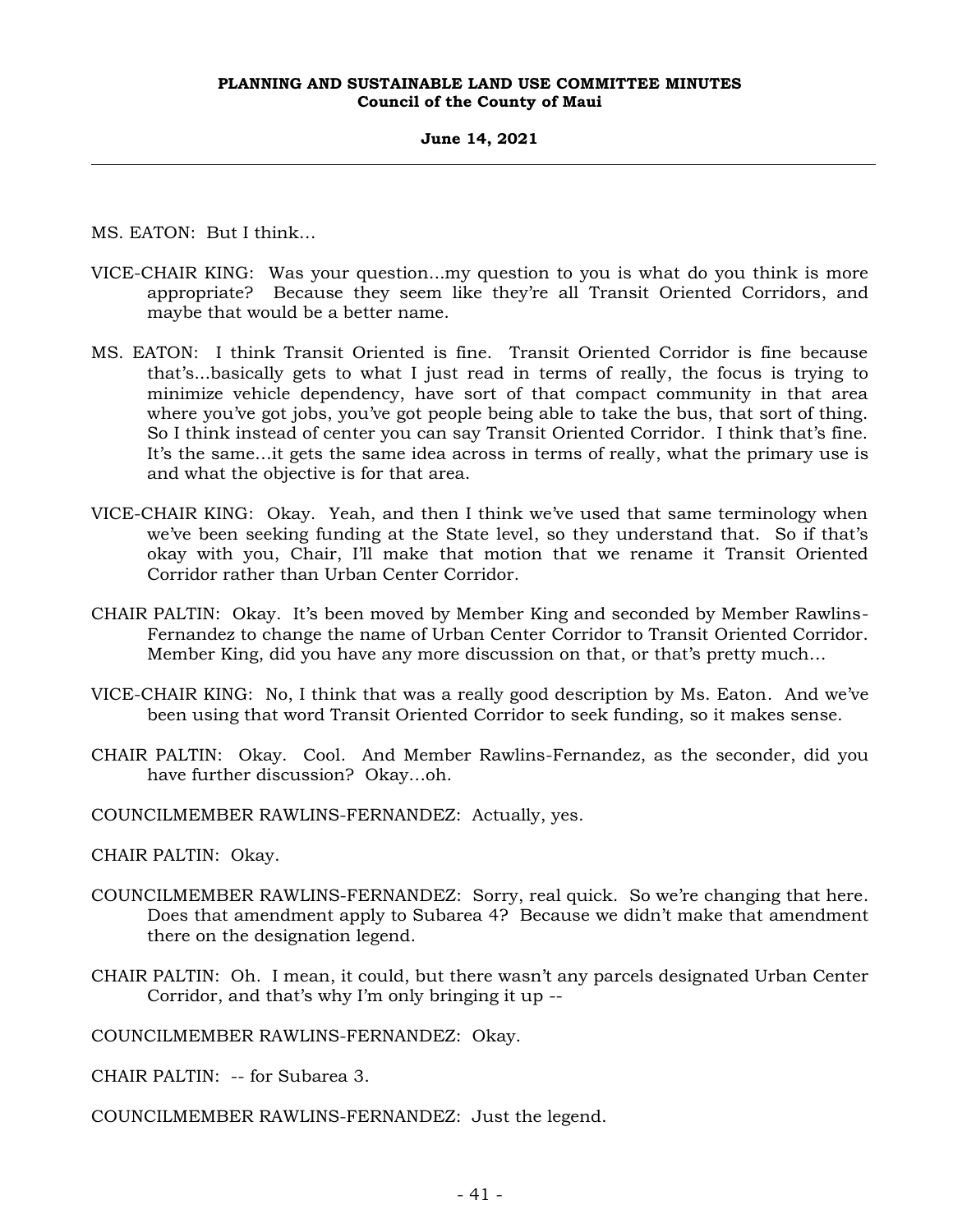#### **June 14, 2021**

CHAIR PALTIN: Oh, yeah. For the legend, similar to how Park and Open Space split up was, I think, intended to follow through for all subareas...similar for this naming, I would intend for it to follow through for all subareas --

COUNCILMEMBER RAWLINS-FERNANDEZ: Okay.

CHAIR PALTIN: -- in the legend or whatnot.

- COUNCILMEMBER RAWLINS-FERNANDEZ: As the seconder of the motion, that's what I would intend for all the subareas.
- CHAIR PALTIN: Yeah, yeah.
- COUNCILMEMBER RAWLINS-FERNANDEZ: Okay.
- CHAIR PALTIN: I'm sorry, I had assumed it, but I probably should have stated it out for the record.
- VICE-CHAIR KING: That was my intention as the maker of the motion.
- CHAIR PALTIN: Yeah. Okay, Member Sinenci, I saw your hand raised.
- COUNCILMEMBER SINENCI: Thank you, Chair. Just clarification. So the red…we're looking at the red areas, and on the map, the red areas would be above…more the commercial areas in Lāhainā Town? I'm looking…it's more like industrial areas.
- CHAIR PALTIN: Yeah, yeah. The action we're taking right now is simply to change the name of what the new Community Plan Designation is currently called Urban Center Corridor, and we're just renaming it, not taking any other action than changing the name to Transient [*sic*] Oriented Corridor.
- COUNCILMEMBER SINENCI: Right. I was just looking at those areas where it would be...like, some of the areas is more commercial...it looks like commercial areas, yeah? Okay.

CHAIR PALTIN: Yeah. I think this is like Lāhainā Gateway area --

COUNCILMEMBER SINENCI: Cannery Mall.

CHAIR PALTIN: -- Lahainaluna Road, and then there's --

COUNCILMEMBER SINENCI: Cannery Mall.

CHAIR PALTIN: -- Cannery Mall, yes, that type of area.

COUNCILMEMBER SINENCI: Okay. Thank you, Chair.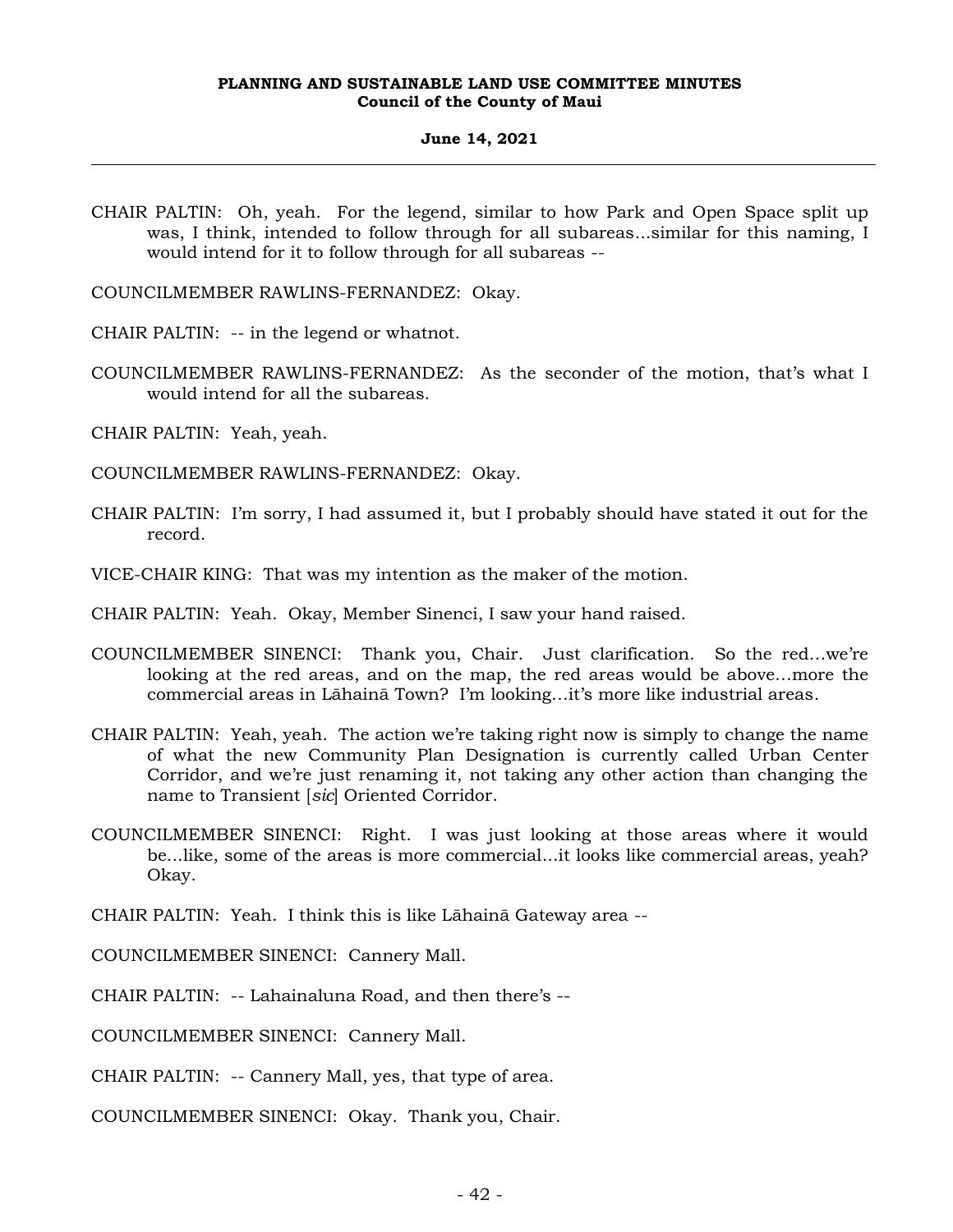#### **June 14, 2021**

CHAIR PALTIN: Any further discussion on the name change? Seeing none, all those in favor, raise your hand and say, "aye."

COUNCILMEMBERS: Aye.

- CHAIR PALTIN: Okay, measure passes unanimously. Eight in favor, one excused, Member Kama.
	- **VOTE: AYES: Chair Paltin, Vice-Chair King, Councilmembers Johnson, Lee, Molina, Rawlins-Fernandez, Sinenci, and Sugimura.**
		- **NOES: None.**
		- **ABSTAIN: None.**
		- **ABSENT: None.**
			- **EXC.: Councilmember Kama.**

#### **MOTION CARRIED.**

- **ACTION: APPROVED AMENDMENT.**
- CHAIR PALTIN: These changes, along with the Park and Open Space change, is meant to be throughout the maps definitions. Okay. So there were a few changes...a little bit of change in the Community Plan Advisory Committee to the Open…to the Maui Planning Commission in Subarea 3. Notably is area south of Lahainaluna Road and mauka of Mill Street was changed from what is now called Transit Oriented Corridor to Industrial. That little purple section just south of Lahainaluna Road, it kind of looks like a...some sort of trapezoid, and I was wondering on that if we could get comment from the Planning Department as to the reason for that. I kind of recall Director McLean in conversations with a resident on that north side of Lahainaluna that was having issues with the Industrial, about putting the Industrial right next to area that is going to be Residential. In the past, she had said that they don't usually like to do that. And so I just was wondering if you could provide some comment as the change from the Planning Commission.
- MS. MAYDAN: Sure. Thank you, Chair. So I'll just provide some context as far as through the process and the CPAC's recommendation for this area.

#### CHAIR PALTIN: Thank you.

MS. MAYDAN: Yeah, for sure. So the Pioneer Mill area and those surrounding proprieties...of course, the history of that area is more of an industrial and heavy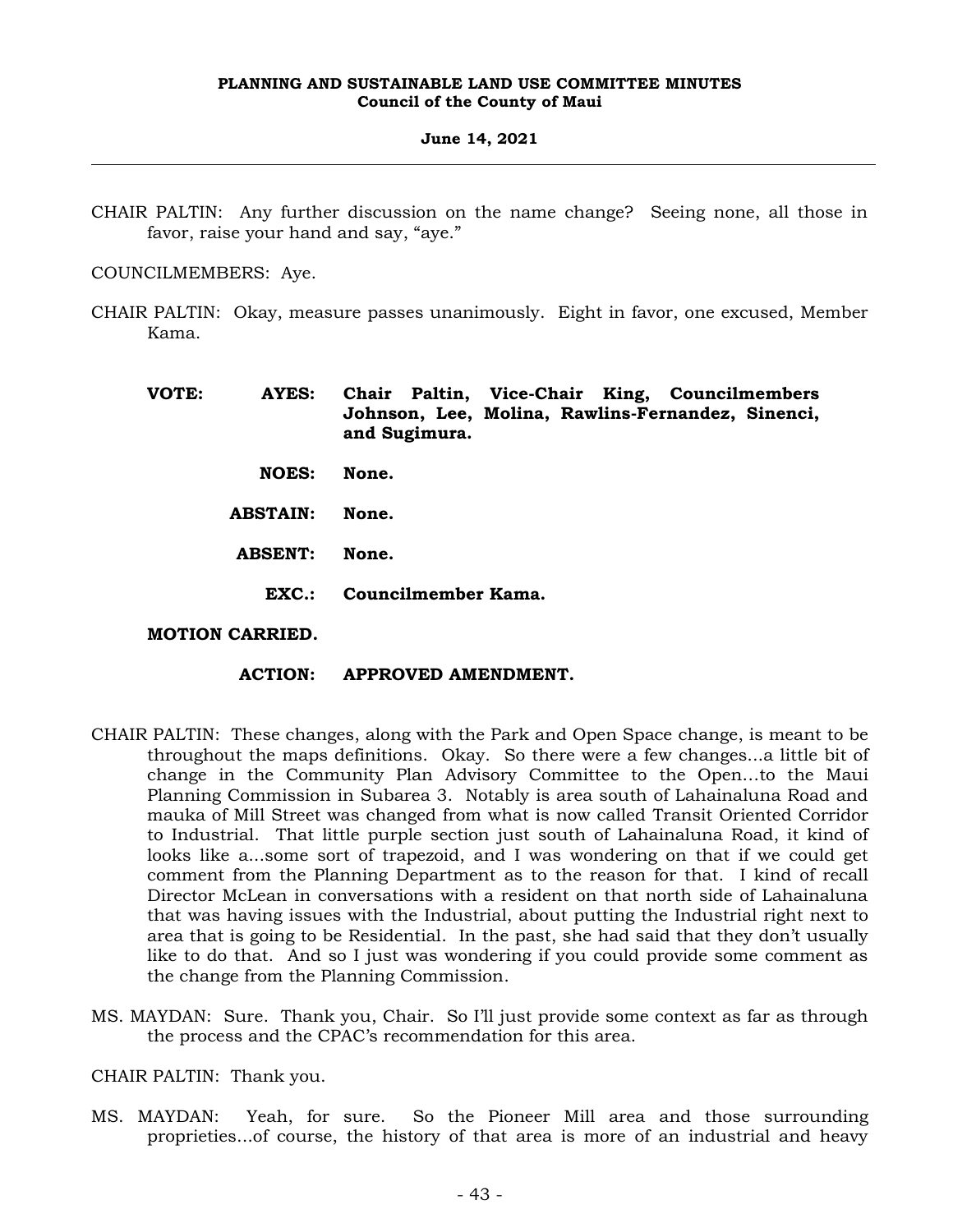**June 14, 2021**

industrial nature. Over time, those uses have become less and less prominent, and other uses have come in as far as some light industrial uses, commercial, and, of course, the surrounding residential neighborhood and the Public/Quasi-Public uses. So of course, over time our communities change. And a community plan update- excuse me--update is an excellent time to look at, of course, where we want to grow, where we need to expand, as well as where we perhaps want to change within our existing community. And when we were working with the West Maui Community during our engagement phase, as well as with the CPAC, there was a lot of energy and support around this central area in Lāhainā evolving more into a heart of Lāhainā Town, you know, separate from the historic districts, but as far as maybe providing a center for Lāhainā with a mix of uses. Some housing, commercial, et cetera. So that's the reason for the designation there, now Transit Oriented Corridor, in that area. And then at the Planning Commission phase, there was some testimony regarding that particular parcel that Chair pointed out that is in…that got changed to Industrial. It's currently zoned Heavy Industrial, and the landowners wanted…they advocated to change the designation from UCC to Industrial. But the whole concept, as I said, in that area was to provide the opportunity for redevelopment in that area, to provide kind of a mixed-use center for the community because uses change over time. And while Heavy Industrial uses were there, they're not as appropriate anymore with the surrounding residential uses.

- CHAIR PALTIN: Thank you. I was wondering if you could specifically comment on if there's...I mean, if we're setting ourselves up for a problem with having that Heavy Industrial usage being allowed abutting a Residential area.
- MS. MAYDAN: Thank you. Yes. So of course, that area, as I mentioned, is currently zoned Industrial. But yes, I mean, the whole history of zoning essentially is to separate incompatible uses. And Industrial and like residential are always given as the example of uses that should be separated. Of course, zoning is wrought with many...with many, you know, things that have gone wrong, uses that we've separated that we should not separate. But Industrial and Residential are a great example of two uses that are not very compatible. And as communities change, industrial uses perhaps do need to relocate to areas that will not have noxious impacts on surrounding communities.
- CHAIR PALTIN: I guess, you know, the area right above the purple on our map in page 71 that's Residential yellow, I don't…structures like those little gray things in there…and I'm wondering if it's not currently already developed, if there's any way to provide some sort of buffer or notification to folks, you know, that if that other small area is zoned Industrial, I guess, you know, like which came first, the chicken or the egg, that they know that they're buying property or they're living next to Industrial that was around prior to that. Is there a way to provide some sort of buffer or, you know, well, if you didn't want to live next to Industrial, then you shouldn't have bought it, or some kind of caveat there? Chair Lee?
- COUNCILMEMBER LEE: Where's the Senior Center in relation to the purple designation off Lahainaluna Road?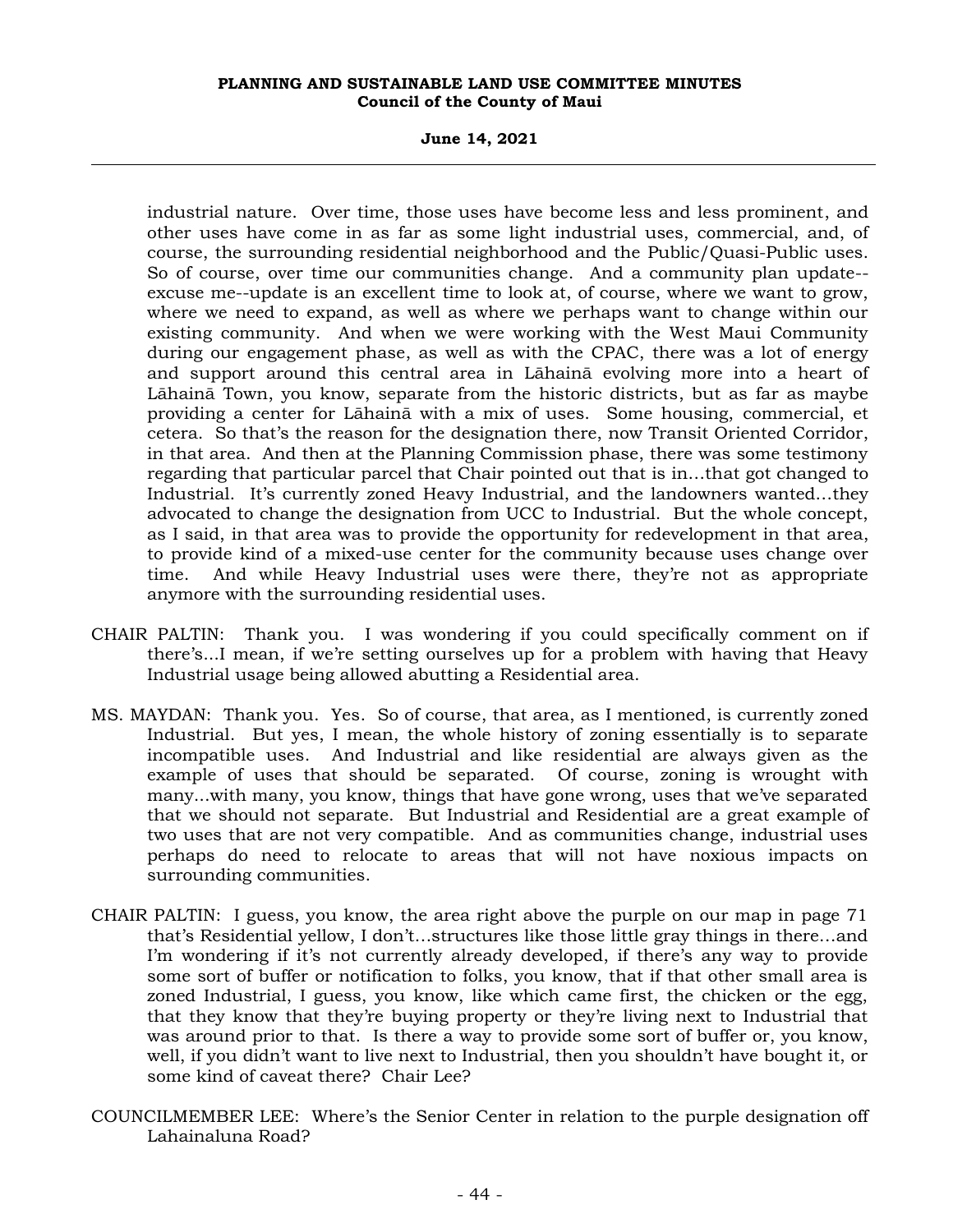#### **June 14, 2021**

CHAIR PALTIN: I believe it's the blue square.

- COUNCILMEMBER LEE: Blue?
- CHAIR PALTIN: Because that's Public/Quasi-Public next to that; the blue square, not the rectangle.
- COUNCILMEMBER LEE: Oh, okay. Okay.
- CHAIR PALTIN: So Ms. Maydan, my question was for the Residential yellow area right above the purple. Knowing that Residential and Industrial are usually incompatible, is there some sort of a buffer designation we could put there?
- MS. MAYDAN: I suppose you could write in some sort of condition, whether you wanted it on the Residential or whether you wanted it on the Industrial, as far as a policy within the Community Plan specific to that area, that some sort of buffer would be provided. You could…well, Open Space wouldn't really work with the description that was provided previously.
- CHAIR PALTIN: And do you know currently that the housing in that Residential doesn't exist yet?
- MS. MAYDAN: Correct, that area is not built out. That is part of the Lāhainā Town South Plan growth area.
- CHAIR PALTIN: So, you know, basically I don't want to take away areas that are designated as Residential because we do need areas for houses to be built. Members, did you have any thoughts on this? Are you okay with Industrial there right next to the Residential? Being that the houses aren't built, my fear is, you know, they'll come in and they'll build their houses and then…Industrial allows for noxious fumes and, you know, heavy industrial type of activities. I just...I think of future Councilmembers having to hear those complaints, like have these noxious fumes coming into my house. And I don't want to put them in a position where they say well, why'd you build your house right next to Industrial then, you know what I mean? So Members, any thoughts here? Member Rawlins-Fernandez, followed by Chair Lee.
- COUNCILMEMBER RAWLINS-FERNANDEZ: Mahalo, Chair. I agree with your comments. Is there a reason that that area was chosen to be Industrial? Is it currently Industrial, and is there a better place for Industrial?
- CHAIR PALTIN: It currently is zoned Industrial. I believe the whole, the entirety of the red is zoned, the underlying zoning is Industrial. I believe there were points made that West Maui doesn't have much Industrial. I was going to propose when we get to, I believe Subarea 2, the areas that are currently being used as concrete batching plants to designate those as Community Plan Industrial, and kind of conditional only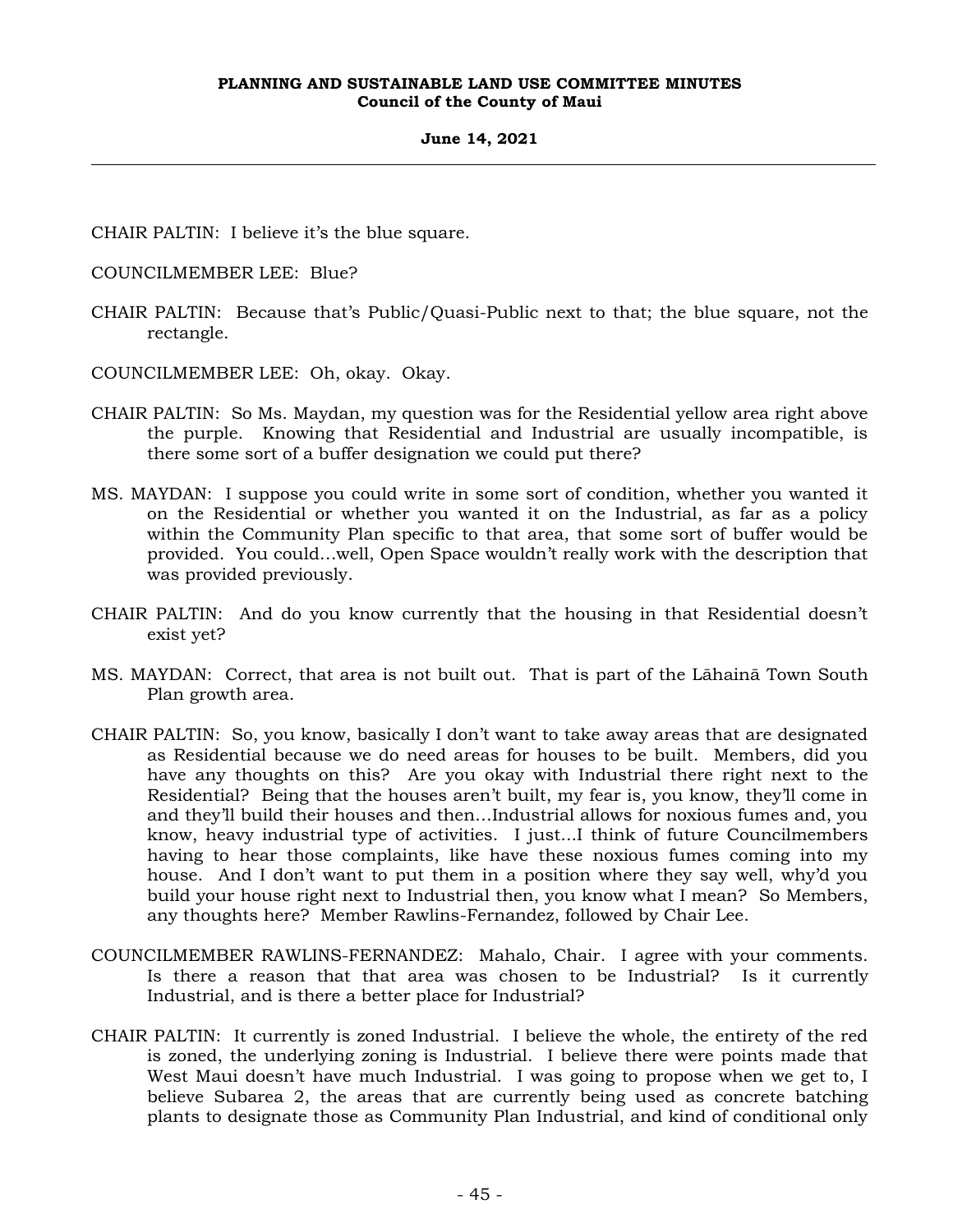# **June 14, 2021**

for concrete batching plants because that's what they currently are. I hope that answers your question.

- COUNCILMEMBER RAWLINS-FERNANDEZ: Yeah, it does. So what were you saying that you would propose that to be instead?
- CHAIR PALTIN: Well, it came from what is now called Transit Oriented Corridor in the Community Plan Advisory Committee draft, and in the Maui Planning Commission, it became Industrial. So I guess I would, I would prefer the CPAC version, just because Heavy Industrial allows for noxious fumes, and having noxious fumes right next to Residential is kind of setting us up for trouble later on.
- COUNCILMEMBER RAWLINS-FERNANDEZ: So right now, it's just the cement batching plant, and that doesn't have noxious fumes?
- CHAIR PALTIN: It doesn't, and that's not where it is. The cement batching plants are in Subarea 2, and they're…those lands, I think, are…one is zoned as Ag and maybe the other one might be Open Space or something, and there're Special Use Permits for those.
- COUNCILMEMBER RAWLINS-FERNANDEZ: So I'm sorry, I guess I misunderstood. What's currently there?
- CHAIR PALTIN: It looks like, from the map, that's the...possibly the red area below might be the David Malo Housing, maybe a gas station…
- COUNCILMEMBER RAWLINS-FERNANDEZ: Okay. I'll check it out on the map. And then I see Chair Lee is anxiously awaiting her turn. So I'll yield the floor now. Mahalo, Chair.
- CHAIR PALTIN: Okay. Chair Lee.
- COUNCILMEMBER LEE: Yeah. Yeah, there's a gas station over there. But so who…did the owner request to retain the designation of Industrial? Did the owner of the --
- CHAIR PALTIN: I believe that's what Ms. Maydan said. Ms. Maydan, is that correct?
- MS. MAYDAN: Yes, Chair. That is correct.
- COUNCILMEMBER LEE: And that is because what kind of business is there?
- MS. MAYDAN: Thank you, Member Lee. The request was for the desire to retain their Industrial zoning for the potential of future industrial uses. They weren't necessarily saying it for what their activities that were currently on the site, but for activities that they perhaps would have planned in the future.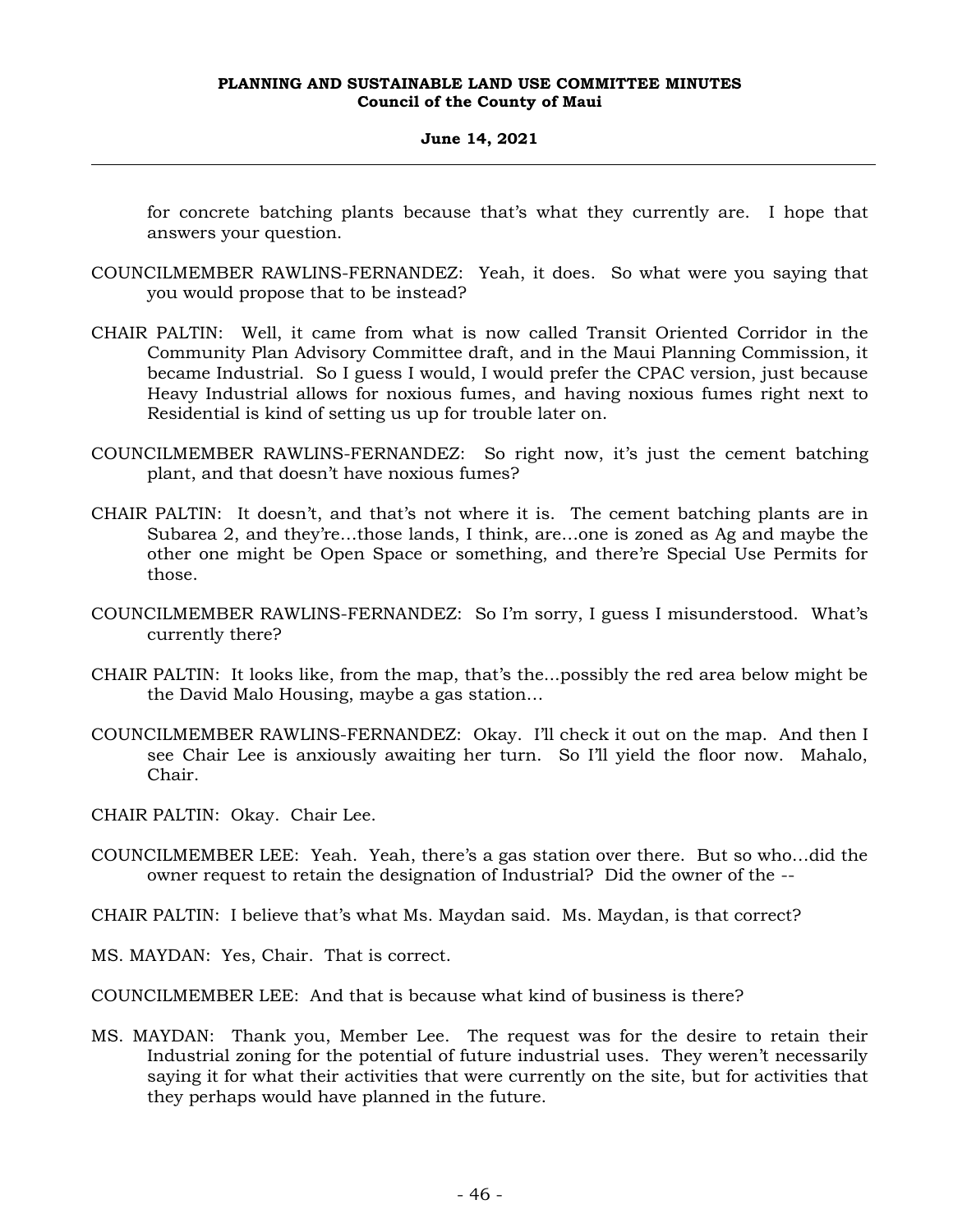## **June 14, 2021**

- CHAIR PALTIN: I think currently there's a farm stand, maybe that HECO like infrastructure, and it…most…the rest of it looks pretty fallow.
- COUNCILMEMBER LEE: Okay. So they...there was no discussion about a lesser use, such as Light Industrial or Business-Commercial?
- CHAIR PALTIN: So I think Light Industrial is included in what is now called Transit-Oriented Corridor, and that would've been the red color that came from the CPAC would be...I think Light Industrial is included in there.

COUNCILMEMBER LEE: I see. All right. Thank you.

COUNCILMEMBER RAWLINS-FERNANDEZ: So it's this one. It's this…

CHAIR PALTIN: Yeah.

- COUNCILMEMBER RAWLINS-FERNANDEZ: And then there's houses right next door, and Kimos' Hale of Pork is what --
- CHAIR PALTIN: Yeah. David Malo, and I think the credit union is below there, and then there's the church. What is your church? King's Cathedral Church is below there as well, and the credit union. So I mean, I know it's zoned in Industrial, but the surrounding uses, if it goes to the level of noxious fumes, I can imagine getting a lot of complaints.
- MS. MAYDAN: Chair? This is Ms. Maydan.

CHAIR PALTIN: Yes.

- MS. MAYDAN: Just to provide a little more information as far as the conversation at Maui Planning Commission. The landowner testified that their uses currently on the site, like your Committee was just discussing, is a lot of storage and other uses that are more in the character of Light Industrial, which is a use that is included within the Transit Oriented Corridor. But they spoke of potential plans in the future of a gas storage, like liquid natural gas storage in the future, and that would be more of a Heavy Industrial use.
- CHAIR PALTIN: Okay. So I guess the question is are we okay with liquefied natural gas storage in the middle of our housing, church, credit union, senior center block area? So...okay. I guess then we would entertain a motion to amend the Industrial designation to Transit Oriented Corridor designation.

COUNCILMEMBER RAWLINS-FERNANDEZ: So moved.

CHAIR PALTIN: By Member Rawlins-Fernandez, seconded by Member King. I think we had the discussion that we're not okay with that type of use. We'd prefer Light Industrial with all those houses, church, and credit union around there. Anyone feel the need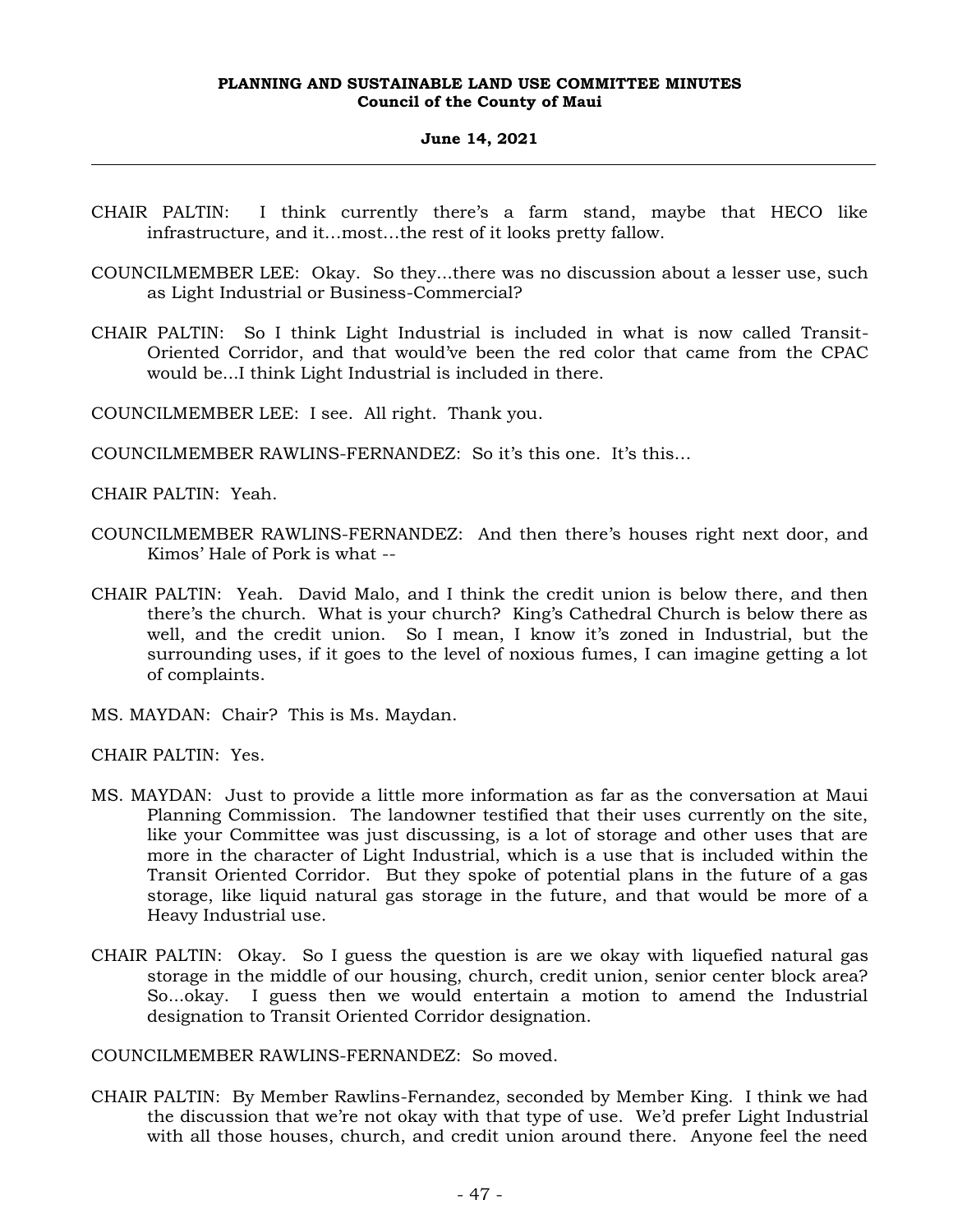## **June 14, 2021**

for further discussion? Seeing none, all those in favor of the motion on the floor, raise your hand and say, "aye."

COUNCILMEMBERS: Aye.

- CHAIR PALTIN: Okay. That's eight "ayes," one excused, Member Kama, and it will go back to Transit Oriented Corridor.
	- **VOTE: AYES: Chair Paltin, Vice-Chair King, Councilmembers Johnson, Lee, Molina, Rawlins-Fernandez, Sinenci, and Sugimura. NOES: None. ABSTAIN: None. ABSENT: None. EXC.: Councilmember Kama.**

# **MOTION CARRIED.**

# **ACTION: APPROVED AMENDMENT.**

- CHAIR PALTIN: Okay. Next thing I had was I just had a question about the Lāhainā Town North HHFDC portion in yellow for, I believe, Ms. Maydan. Is that the entirety of the Kaiāulu O Kuku'ia development in yellow there?
- MS. MAYDAN: Yes, Chair. On the map, it's the area that's in yellow and also has the hash marks on it.

CHAIR PALTIN: Okay.

- MS. MAYDAN: But yes, it is the full project area.
- CHAIR PALTIN: Thank you. I just wanted to clarify that. I'm not sure if Members were wondering. The other thing I would like to mark Lāhainā Town South, the yellows and I believe the oranges, as a revisit item. I just would like our Committee to transmit a correspondence to Dr. Janet Six about sensitive and known burials in the area, if she could check her SHPD, you know, the document that she has with the grid of sensitive areas, just because of that situation that we had had last year with the plantation cemeteries and like that. I just want to make sure that that's not in that area there. So...yes, Member Rawlins-Fernandez?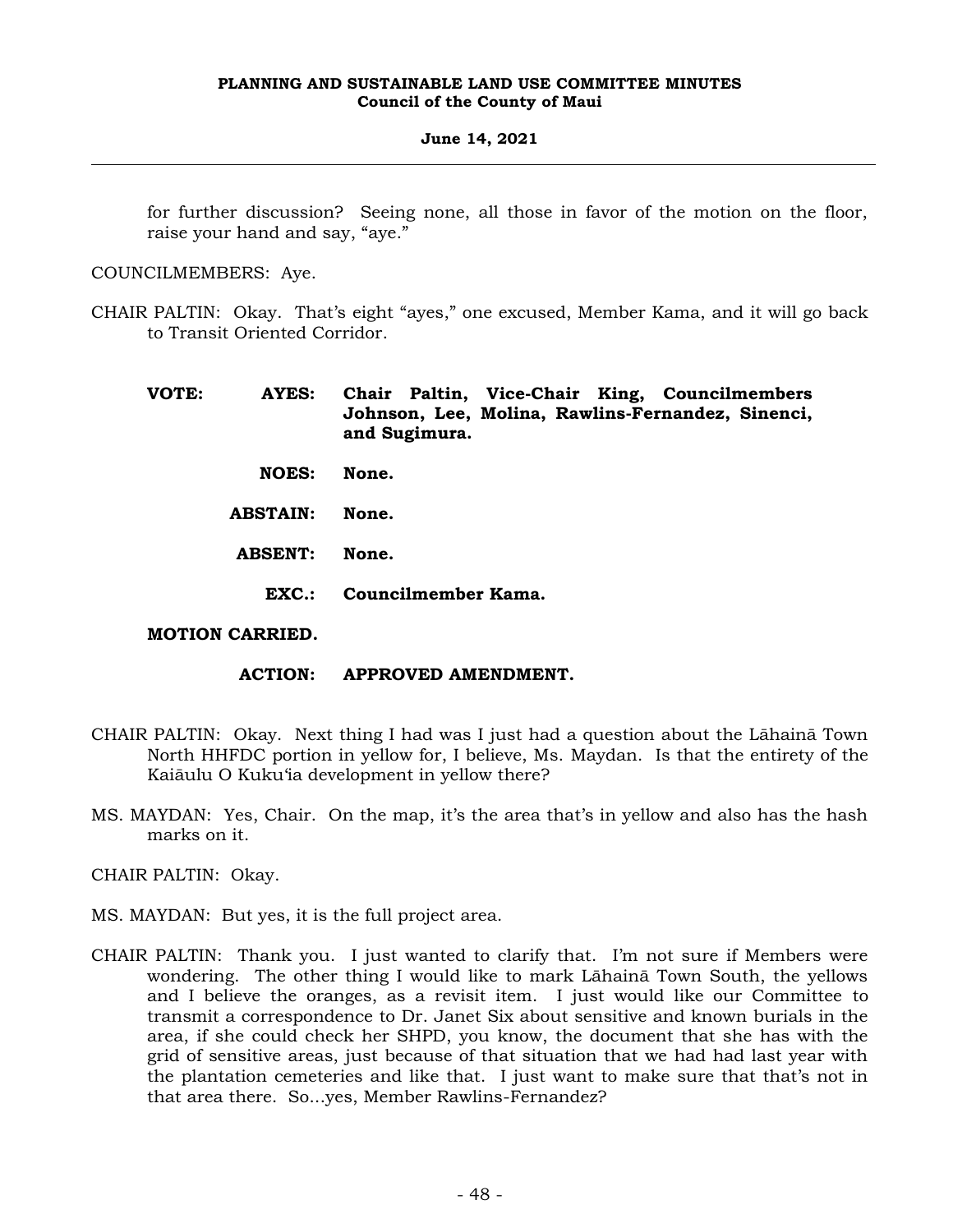#### **June 14, 2021**

- COUNCILMEMBER RAWLINS-FERNANDEZ: Mahalo, Chair. So you said yellow and orange, is there…so I don't have any opposition to that, but is there a reason that you didn't want to include other designations that would be...would cause, you know, reason for earth altering development that's a new area…that's currently undeveloped? I mean, besides for like Ag and, you know, conservation, but for the other --
- CHAIR PALTIN: Yeah. I don't know if there are that much other areas. I mean, HHFDC Villages of Leali'i, the Lāhainā Town North, they went through the approval process with us, Ikaika Ohana and the Kaiāulu O Kuku'ia, and I believe SHPD is requiring them to go a little bit deeper. So I feel like that area is kind of been taken care of. And there aren't that much other areas that I see on this, the CPAC growth framework votes or the Maui Planning Commission change. And then specifically, what brought that to mind was the situation with the grandmothers in the trench. I don't see any other areas that have been slated for new development other than the Kaiāulu O Kuku'ia which they are working with SHPD currently and Dr. Six. So yeah, that's the only area that I'm concerned with. But if other Members are concerned with other areas, don't let me stop you.

COUNCILMEMBER RAWLINS-FERNANDEZ: Mahalo, Chair.

CHAIR PALTIN: Member Sugimura.

- COUNCILMEMBER SUGIMURA: Is this where I would bring in the map on page 71, Figure 3.4, which is a concern, Amendment from Kamehameha Schools.
- CHAIR PALTIN: Sure, right after we finish this item about revisiting with input from Dr. Six about the Lāhainā Town South because that's a little bit what we're talking about now. But we can bring that up right after we finish --

COUNCILMEMBER SUGIMURA: Thank you.

CHAIR PALTIN: -- this discussion. Sure.

VICE-CHAIR KING: You're just looking for consensus on the revisit?

CHAIR PALTIN: To revisit after we get input from Dr. Six. Member Johnson.

- COUNCILMEMBER JOHNSON: Thank you, Chair. Just a clarifying question, my eyes aren't so good with the colors. That is the orange that says the Neighborhood Center, yes?
- CHAIR PALTIN: I believe so, yeah. It's kind of…I'm not sure if it's faded red or orange. But Ms. Maydan, can you clarify if the…what we're seeing in Lāhainā Town South is orange or red?

MS. MAYDAN: Correct. The orange is Neighborhood Center.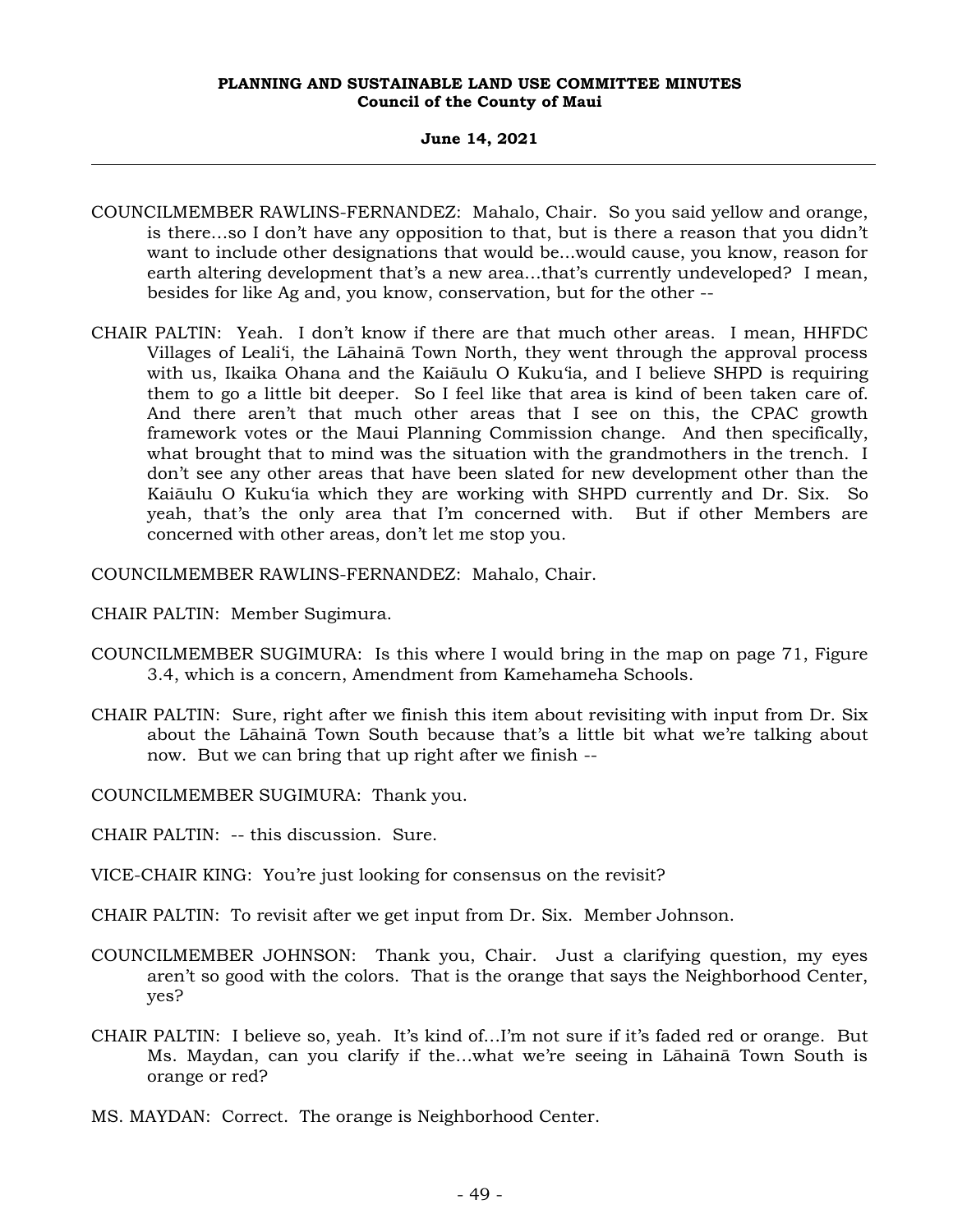CHAIR PALTIN: Over there by Lāhainā Town South and Mill Street?

MS. MAYDAN: Correct.

CHAIR PALTIN: Okay. Thank you. Okay. So the question, Members, is if we're okay with marking that area as a revisit once we get further information from Dr. Six. And we'll be asking Committee Staff to draft a letter and just see if she can check her sensitive grid. Consensus on a revisit?

COUNCILMEMBERS: Consensus.

- CHAIR PALTIN: Okay. Cool. All right. So we'll come back to that and we'll request Committee Staff send her a correspondence if she can look into it. Member Sugimura, you're up.
- COUNCILMEMBER SUGIMURA: Thank you. So I submitted this amendment. So it's map on page 71, figure is 3.4, Subarea 3 Lāhainā. And I move to change the land use designation from Parks Open Space...or whatever after we made that change...to Agriculture in the area south of Lahainaluna Road, including all, or a portion of the following tax map key numbers. You want me to read it out in entirety? (2) 4-6-018-003, and also (2) 4-6-016-036 [*sic*], and parcel (2) 4-6-016-033 to reflect existing use. So Kamehameha Schools, who was following the Community Plan, did not realize that their Ag lot was changed through this process to Parks Open Space. So they want it to go back to --
- COUNCILMEMBER MOLINA: Madam Chair, point of order. Can…I guess can we have the motion --

CHAIR PALTIN: Member Molina.

COUNCILMEMBER MOLINA: -- and the second, and then Member Sugimura can further elaborate on this.

COUNCILMEMBER KAMA: Second.

COUNCILMEMBER SUGIMURA: Sorry about that.

CHAIR PALTIN: All right.

COUNCILMEMBER KAMA: Second the motion.

CHAIR PALTIN: I just wanted to clarify for Members, the last item on Granicus is the Amendment Summary Form submitted by Member Sugimura. And I believe what she just read is on Page 2 of that document, the last one. It says map on 71, Figure 3.4. Is that correct, Miss...Member Sugimura?

COUNCILMEMBER SUGIMURA: Yes. Thank you.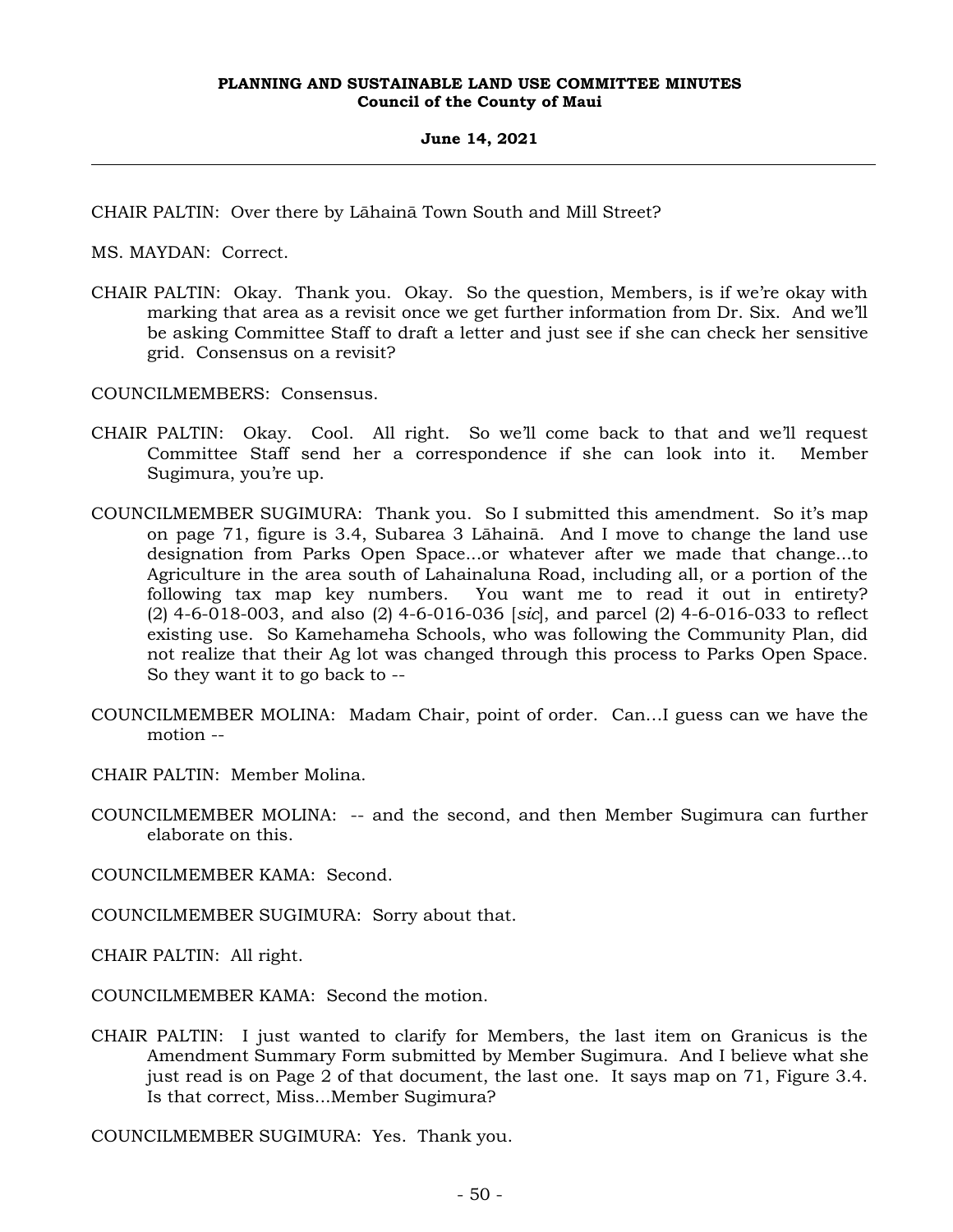- CHAIR PALTIN: So she made the motion, and it's been seconded by Member Kama, for what she just read, which could be found on the last item in Granicus, page 2, at the bottom of the page. Okay. Members, discussion? Or I guess she kind of discussed. Did you have more to discuss, Member Sugimura?
- COUNCILMEMBER SUGIMURA: I think I explained it. Thank you.
- CHAIR PALTIN: Okay. Member Kama as the seconder, did you have anything to discuss on this item?
- COUNCILMEMBER KAMA: No. Thank you, Chair.
- CHAIR PALTIN: Okay. Any further discussion from the Members? No? Okay. I had a little thing to discuss. For me, I was hoping that we could strike a balance. With the underlying designation of Agriculture, they are...obviously, of course, can do agriculture regardless of what the Community Plan designation is. My hope was that the area above the bypass would remain in Ag, the area from the bypass to that red Urban Growth boundary would be Open Space, and the area below the red boundary down to the, I guess that's Mill Street, would be Park as kind of a...you know, whatever, like a compromise. But we'll see. So the vote is on the floor...or the motion is on the floor for the entirety to be reverted to Community Plan Designation Ag in alignment with the zoning. Member Sugimura, you ready for your second and final at this time?
- COUNCILMEMBER SUGIMURA: Yeah. You can let Ms. King go first, and then I can do my second and final.
- CHAIR PALTIN: Okay. Ms. King.
- VICE-CHAIR KING: Yeah. Thank you, Chair. I was just going to ask for input from the Department.
- CHAIR PALTIN: Of Planning?
- VICE-CHAIR KING: Yeah, Planning.
- CHAIR PALTIN: Okay. Ms. Maydan, I guess Member King has a question for you, or would like to hear some input from you.
- MS. MAYDAN: Absolutely. Thank you.
- VICE-CHAIR KING: On the proposal.
- CHAIR PALTIN: On the proposal to revert to Ag.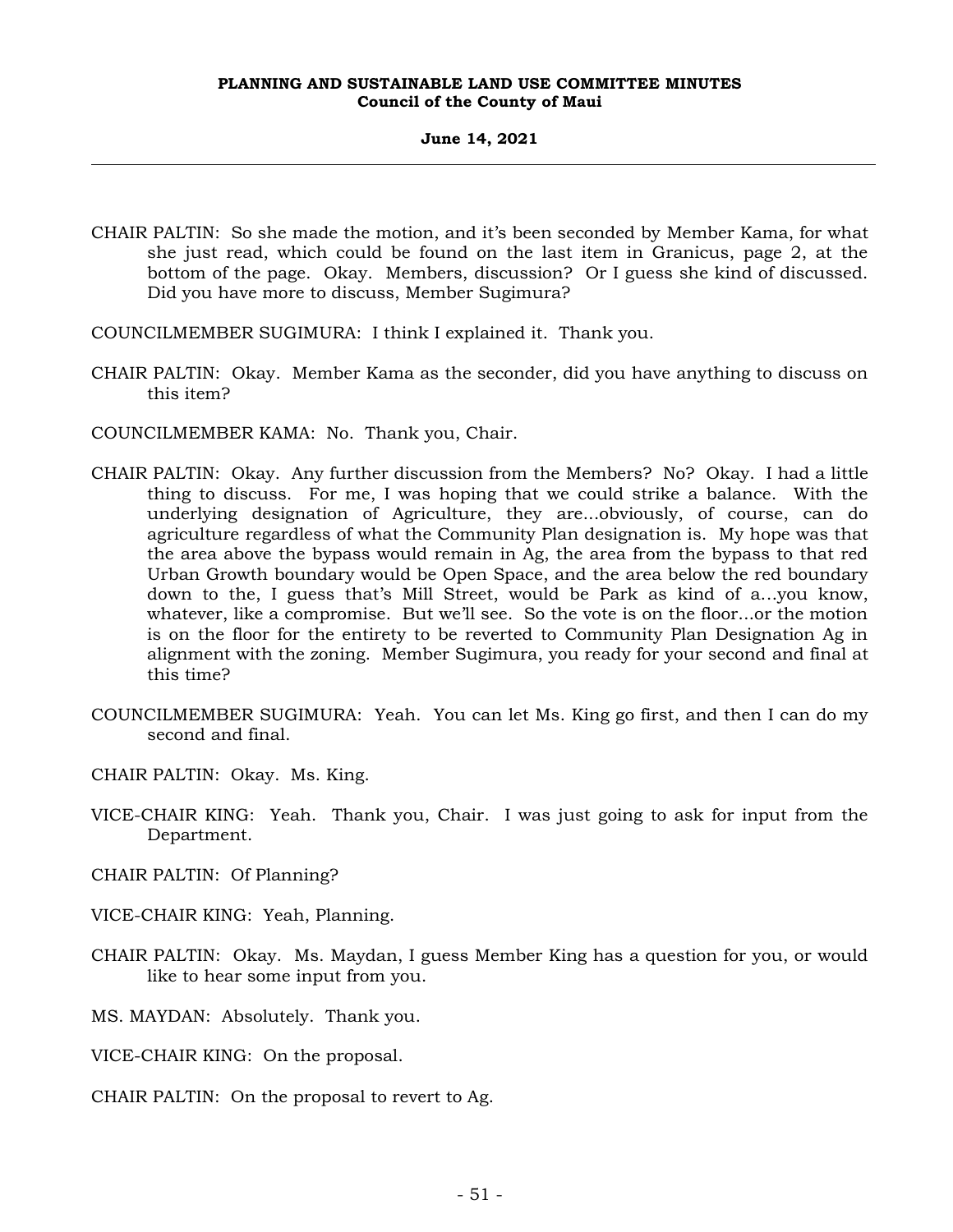#### **June 14, 2021**

- MS. MAYDAN: Yeah, so this area that's designated Park/Open Space in the Draft Plan, this absolutely came out of the CPAC as a proposal. There was a lot of discussion that a lot of the West Maui Community lives in Lāhainā, and there is...there's not a lot of park space, not a lot of access to park space. And they saw this as a wonderful area to provide park space, especially for the Lahainaluna existing community there. So this was a proposal that came out of CPAC. And yes, it is a large area, I think it's a good discussion to have to see if some areas could be Ag, some Park, some Open Space. I think that's absolutely worthwhile for your Committee to discuss and consider.
- VICE-CHAIR KING: Okay. And do you…and you agree that regardless of what it's designated, that they would be…that because the zoning is Ag, that they're still able, you know, do Ag operations in that parcel?
- MS. MAYDAN: Thank you. Yes, they could continue Ag as long as they weren't proposing something like a subdivision or something that required a Special Use Permit. They, of course, are out of the Special Management Area. As long as they weren't proposing anything that triggered compliance with the Community Plan --

VICE-CHAIR KING: Okay.

- MS. MAYDAN: -- they would be able to operate Ag, yes.
- VICE-CHAIR KING: Okay. All right. Thank you for that input. It sounds like we maybe need to look at more of the configuration that the Chair...Committee Chair's discussing.
- CHAIR PALTIN: And to further clarify, when you say no subdivision, that includes no Agricultural subdivision?
- MS. MAYDAN: Correct.
- CHAIR PALTIN: Okay. All right. Anybody else would like to speak for their first go around before I call on Member Sugimura for her second and final? Chair Lee, followed by Member Sinenci.
- COUNCILMEMBER LEE: Okay. I do remember these people coming to see me, and assured me that they have no intention of creating subdivisions. They just want to continue in the Ag, the use of agriculture lands. So…and I thought that was a fair request. So I'll be supporting Member Sugimura's amendment. Okay. Thank you.

CHAIR PALTIN: Thank you. Member Sinenci.

COUNCILMEMBER SINENCI: Mahalo, Chair. And so you were thinking that below the bypass, to keep that in Open Space and just the Agriculture above mauka of the overpass? That was kind of a --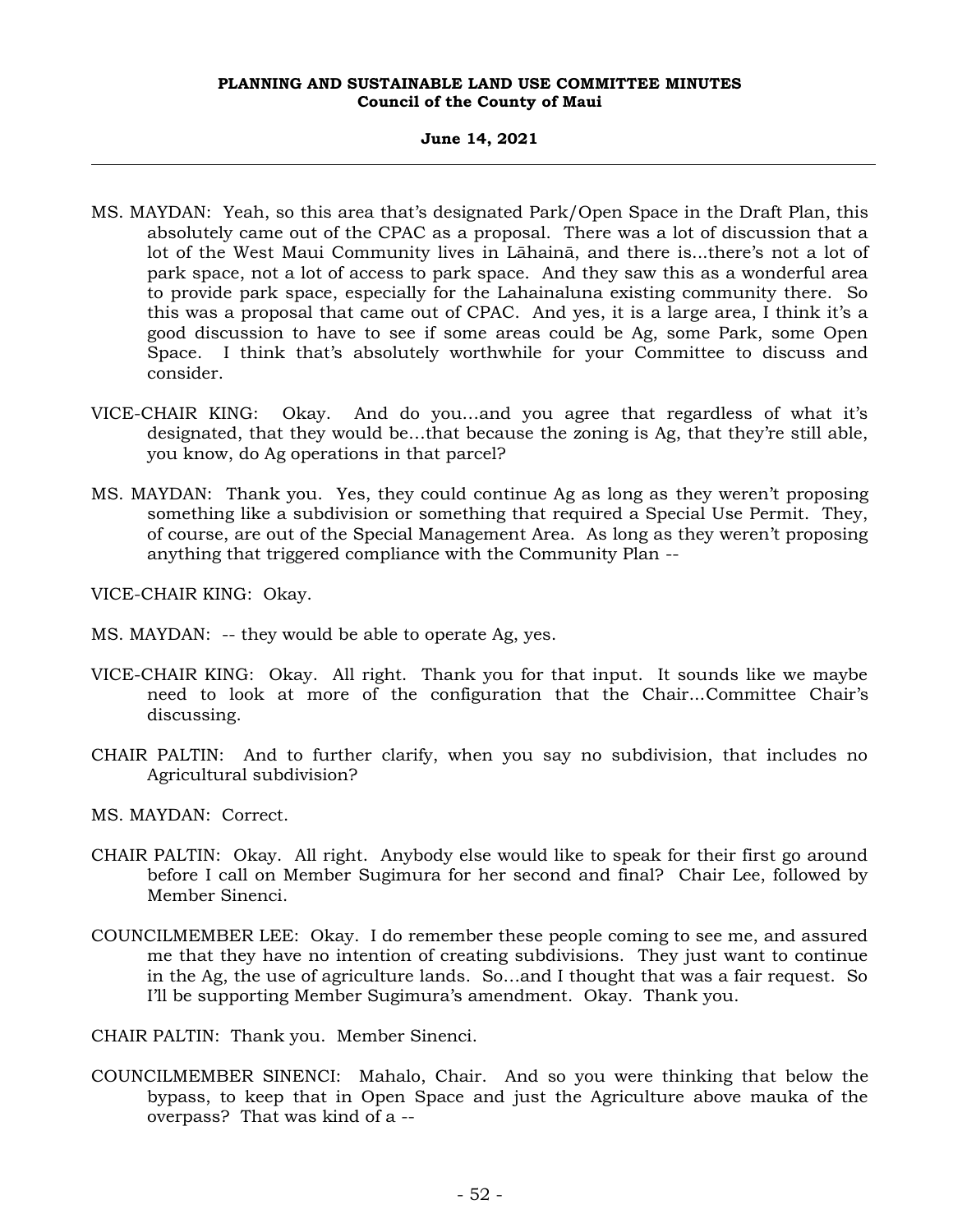## **June 14, 2021**

- CHAIR PALTIN: Yeah. That was...that was an attempt at compromise of above the bypass be Ag, between the bypass and the red urban growth boundary, Community Plan Designation Open Space, and from the red boundary down to the lowest makai Community Plan Designation Park. None of that would preclude them from doing agriculture. They wouldn't be able to put an agricultural subdivision or a Special Use Permit if the Community Plan Designation and the zoning doesn't align. And it was an attempt to find a compromise between what the community wanted to see and what the landowner wanted to see, knowing that, you know, agriculture throughout the entirety of the parcel can continue.
- COUNCILMEMBER SINENCI: Okay. Thank you for that clarification.
- CHAIR PALTIN: Anybody else before Member Sugimura's second and final? Member Kama.
- COUNCILMEMBER KAMA: Thank you, Chair. I just wanted to remind everyone that Kamehameha School Bishop Estate…the beneficiaries of that particular trust are the children of this place. That's where they get their education from. So anything that would take away from our kids' education, I would not support. And that's by I want to be able to support the use of this land for its intent. If it's for Ag purposes, and the result of those purposes go towards the kids, I'm always going to be okay with that. But I would not want to take anything away from these kids because they are the beneficiaries of this trust. So thank you, Chair.
- CHAIR PALTIN: Thank you, Member Kama. Member Rawlins-Fernandez, first go around.
- COUNCILMEMBER RAWLINS-FERNANDEZ: Mahalo, Chair. Okay. So the main motion on the floor from Member Sugimura includes one, two, three TMKs, which I understand are parcels that are under Kamehameha Schools Estate. Okay.
- CHAIR PALTIN: Would you like to verify that from the Planning Department that those TMK are what we're looking at in the light green, or just checking? I didn't look up the TMK that are in the ASF or that were verbally stated, but I guess that's the assumption that we're going. I didn't verify it.
- COUNCILMEMBER RAWLINS-FERNANDEZ: Yeah. So I just wanted clarification on the three parcels that the TMKs...of the TMKs that are included in the main motion, and that is to ensure that it is currently Ag, all three parcels. So by making this amendment, it would basically just be status quo, and we wouldn't be making any other changes outside of what it currently is?
- CHAIR PALTIN: Okay. Is that question for Member Sugimura or for the Planning Department?
- COUNCILMEMBER RAWLINS-FERNANDEZ: I'm guessing for the Planning Department.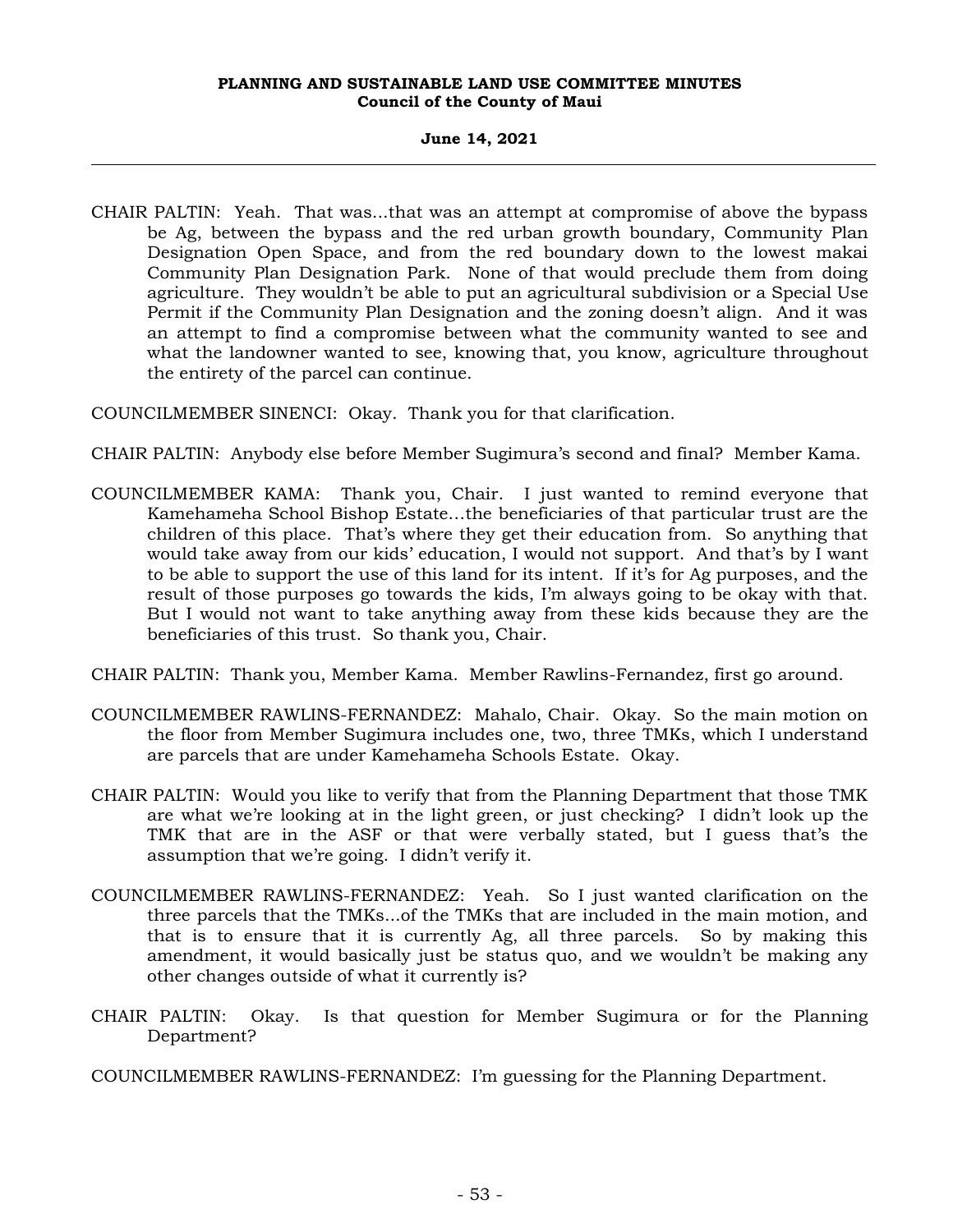# **June 14, 2021**

- CHAIR PALTIN: Okay. Ms. Maydan, can you verify the TMKs? I can repeat them if you need, but the ones that Member Sugimura had read off are currently in Ag belonging to Kamehameha Schools...currently in Ag zoning, I guess.
- MS. MAYDAN: Thank you, Chair. So you just want to confirm that the TMKs that Member Sugimura mentioned and that are noted in her correspondence, that those in fact are the…include the areas that are currently PKOS in the Plan, and that are the subject of the main motion to go back to Agriculture; is that correct?

CHAIR PALTIN: Is that correct, Member Rawlins-Fernandez? Yes.

COUNCILMEMBER RAWLINS-FERNANDEZ: Yeah, that's correct.

MS. MAYDAN: Okay. Thank you. Yes, we can do that. It'll just take a moment.

CHAIR PALTIN: Okay.

COUNCILMEMBER RAWLINS-FERNANDEZ: Chair?

CHAIR PALTIN: Yes.

- COUNCILMEMBER RAWLINS-FERNANDEZ: While Ms. Maydan is looking up that information, I would be okay with yielding the floor to Member Sugimura. She's been waiting. Mahalo, Chair.
- CHAIR PALTIN: Okay. Did anyone else need a first chance at discussion before we go to the second and finals? Can you yield to Member Molina for his first opportunity?
- COUNCILMEMBER RAWLINS-FERNANDEZ: Yes, mahalo, Chair. I'll yield to Member Molina.

CHAIR PALTIN: Go ahead, Member Molina, as we wait.

- COUNCILMEMBER MOLINA: Yeah. Thank you, Madam Chair. And I appreciate Member Sugimura's proposal here, but if I could ask her...and just refresh not only my memory, but members of the public who are viewing in and who may perceive maybe this as…and I hope that it's not being taken like we're threatening Kamehameha with their future plans or whatever with this zoning classification. But Member Sugimura, if you could tell us the nexus for your proposal, and why. So just so the general public understands so there's nothing that could be perceived as nefarious going on or whatever. So if you could tell us.
- COUNCILMEMBER SUGIMURA: So the Kamehameha Schools, who came and testified before us, said that they were following the CPAC process. And at some point, I guess, they thought their lands were all okay, and so they stopped watching, I guess, in detail. But she said that she submitted...Dana Sato, Director of Leasing and Transaction, Kamehameha Schools Community and '*Āina* Resiliency Group, testified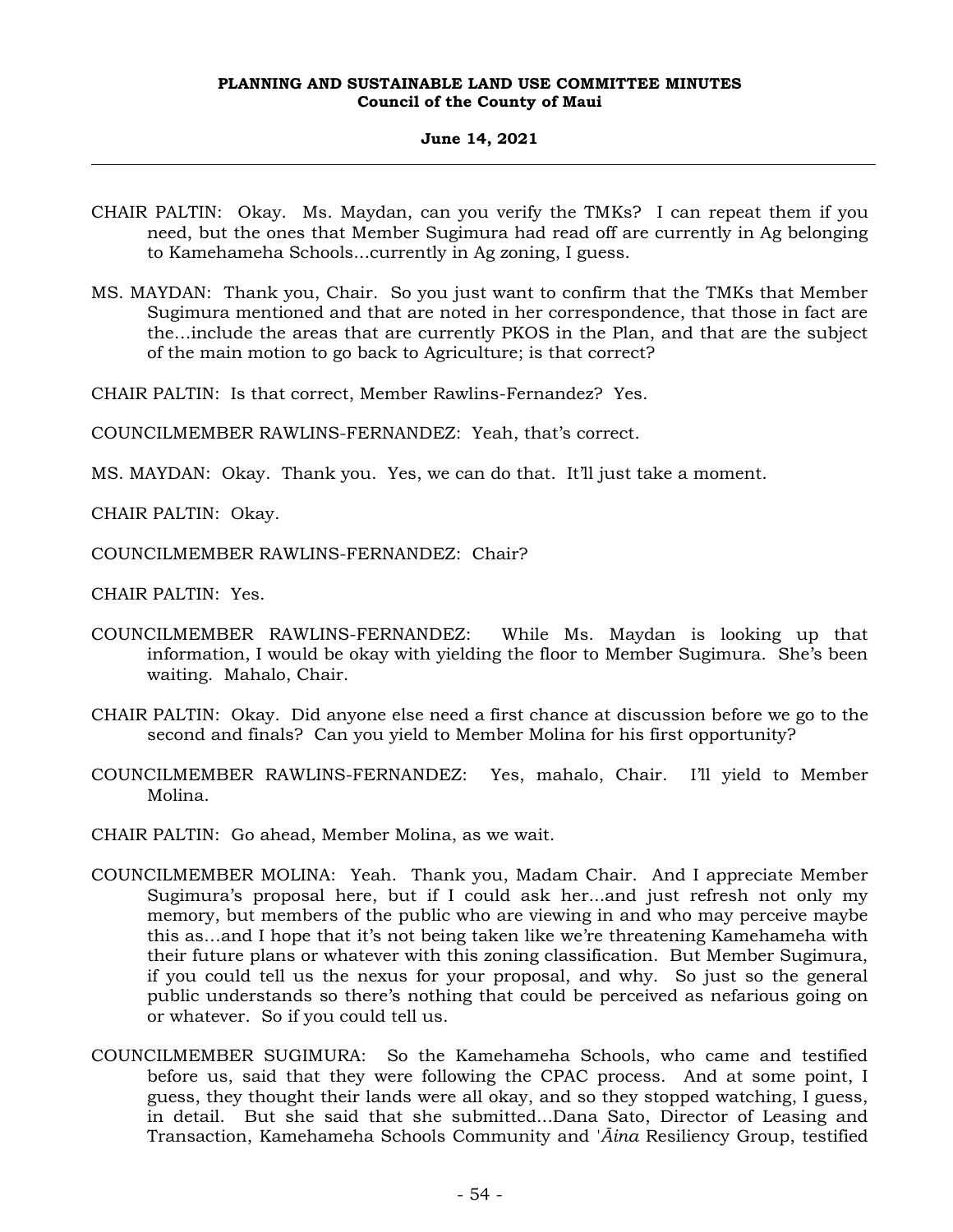**June 14, 2021**

on February 4, 2021 and she writes, Kamehameha School was submitting testimony in opposition to a recommendation to designate 200 acres of land around the Lāhainā bypass as Park/Open Space. Specifically, this area is shaded in light green south of Lahainaluna Road surrounding the Lāhainā bypass, and Subarea 3 map Lāhainā on page 71 of the West Maui Community Plan. The areas delineated by the following TMKs: (2) 4-6-018-003, (2) 4-6-016-032, (2) 4-6-016-033, these lands were predominantly used...I'm...predominantly owned by Kamehameha Schools and area zone is for Agriculture. We have preliminary plans to expand farming opportunities in that area in hopes for future food production in those lands, and kokua the State's effort to improve Hawai'i's access to locally grown food. So that kind of summarizes it. I have several pages of email exchanges, but that's...that's one that describes what they're trying to do.

COUNCILMEMBER MOLINA: Yeah, okay. Thank…

- COUNCILMEMBER SUGIMURA: They just want to get back into Ag. Thank you for the question, Mr. Molina.
- COUNCILMEMBER MOLINA: Yeah. And I'm just guessing maybe people felt that maybe KSB might have looked...may be looking at long-term to leasing out for possible structural development, and maybe that could've been some of the concerns. But now we've received assurances from them that this will be strictly for Ag usage...and of course, too, if they're going to do leasing out for Ag, there may be certain, shall I say, agricultural companies that may cause some concern if they lease out to them. So I'm just kind of putting that thought out. So that way if they do…which I believe their intent is for future agriculture, that they do lease it out to entities that have no, shall we say, spotty reputations. So anyway, that's just my thoughts. Thank you, Madam Chair.

COUNCILMEMBER SUGIMURA: Thank you.

CHAIR PALTIN: Thank you, Member Molina. Member Johnson, this is your first go around, yeah?

COUNCILMEMBER JOHNSON: Yes, it is, Chair.

- CHAIR PALTIN: Okay. We're just doing all the first go arounds first. Go ahead.
- COUNCILMEMBER JOHNSON: Okay. Thank you, Chair. This question is for Councilmember Sugimura. You said they stated to you that they have future plans for agriculture development, but they don't have farms there now, and they haven't farmed in 30 years since the plantation era. I mean, is that...you know, I don't...I haven't seen any farms. Maybe I'm...maybe they're off the road, but are there farms there?

CHAIR PALTIN: I can answer that.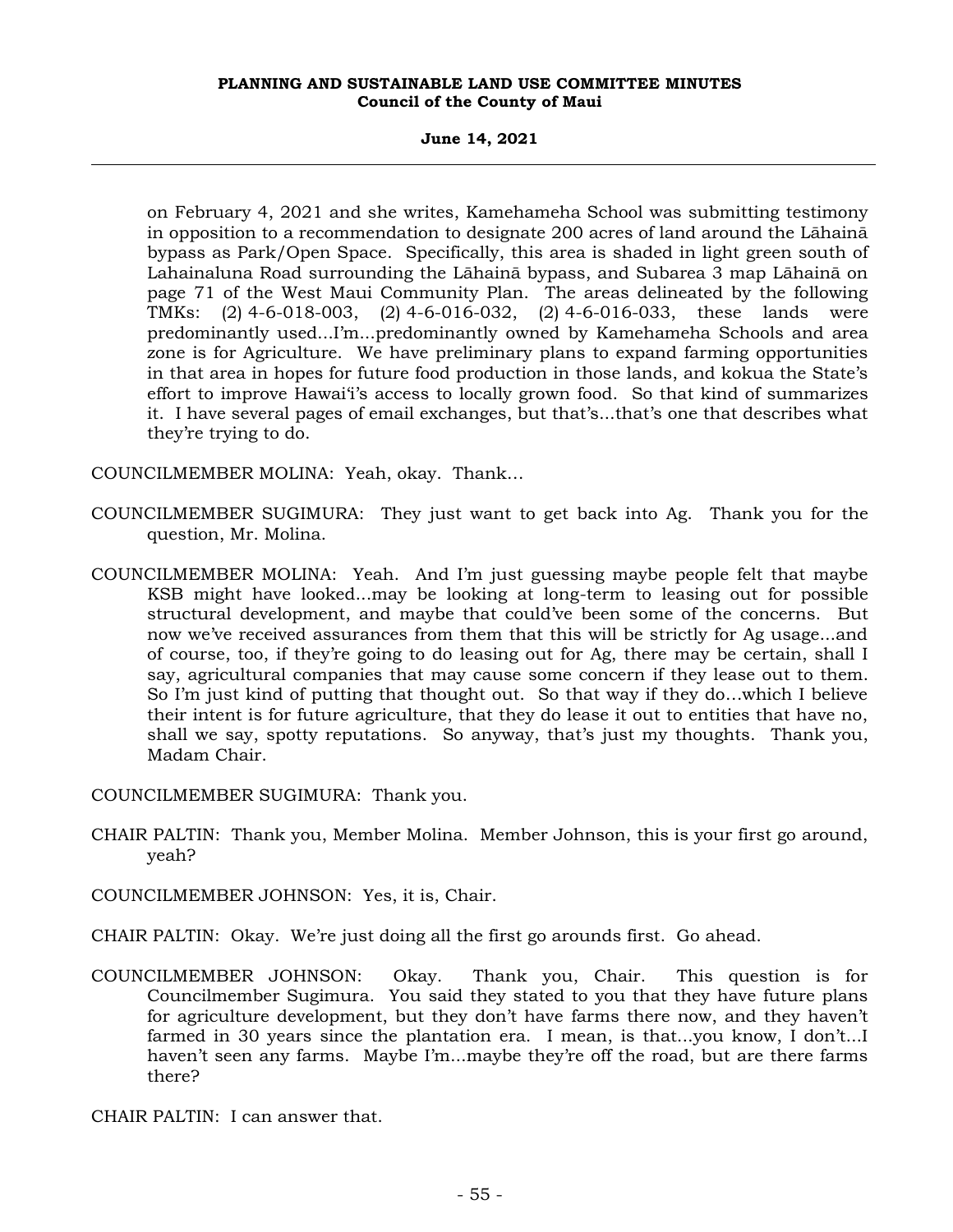#### **June 14, 2021**

COUNCILMEMBER JOHNSON: Okay.

- CHAIR PALTIN: Kaipo Kekona leases land from Kamehameha Schools with the Ku'ia Agriculture Education Center. I believe Gunars Valkirs also leases land for the chocolate factory. And I believe...I remember when Ms. Sato came before us, their main barrier to do the farming was access to ag water...or I guess, just water in general. But they currently are leased out now on their lands, using their lands...the two that I know of is Gunars Valkirs, Maui Estate Chocolate, and Kaipo Kekona through Ku'ia Agriculture Educational Center. There could possibly be more. but those are the two that I know of. And then Member Sugimura, I wasn't sure if you knew the answer, but if you wanted to elaborate on Member Johnson's question further.
- COUNCILMEMBER SUGIMURA: I can ask the school. They didn't provide me that kind of detail who's...you know, for what Mr. Johnson is asking.

CHAIR PALTIN: Okay. Yeah, that's…

- COUNCILMEMBER SUGIMURA: But they wanted to keep it in agriculture.
- COUNCILMEMBER JOHNSON: Okay.
- CHAIR PALTIN: Yeah, that's why I just jumped in because I do know at least two that are currently doing it. But water is an issue for them, as she stated in her testimony too.
- COUNCILMEMBER JOHNSON: Okay. So I may follow up, changing this into Parks and Open Space, they would still be able to farm. or will that affect them? Because my understanding is they still would be able to farm, yes?
- CHAIR PALTIN: So based on what they said, they would be able to farm, they wouldn't be able to subdivide as in like, you know, agricultural subdivisions. And they wouldn't be able to do things that require a special use permit and...you know, like the concrete batching plant in Ag, I think, has a Special Use Permit. Composting facilities, I believe, in Ag, if you're taking compost from other sources outside of your own property, I believe, would require a special use permit, and things of that nature.
- COUNCILMEMBER JOHNSON: So it allows farming, but there are certain exemptions or things you can't do so...okay.
- CHAIR PALTIN: Subdivision and Special Use Permit is the --

COUNCILMEMBER JOHNSON: Okay.

CHAIR PALTIN: -- two that I know of.

COUNCILMEMBER JOHNSON: Thank you, Chair. I have no further questions. Mahalo.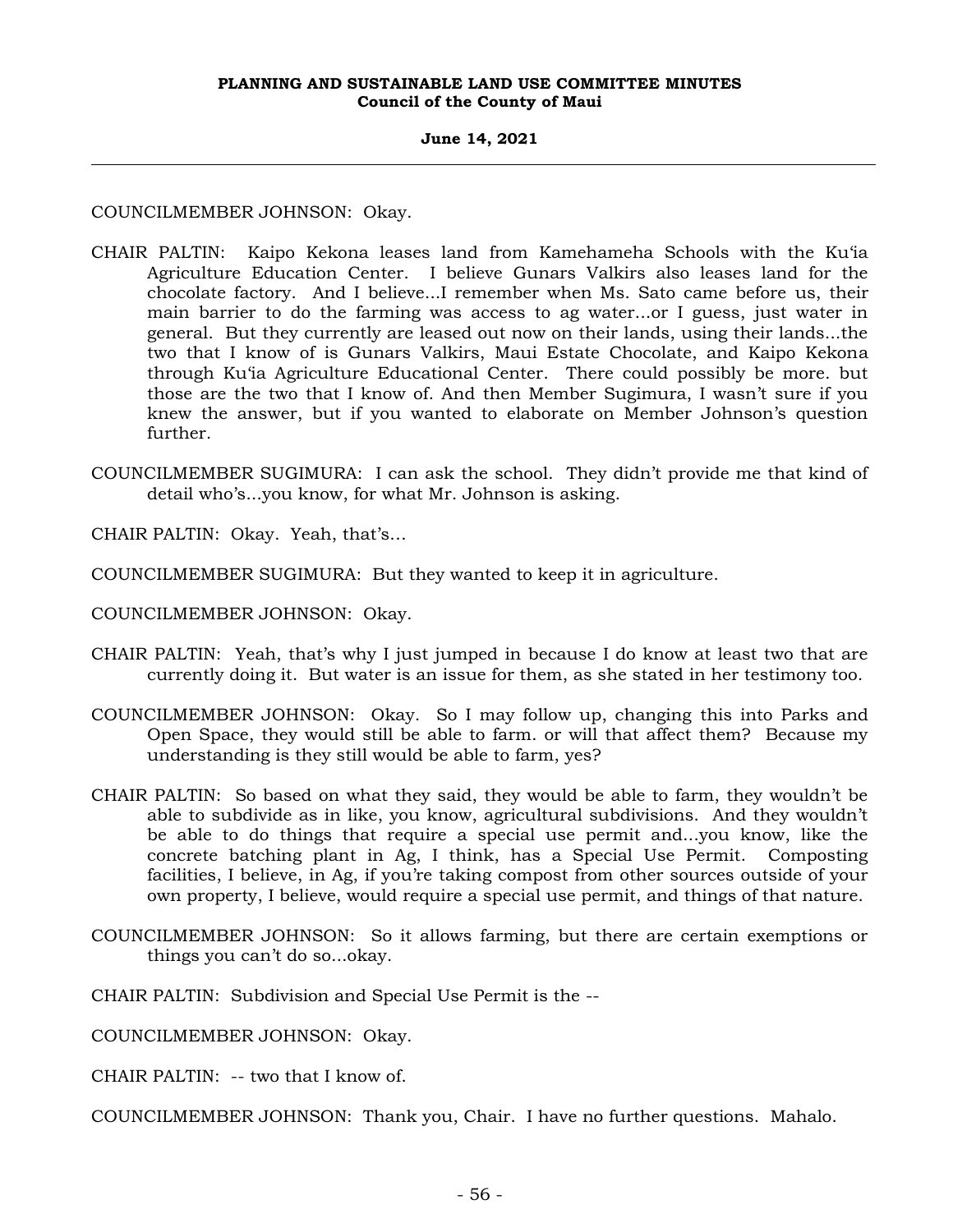#### **June 14, 2021**

- CHAIR PALTIN: Okay. And Ms. Maydan, did you have an answer to Member Rawlins' verification check?
- MS. MAYDAN: Let me check. Johann and Mike, are you ready to show a map with those three TMKs highlighted?
- MR. LALL: If I can screen share.
- MS. MAYDAN: Thank you.
- CHAIR PALTIN: Awesome, thank you. Do we need to give you control or you know how to screen share? Oh, there.
- MR. LALL: So it's these three. It might be really slow. I'm not sure you can see my mouse. But one of them is actually outside the Park/Open Space, which is, I believe, that 33.

CHAIR PALTIN: Okay. So --

- MR. LALL: The one ending in 33.
- CHAIR PALTIN: -- if we don't need the one ending in 33 because it already is Open Space. But the...there's the small portion, I guess down at the bottom, and then the top portion. The third would be the entire big one going all the way up above the bypass.
- MR. LALL: Yes, this large one is...is partially in that Park/Open Space --

CHAIR PALTIN: Okay.

- MR. LALL: -- and then this little piece of it is...is still Agriculture.
- CHAIR PALTIN: Okay. And it looks like Maui Electric Solar Farm is the cutout at the top --
- MR. LALL: Yes.
- CHAIR PALTIN: -- of Lahainaluna...oh, the Lahainaluna ramp that's coming off the bypass, that area in the center of that is included in the Park/Open Space Designation as well.
- MR. LALL: Yes, but that's a different TMK. This one, if I try to select it right now it'll be really slow, it'll freeze the thing. But it ends in like 9999, but I think it would be State or…
- CHAIR PALTIN: Okay. Yeah, that makes sense. That's when you're coming off the bypass to get on Lahainaluna Road. It's just like a…it looks like a drainage swale in real life. So I guess the entirety of this portion that's been designated as Park/Open Space doesn't all belong to Kamehameha Schools entirely is what we're saying. So maybe --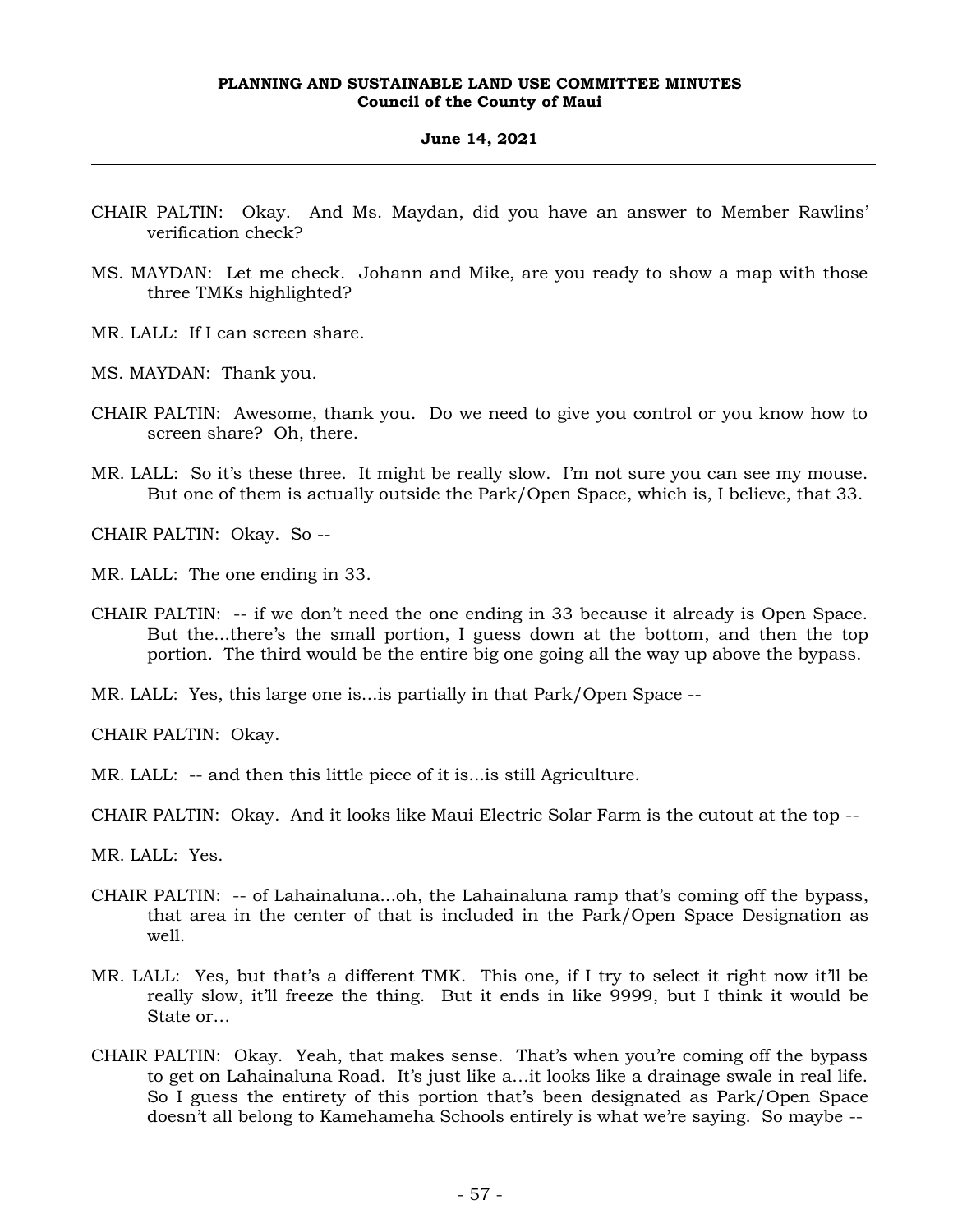# **June 14, 2021**

COUNCILMEMBER RAWLINS-FERNANDEZ: Mahalo, Chair. So...so which areas would remain in Parks, if the mouse could go over.

CHAIR PALTIN: The Park/Open Space?

- COUNCILMEMBER RAWLINS-FERNANDEZ: Yeah. Because that whole thing right now that we're looking at in light green is designated Park/Open Space. The main motion that we have on the floor is to take the three TMKs and put them back into Ag. But one of them with ending 33 is already in Ag, so it would probably not need to be in the main motion. So it would just be the two; is that correct?
- CHAIR PALTIN: Correct. And cut out from the second larger portion, I guess, would be that Maui Electric Company Limited square at the top. I believe that's where the solar panels are, if you --

COUNCILMEMBER RAWLINS-FERNANDEZ: Right.

CHAIR PALTIN: -- look up Lahainaluna Road.

- COUNCILMEMBER RAWLINS-FERNANDEZ: Yeah.
- CHAIR PALTIN: And then the other cut out looks like it's for the bypass and the ramp going out from the bypass. So it would remain --

COUNCILMEMBER RAWLINS-FERNANDEZ: Okay. So that would be it.

CHAIR PALTIN: Yeah. And then it looks like Kamehameha Schools' property doesn't go all the way down to Highway 30, if I am interpreting that teal line. So the area below that, I'm not sure. It looks like Hope Builders LLC --

COUNCILMEMBER RAWLINS-FERNANDEZ: Okay.

- CHAIR PALTIN: -- is designated Park/Open Space. But that doesn't include Kamehameha Schools' property.
- COUNCILMEMBER RAWLINS-FERNANDEZ: So that square below Kamehameha Schools right angle, that teal, that's the only space that this main motion wouldn't cover, that would remain in Park/Open Space.

CHAIR PALTIN: Correct.

COUNCILMEMBER RAWLINS-FERNANDEZ: Okay. Mahalo, Chair. I don't have any more questions on this map, but I just...I want...I did want to make a few other comments. But if anyone else has questions on the map, I'll yield the floor.

CHAIR PALTIN: Anybody else have questions on the screen shared map how it is right now?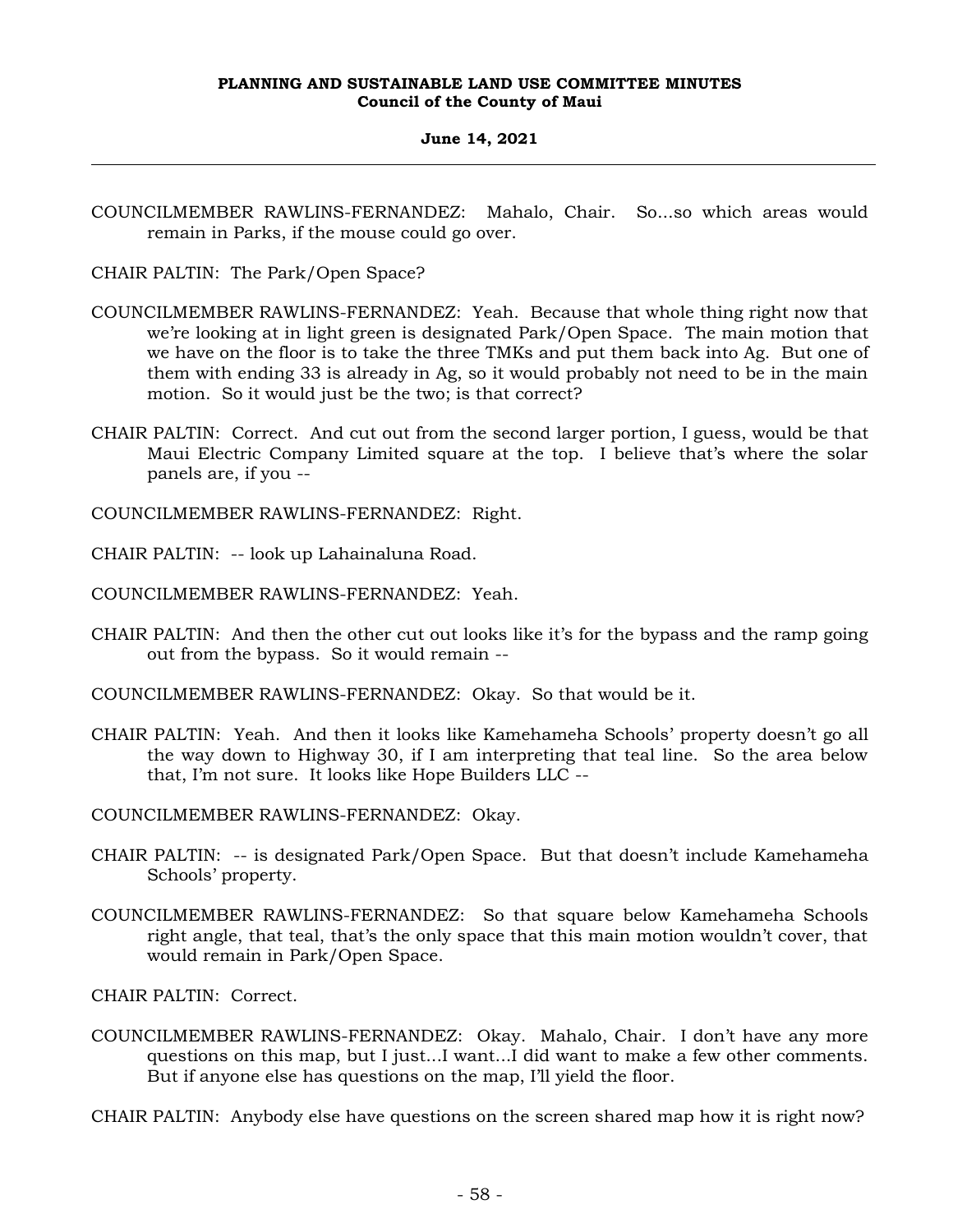#### **June 14, 2021**

VICE-CHAIR KING: Chair, I have a question.

CHAIR PALTIN: Member King.

- VICE-CHAIR KING: Thank you. On this map, can you show us what you were proposing as an alternate to the…
- CHAIR PALTIN: Sure. Can you zoom out a little bit so that we can see the entirety of the Open Space? So my proposal would've been for everything above the bypass portion to remain in Ag from the...which you can see, the bypass is this yellow portion here...I mean, the yellow...the black line surrounded by yellow is the bypass.

VICE-CHAIR KING: So everything mauka of that would remain in Ag.

- CHAIR PALTIN: Would be Ag. The portion between the bypass and the red dotted line, Open Space; and below the red dotted line, Park. That was my...kind of my attempt at compromise.
- VICE-CHAIR KING: Okay. And then...and that...all that mauka section is Kamehameha Schools as well?
- CHAIR PALTIN: Yeah. The TMK that belongs...the three TMK that Member Sugimura read out, the bottom one has that teal right angle, and then it's bounded by the yellow, I guess. The second one is entirely in Ag already, so we wouldn't need that, that's the TMK ending in 033. So we can take that out because it already is Ag, and it's proposed to remain Ag. And then the third large one goes from the top of the light green all the way down to the teal outline and the yellow outline there.
- VICE-CHAIR KING: So we can...so we would be splitting that one TMK. Is that...can we do that without...I mean, I guess we're making a Community Plan Amendment, we're doing the whole Community Plan. So --
- CHAIR PALTIN: Okay. And I believe we can. But let's check in with Ms. Maydan if one TMK could have different Community Plan Designations.

VICE-CHAIR KING: Okay.

MS. MAYDAN: Thank you, Chair. Yes, it can, especially for large areas like this. When we're in more of our town centers and such, we try to follow TMK lines. But in large unsubdivided agricultural areas, it's not rare to see a few designations on a single TMK. You know, that's 100-plus acres. If I may, Chair, I'd like to point out one thing for your Committee's consideration.

CHAIR PALTIN: Okay.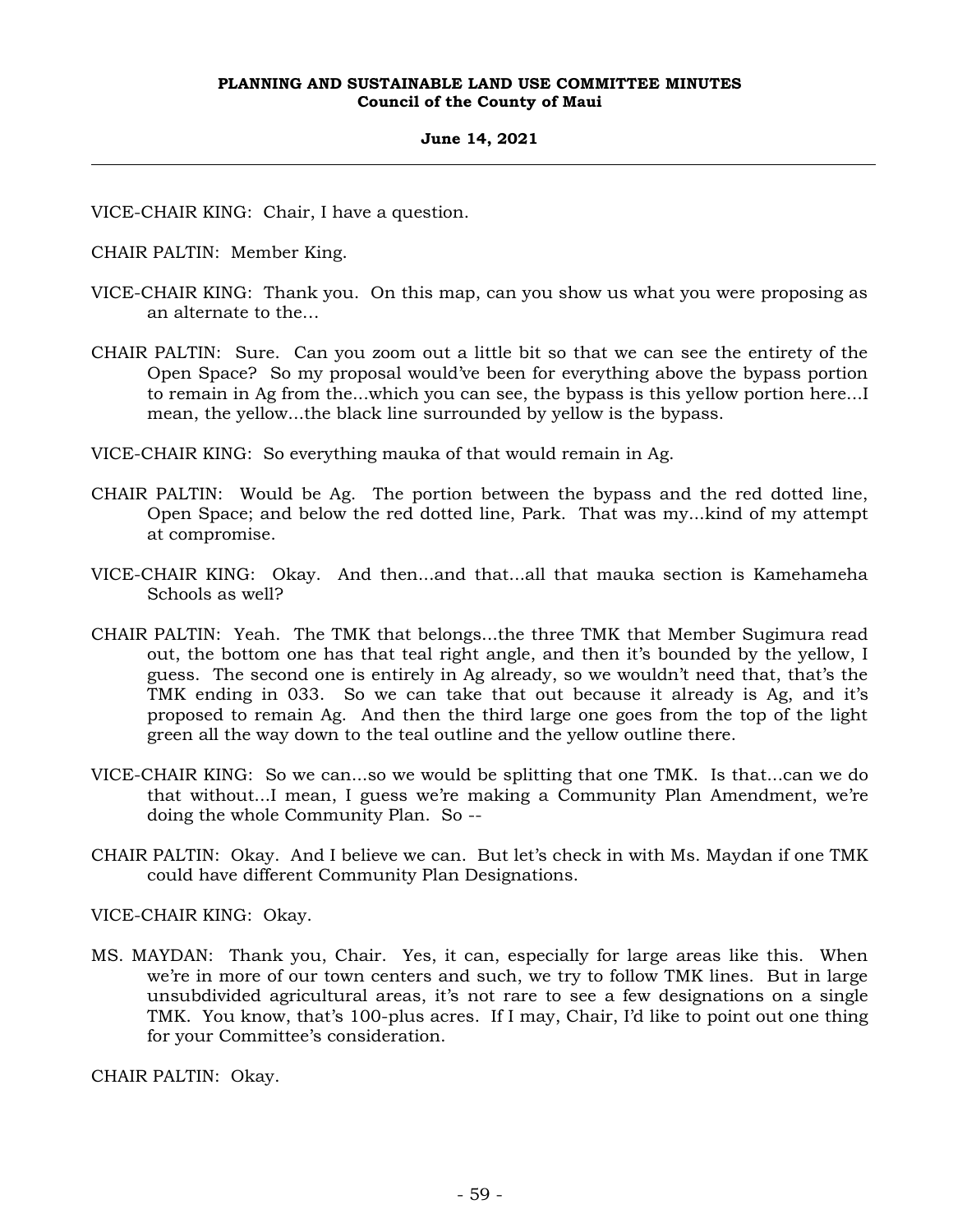# **June 14, 2021**

- MS. MAYDAN: In that upper portion above the bypass that you're proposing to designate as Agriculture, I would ask your Committee just to consider the gulches that go through there from mauka to makai, to consider keeping those designated Open Space.
- CHAIR PALTIN: Oh, for sure, I think so. I mean, are you talking about gulches that flow within...down into that big light green rectangular type shape?
- MS. MAYDAN: Yes. Just with this change from Park/Open Space to Ag, for the area above the bypass, just to make sure that it's clear with this change that the gulches should...those portions of that area should remain in Open Space.
- CHAIR PALTIN: Okay. Let's check with Member Sugimura as the maker of the motion, if she's okay with that as a friendly amendment, that the gulch portions throughout the Kamehameha Schools property remain in Open Space. Is that something that you're comfortable or okay with?
- COUNCILMEMBER SUGIMURA: I think it's a...really a question for Kamehameha Schools, right? I think they wanted their whole tax map key that I read off--and thanks for the clarification about 033--to be put back in Ag and not changed to…or at that time it was Park/Open Space. So if you would allow me to ask them.
- CHAIR PALTIN: Okay. So clarifying that you're not comfortable with it, although I see it more as a policy decision about gulches and streams being Open Space. But…Member Rawlins-Fernandez.
- COUNCILMEMBER RAWLINS-FERNANDEZ: Mahalo, Chair. I'll move to amend the main motion to designate the streams and gulches Open Space.
- CHAIR PALTIN: Okay. There's a motion to amend by Member Rawlins-Fernandez, seconded by Member King, to have the gulches within the parcel to remain as Open Space. Any discussion on the amendment to the main motion? Chair Lee. I can't hear you.
- COUNCILMEMBER LEE: I would really like to hear from the owner because we're taking…we're making policy decisions without even knowing exactly where this property is and knowing exactly what the owner has plans for. And it just seems almost capricious to do something like that without having a handle on exactly what parcels we're talking about...and dealing with it, a landowner who has for all these years kept their lands in Open Space through agriculture use. So that's why I have very...I have very many reservations, and would like to talk to the landowner. Thank you.
- CHAIR PALTIN: Okay. Member Rawlins-Fernandez, as the maker of the motion, followed by Member Kama.
- COUNCILMEMBER RAWLINS-FERNANDEZ: Mahalo, Chair. I guess my question is in the current Community Plan, and I'm guessing also zoning--this question is for the Planning Department--is it currently Open Space?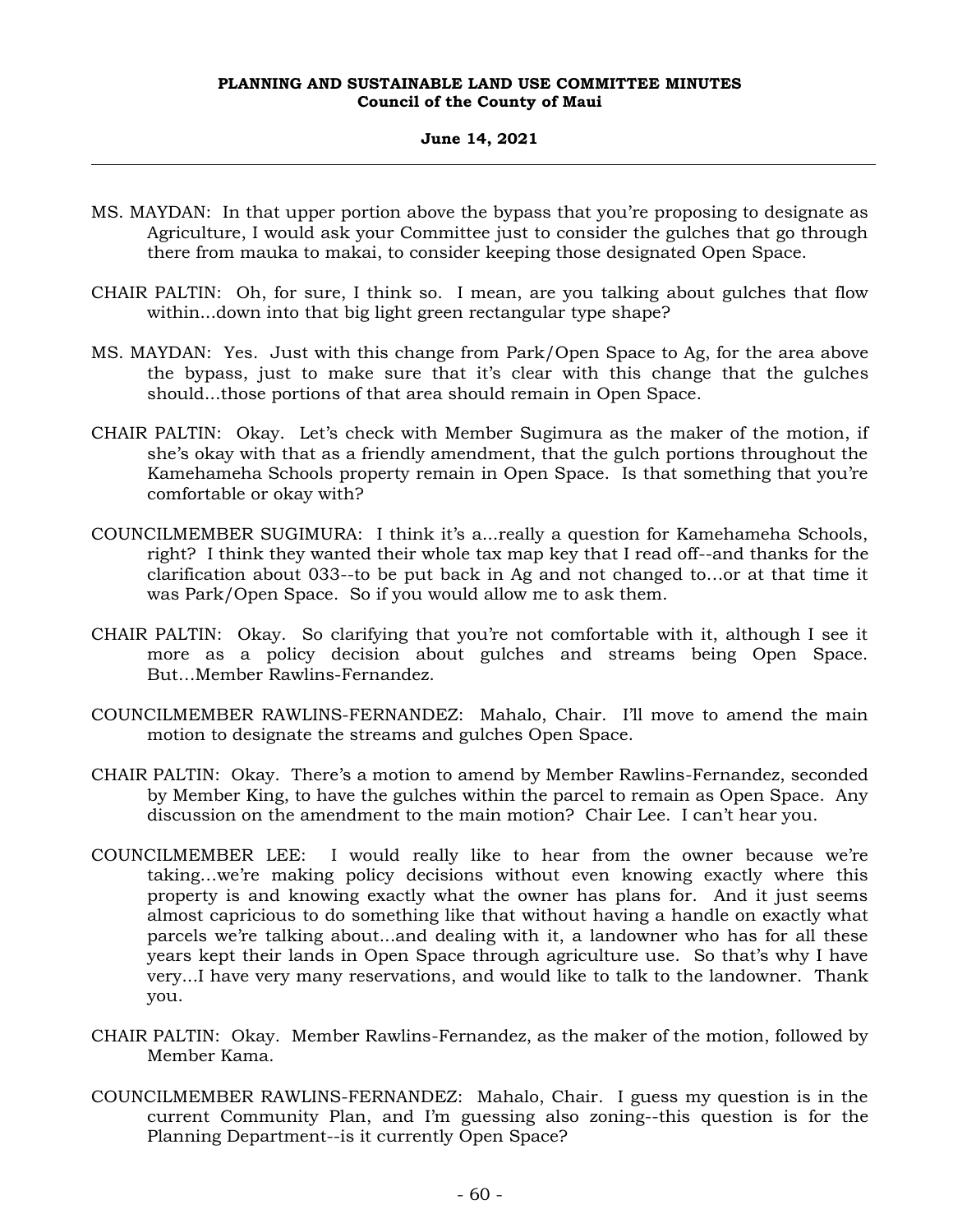# **June 14, 2021**

CHAIR PALTIN: Ms. Maydan, are gulches and streams currently designated as Open Space?

MS. MAYDAN: Thank you. Wonderful question. So in the existing Community Plan there is...there are several policies and actions that speak to the importance of protecting gulches because of their resources, as well as for the threat of flooding. And…but the mapping that was done in the existing Community Plan was not consistent. There are some gulches that are Open Space, and some that are not. There are some that are Open Space for like the mauka portion, but not the makai portion. And so that was a big effort that we made in this process, was to have a consistent mapping methodology for the gulches and streams. And so our GIS Staff took a lot of care in delineating the gulches using pictometry to identify the extent of the gulches and to map them as Park/Open Space in the light green. So you'll see that it's quite distinct on these maps. So that is...and that is described a bit more in...on page 99 as far as the intent of having the gulches in Park and Open Space.

COUNCILMEMBER RAWLINS-FERNANDEZ: Mahalo, Chair.

CHAIR PALTIN: Does that satisfy your question?

COUNCILMEMBER RAWLINS-FERNANDEZ: Mahalo, Ms. Maydan. Yeah.

CHAIR PALTIN: Okay. Member Kama.

- COUNCILMEMBER RAWLINS-FERNANDEZ: No. I think as you said, it's a policy decision, and keeping the gulches as clear as possible is a good policy. Mahalo, Chair.
- CHAIR PALTIN: Thank you. Member Kama. Discussion on the amendment to the main motion.

COUNCILMEMBER KAMA: Could you please repeat the amendment to the main motion?

- CHAIR PALTIN: The amendment was to designate the gulches and streams within those two TMKs to stay in Open Space as opposed to reverting Community Plan Designation to Agriculture because they're gulches and streams, not super conducive to agriculture. Does that satisfy your question, Member Kama? We can't hear you.
- COUNCILMEMBER KAMA: I'm sorry. So Member Rawlins had asked a question if the current designation was in the...if it was in the current plan, and I wasn't clear if it was or wasn't.
- CHAIR PALTIN: I believe they said it's not consistent in the current plan, some are Ag, some are Open Space. But the verbiage, rather than the mapping, was clear on the protection of gulches and Open Space...or gulches and streams...because of flooding and other concerns, the importance of gulches and streams.

COUNCILMEMBER KAMA: Okay.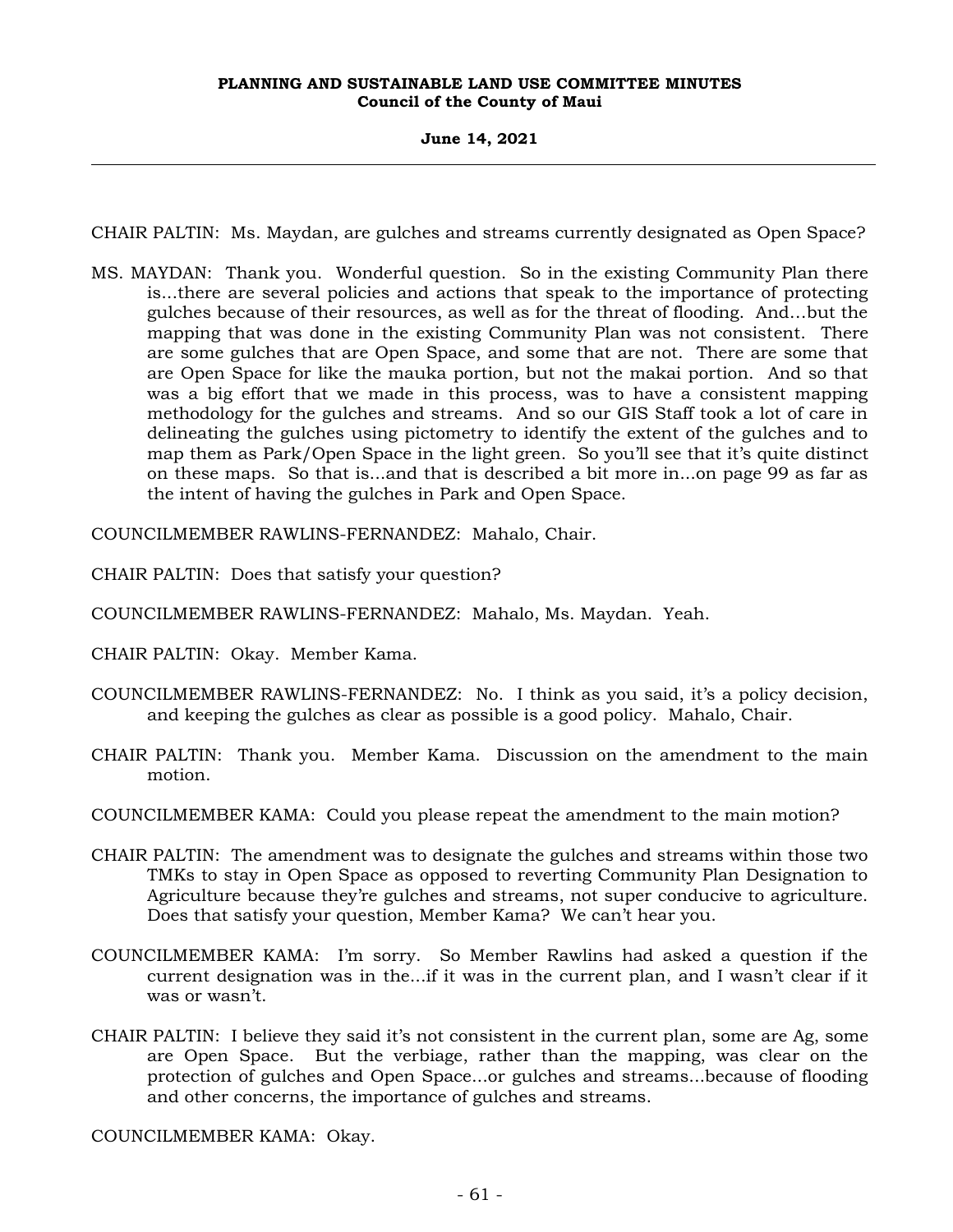**June 14, 2021**

COUNCILMEMBER RAWLINS-FERNANDEZ: Chair, point of information.

CHAIR PALTIN: Sure, Member Rawlins.

- COUNCILMEMBER RAWLINS-FERNANDEZ: So, what Mr. Lall is doing for us on the map is showing that the light green area that you're seeing here is the existing Community Plan Designation. And so it doesn't have the level of detail…and I'm guessing because, you know, technology has advanced over the past 20 years that we now have the ability to really show the detail of gulches and streams so that we can protect those areas so that they are able flow freely. Mahalo, Chair.
- COUNCILMEMBER KAMA: So my question then is what is the topography of those lands above the...the ag lands above the bypass, what is the topography of the lands in between, and the ones on the bottom. I mean, are there a lot of gullies, are there a lot of streams. I mean, how farmable is that land. I mean, you know, we've talked about land that was 25 acres, and most of it is all hills and gullies, you can't farm that. So I just am curious as to see how farmable those lands might be or might not be.
- CHAIR PALTIN: I believe it was sugar cane before. But Mr. Lall has the topography version of it, and you can kind of see like some terraces on the portion above the bypass. Does that picture give you some sort of idea?
- COUNCILMEMBER KAMA: Well, it...what I'm looking at, I think...all those dark solid lines that go straight and then crisscross, to me may be some deep gullies or not so deep gullies, or ravines, streams, whatever. Am I looking at this properly?
- CHAIR PALTIN: The vertical up and down gashes are like streams or gulches. And then I think the horizontal ones are like old cane haul roads, something like that.
- COUNCILMEMBER KAMA: Yeah. Yeah, I see that.
- CHAIR PALTIN: So I mean, I believe it used to be in Ag previously.
- COUNCILMEMBER KAMA: Yeah, I can see the cane haul roads and I see how some of the gullies are really deep and lengthy and long.
- CHAIR PALTIN: Does that satisfy your question, Member Kama?
- COUNCILMEMBER KAMA: It does, Chair. It does. Thank you so very much.
- CHAIR PALTIN: Member Molina.
- COUNCILMEMBER MOLINA: Yeah. Thank you, Madam Chair. I'd like to offer a suggestion. Since there seems to be some apprehension from some of my colleagues with regards to the proposed amendment in designating gulches as Open Space, perhaps, you know, it's that time maybe we need to take a break for not only us, but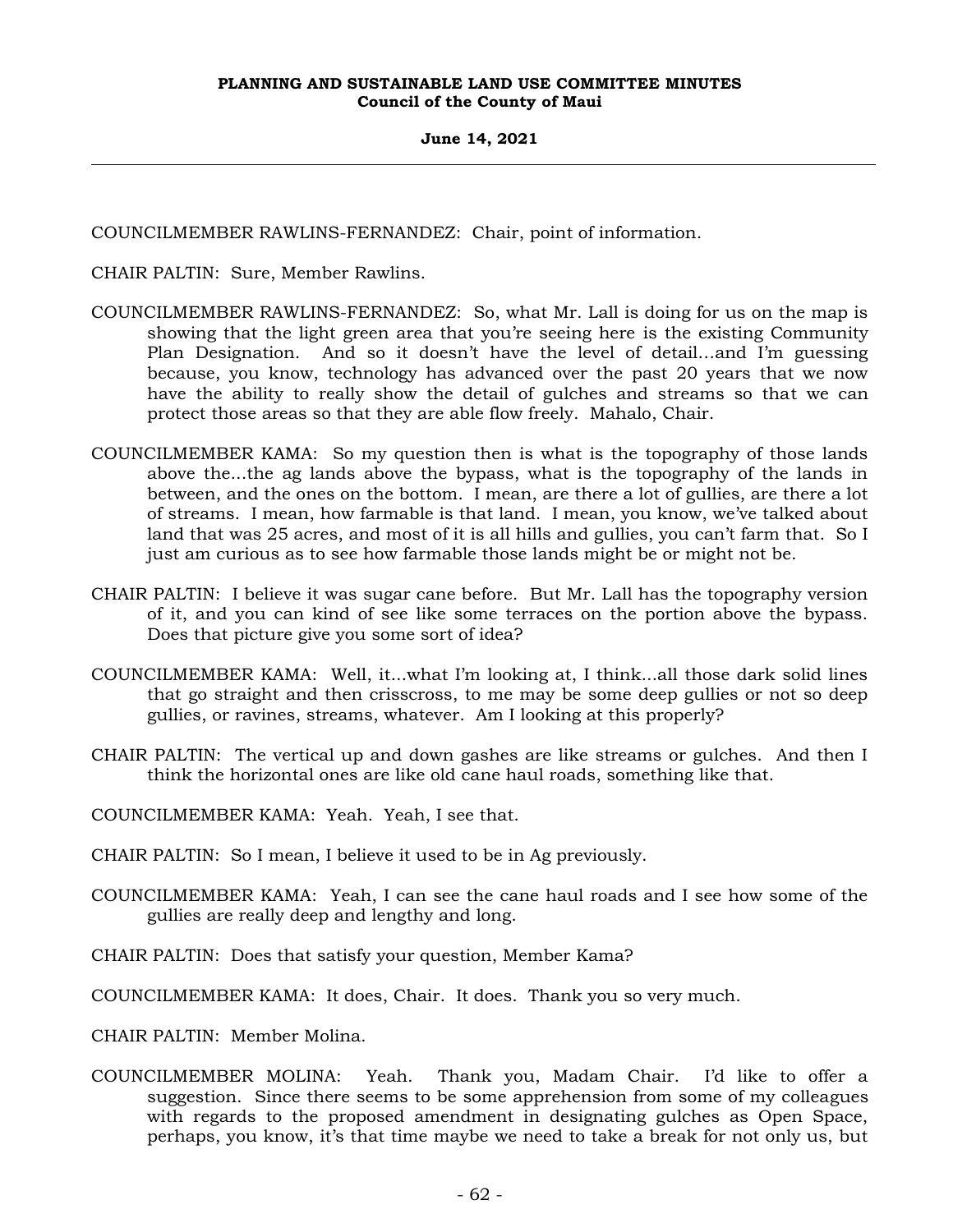# **June 14, 2021**

Staff. And maybe Member Sugimura can contact Kamehameha Schools to offer their insight which seems to be, you know, a concern for some of the Members. And then we can further deliberate and make a decision on this after the break. So I just put that out there for consideration, Madam Chair.

- CHAIR PALTIN: Okay. Members, how do you feel about that? Member King.
- COUNCILMEMBER RAWLINS-FERNANDEZ: It sounds good.
- VICE-CHAIR KING: Thank you, Chair. I think that's a good idea. I would also…I don't know if it's possible, but I would also be interested in hearing from the CPAC Chair on how important this was...this designation was to the CPAC to keep *(audio interference).*
- CHAIR PALTIN: How's about when we come back from lunch, if Ms. Sato is available as a resource, and Ms. Nishiki is available as a resource on that. Members, if you will indulge me...Mr. Lall, would you mind taking down your screen share? If before we go to lunch, if we can just look at my verbiage that I added on to Subarea 3. It's a very small amendment. I took out a dash between 10,376-acre subarea for consistency. I added in the old name for the Lāhainā District is Lele, so called because of the short stay of chiefs there, which is cited in Wehewehe Wikiwiki from *Pacific Commercial Advertiser* 1857. And I removed urban and I just made capital D, Development. Wondering if Members would be okay with proposing acceptance of this amended little language from page 70.

COUNCILMEMBER KAMA: Chair?

VICE-CHAIR KING: Question.

COUNCILMEMBER KAMA: Do we already have an amendment on the floor -

CHAIR PALTIN: Member Kama.

COUNCILMEMBER KAMA: -- regarding the previous motion, or no?

CHAIR PALTIN: Yeah, we did. But Member Molina's suggestion was to table that until we can get --

COUNCILMEMBER KAMA: Oh, okay.

CHAIR PALTIN: -- in touch with Kamehameha Schools and CPAC Chair.

COUNCILMEMBER KAMA: So we're entertaining another...a different motion?

CHAIR PALTIN: Yeah, we're tabling that one until we can get in touch with those resources. I think this is the last item for Subarea 3, so we're kind of waiting on that. And if we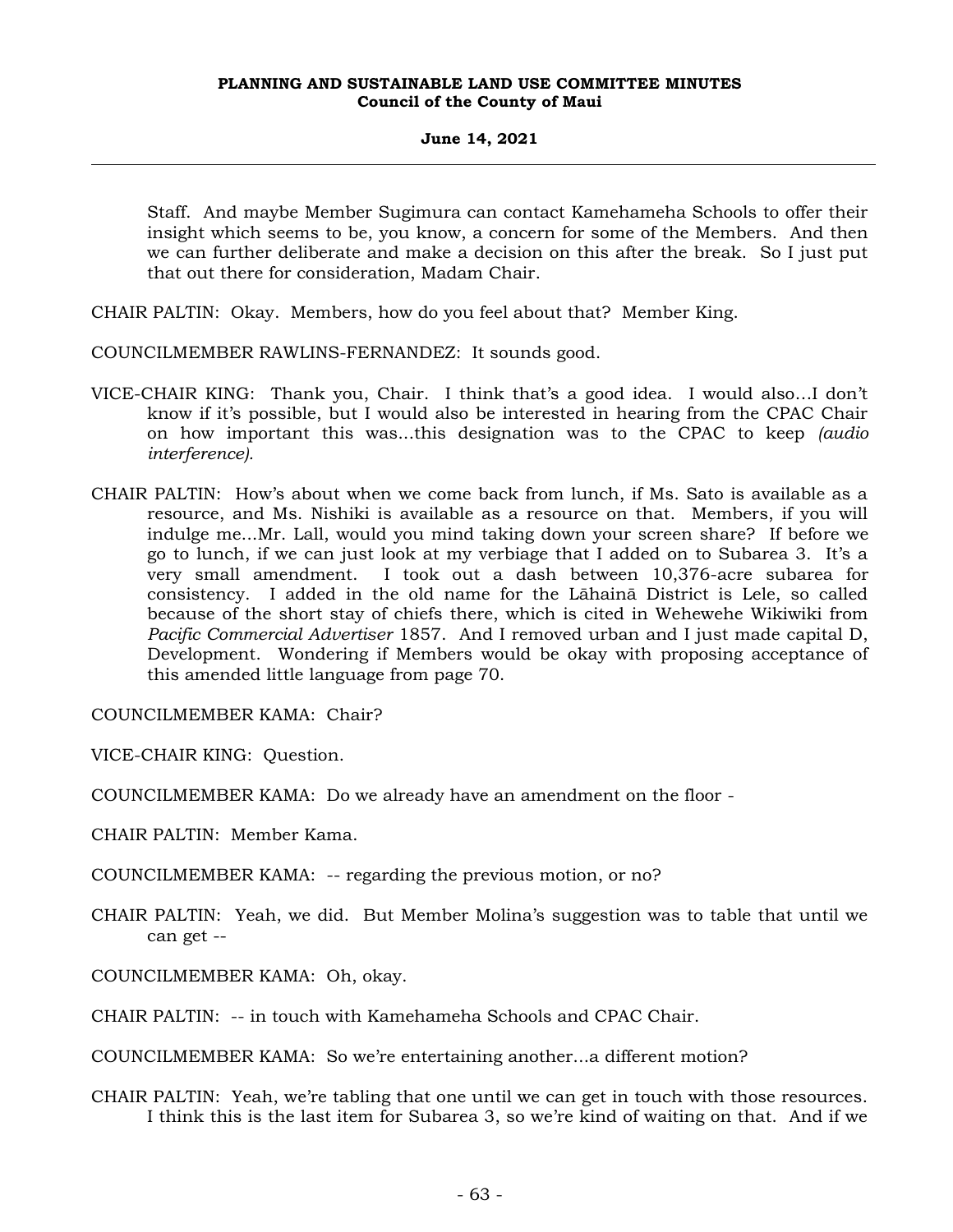#### **June 14, 2021**

can accept this revised wording, then we only need to deal with that Kamehameha Schools part. Does that answer your question, Member Kama?

COUNCILMEMBER KAMA: Yes, it does, Chair. Thank you very much.

- CHAIR PALTIN: Okay. And then Member King, you had a question?
- VICE-CHAIR KING: Yeah, just about the source. What is Wehewehe Wikiwiki, is that...was that an article or --
- CHAIR PALTIN: Oh, I'd love to explain.

VICE-CHAIR KING: Okay.

- CHAIR PALTIN: That's the online Hawaiian dictionary. I used to be just Wehewehe was the online dictionary but then they made an upgraded version, which Wikiwiki...Wehewehe Wikiwiki. So if you type that into your Google browser, it's like an online Hawaiian dictionary. And then that one had the source, I believe, that Member Rawlins was talking about in Subarea 4 wording, that the information from that website came from *Pacific Commercial Advertiser* 1857.
- VICE-CHAIR KING: Okay. So the source of that information is actually the *Pacific Commercial Advertiser*.

CHAIR PALTIN: Yeah.

- VICE-CHAIR KING: Okay. I think that's what we were talking about earlier, is that we wanted to cite the source, not who's repeating the source. So I don't know that we need that.
- CHAIR PALTIN: Wehewehe Wikiwiki.
- VICE-CHAIR KING: Yeah, I think what you want to drive people to if they want to look that up is the *Commercial Advertiser* of 1857. Or is that just no longer available as a source?
- CHAIR PALTIN: Well, I'm sure people could find it in the records as the folks on that website, Wehewehe Wikiwiki did. It's available somewhere because they sourced it.
- VICE-CHAIR KING: Okay. I'm not sure if it's going to be clear to everybody that...what that source is, you know, is there like a .org, or is there a way to access that if you don't know what it is?
- CHAIR PALTIN: So I accessed it from that website Wehewehe Wikiwiki, and they cited that source in their website.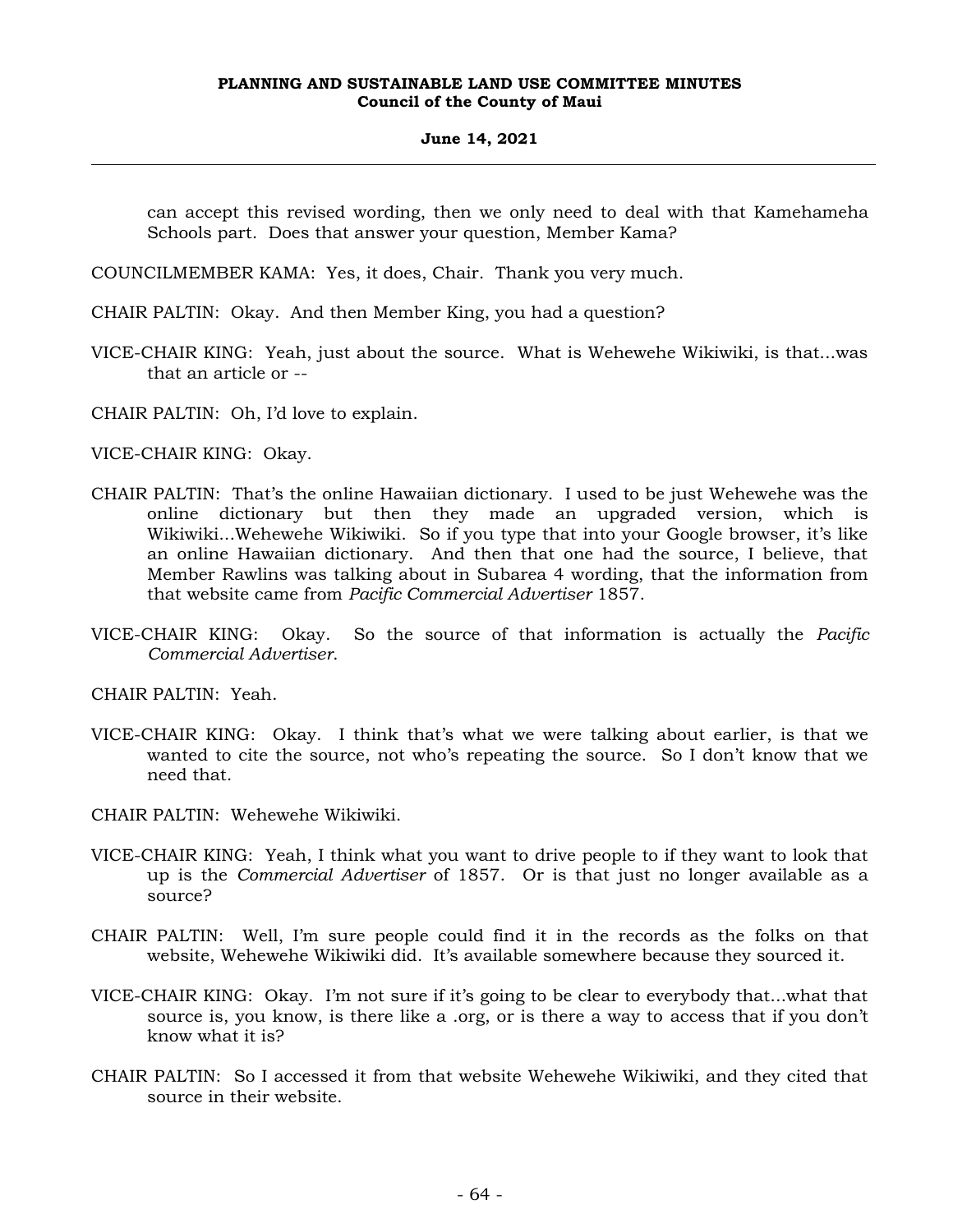#### **June 14, 2021**

- VICE-CHAIR KING: I know. I just think it's a little confusing because the source seems to be up here in the paragraph, but then there's another source and it's not clear what that source is or what it's attached to.
- CHAIR PALTIN: We can...we can remove the Wehewehe Wikiwiki if that makes it clearer.
- VICE-CHAIR KING: I think that would make it clearer because it doesn't...it doesn't attach itself to any particular part of that either.

CHAIR PALTIN: Okay.

- VICE-CHAIR KING: It could be *(audio interference)* part of that paragraph.
- CHAIR PALTIN: Friendly amendment, sure. Or we didn't make a motion on this part of it yet, so...
- VICE-CHAIR KING: Okay. I'll make the motion to accept the changes and just remove the reference to Wehewehe Wikiwiki, you can then, you know, acknowledge that there's a source in the paragraph.
- CHAIR PALTIN: And seconded…moved by Member King, seconded by Member Rawlins-Fernandez. Any discussion on the wording for page 70, further discussion? Seeing none, I think folks want to eat lunch. Member Rawlins-Fernandez?
- COUNCILMEMBER RAWLINS-FERNANDEZ: Really quickly, in response to Member King's questions about Wehewehe, perhaps you might want to cite to Ulukau.org, and then that way, you know, it can help to guide people to where to go to get all of the resources. So Ulukau is the broader umbrella website that carries all the resources under it on the website.

CHAIR PALTIN: Sounds good. Member Kama, is that a question you have, or…

COUNCILMEMBER KAMA: No, I just wanted to concur with Member Rawlins that I think Ulukau is the umbrella, and we should always use that. To me that's my go-to, Ulukau. It's probably better.

CHAIR PALTIN: Okay.

COUNCILMEMBER KAMA: I like the Hawaiian wording in it. Thank you.

CHAIR PALTIN: Okay. All right. So all those in favor with the amended wording for page 70, raise your hand and say, "aye."

COUNCILMEMBER RAWLINS-FERNANDEZ: Oh, Chair --

CHAIR PALTIN: Oh, yeah.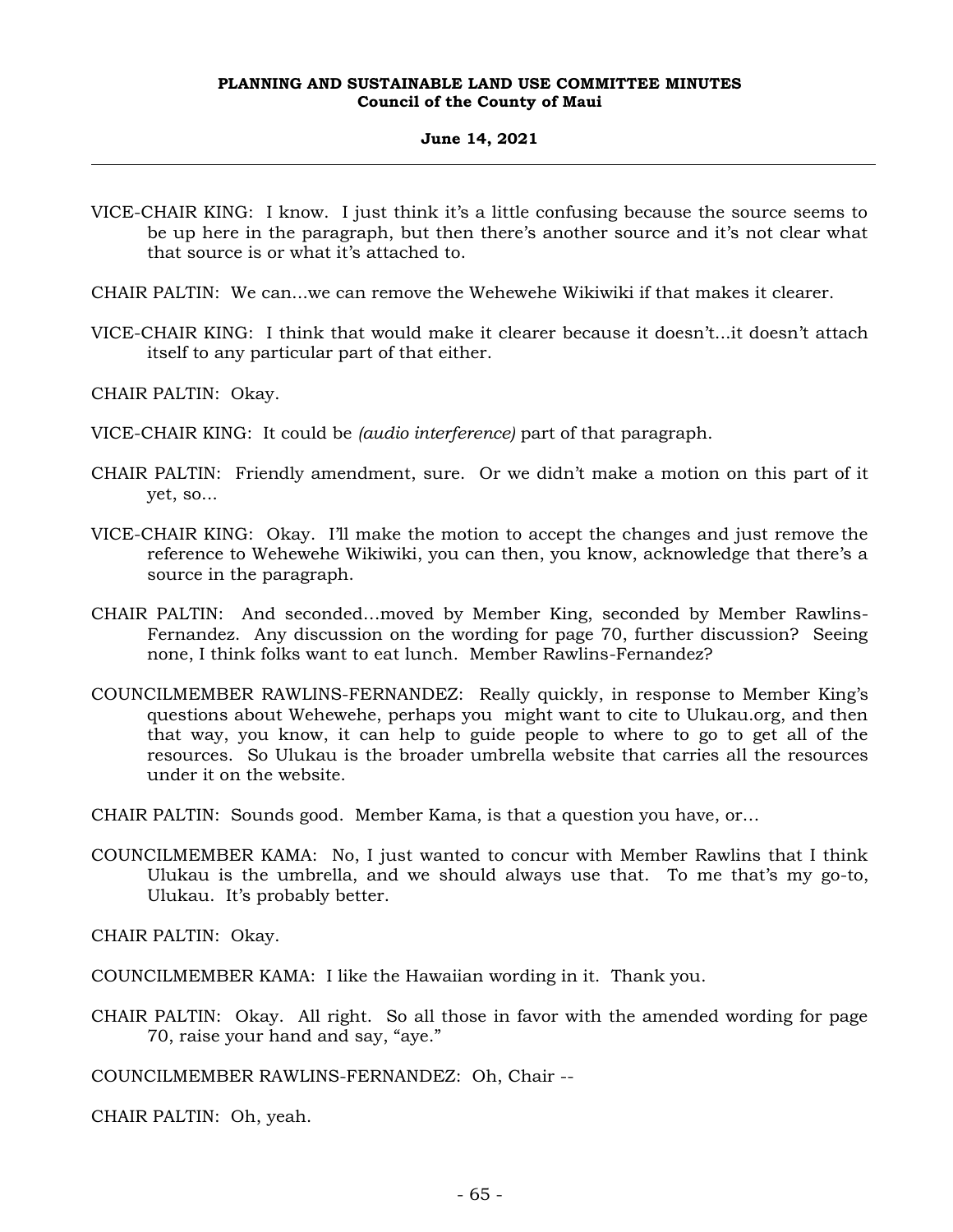#### **June 14, 2021**

COUNCILMEMBER RAWLINS-FERNANDEZ: -- before we vote --

CHAIR PALTIN: Yes.

COUNCILMEMBER RAWLINS-FERNANDEZ: -- so are we going to...is that a friendly amendment, Member King, will you accept that --

VICE-CHAIR KING: Oh, yeah.

COUNCILMEMBER RAWLINS-FERNANDEZ: -- ulukau.org?

VICE-CHAIR KING: Yeah, that's fine.

CHAIR PALTIN: Okay. Friendly amendment.

VICE-CHAIR KING: Friendly amendment accepted.

CHAIR PALTIN: All those in favor of the motion as friendly amended.

COUNCILMEMBERS: Aye.

| VOTE: | AYES:           | Chair Paltin, Vice-Chair King, Councilmembers<br>Kama, Lee, Molina,<br><b>Rawlins-</b><br>Johnson,<br>Fernandez, Sinenci, and Sugimura. |
|-------|-----------------|-----------------------------------------------------------------------------------------------------------------------------------------|
|       | <b>NOES:</b>    | None.                                                                                                                                   |
|       | <b>ABSTAIN:</b> | None.                                                                                                                                   |
|       | <b>ABSENT:</b>  | None.                                                                                                                                   |
|       | EXC.            | None.                                                                                                                                   |

# **MOTION CARRIED.**

# **ACTION: APPROVED AMENDMENT.**

CHAIR PALTIN: And it looks unanimous. Okay. So we'll get…Member Sugimura or Chair Lee can try and get in touch with Dana Sato to be a resource when we come back, and I'll try get in touch with Ms. Nishiki to be a resource for this particular part of Subarea 2, and then the intention is to move on to Subarea...or sorry, Subarea 3, the intention is to move on to Subarea 2 once this is over. So we're making good progress. Members feel okay with a lunch until 1:30?

COUNCILMEMBER LEE: Yes.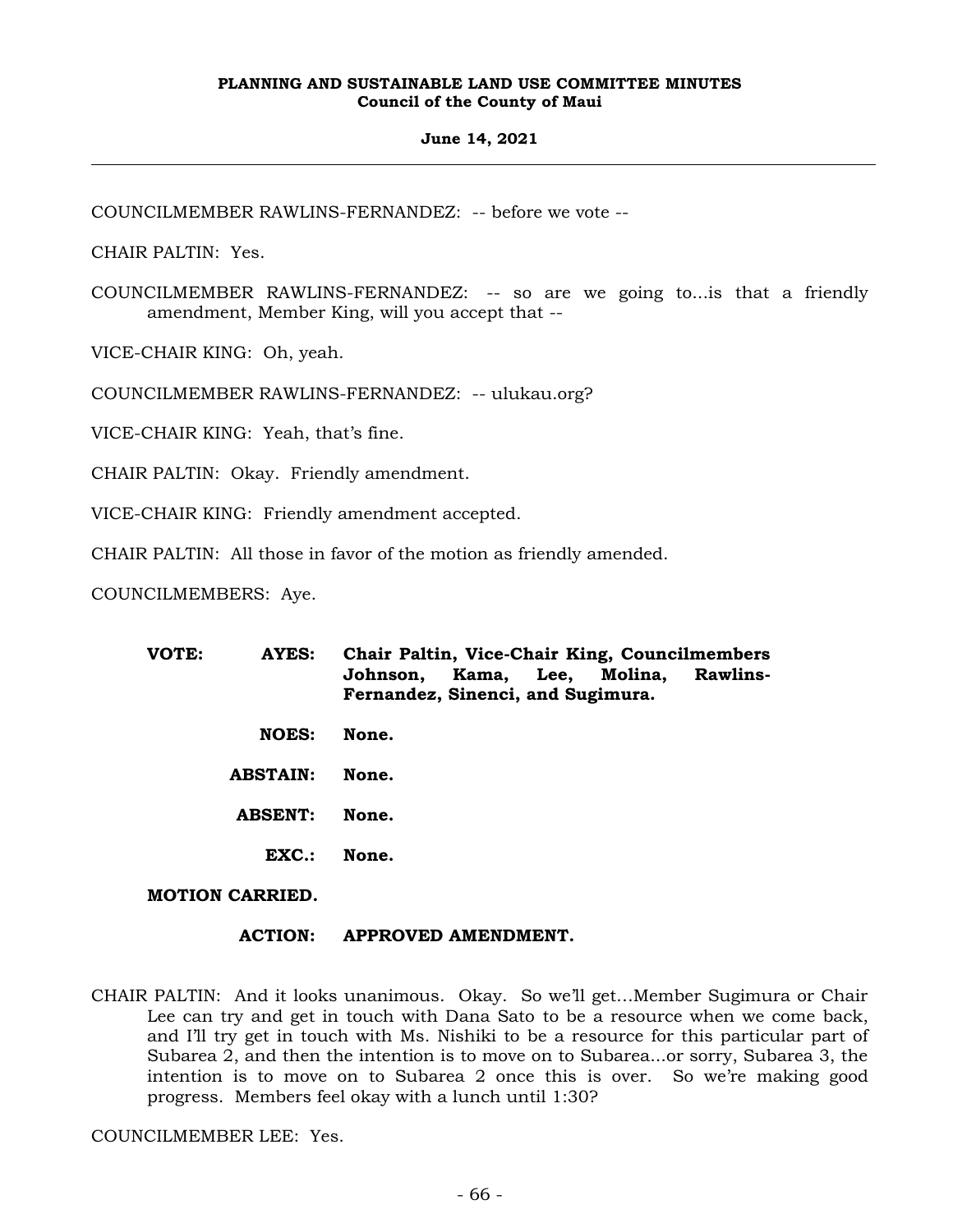VICE-CHAIR KING: Yes.

CHAIR PALTIN: Okay. All right. So this meeting will be in recess until 1:30. See you then, have a good lunch everyone. *. . .(gavel). . .*

# **RECESS: 12:14 p.m.**

# **RECONVENE: 1:30 p.m.**

- CHAIR PALTIN: *. . .(gavel). . .* Will the Planning and Sustainable Land Use recessed meeting of June 14th come to order. The time is now 1:31, it was 1:30 when we reconvened, and we're finishing up our discussions and deliberations on Section 3. We had tabled Member Sugimura's motion and Member Rawlins-Fernandez's amendment to the main motion so that we could consult with Dana Sato of Kamehameha Schools, and there was a request from Member Molina for CPAC Chair Kai Nishiki to make comment as well. And if I recall, the discussions on the amendment centered around if Kamehameha Schools was opposed to the streams and gulches within their property lines to be designated Open Space. So Ms. Sato, did you have a comment to that question, or clarification?
- MS. SATO: Good afternoon, Chair, as well as other Members of the Committee. Mahalo nui for allowing Kamehameha Schools to be a part of this. So with regard to Open Spaces, I have to tell you that I had to go back and take a look at the West Maui Plan for the definition of Open Spaces, and I also revisited the page that specifically spoke on gulches. And I'm not really sure, to be real honest, because I'm not clear, and maybe someone from the Planning Department can make it more clear as to what the issues are with regard to that. Because permitting with our lands willed, we have the opportunity to do lo'i kalo because that is a form of flood control, it's a form of mitigation, and it's such a…that that was something that we always would support. So is the thought that it needs to be in Open Space for us to be able to do lo'i kalo farming, or to do stream diversions to otherwise support the ag operations of the lands?
- CHAIR PALTIN: It's my understanding this is simply a Community Plan designation. The underlying zoning would allow for ag. But let's get an official answer from the Planning Department. Ms. Maydan, can you clarify for Ms. Sato if open streams, the need for Open Space in streams and gulches, and if that would affect their ability to farm lo'i kalo?
- MS. MAYDAN: Mahalo, Chair Paltin. Yes, I would be happy to. And Ms. Sato, just to point you in the Plan to a little more information on the gulches and the Open Space designation, on page 98 and 99, there's a map and some description of the intent of Open Space in the gulches. And yes, Chair Paltin is correct that…well, this designation of Open Space in the gulches is really in the gulches, and it would...absolutely it would not interfere with lo'i kalo cultivation. And it even speaks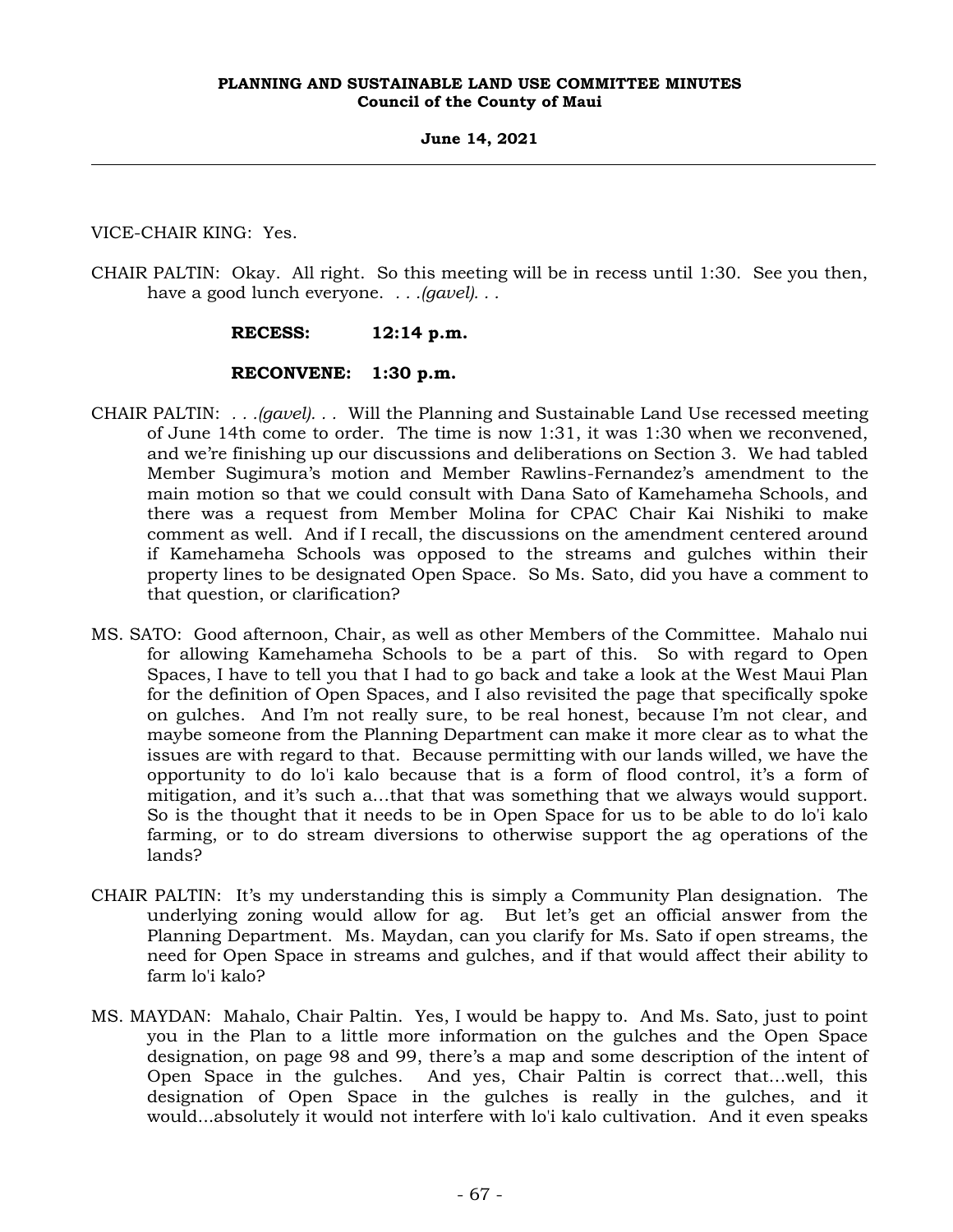## **June 14, 2021**

specifically in the Open Space designation to traditional and cultural practices. And the description of Open Space right now in the Plan is in the Appendices on page 156.

- MS. SATO: Yes, I see that. Thank you. So then...so then why is there a need to be...have it be named in Open Space versus just keeping it within Ag?
- CHAIR PALTIN: Ms. Maydan?
- MS. MAYDAN: Yes. Thank you. This is a Policy decision and a change throughout the whole West Maui Community Plan. This is not just on Kamehameha Schools' lands. This is throughout the plan to identify gulches for their sensitive natural resources as well as cultural resources, flood protection, runoff...really to identify them as a really important resource in our community and an area to be protected, and also a potentially dangerous area as far as flash flooding and stuff like that. So we are following up on policies and actions in the existing West Maui Community Plan to better identify and designate gulches, and protect them properly with a designation. So that's why this effort is going forward now in this update.
- MS. SATO: And so when you mention the protections, you're talking about...you're not talking about liability changes or anything of that sort?

CHAIR PALTIN: Ms. Maydan?

- MS. MAYDAN: I'm sorry, can you repeat your question? I couldn't quite hear.
- MS. SATO: Yeah. I apologize, Jennifer. I guess what my question was is that the idea is that Open Spaces is to provide for the preservation of those gulches. And so then we're…the impacts, the use of those gulches because you guys are putting...adding on additional restrictions to that use; is that correct?

MS. MAYDAN: It's --

- CHAIR PALTIN: Go ahead, Ms. Maydan.
- MS. MAYDAN: It is identifying them as a resource, and as well as a hazard area as far as flash flooding. It's not so much putting restrictions on them…there are actually...there is a Policy in the Community Plan in Section 2 in the Policy Section regarding gulches and no development. So it is identifying that certain uses are not appropriate within gulches near stream beds. So yes.
- CHAIR PALTIN: And to clarify, by development you mean like houses and things of that sort, not lo'i kalo.
- MS. MAYDAN: Correct.
- MS. SATO: Or streams diversions in support of that because that's --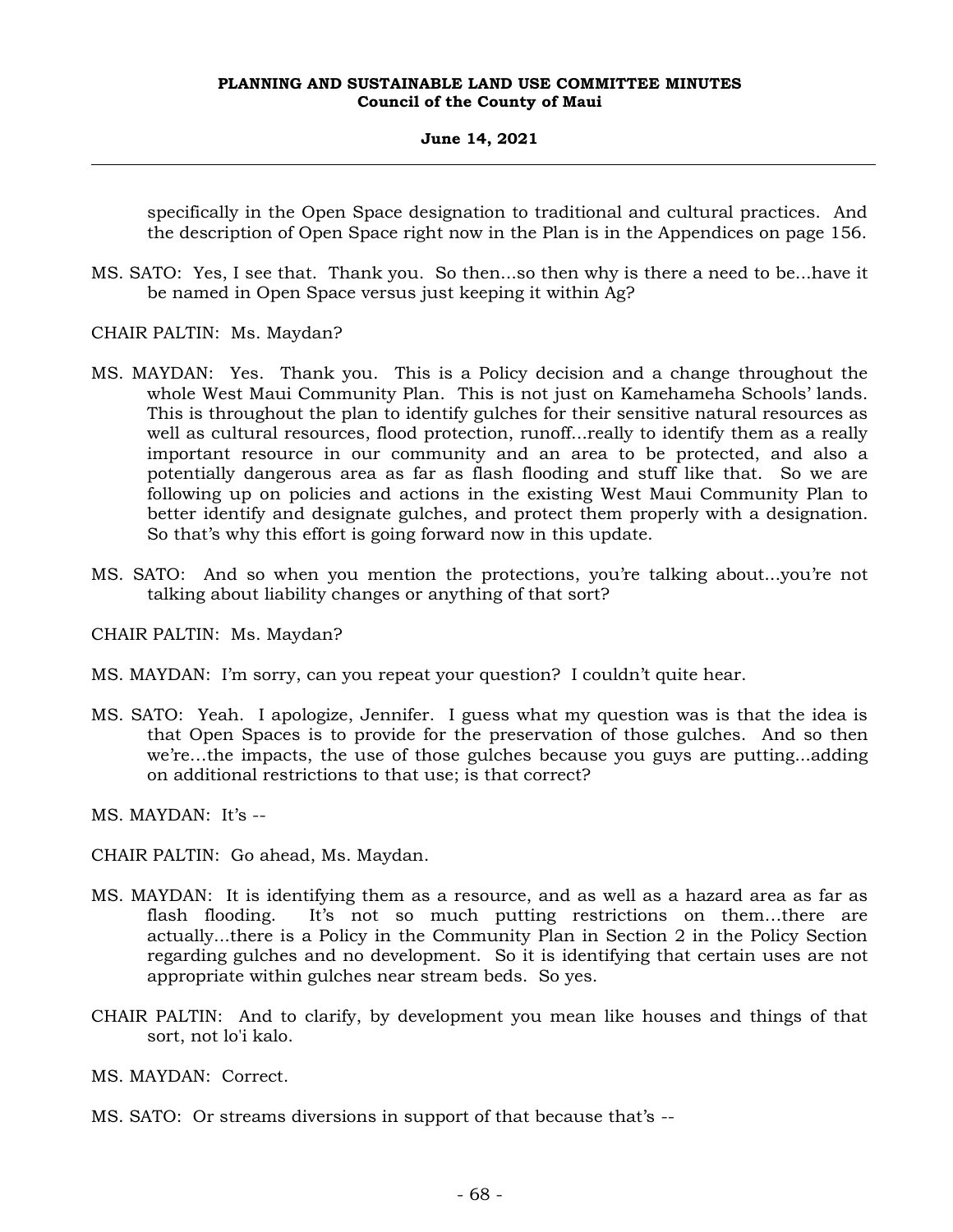CHAIR PALTIN: Or stream diversions.

MS. SATO: -- actually, yeah. Because that's really our key thing is that the…for even for lo'i kalo, is you still need to go in for stream diversion . . .*(inaudible)*. . . so that's on the State level, I recognize that, Chair. But I just want to make sure that this doesn't impact with the ability to...or otherwise restrict the ability to do that kind of work. And that's the part that I don't understand.

CHAIR PALTIN: Ms. Maydan --

MS. MAYDAN: Correct, it does not --

CHAIR PALTIN: Go ahead.

- MS. MAYDAN: -- yes. Yes, it does not restrict that kind of work, you're absolutely right, such as like stream diversions, all of that. The Community Plan would not have control over that. That would be…yeah, the State, Army Corps of Engineers. That is outside of the realm of the restrictions of the Community Plan.
- MS. SATO: So you folks aren't going to testify against us if we go in for stream diversion for farming then? *. . .(laughing). . .* I'm just kidding, just kidding. Okay. All right. Then I think that it's certainly...you know, if I could have my cake and eat it too, it would be Ag. But if cannot, then we would be able to manage with Open Spaces for the gulches.

CHAIR PALTIN: Chair Lee.

COUNCILMEMBER LEE: Before Ms. Sato leaves the call, I was wondering if the Planning Department could say what are the drawbacks of redesignation to Open Space, and would this be tantamount to like a down zoning? Ms. Maydan?

CHAIR PALTIN: Ms. Maydan?

- MS. MAYDAN: Mahalo, Chair Lee for your question. If I may just clarify, are you speaking to the Open Space designation just in the gulches, or the full Park and Open Space designation along Kamehameha Schools' lands throughout that region?
- COUNCILMEMBER LEE: Okay. I believe we have a motion on the table, and whether it's...the downgrading is to only the gulch and stream area, or whether it's the entire TMK.
- CHAIR PALTIN: Okay. To clarify, Ms. Rawlins-Fernandez's amendment is for only the stream and gulch area, and then Ms. Sugimura's main motion is to change the entirety of those TMK from what is currently drafted as Community Plan Designation Park/Open Space to Agriculture. So you're talking about Ms. Sugimura's motion, if leaving it as Community Plan Designation Park/Open Space would be a downzoning. Is that correct, Chair Lee?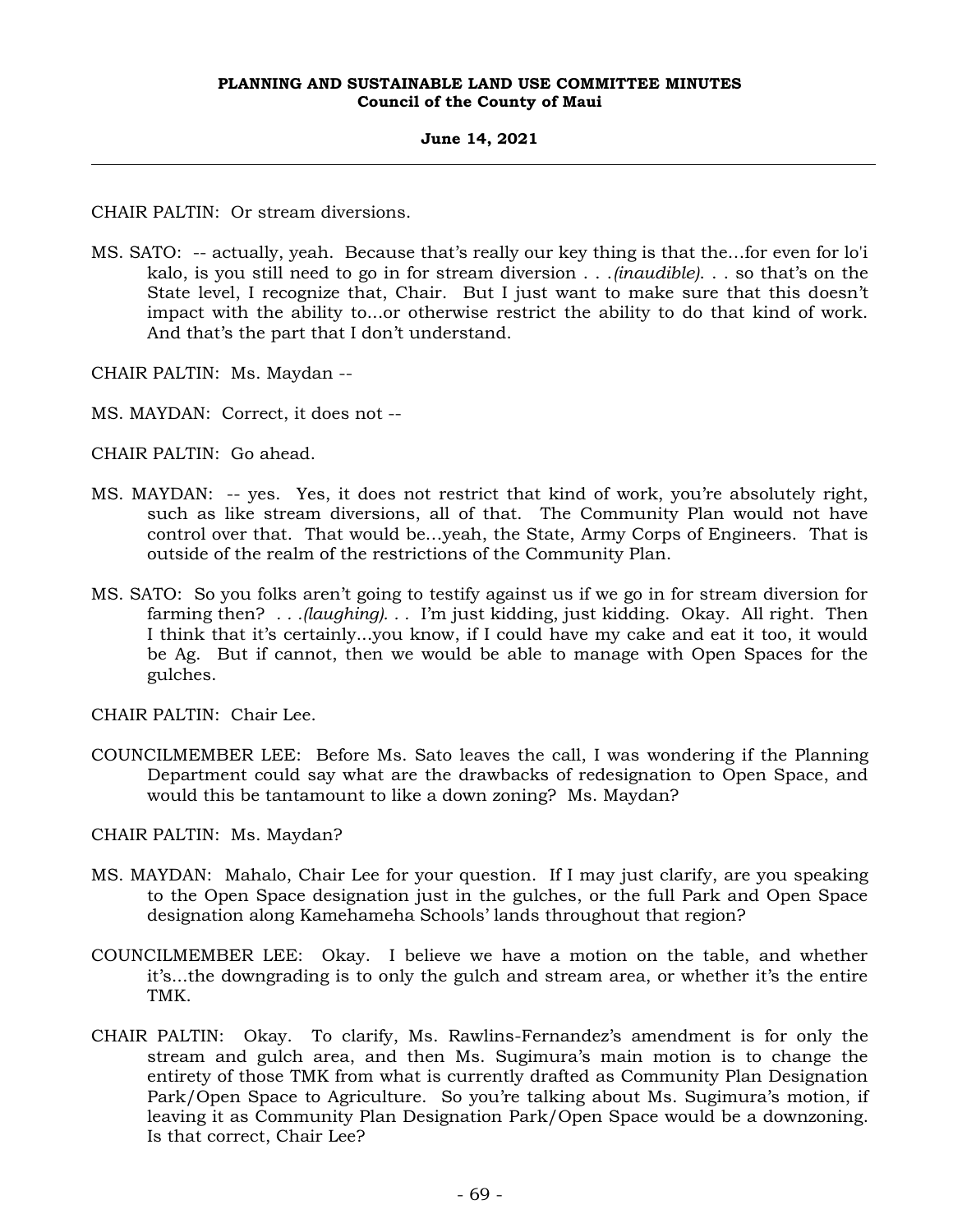- COUNCILMEMBER LEE: Yes, I said tantamount because it's not zoning, it's...yeah, Community Plan Designation. But more people are familiar --
- CHAIR PALTIN: Okay. Ms. Maydan?
- COUNCILMEMBER LEE: -- with...familiar with the term of down zoning. So yes, that is the question.
- CHAIR PALTIN: Does that clarify the question for you, Ms. Maydan?
- MS. MAYDAN: Yes. Thank you very much for that. So it's…and I appreciate you saying we are not at zoning, so tantamount. I appreciate that. So it's a change in designation. Of course, whether it's Community Plan Designations or Zoning Districts, they each come with different descriptions and applicable uses. And so it is a change. And I guess if you're looking at a scale of intensity of uses, you could say that Park and Open Space is lesser intense than agriculture. So you could look at it as tantamount to a down zoning.
- COUNCILMEMBER LEE: Okay. I just want to make sure that Ms. Sato understands the width and breadth of this action because, you know...you know, we believe that Kamehameha Schools, you have been good stewards of the land. And for some of us, we see Agriculture as being Open Space. But, you know, we need to have an understanding of all the nuances. Thank you.
- CHAIR PALTIN: Okay. Thank you. Member Molina.
- COUNCILMEMBER MOLINA: Chair, can we get some thoughts from Corporation Counsel on the topic that Chair Lee has just brought up?
- CHAIR PALTIN: Sure. Deputy Corp. Counsel, Mr. Hopper, Councilmember Molina is asking for your thoughts on the point that Chair Lee just brought up.
- MR. HOPPER: Thank you, Chair, I have a few. First off, the issue of whether you can do agriculture uses in the…well, right now there's the Park/Open Space description. You've elected to go to Parks or Open Space, and this is one of the new areas you'd have to figure out do you want this to be designated Parks or Open Space. And then you'd also have to decide what you'd want the Parks...the Parks designation to say in the Plan, and what you'd want the Open Space Section to say in the Plan. And that could dictate what uses are allowed. If we're looking at zoning alone, which is kind of the only real specific guide for Open Space, this isn't zoned Open Space, so this would be Agriculture. But if you were to try to interpret the Community Plan to try to figure out what's allowed in Open Space...and it looks like in so-called OS2, agriculture is a permitted use, but no processing of products on the premises is allowed. In Open Space 1, agriculture is not an allowed use, you'd need a special permit for that. Native Hawaiian traditional and customary uses are allowed in both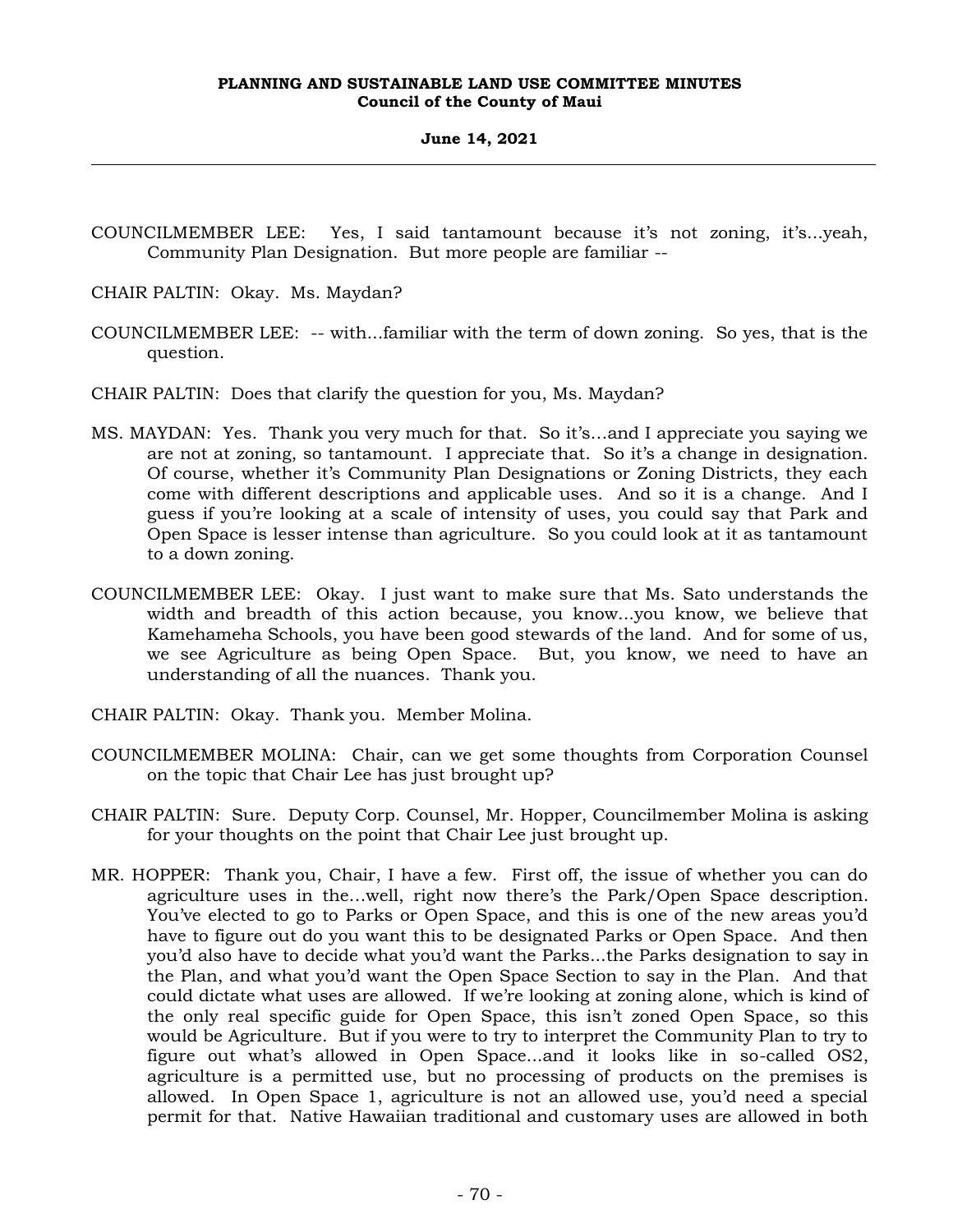OS1 and OS2. So that could be relevant to that as well. There was a discussion of how this --

CHAIR PALTIN: And to clarify, you're talking about zoning in those instances, OS1 and OS2, not Community Plan designations.

MR. HOPPER: Right.

CHAIR PALTIN: Okay.

- MR. HOPPER: Right, recognizing this is agriculturally zoned, I think one way to interpret what's allowed in Open Space is to look at the zoning. Unless you have a...unless you have...unless you read the Community Plan and it says something about that, you know, that agriculture is allowed. But the Council in 2003 said as far as Ag in Open Space; in some cases you can, and in some cases you can't. That was the Council's, you know, looking at Open Space. Now --
- CHAIR PALTIN: And that's referring to the Zoning and not the Community Plan Designation.
- MR. HOPPER: Yeah, the zoning. The Community Plan will say, you know, whatever general language you have, probably something similar to Parks/Open Space you have now, I assume without the Parks language, you know, to protect, you know, ecological resources, scenic and recreational resources, things like that. And of course, the Community Plan Designation would only have the force and effect of law in this area if there were discretionary permits involved, so things like subdivisions, special permits, other things like that. But I think my best general advice that I can give to you is that the Community Plan is supposed to state what land use you would like for this property. So if you want this area to be Open Space/Park, or Open Space, then you can designate it as Open Space. But I think I'd advise if you want the use to be agriculture, that you designate it as Agriculture. It sort of depends on what the Council would like to see happening here. So that's, you know, the best, I think, general advice I can give. You can get down to exactly what's going to be allowed, and I think it is probably true that they could continue to do agriculture because, you know, they wouldn't need any discretionary permits even if it was designated as Open Space. But just generally advising you, I would try to designate things on the Plan in the appropriate districts for what uses you would like to go on on that property. And if the discussion is you'd like to see this used for agricultural purposes, then I think generally, Agriculture would be a more appropriate designation than Open Space. But it...you know, Open Space wouldn't necessarily cut out the ability to do agricultural uses in all cases.

CHAIR PALTIN: Thank you, Mr. Hopper. Does that satisfy your question, Mr. Molina?

COUNCILMEMBER MOLINA: Yes, thank you. Thank you, Madam Chair. Thank you, Mr. Hopper.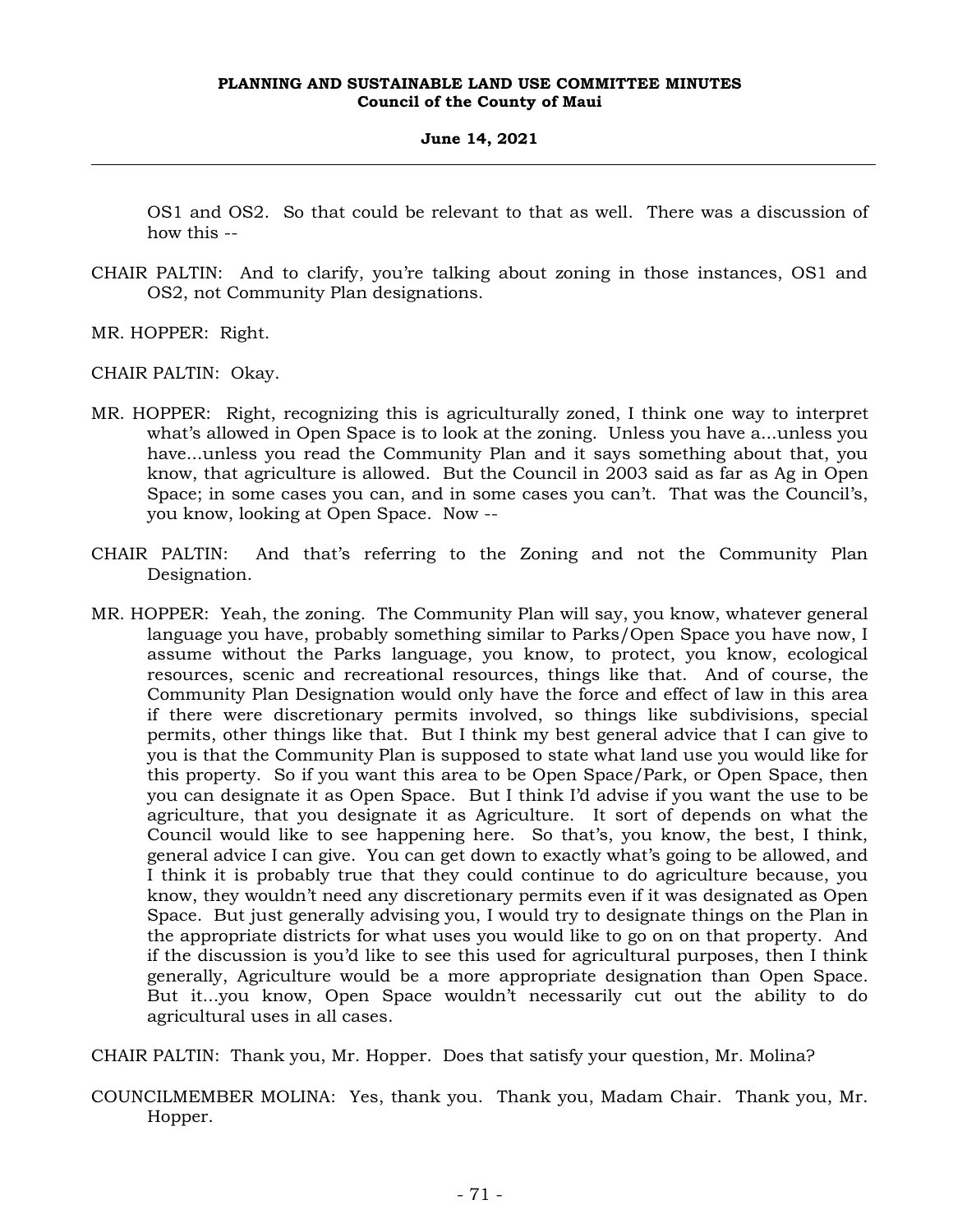**June 14, 2021**

CHAIR PALTIN: Okay. Member Rawlins-Fernandez, was your hand up?

- COUNCILMEMBER RAWLINS-FERNANDEZ: Yes, it was. Mahalo, Chair. So in response to Mr. Hopper's comments, Agriculture zoned land also allows for structures to be built; farm dwellings, barns, other things like that. And so what Ms. Maydan spoke about is on page 40 of our Plan, and that's Policy 2.3.2, Gulches as Identified in the Map in Figure 2.3 of this Plan shall remain in Open Space, and no new permanent structures shall be developed in or within 100 feet of the top of the bank of identified gulches. And then figure 2.3 of the plan is on page 58, and on page 58 it shows all the...the gulches of West Maui. And so my understanding is that we've all...we already came to consensus on that policy of what we would like to see and not see in...in gulches, and that would be consistent throughout the entirety of West Maui and not just on this one particular parcel. And so what we're looking at is consistency throughout the district so that all the gulches throughout the district would be Open Space gulches and streams. And I'm not opposed to, you know, farming kalo, so having lo'i kalo in or around the area. But I would be opposed to other permissible activities allowed on Ag zoned land, which is the building of structures and, you know, other...other things that is permissible. So I...I...I'm hoping that this discussion is kind of giving Ms. Sato and Kamehameha Schools a kind of a broader picture of what it is that we're deliberating on today. So not just the parcel that is under Kamehameha Schools, but all gulches and streams throughout the district, and it looks like will be, you know, consistent throughout the island. So when we...we're doing South Maui Community Plan update, we'll be following the same kind of policy in protecting the...the gulches from being developed on for...for our...you know, our own protection and, you know, whoever ends up in a structure in the gulch for that person's, you know, protection, but also to ensure that we are being responsible and smart in our planning in keeping our, you know, drainage areas clear and free. Mahalo, Chair.
- CHAIR PALTIN: Thank you, Member Rawlins-Fernandez. Member Kama, was your hand up?
- COUNCILMEMBER KAMA: -- Chair. I just had a question, I'm not sure who to address it to. But in...if the land is designated something other than it is right now, like, we're going to go from Open Space...from Ag to Open Space, does that...does that impact the value of the land itself?
- CHAIR PALTIN: It could. I think, you know, as we discussed a little bit, the plantation estate lot owners association going from Ag to Rural could definitely up the assessed value and cause them to pay more taxes, but they said they were okay. But it's the underlying zoning that determines the use. The assessed value is not necessarily something that we have control over.

COUNCILMEMBER KAMA: Thank you.

CHAIR PALTIN: Okay. So the...the...what we're on right now, there's the main motion by Member Sugimura, but we're currently on the amendment by Member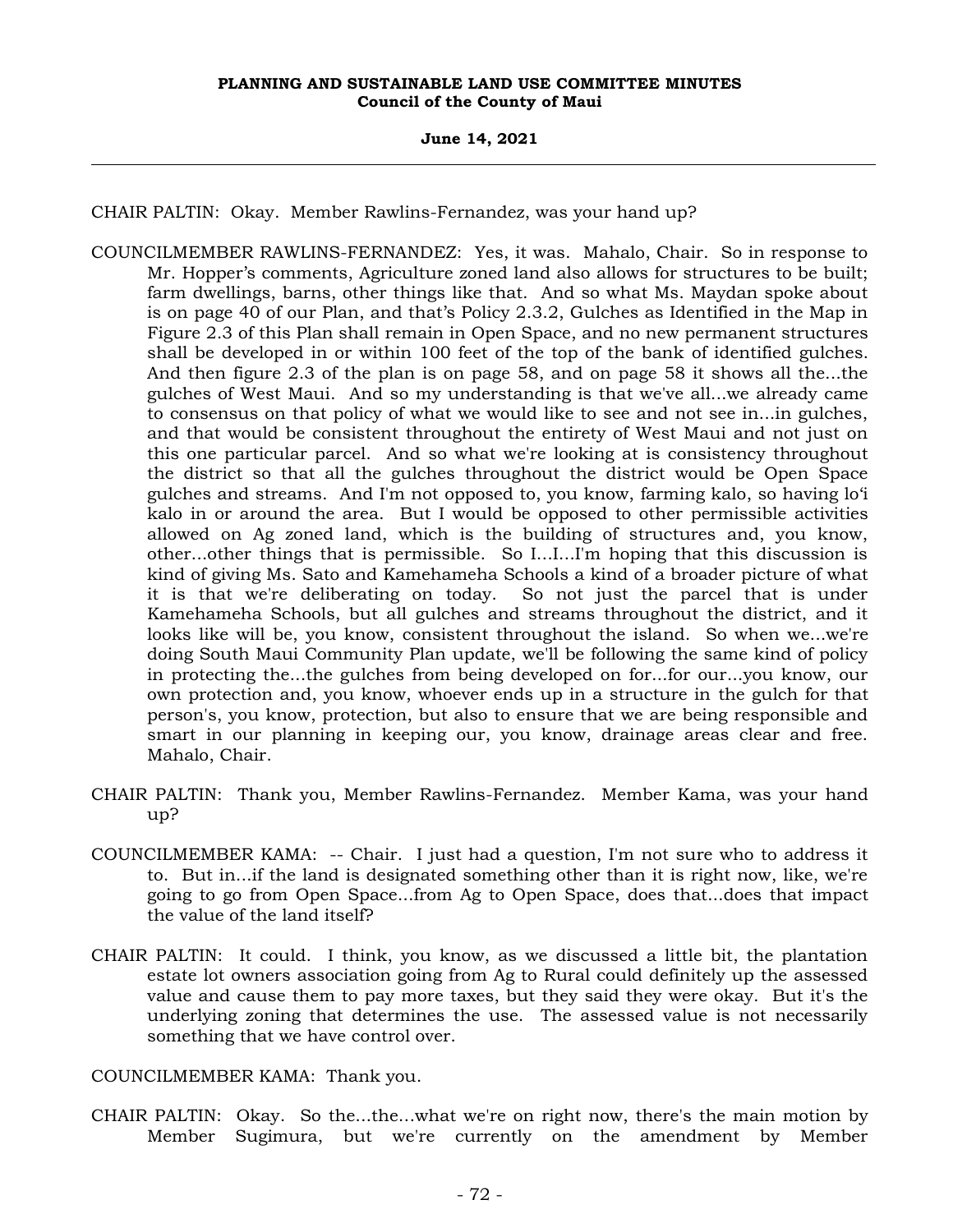# **June 14, 2021**

Rawlins-Fernandez to designate streams and gulches within the parcel that Member Sugimura moved to have changed from Community Plan Designation Park/Open Space to Agriculture. Is...does everyone understand what we're voting on? Is there need for more discussion at this point? More questions? Member Sugimura, followed by Member Lee.

- COUNCILMEMBER SUGIMURA: I just want to make sure that Kamehameha School understands, you know, that the discussion about the gulches and streams and...and if they're okay. And because of that change right now they're at Ag, and because, you know, if we do propose Open Space, right, for the gulches and streams, and I...I wonder if there is some kind of taking, which is a terminology, a legal terminology, that could be impacted. And I wonder if Corp. Counsel could make a comment?
- CHAIR PALTIN: Deputy Corp. Counsel Mr. Hopper, can you address Member Sugimura's question about taking by designating the open...the streams and gulches Open Space in the Community Plan Designation?
- MR. HOPPER: No. To address something like that I'd want to do that in Executive Session. I...I don't want to talk openly about the...the...the, you know, potential County liabilities or...or give an analysis of that in...in an open session. We also did get a...a memorandum early in the process, you know, outlining several legal challenges to the draft plan, and I...I just don't want to talk about that in open session. Sorry I couldn't be, you know, more...more helpful there, but I just...I'm not comfortable doing that in open session on those items. Again, this is...the whole point and is something that if you're going to take the whole week to look at, we're still going to have to look at all of the changes that Council's made and...and go over them, and if we've got advice on those to...you know, to discuss those. So we...we may be revisiting that issue from time to time with different designations. But again, we can discuss in Executive Session, but I'm just not comfortable in open session on...on that topic.
- CHAIR PALTIN: Okay. Thank you. I'm not prepared to go into Executive Session. Chair Lee?
- COUNCILMEMBER LEE: Yeah, I would like to ask Ms. Sato if these...are you familiar with the gulches and streams that they're referring to with regard to your property?

CHAIR PALTIN: Ms. Sato?

- MS. SATO: I am familiar with some of them.
- COUNCILMEMBER LEE: Okay. I just wanted to know if the streams are active. I mean, are they running?
- MS. SATO: One of the difficulties that we have with our property is that our...are just...many of them are not actually running or running very much. Our goal, though, which is part of the conservation work that we're doing up mauka, is to help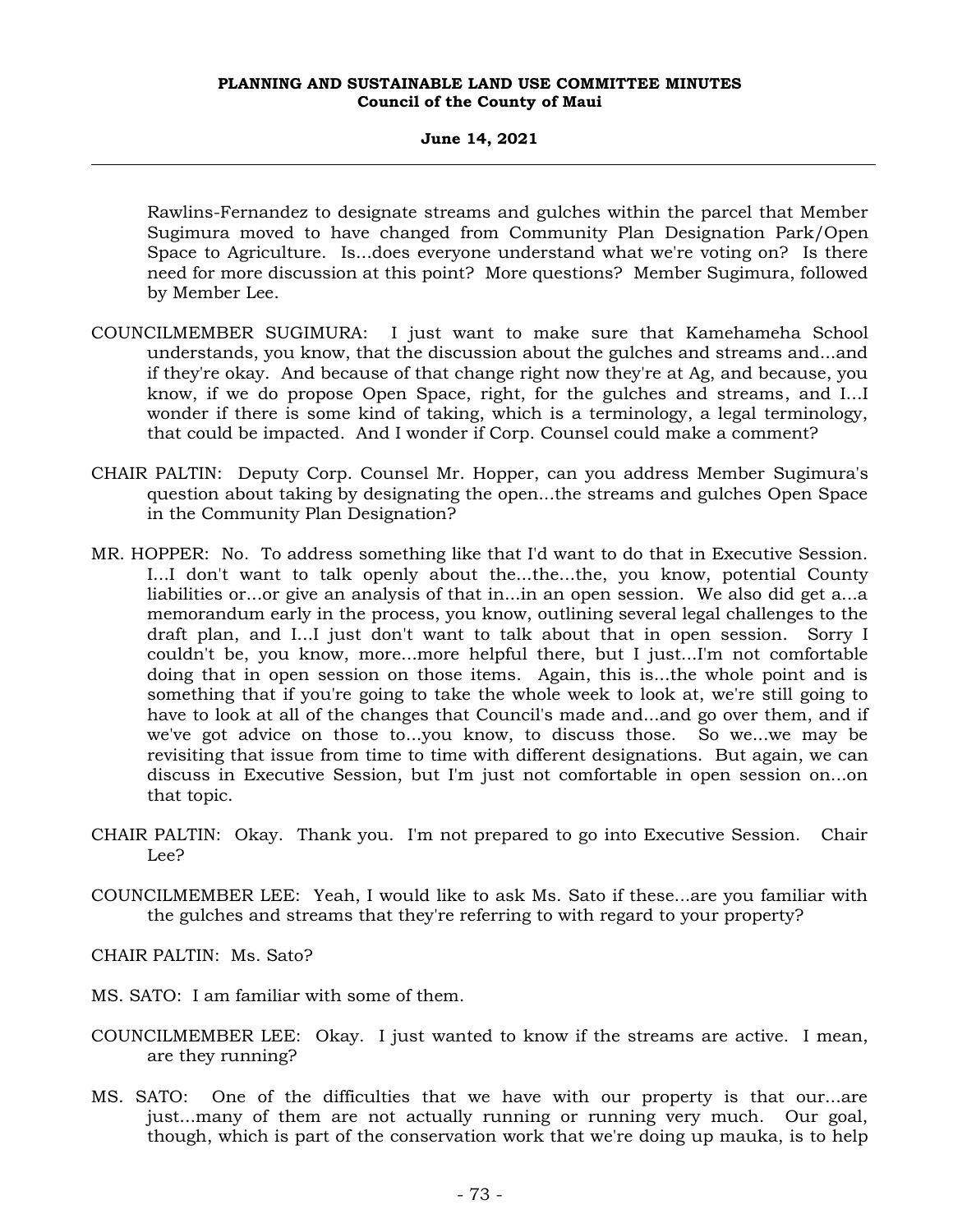#### **June 14, 2021**

to increase the flow because there used to be more flow that happened. And certainly, as we deal with climate change and et cetera, we're dealing with that same...those same type of issues. So we...we are really, and continue to really look very hard at how we can get more water to our lands. The struggle has been is that the water were diverted and...via another route that doesn't cross our lands any more. And so we actually...when the...we got our lands back and finally, you know, we...and they gave up on the...the drip system, the drip system stopped sending water across our land. So the...the stream that was --

- COUNCILMEMBER LEE: Okay. Couple more...couple more questions. Couple more questions.
- MS. SATO: Uh-huh.
- COUNCILMEMBER LEE: Did...did you sell or give up some of the lands, your lands for the Lāhainā Bypass?
- MS. SATO: We did.
- COUNCILMEMBER LEE: You did?
- MS. SATO: . . .*(inaudible)*. . . exactly where the bypass lands...where the bypass roads go through, yes.
- COUNCILMEMBER LEE: Yeah. And did you...
- MS. SATO: . . .*(inaudible)*. . .
- COUNCILMEMBER LEE: And for the extension of the bypass, do they cross over any Kamehameha lands?
- CHAIR PALTIN: What do you mean by extension? The northern terminus or the other --
- COUNCILMEMBER LEE: Yeah, is it...any extension to the bypass, will that cross over Kamehameha lands? Just yes or no.
- MS. SATO: I'm not familiar...I don't think so. I'm not familiar of the DOT approach . . .*(inaudible)*. . .
- COUNCILMEMBER LEE: And my last question is, are you opposed to the Council designating gulches and streams as Open Space if you are allowed to continue using that area...those areas for agriculture?
- MS. SATO: Then the additional commentary that I've heard this afternoon since my earlier statement, I would have to say that I...that we are in opposition to it.

COUNCILMEMBER LEE: You are in opposition.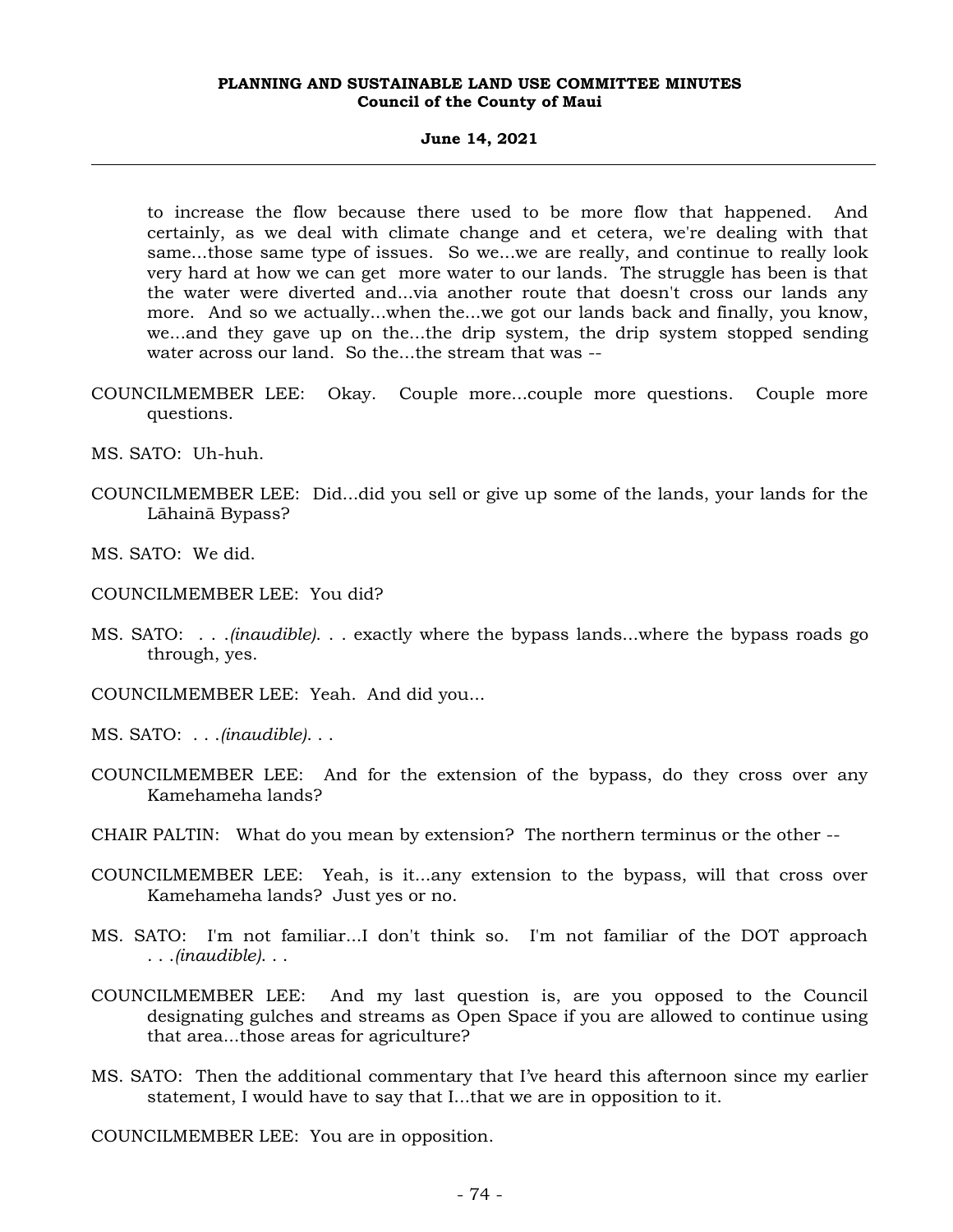# **June 14, 2021**

MS. SATO: The reason...because if there is an adjustment that's going to be made to what we can do on our lands, changing it to Open Space, which is actually the stronger position that we...we're taking with Councilwoman Sugimura's motion on the...on the bigger property. But certainly for open gulches, we will take that same position because it is a change to how we can use the property. Even though we can use it for ag, we can't use it for everything that's ag. Because what was just told through the Planning Department is that if there's special use of...either Planning Department or Mr. Hopper, that there's...if we have to go for special use permits, that it's going to be a no.

COUNCILMEMBER LEE: Okay. So were you planning to subdivide the property for ag lots?

MS. SATO: That was...that was not in our immediate plan at all.

COUNCILMEMBER LEE: Okay.

- MS. SATO: We've been...all we're trying to do right now is just get ag water turned on so we can get more farmers there.
- COUNCILMEMBER LEE: Okay. Thank you. Thank you.
- CHAIR PALTIN: Member King?
- VICE-CHAIR KING: Thank you, Chair. One of the things I wanted to ask you is do we have Ms. Nishiki on the line too, to give us her thoughts on . . . okay. What I wanted to ask Ms. Sato, and thank you for being here, is do you have any future plans for development? I know you said not in the immediate future, but do you have any...any down the road plans for developing...you know, doing subdivisions or any kind of development like that on this land?
- MS. SATO: That currently is not...that is not in our plans right now. I...I will say though that ag farmer housing and ag worker housing is something that we are looking at statewide on all of our lands because we recognize that that's an important part of ag. And...but unlike, I think, the types of farming...farm building operations that you folks and we have seen, right? These gentleman-type farming, that's not what we'd be looking at. It would be really to create through ag farm dwelling situations, but that is something that we are exploring as part of our food system analysis. How can we provide for ag when all we hear from farmers and everyone else is that they need a place to live on the land? So we don't see that happening in this area. That's not what we have in our latest plans, but...and our latest plans is...is still rather dated. As I said, we still just need to get water onto that land.
- VICE-CHAIR KING: Yeah, that's...and that's why I asked the question because it's not about your latest plans, but it's about future plans, you know, and --

MS. SATO: Yeah.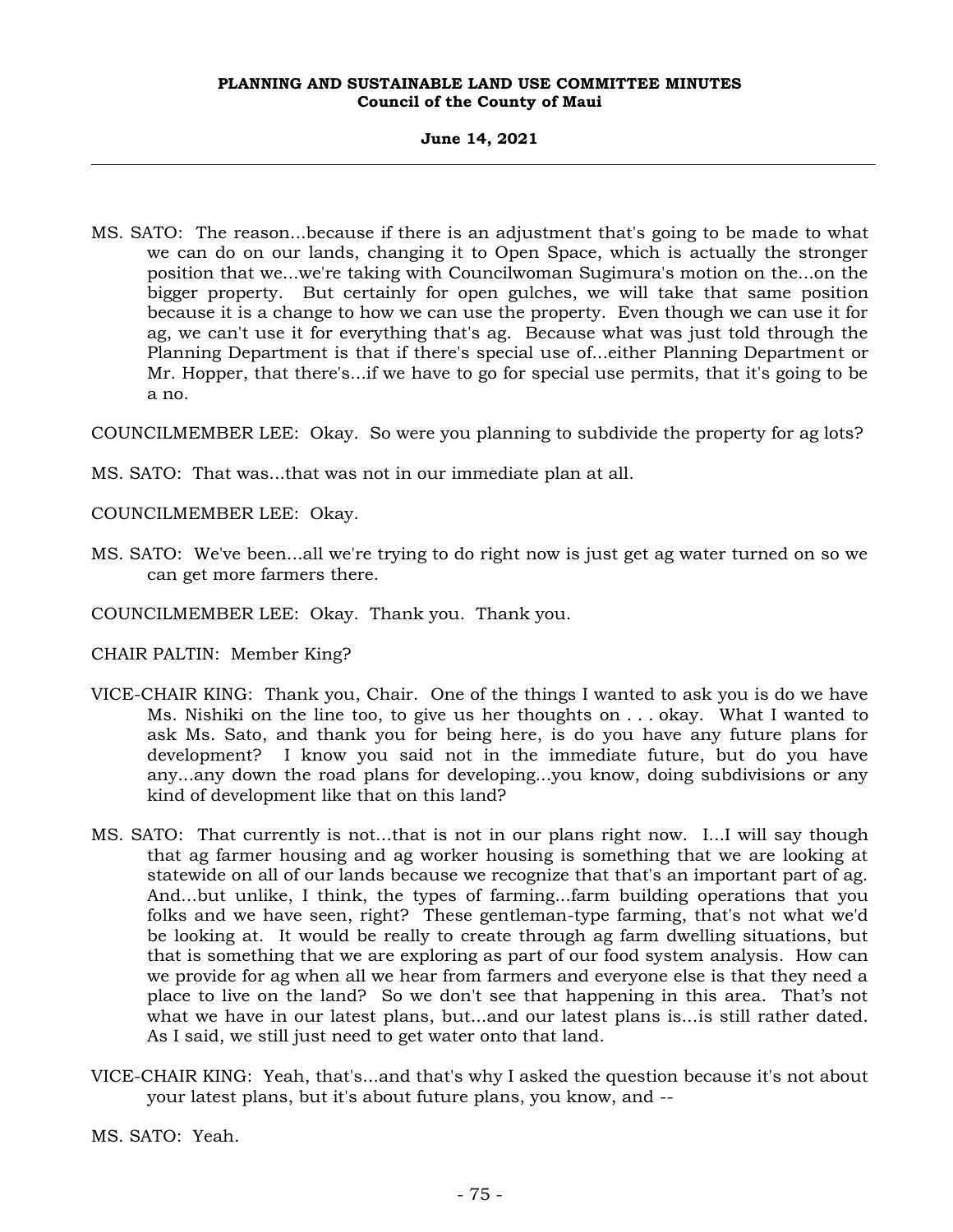# **June 14, 2021**

- VICE-CHAIR KING: -- if that's something that you might anticipate doing at some point in the future.
- MS. SATO: I think that right now, that's...I...and even currently from...from where I'm sitting here, that has not been a discussion at all for us to put ag housing on it.

VICE-CHAIR KING: Okay.

- MS. SATO: But it is something that, from a statewide perspective, we are trying to figure out how to help farmers. And one of the major feedbacks has been that they need places to live.
- VICE-CHAIR KING: So you might consider going --
- MS. SATO: And we don't know how we're going to do that.
- VICE-CHAIR KING: -- so you might consider a housing...a subdivision on that land potentially? Or you just talking about one or two --
- MS. SATO: . . .*(inaudible)*. . .
- VICE-CHAIR KING: Oh, you know, some houses? One or two --
- MS. SATO: We just know if that were to happen, we would come to...we'd be coming before the Planning Department and everybody else to have to do what we need to do to do that. Right now, all we're looking at is trying to figure out how to get water on there so that our...the cow farmer can expand his 54-acre land right now.
- VICE-CHAIR KING: Okay. But that's not the issue for us now, the water issue. The issue for us is land use designation. So we're just trying to determine what the potential is in the...and what...what it is the community wanted when they...you know, when the CPAC designated that Open Space.
- MS. SATO: So you know, one of the comments that was made earlier, which is true, is that we looked at...at Ag as being Open Space. You know, that's...that's what we have. But I think the other part is that it sounds like KS is being asked, through the community, to provide the Parks and Open Space so that other developers can develop residential property.
- VICE-CHAIR KING: Well, I don't...I don't think that's what's being asked. I think what we've been talking about is having...is designate...is...whether the designation of Open Space still allows you to...to farm, right? Because --

MS. SATO: . . .*(inaudible)*. . .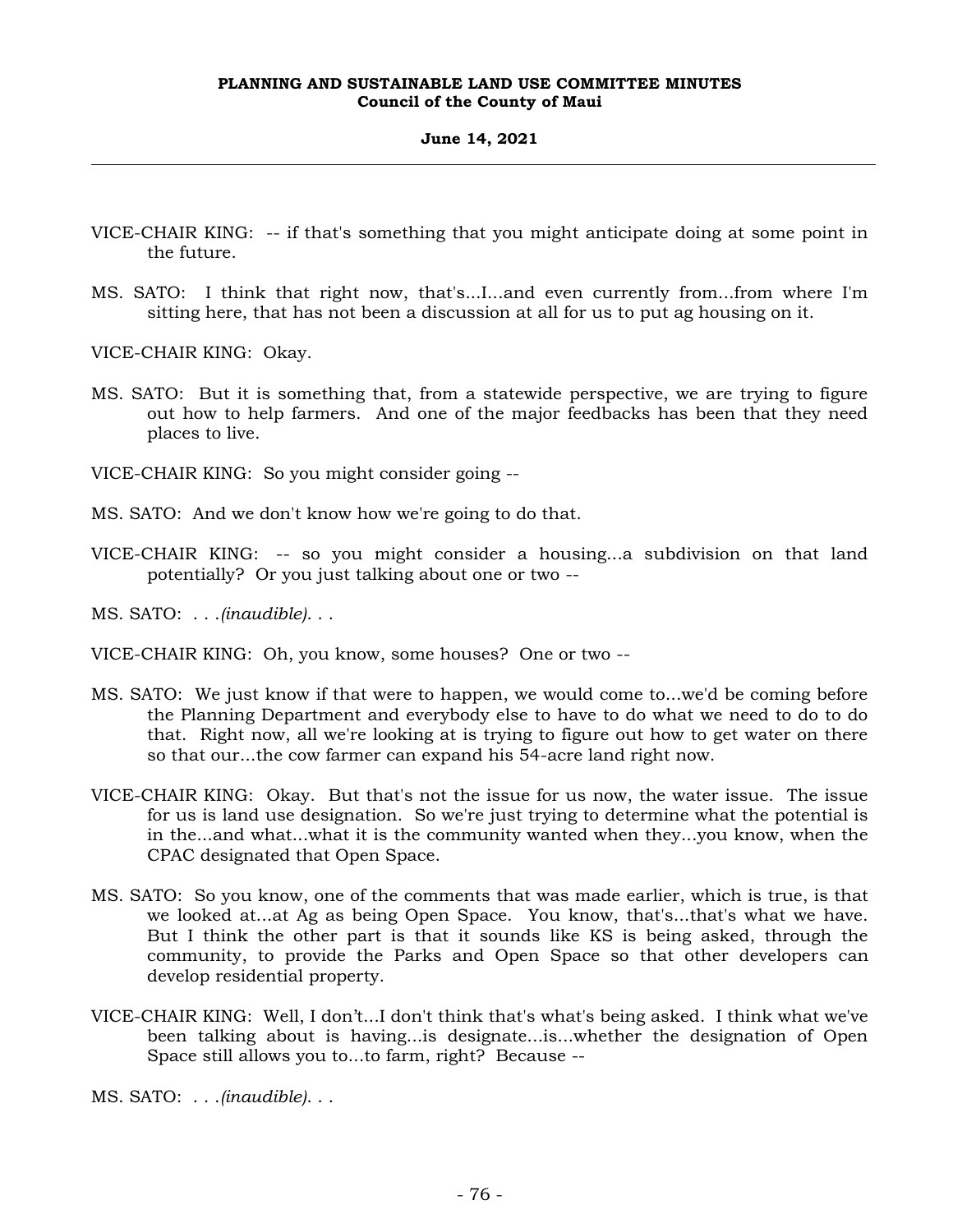# **June 14, 2021**

- VICE-CHAIR KING: -- it's zoned Agriculture. So if you consider it Open Space anyway, then the land use designation shouldn't be an issue, I wouldn't think.
- MS. SATO: It's...and I think Mr. Hopper touches upon it without even touching upon it, is that we can do ag, but we can't do everything about ag. And over time, don't know what other requirements you folks...or the Council, or the community will put in a special use permitting, and it's such a...and it's been made crystal clear that anything that's...that would require a special use permit will be a restriction on the use of KSS ag lands. And so that in and of itself creates an issue.
- VICE-CHAIR KING: Okay. Well, I...I understand...I understand your issues, but what that leads us to believe is we don't know what you're going to do on the land. So that's what we're...we're just trying to protect the community's desire for, you know, their community plan and...and trying to figure out what it is that you want to do there that you're...you don't feel like you're allowed to do with the Open Space designation.
- CHAIR PALTIN: Members, we were ahead, and now we're a little bit falling behind. We have two more subareas to go. So if we can focus in on the votes that are upcoming. Member Rawlins-Fernandez, and then Member Kama...and try keep it concise.
- COUNCILMEMBER RAWLINS-FERNANDEZ: Mahalo, Chair. So just a quick question for Ms. Sato. Does Kamehameha Schools plan to build farmhouses in the gulches?

MS. SATO: No.

COUNCILMEMBER RAWLINS-FERNANDEZ: Okay. Because right now what we're...what we're...you know, what we have...the question that we have on the floor, the motion, is a motion to amend the main motion to designate the gulches and the streams Open Space. In subarea...on the Subarea 4 map, we already came to consensus on designating the gulches and streams Open Space as noted on our map. And this, I think, will be relevant for Subarea 2 and Subarea 1 maps as well, because again, it's noted that those areas will be designated Open Space. So that's the larger policy that we are speaking about. The larger policy is that we're designating all gulches and streams Open Space inconsistent with our policy 2.3.2, which is that there would be no structures that would be built in gulches and/or within 100 feet of the top bank. And so that...that's the policy throughout the district. Regardless of what we do with this particular motion that we have before us, that is the policy. So even if it remains in Ag, Kamehameha Schools does not plan to build any structures in the gulches. So I really don't see what the impact would be. And then as to the point of the value of the land, since Kamehameha Schools is not planning to subdivide or...you know, I would...I would think it would...it would kind of be a benefit to the estate that the...if it did lose any value, that it would pay less taxes, the valuation would be less...and ultimately the valuation would be less, so it would save the...the trust money in taxes, in property taxes. Anyway, so...but for...for the motion to amend the main motion, that...that's what we have before us is larger policy, because I...I...I don't think we want to ask every property owner if they're okay with us redesignating gulches that go through their property lines to Open Space. I don't...I don't think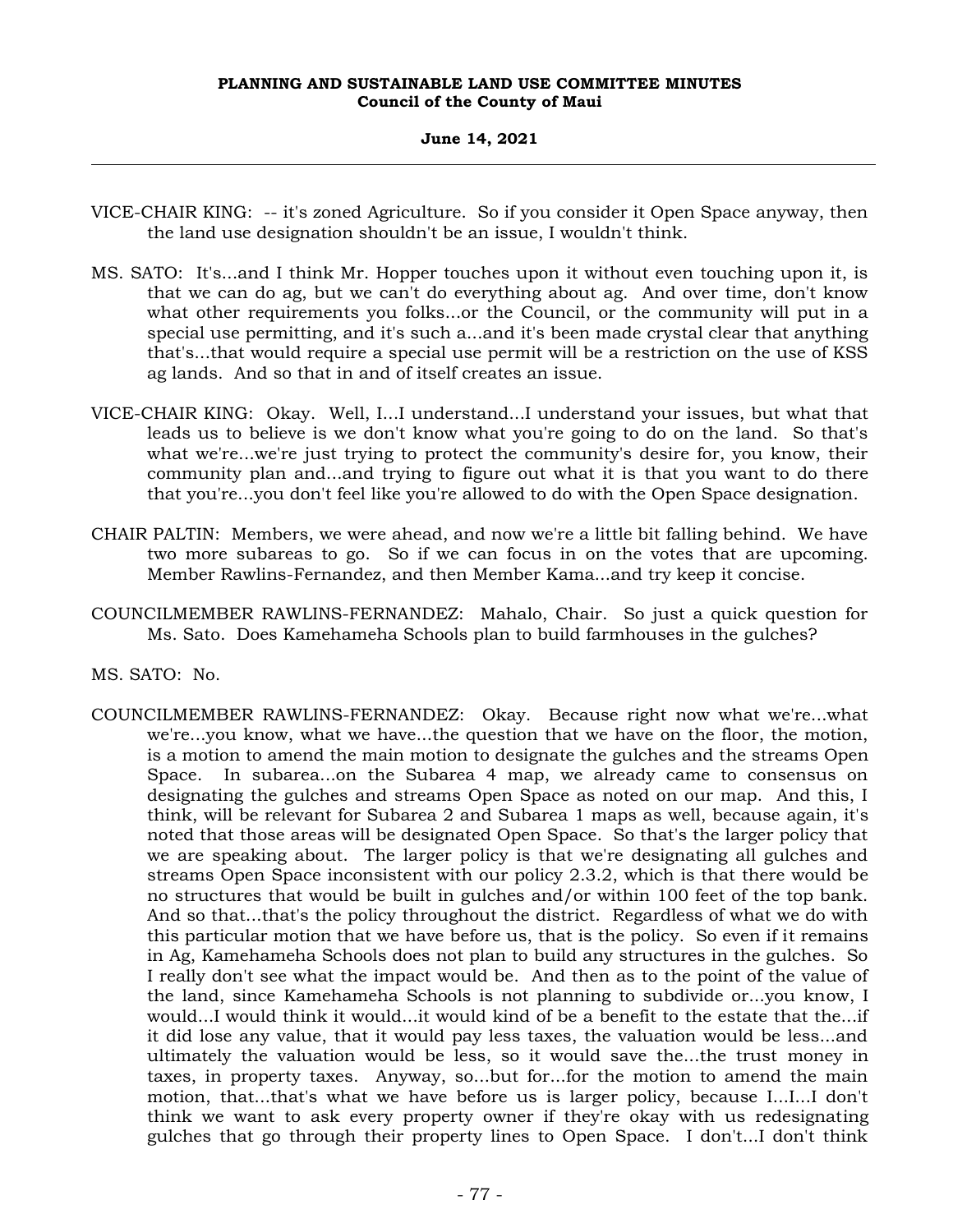# **June 14, 2021**

that this is...that's this Council's plan. And so I...I think, like, being consistent throughout the district is something that we would like to do. And I...I guess I'm not really hearing what the impact would be by designating the gulches Open Space. Mahalo, Chair.

- CHAIR PALTIN: Thank you, Member Rawlins-Fernandez. Member Kama. After that I'm just going to call for the question.
- COUNCILMEMBER KAMA: Thank you, Chair. I think probably my...my gut feeling about this is I find it very difficult to tell a landowner who's been good stewards of their properties that now we want to make a change, and we want it to be consistent across the district and across the County, if at all possible, without conferring with all the landowners. I mean, we might not want to do it, but I think we need to talk to people. I don't think we can just wave a wand and be able to say, this is what our policy is, and too bad if you don't like it. I think if we don't keep having conversations like this with landowners, we're not going to have a whole lot of friends. And I'm troubled by the fact that our Corp. Counsel told us that there might be some issues of liability that we're going to be dealing with regarding some things in this plan. I kind of like would like to know what those...some of those things beforehand and not afterhand [*sic*] that if I make a decision now that might become a liability later, can we know that before we make those decisions? Those are the things that are troubling me, Chair. Thank you.
- CHAIR PALTIN: Thank you, Member Kama. Okay. For my first and only...or my...my speaking to the motion before I call for the question, you know, I'm going to support the amendment. And just in terms of good stewards, this is the area that was all on fire. And so there's issues about, you know, brush abatement. It came right up to Lahainaluna High School, it burned down several homes in this area. And...and good stewards abate brush and don't allow it to become just wildfire. That's all I wanted to say about that. Calling for the question on the amendment to the main motion for gulches and streams within this property to be Open Space. All those in favor, raise your hand and say, "aye." All those opposed, raise your hand and say, "no."

COUNCILMEMBER LEE: Nope.

CHAIR PALTIN: Member...okay. So the vote is six, three. The portions within gulches and streams will be designated Open Space Community Plan Designation.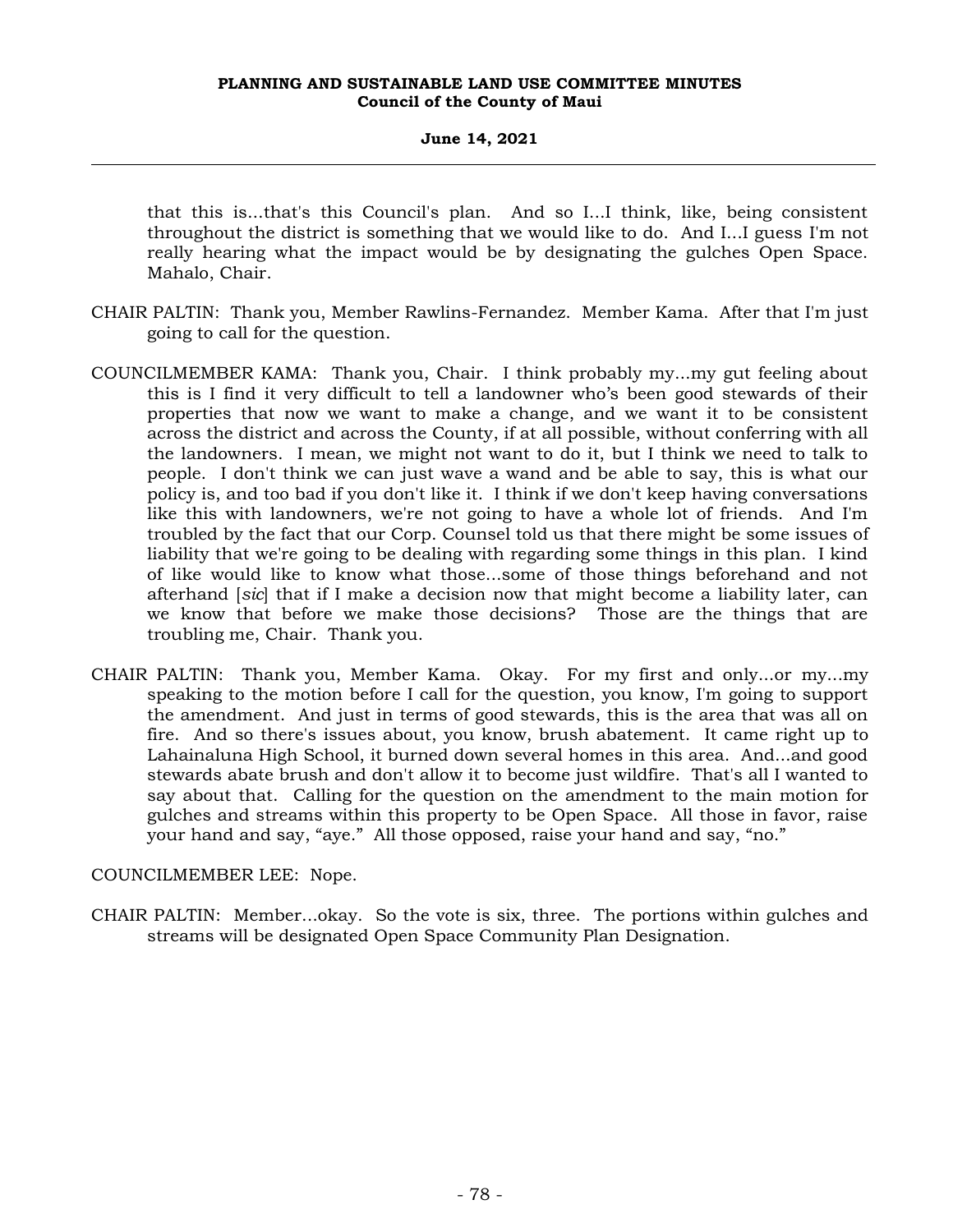**June 14, 2021**

| VOTE: | AYES:           | Chair Paltin, Vice-Chair King, Councilmembers<br>Johnson, Molina, Rawlins-Fernandez, and Sinenci. |
|-------|-----------------|---------------------------------------------------------------------------------------------------|
|       | <b>NOES:</b>    | Councilmembers Kama, Lee, and Sugimura.                                                           |
|       | <b>ABSTAIN:</b> | None.                                                                                             |
|       | <b>ABSENT:</b>  | None.                                                                                             |
|       | $EXC$ .:        | None.                                                                                             |
|       |                 |                                                                                                   |

# **MOTION CRARIED.**

# **ACTION: APPROVED TO AMEND AMENDMENT.**

- CHAIR PALTIN: On to the main motion. I think we've discussed it quite a bit, and I'd like to call for the question. The motion that we're voting on is for the two remaining parcels that are currently designated Open Space Community Plan Designation to revert to Agricultural Designation. And it's not the entirety of the light green in your book, it's just the TMKs that Councilmember Sugimura read out, minus the 33 ending one because that one is already in Agriculture. Member King, did you have a question?
- VICE-CHAIR KING: Oh, yeah. It's just...I would like to hear from the CPAC Chair on what their...her thoughts on changing that designation from the...the CPAC version of the plan.
- CHAIR PALTIN: Okay. Member...or Ms. Nishiki, are you on the call?

MS. NISHIKI: Yes.

- CHAIR PALTIN: Okay. In two minutes or less, can you summarize the community's position in designating that land as Community Plan Open Space Park, Park/Open Space.
- MS. NISHIKI: Yes. Thank you, Chair. It was our understanding that ag would be protected in designating this Park and Open Space. It was important to the community to have a vertical park along Lahainaluna Road. It by no means needs to be as large as depicted on...on the map, but it was something that was important because of the shortage of parks and that parks are to be considered a vital part of infrastructure. So that was the thought process beside...behind proposing a park in this area.

CHAIR PALTIN: Thank you, Ms. Nishiki. Does that satisfy your requirement, Member King?

VICE-CHAIR KING: Well, yeah, but I...I can ask her one more question as follow up. So thanks for being here Kai, appreciate your...your follow through. So the...in...in wanting that park area, since that's, you know, land owned by Kamehameha Schools,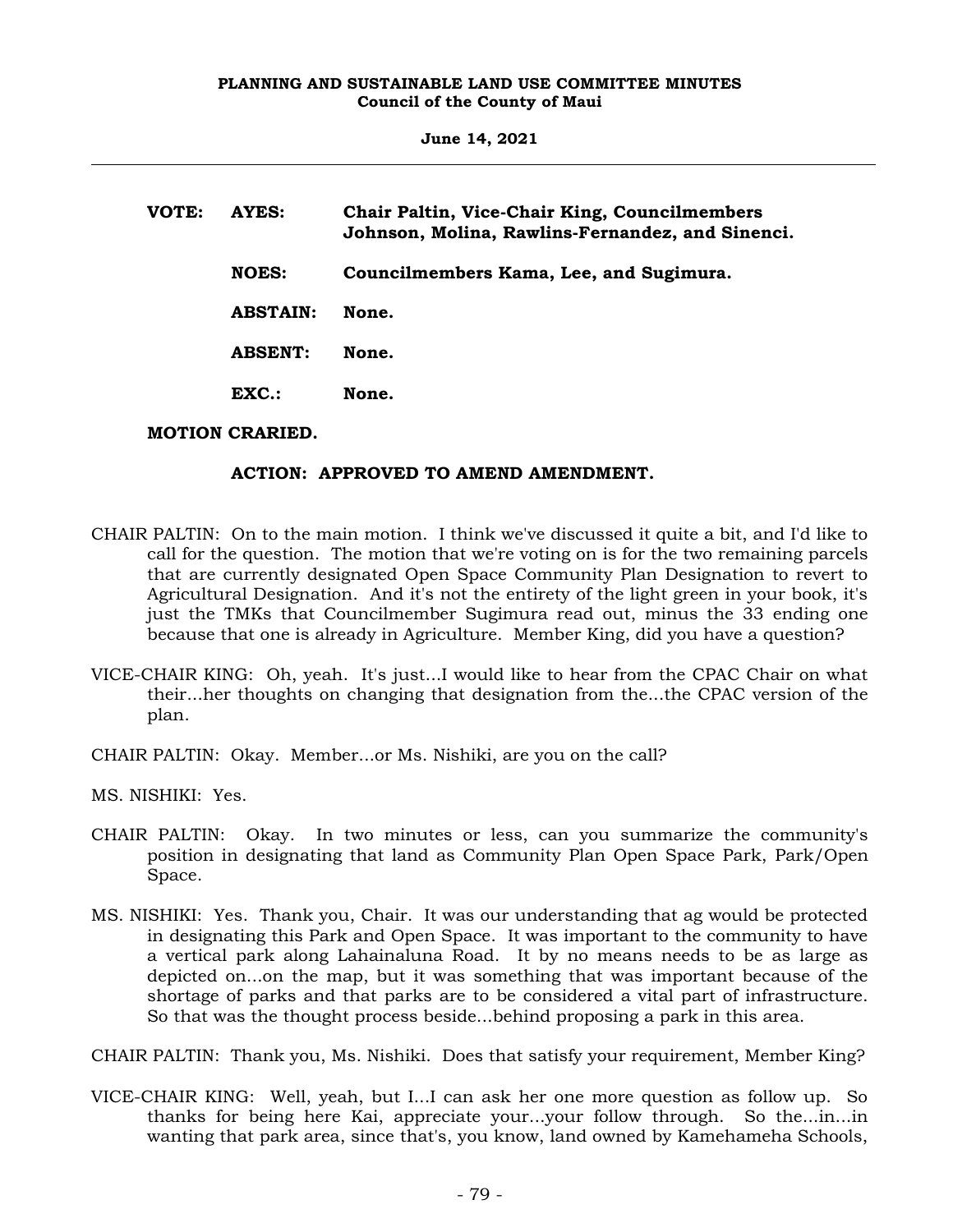# **June 14, 2021**

did you...did the CPAC talk to Kamehameha Schools during the meeting to ascertain if they were willing to designate the park space?

MS. NISHIKI: Oh, we didn't have a chance to meet with them during that meeting. However, because we were told that agriculture would be a allowed use in the area, it was not a concern. And we thought that Kamehameha Schools would be supportive of the community's desire to have some walking space along Lahainaluna Road, and that it wouldn't interfere with any ag activities. We would definitely...or I believe that the CPAC, and I would for myself, support changing the Ag designation above the bypass or...sorry, changing to the Ag designation above the bypass, as Councilmember Paltin suggested.

VICE-CHAIR KING: Okay. All right. Thank you.

- CHAIR PALTIN: Okay. Any more questions before we take the vote on the main motion? Member Sinenci.
- COUNCILMEMBER SINENCI: Just wanted to speak in favor of the motion as amended. I think just to keep it consistent with the rest of the gulches, we already amended that one, and...and I think Kamehameha Schools has been an awesome community participant. They've...they were happy to dedicate properties for the bypass. And so it looks like having the Ag designation on the mauka side would give them easy access to water. If they wanted to go ahead and still do composting partnerships with...whether it be with the...the DEM, EP&S, the Greencycle, West Maui Greencycle, or the Maui EKO Compost, they still can do that in the large sections of the Ag designation. So yeah, I...I think it's a...it's a great compromise, and a great partnership with...with Kamehameha Schools. Mahalo, Chair.
- CHAIR PALTIN: Thank you. And just clarifying, the main motion is to do the entirety back to Ag. All of...all of...except for the portion that was designated streams and gulches Open Space, Member Sugimura's motion is for the entire Kamehameha School TMK to be Ag. It's not the compromise motion. Just letting you know. Member Kama?
- COUNCILMEMBER KAMA: No, no. You...you answered my question by answering and speaking to Mr. Sinenci. Thank you.
- CHAIR PALTIN: Okay. So just to clarify, Member Sugimura's motion is for the two TMK that belongs to Kamehameha Schools minus the streams and gulches to be Community Plan Designation Ag. So not the TMK ending in 33 because that is already Ag, and it's slated to stay Ag. It's basically from slightly above Highway 30 all the way up to the top of the light green, to revert to Community Plan Designation Ag minus the streams and gulches. So that's what we're voting on. Is everyone clear? Okay. All those in favor of the main motion as amended, raise your hand and say, "aye."

COUNCILMEMBERS: Aye.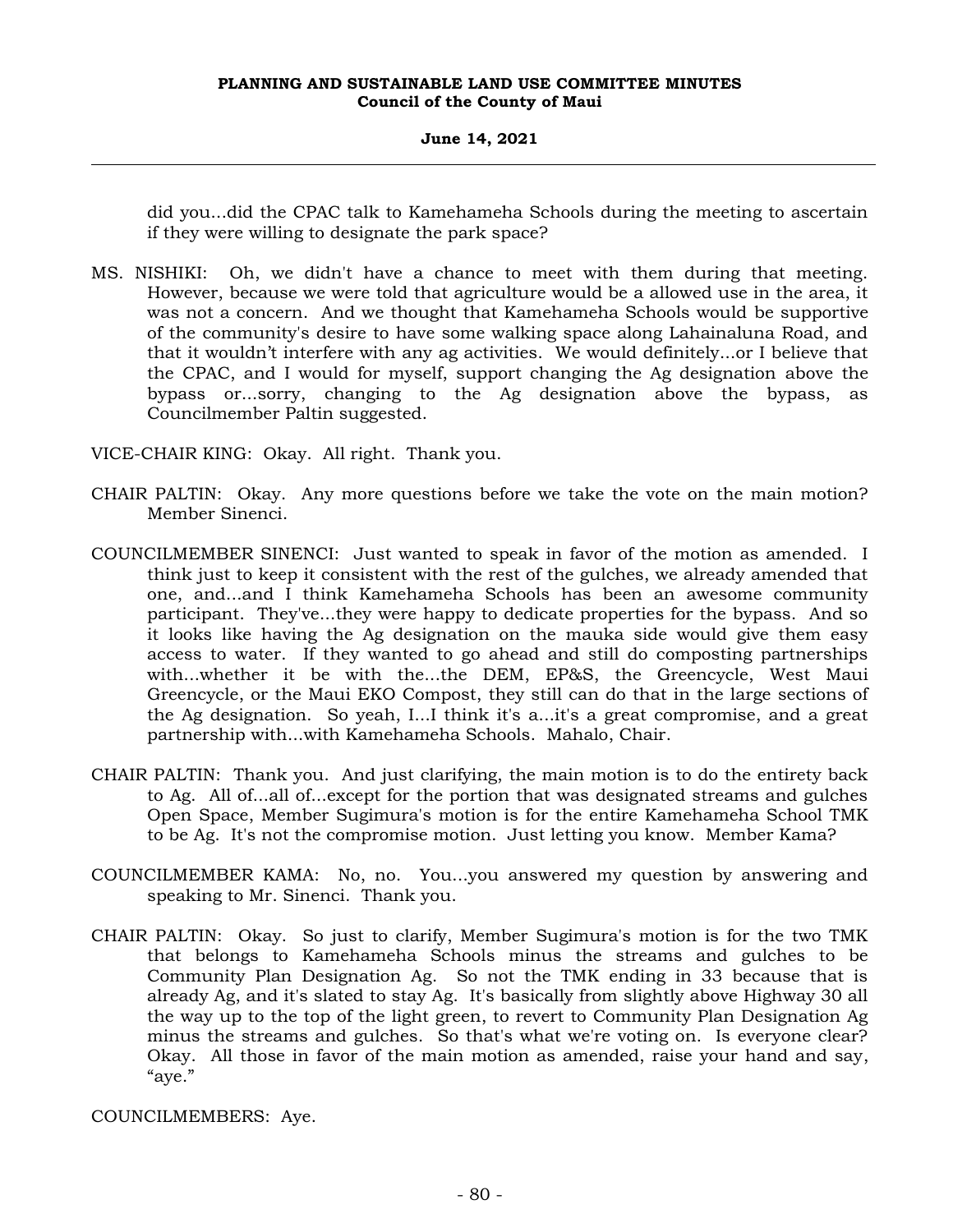# **June 14, 2021**

CHAIR PALTIN: All those opposed raise your hand and say, "no."

COUNCILMEMBERS: (No audible response)

- CHAIR PALTIN: Okay. That's five, four the motion as amended passes. And that should conclude Subarea 3 for us.
	- **VOTE: AYES: Councilmembers Kama, Lee, Molina, Rawlins-Fernandez, and Sugimura. NOES: Chair Paltin, Vice-Chair King, and Councilmembers Johnson and Sinenci. ABSTAIN: None. ABSENT: None. EXC.: None. MOTION CARRIED.**

# **ACTION: APPROVED AMENDMENT, AS AMENDED.**

CHAIR PALTIN: I'll...I guess I'll take a motion...I'll entertain a motion to close up Subarea 3 with the...except for the revisit that we discussed earlier regarding Lāhainā Town South and getting Dr. Six's input on that. Thank you, Ms. Sato. Thank you, Ms. Harman. Is that...Member Sugimura, did you...I mean, Rawlins-Fernandez?

COUNCILMEMBER RAWLINS-FERNANDEZ: So moved.

CHAIR PALTIN: Okay. And seconded by Member Sinenci. So we're taking a motion to accept Subarea 3 as amended, moved by Member Rawlins-Fernandez, seconded by Member Sinenci, with a revisit at Lāhainā Town South. All those in favor, raise your hand and say, "aye."

COUNCILMEMBERS: Aye.

CHAIR PALTIN: All those opposed? It's unanimous. Okay. And we're finished with Subarea 3. Two pats on the back.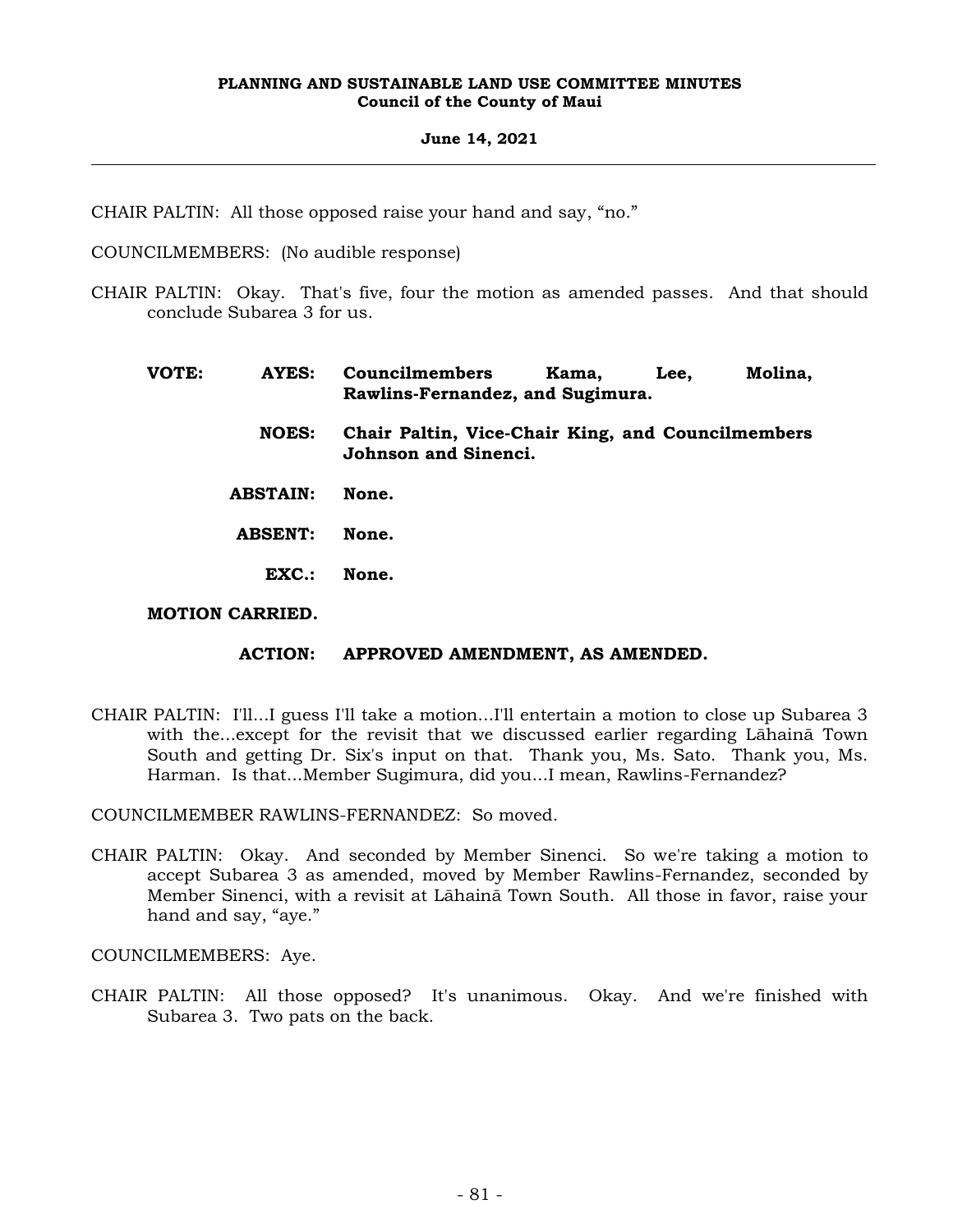**June 14, 2021**

**VOTE: AYES: Chair Paltin, Vice-Chair King, Councilmembers Johnson, Kama, Lee, Molina, Rawlins-Fernandez, Sinenci, and Sugimura. NOES: None. ABSTAIN: None. ABSENT: None. EXC.: None. MOTION CARRIED.**

# **ACTION: APPROVED AMENDMENT.**

CHAIR PALTIN: Member Rawlins-Fernandez?

COUNCILMEMBER RAWLINS-FERNANDEZ: Mahalo, Chair. I don't...I don't want to hold up our process, but I...I...I do want to have, you know, Corporation Counsel just speak to our authority to do this. I don't want the public to hear...to have heard some of the comments members have made and...and to make it seem like we're doing something wrong or bad, like, we're taking property that...and we're going beyond our authority. So since he kind of...since that, you know, door is kind of open and comments were made, I just...I just want our attorney to assure the public that we're not doing anything wrong by continuing to update the community plan for West Maui.

CHAIR PALTIN: Okay. Mr. Hopper, can you clarify our authority?

MR. HOPPER: It's there's a specific question, I can get into more specifics. But yes, this is part of...I mean, generally, you're required to look through your community plan and...and provide updates to that and...decennially, you're...you're behind on that but, you know, that...that's happening right now. Not...not you in particular, but the Council and...and the, you know, the County as a whole is behind in that process. But those are part of the required changes. And...and so that the general idea of going over and looking at community plan areas and deciding their designations is certainly something that...that you're, in fact, you know, required to be doing. Now as far as in specific cases, specific cases dealing with Parks and Open Space designations can...can be a bit unique as far as, you know, the...the legal aspects of it. I'm certainly not suggesting that, you know, if you do it every time it's...it's going to result in a...in a taking claim. But the fact that there's a memorandum on this...on...on similar issues that's been brought forward, in order to go into my analysis of that...and I've been...I have been having emails today with the Planning Department on that, I can sort of update you, but...in Executive Session. But the idea would be I don't want to go over an analysis of potential legal claims, how I think they would come out, and you know, the arguments for and against those legal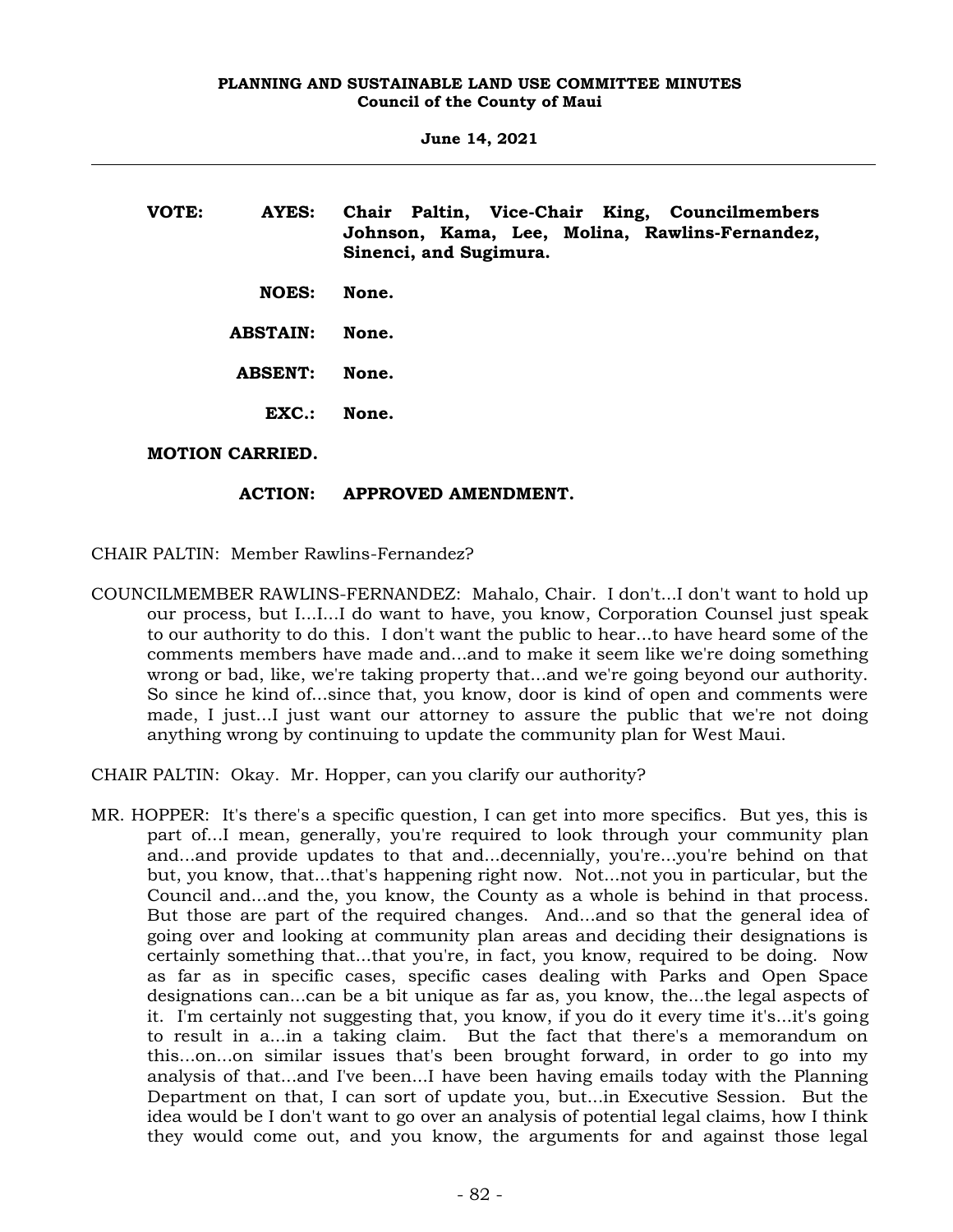# **June 14, 2021**

claims in open session, you know, particular to the memorandum. So, you know, if there's a specific question on an aspect of the plan and...and any potential legal claims coming from it, I can attempt to address it. Generally though, you know, going through the plan and...and deciding to update the plan is certainly something that...that you are required to do under the County Code and under the...the...you know, your mandate.

CHAIR PALTIN: Thank you, Mr. Hopper.

COUNCILMEMBER RAWLINS-FERNANDEZ: Mahalo, Chair.

- CHAIR PALTIN: Okay. Now we're going into Subarea 2. And we do have Chad Fukunaga on the line, and I wanted to allow him three minutes to present for Kā'anapali 2020. I believe this is going to be one of the most difficult decisions on this subarea, and then to follow up by Ms. Nishiki. Go ahead, Chad. Alison, can you put three minutes on the clock? We may need to start limiting our discussion because we're falling a little bit behind, want to get through the map.
- MS. STEWART: Chair, yes.
- MR. FUKUNAGA: Good afternoon . . . oh. Can I start?
- CHAIR PALTIN: Thank you, Ms. Stewart. Go ahead, Mr. Fukunaga.
- MR. FUKUNAGA: Okay. Good afternoon, Committee Chair Paltin and Councilmeetings…Councilmembers. My name is Chad Fukunaga. I appreciate the opportunity to provide information today. I'm presenting today on behalf of Kā'anapali Land Management Corp. and the Kā'anapali 2020 Community Planning Group. If you'll allow me, I'd like to share my screen.

CHAIR PALTIN: Go ahead.

MR. FUKUNAGA: Okay. I have a lot to say, but will try to summarize, and I'll be more than happy to address any questions or concerns. The Kā'anapali 2020 Community Planning Group requests that the West Maui Community Plan be consistent with the layout you see on the screen right now. The land designation zone should be adopted because it is a direct product of pure community planning. The Kā'anapali 2020 Community Group has had a vision to...of creating separate and unique communities. The land designation map we propose better encourages this vision. It allows for a future viability of much needed cement...cement batch plants. It provides a smart network of transportation corridors, and it makes possible the creation of much needed housing and other community facilities, including a veteran's center, cultural center, a police substation, memorial park, community center and garden and tennis complex, and a intermix of parks and open spaces. Conversely, if the Kā'anapali 2020 Community Plan is not adopted, the result is a neglect of a longstanding community plan process and sets a negative precedence on how future framework of projects should be done. It severely disrupts the Kā'anapali 2020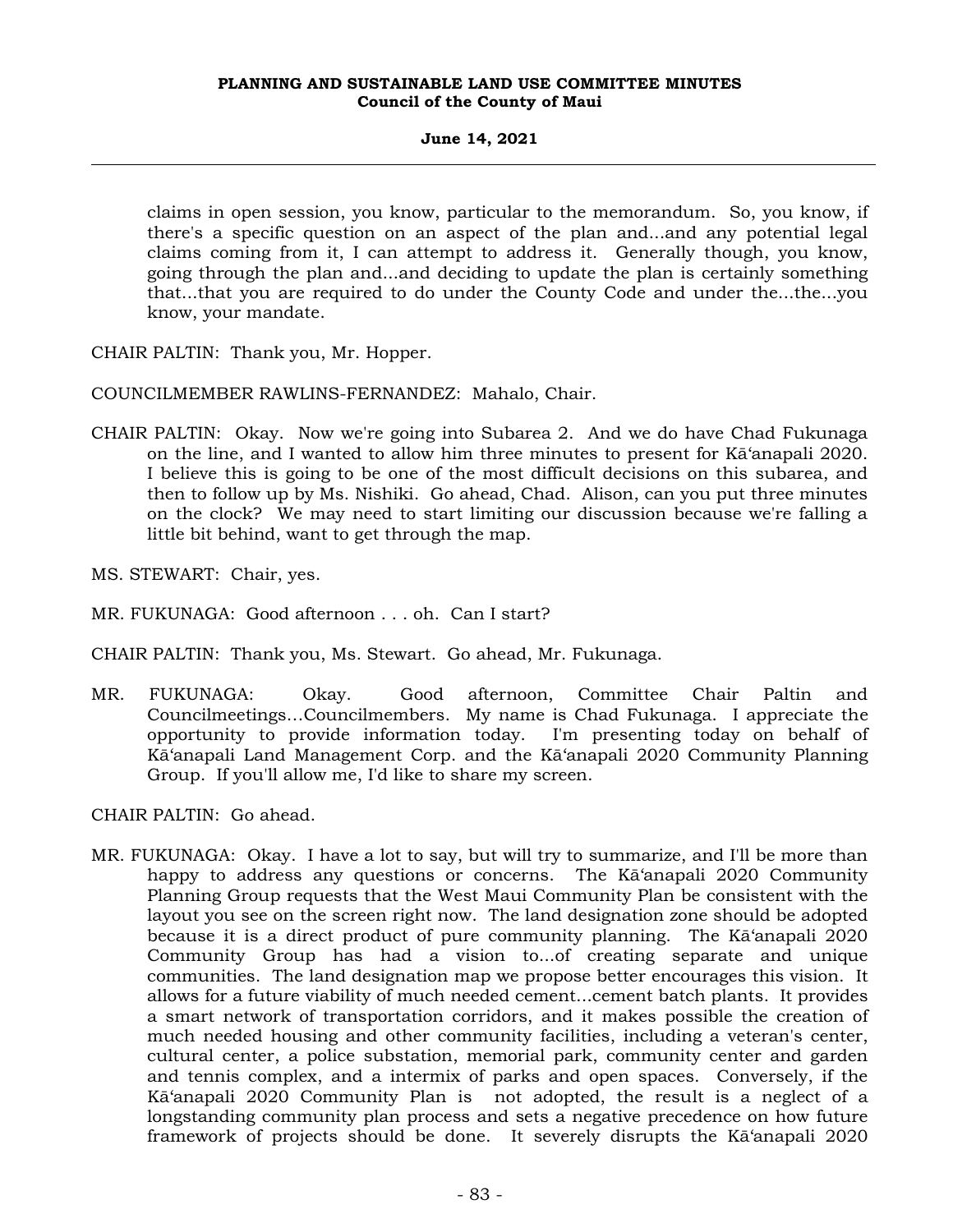#### **June 14, 2021**

master plan, and it does not implement the general plans visions, principles, goals and policies and, therefore, does not comply with the Maui County Code. Thank you.

- CHAIR PALTIN: Thank you, Mr. Fukunaga. Did Members want to hear from Ms. Nishiki first before they begin their questions, or would...looks like a yes? Okay. Ms. Nishiki, three minutes or less on Kā'anapali 2020 if...thank you.
- MS. NISHIKI: Thank you, Chair. Good morning...or I guess it's good afternoon, Chair, Committee Members. Just wanted to talk a little about...a little bit about Hanakao'o Beach Park. It is home to all of West Maui's canoe clubs. It's where the State Regatta is held when it comes to Maui. It's also...there's also a large cemetery there, and really, the last beach for locals to call their own in a sea of tourism in West Maui. Amongst other considerations, the CPAC was asked to plan for 3.2 foot of sea level rise in our deliberations, and we were asked to imagine a time when the entire park and cemetery is underwater, and the new shoreline is mauka of the highway. We...we are tasked with putting into place plans for our grandchildren, the future generations, to continue to have access to the shoreline and celebrate and honor their culture. We also received a presentation by the Parks Department, and I ask you to reference the technical resource paper provided by them, which highlights the...that West Maui has the highest number of average daily visitor population in our County, and that beach parks are highly used by both visitors and residents alike. The most popular recreation in West Maui, according to a survey conducted by the Parks Department, is utilizing the ocean and beach parks. A shortage of beach parks and parks in general in West Maui was identified, in addition to the projected loss of up to 40 percent of our beach parks in the future. In fact, it is happening right now. Puamana Park was closed recently. Many current beach parks are linear, thin strips along the coastline, not very wide, with nowhere to go. So it is vital to protect...so sorry. It is vital to protect mauka expansion of important coastal areas for future public access. Let's remember that parks are a vital part of our infrastructure, just like everything else, and sometimes we forget this and treat them as an afterthought. This needs to change. Parks must be provided an adequate level of funding for acquisition, planning, development, and maintenance. Let's go over the housing numbers. Estimated housing units needed in West Maui by 2040 was 6,923. Estimated housing units possible with the scenario presented to you folks is 7,950, with a surplus of over 1,000. So there is no shortage of available areas to develop housing with the plan proposed. I encourage you to look at the big picture...not the individual section maps, but look at the large map that shows the entire community plan area. Look at the distinct breaks between developments of Nāpili, Kahana, Honokōwai, Kā'anapali and Lāhainā Town. Envision the next 20 to 50 years, when Kā'anapali is fully built out with thousands of homes, Villages of Leiali'i, Pu'ukoli'i Mauka, Kā'anapali Town North, Kā'anapali Town, Kā'anapali Town South, and also Lāhainā Town. This park area *. . .(timer sounds). . .* provides a much needed break between Kā'anapali and Lāhainā, once areas are fully developed and...and is supported by the Planning Department.

CHAIR PALTIN: Thank you.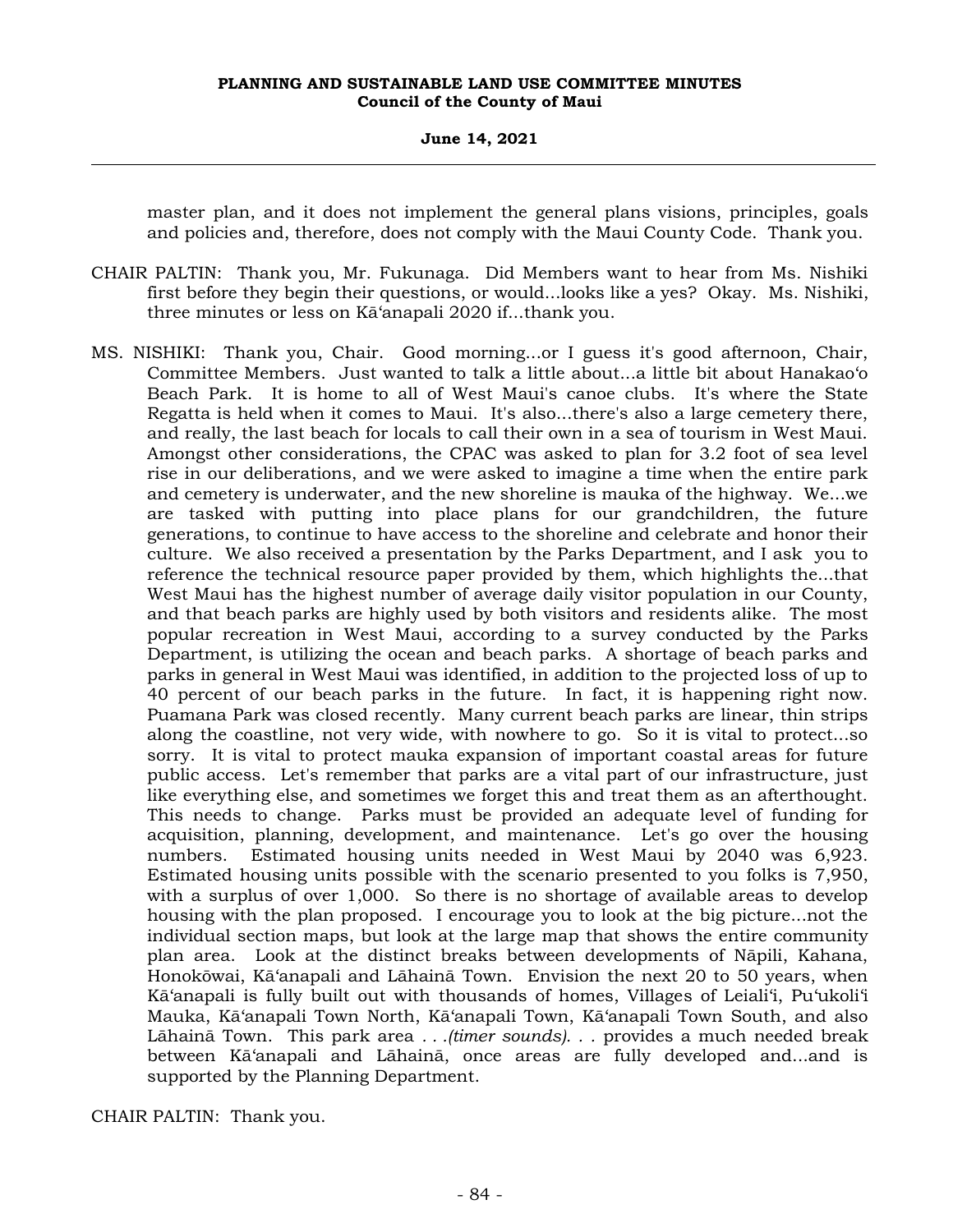#### **June 14, 2021**

MS. NISHIKI: Can I just wrap up with one last --

CHAIR PALTIN: You can conclude, yes.

- MS. NISHIKI: Okay. We are very appreciative of the time, thoughtfulness, and community involvement of the original process in planning Kā'anapali 2020 back in the '90s. Like all plans over time, with new information and newly identified community needs, plans must adapt to stay current. Sea level rise and coastal erosion wasn't even a part of the plan or conversation back then. Finally, the plan and votes of the CPAC demonstrate and reflect support with all members except for one, voting in favor of the proposal. We appreciate the support for the CPAC proposed plan. Mahalo.
- CHAIR PALTIN: Thank you, Ms. Nishiki. Okay. Let's go first round...if Members have questions for either of the resources, first round, two minutes; second round, one minute. We can kind of focus in. Okay. Ms. Stewart, are you okay with keeping the timer two minutes for first round and one minute for second round? And then we'll see if we need follow up after those two rounds?
- MS. STEWART: Yes, Chair. That's fine.
- CHAIR PALTIN: Thank you, Ms. Stewart. Okay. Who has a first question for either of our resources? Chair Lee.
- COUNCILMEMBER LEE: Chad, my understanding is that when you presented your proposal, CPAC originally approved of it. Was that...is that correct?
- MR. FUKUNAGA: No. So we presented our proposal to the Planning Department, and then the Planning Department repackaged a bunch of...well, they...they presented five different plans to CPAC. And they said...they presented...specifically one of the plans, they said, CPAC, this is your starting point, and...and this is the...a plan that represents what the community wants. And so that's...that's what the CPAC started with. And that plan was not consistent with the Kā'anapali 2020 master plan.

COUNCILMEMBER LEE: But did you --

- CHAIR PALTIN: And to clarify that's the Planning Department's recommended version; is that correct?
- MR. FUKUNAGA: Correct, yes. Yes.

CHAIR PALTIN: Okay. Go ahead, Chair Lee.

COUNCILMEMBER LEE: Oh, okay. So at some point, did you...didn't you try and get that straightened out with either the Planning Department or with CPAC members?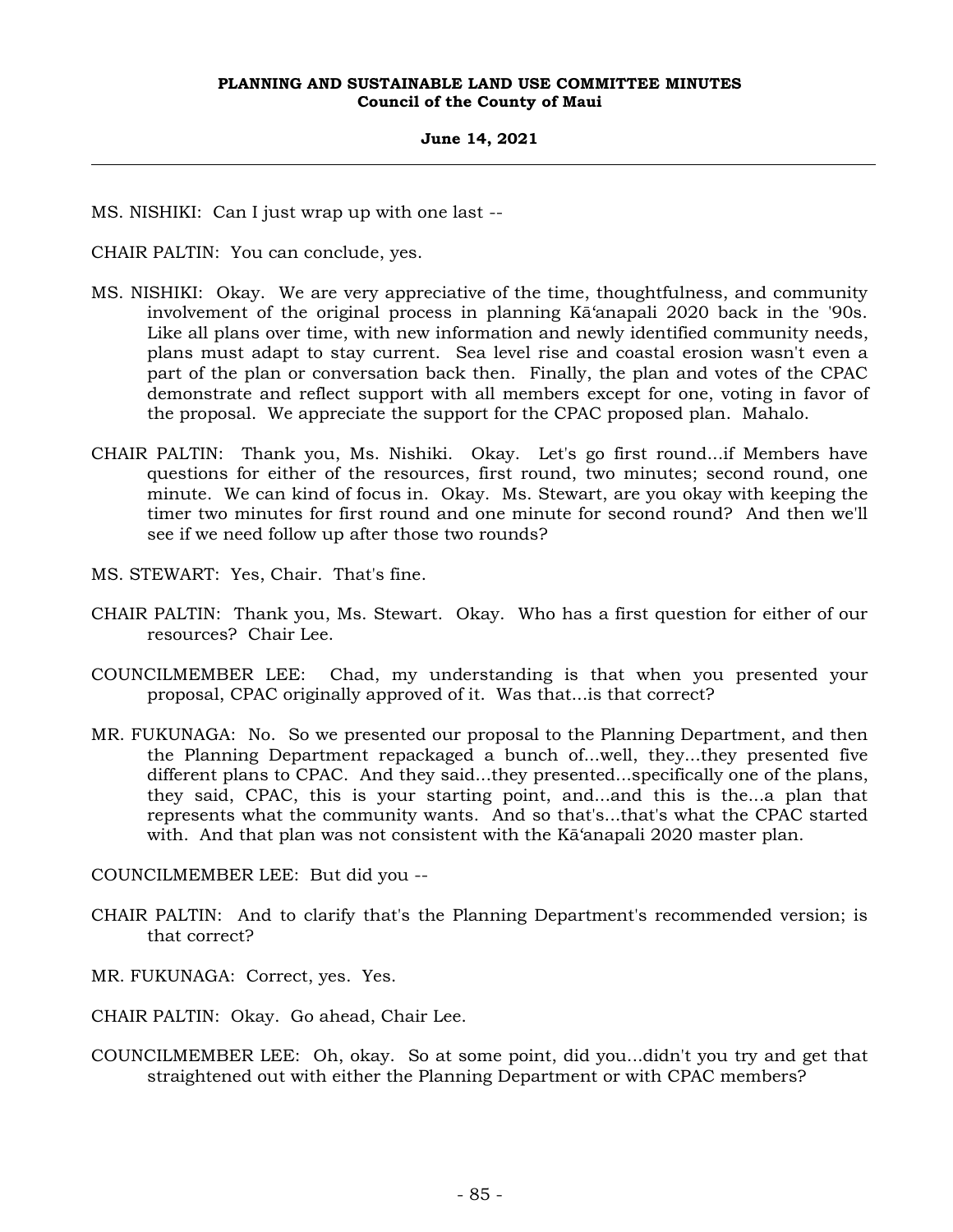#### **June 14, 2021**

MR. FUKUNAGA: We have...we've tried to. We've...we've provided testimony at...at every opportunity we were allowed to testify. We've also provided written testimony, but it...it...it...the plan was not adopted.

COUNCILMEMBER LEE: Okay. Thank you.

- CHAIR PALTIN: Okay. Anybody else? Questions for resources first round is two minutes. Member King.
- VICE-CHAIR KING: Thank you, Chair. So I...I guess I was...would ask Ms. Nishiki for her comments on, you know, what...what the community response was to the presentation by the Kā'anapali Beach Resort with...with their plan?

CHAIR PALTIN: Ms. Nishiki?

- MS. NISHIKI: Thank you. So the community supported, for the most part, the Planning Department's recommendation. We did make some changes in regards to Kā'anapali Town North and Kā'anapali Town South, but it was consistent with their proposed plans. They were just not happy with the designations that we chose, but they are certainly consistent with the plans proposed. And I'm pretty sure that the Planning Department would concur with that.
- VICE-CHAIR KING: Okay. And then what...can I just ask you, what do you...what is a big...what do you see as the biggest differences between what...what made it into the proposed plan and what the...what Mr. Fukunaga's proposing?
- MS. NISHIKI: It's probably the Park space. However, Kā'anapali 2020 had already planned to have a small park in that area, and we felt that all we needed to do was simply expand it a bit. And then there was probably some areas in Kā'anapali Town North that was inconsistent with their proposal. However, *. . .(timer sounds). . .* the uses that they proposed, you know, like the residential and the hospital, all of that was still allowed within the designations that we chose.

VICE-CHAIR KING: Oh, okay. All right. Thank you. My time's up.

- CHAIR PALTIN: Thank you, Member King. Thank you, Ms. Nishiki. Anyone else, first round? Member Sinenci, followed by Member Molina.
- COUNCILMEMBER SINENCI: Mahalo, Chair. And my question is for...oh, where did he go?

CHAIR PALTIN: He's still on the call. Mr. Fukunaga?

COUNCILMEMBER SINENCI: Oh, yeah. Mr. Fukunaga, mahalo for being here. So my question was, was there any . . .*(inaudible)*. . . Kā'anapali 2020, are there any projects in the pipe for the area?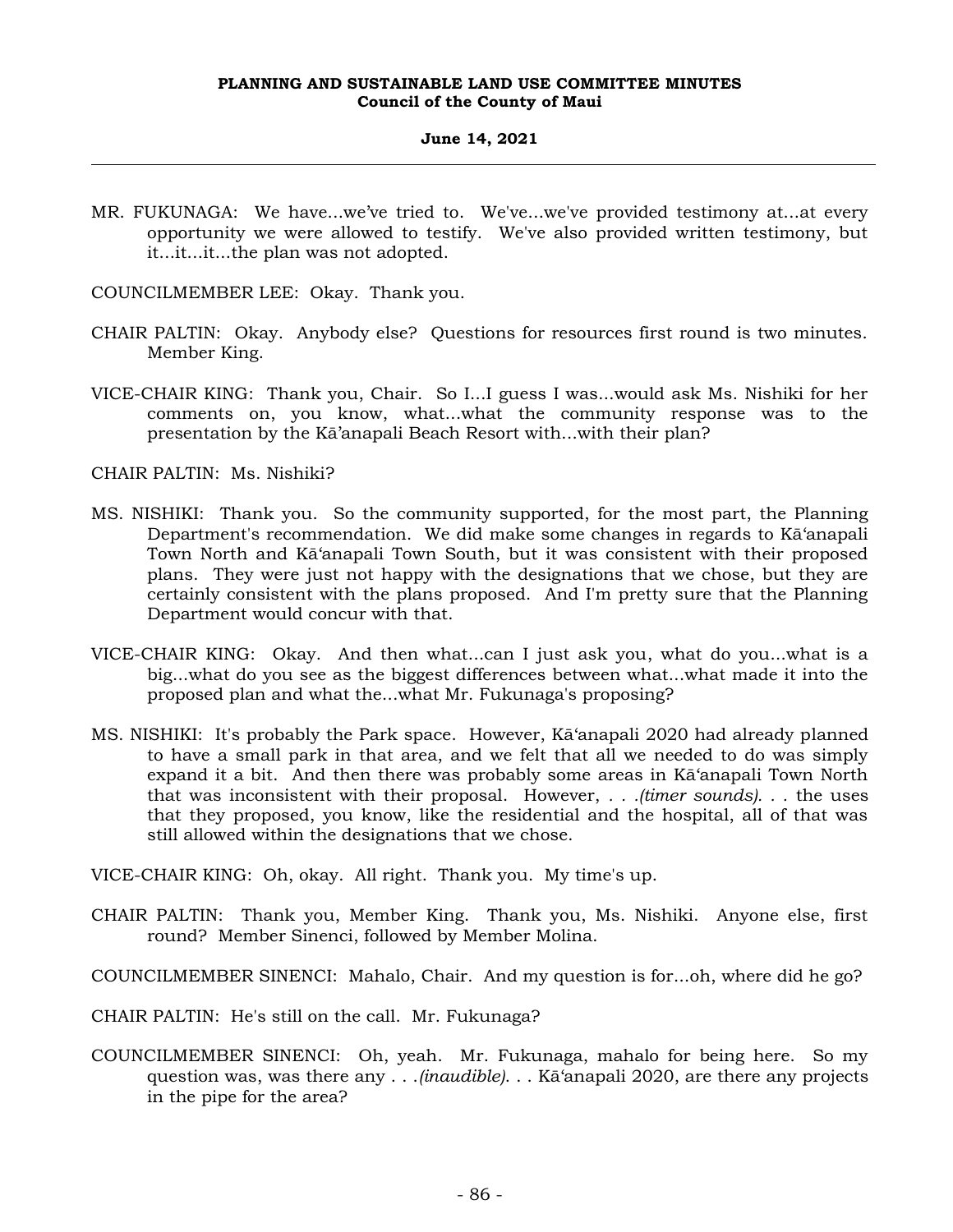#### **June 14, 2021**

- MR. FUKUNAGA: Yes, if you'll allow me to share my screen again. All right. So this is our...our master plan, our Kā'anapali 2020 master plan. The area in...color in the middle where my cursor is, what we refer to as Pu'ukoli'i Village Mauka, that area is entitled, and we are currently developing construction plans, and we're starting some of the offsite utilities for this project. So this...this area is entitled...the area below that...oh, you see the Lāhainā Bypass cutting through the middle of the...the drawing, and then the area below it is what we generally refer to as Kā'anapali 2020. So the Kā'anapali 2020 area, we've...we've been master planning that area for 20 years now. And a lot of that predates me, but I've been personally involved with it for 16 years now, and probably attended at least 100 community meetings. So, you know, it's a well thought out and, you know, well deserved plan, I feel.
- COUNCILMEMBER SINENCI: Can you show with your cursor again which area are you guys under --
- MR. FUKUNAGA: So area colored in the middle...in the middle mauka area of...or top area of this drawing is Pu'ukoli'i Village Mauka.
- COUNCILMEMBER SINENCI: What is your anticipated completion date for that project?
- MR. FUKUNAGA: Well, we plan to...we're starting the offsite infrastructure now. We...we see this as a *. . .(timer sounds). . .* a long-term buildout, and it'll be done over a number of phases. So we...we don't currently have a...a end date, and it'll be built out, you know, in...in...in concert with...with available utilities and...and as the market requires it.
- COUNCILMEMBER SINENCI: Thank you. Thank you, Chair.
- MR. FUKUNAGA: Or as the market dictates.
- CHAIR PALTIN: Thank you, Mr. Fukunaga. Can you take down the share screen? I just had  $a -$

MR. FUKUNAGA: Yeah.

- CHAIR PALTIN: -- couple of point of informations [*sic*] on...regarding that exchange. I'm looking at the 11 by 17 Subarea 2, Maui County Zoning, and I was just wondering if you could clarify about entitled because it looks like the zoning for Pu'ukoli'i Mauka is currently in Ag; is...is that correct?
- MR. FUKUNAGA: It was entitled to Act 15, which is something similar to a 201H. So it's...it was entitled through the State process. So it...you know, it may not reflect the...the County's zoning, but it...it is fully entitled.
- CHAIR PALTIN: Okay. I guess if we can get clarification from Ms. Maydan. Is the zoning need to be changed before they start building...from Ag?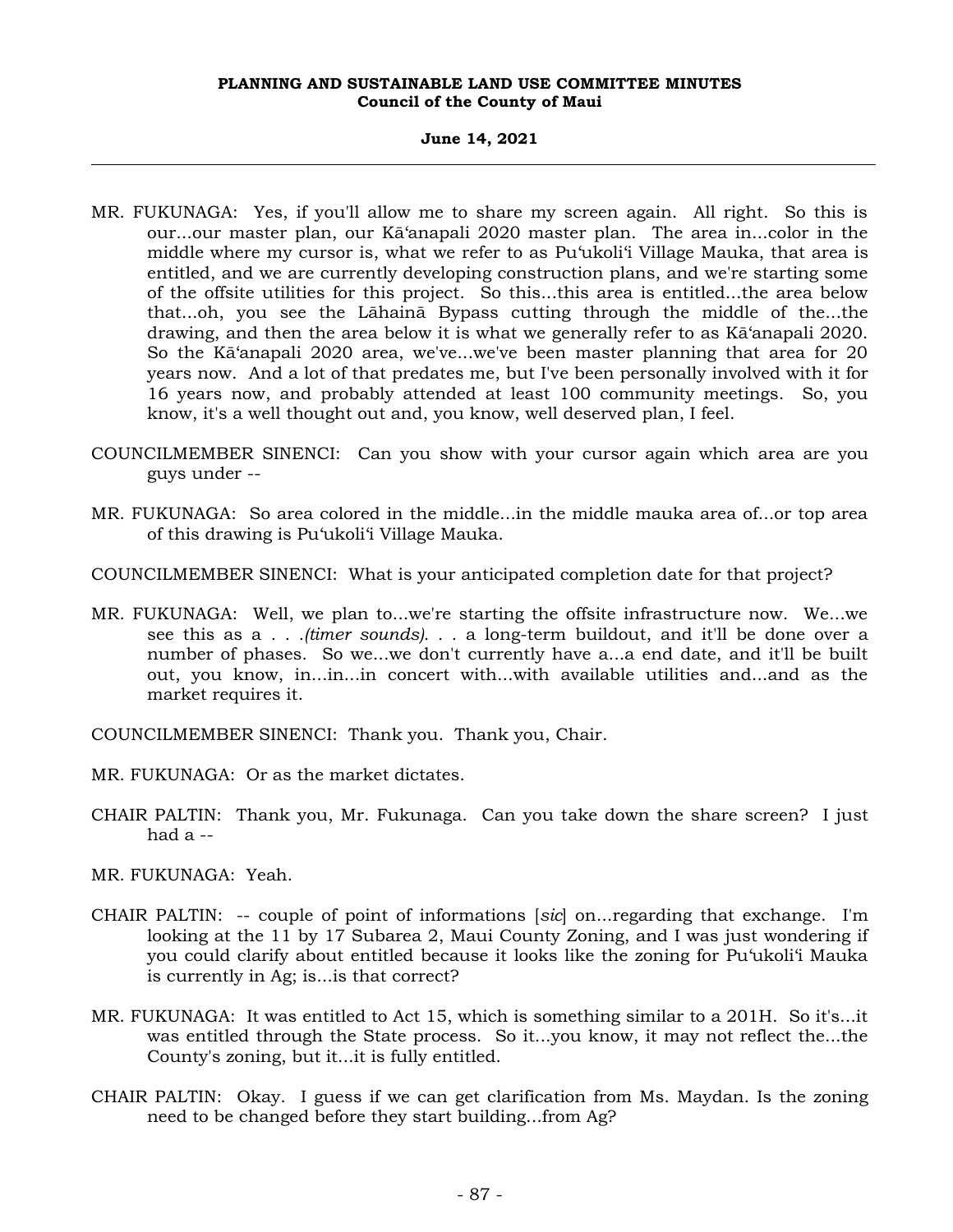# **June 14, 2021**

- MS. MAYDAN: Thank you, Chair, for that question. No, Mr. Fukunaga is correct that that area, Pu'ukoli'i, went through the Act 15 process, which is a predecessor to the 201H process. So it does not reflect on the County zoning map, but they do have the necessary permissions to move forward, just like a 201H project, yeah.
- CHAIR PALTIN: Okay. So would it be okay for us to consider it like a 201H then, if it was the 201H predecessor?
- MS. MAYDAN: I think that's a *(audio interference)*
- CHAIR PALTIN: Oh, I think there's too many microphones on because I just heard a lot of reverb.
- MS. MAYDAN: I could hear myself. Yes, I think that thinking of this Pu'ukoli'i, thinking of it as a 201H, even though it was predecessor to that, I think that's an appropriate way to think about it.
- CHAIR PALTIN: And then this portion below the intended bypass extension, that is zoned Ag, but not entitled?
- MS. MAYDAN: Correct. That area is not part of the Act 15. It was only Pu'ukoli'i Mauka of the bypass. So that Ag zoning on that map is correct.
- CHAIR PALTIN: Okay. So to move forward in that area, they would need a change in zoning?
- MS. MAYDAN: Yes.
- CHAIR PALTIN: Okay. Thank you for that clarification. Sorry, Members, for jumping the line. I just thought we didn't really understand it if you looked at what the current zoning is. So we consider that Pu'ukoli'i Village Mauka that's...the portion above the intended bypass, as similar to a 201H. Although the zoning is Ag, they're okay to go ahead. And...and to further clarify, I think a portion of what is holding it up is possibly access to that. And Mr. Fukunaga, can you clarify that we need the bypass to get to that...the bypass extension to get to that Pu'ukoli'i Village Mauka, or can you start building without the northern terminus of the state bypass?
- MR. FUKUNAGA: The Pu'ukoli'i Mauka was entitled before I started with the company. And I...I imagine it was entitled with the intent that the Lāhainā Bypass would be constructed, and also that they would be able to...we would be able to access from Pu'ukoli'i Road, existing Pu'ukoli'i Road. And the way...we've entered into agreement with the Department of Transportation to cooperate in the...the funding for the Lāhainā Bypass. Now, as we know today, the Lāhainā Bypass has not been built, and we have since entered into agreements that...that say that we will not use Pu'ukoli'i Road to access the project. So that...that has set back, you know, the buildout of Pu'ukoli'i Mauka. However, we...we have since built a roadway for...to access the Kā'anapali coffee farms. However, we were unable at that time to put in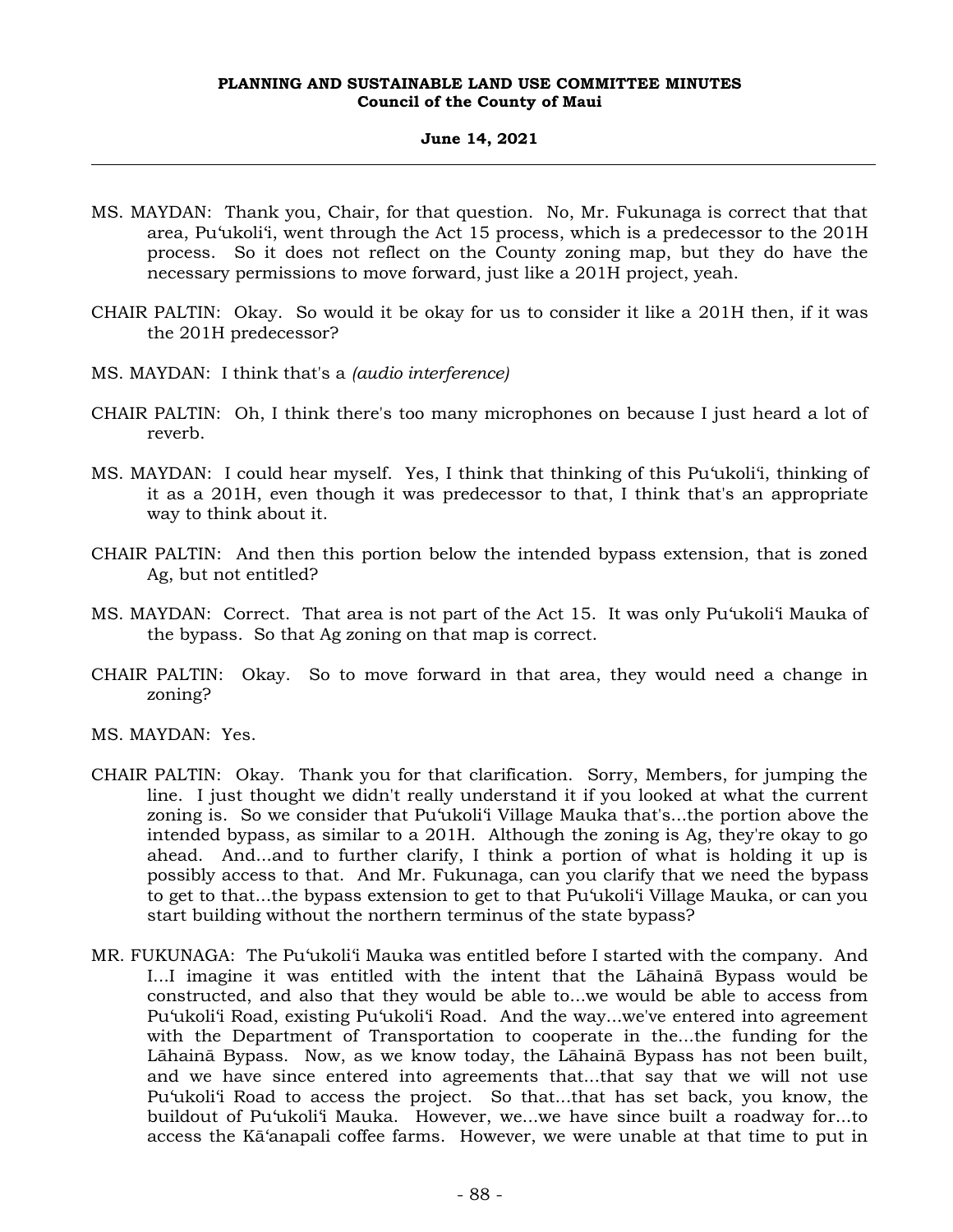# **June 14, 2021**

the utilities. So we're now starting to put in some of the utilities along that route and...and that's about a mile and a half.

CHAIR PALTIN: And that road that you built, that's not...Pu'ukoli'i is --

MR. FUKUNAGA: It's right --

CHAIR PALTIN: -- . . .*(inaudible)*. . . one?

MR. FUKUNAGA: Yes, yes. Correct.

- CHAIR PALTIN: And you could use that road to access the Pu'ukoli'i Village Mauka?
- MR. FUKUNAGA: Yes. We...we intend to use...use that road, and we're still working with Department of Transportation and trying to see if they can get the Lāhainā Bypass extended north.
- CHAIR PALTIN: Okay. And...and, sorry, one other clarification. At the point where that new road...I'm not sure if it's Kakaalaneo or what --

MR. FUKUNAGA: Yes.

- CHAIR PALTIN: -- where it intersects the intended bypass, was that going to be, like, an underpass, overpass, a roundabout or a street light, or is that too far in advance that you don't know?
- MR. FUKUNAGA: It's currently designated as an at-grade intersection, so it would be a...a lighted intersection. Yeah.

CHAIR PALTIN: Okay. Thank you.

MR. FUKUNAGA: So there's...

CHAIR PALTIN: Oh, go ahead.

MR. FUKUNAGA: Sorry. Yes. So there's two...there's actually three connectors we have in our land with the Lāhainā Bypass, and there's another connector on the south side that will connect the bypass to Honoapiilani Highway just above Hanakao'o Beach Park. And that would also be an at-grade intersection. So those...those connections are identified in the Lāhainā Bypass EIS. And then we have a grade separated connection, which would also connect to Pu'ukoli'i Village Mauka.

CHAIR PALTIN: Okay.

MR. FUKUNAGA: But that would be more like an underpass.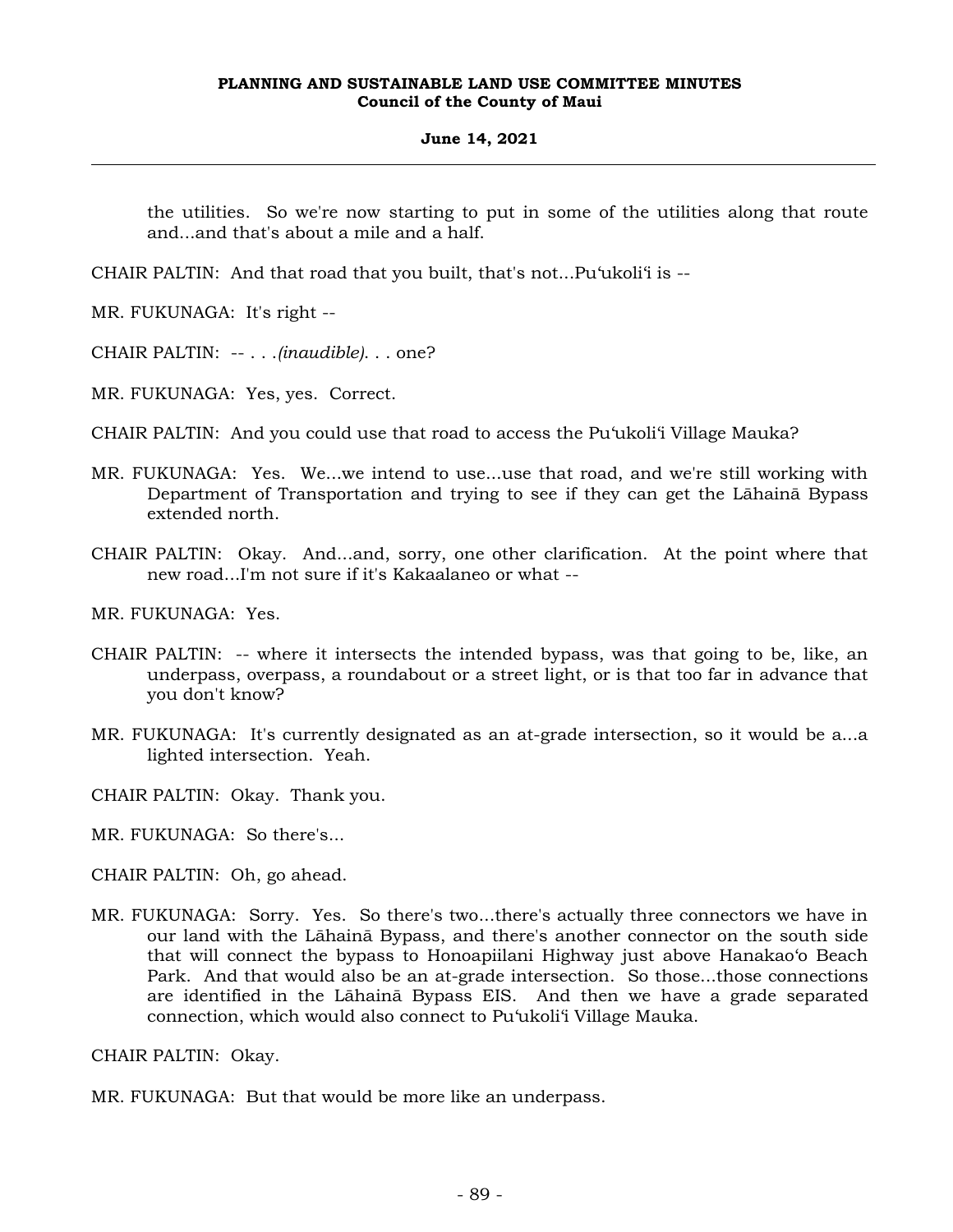#### **June 14, 2021**

- CHAIR PALTIN: Okay. Thank you. I just thought that would be helpful for the Members to understand the logistics of that. I hope...I hope the Members found that helpful. And so we last left off, I think, with Member King. Any further questions for first round? Member Molina...but I think we left off with Member Sinenci, and it was supposed to be Member Molina. Sorry, my bad. Thank you.
- COUNCILMEMBER MOLINA: All right. Okay. Thank you, Madam Chair. Mr. Fukunaga, just to clarify your opening statements, you mentioned does not comply with Maui County Code. So this is the proposed community plan designation you're speaking of. And do you folks see this as a, like, a down zoning or takings or anything of that nature? Just from your...from your point of view?
- MR. FUKUNAGA: Yeah. So, you know, the Maui County Code essentially says that the community plan should be consistent with the general plan. And the general plan...while the Maui Island Plan is a component of the...the general plan, and Kā'anapali 2020 Community Group participated in the Maui Island Plan, and there's specific description of the Kā'anapali area within the Maui Island Plan. And it further, you know, designates it as a...a growth area, a urban growth area. And so, you know, to...to...so the designation of 200 acres within a growth area, you know, for Parks and Open Space and Agriculture, we feel is basically...and...and...a redesignation of the urban growth boundary. And so as...is our contention that is not consistent with the...with the general plan, and, therefore not consistent with County Code.
- COUNCILMEMBER MOLINA: Okay. Thank you for that clarification. Thank you, Madam Chair.
- COUNCILMEMBER RAWLINS-FERNANDEZ: Chair, you're muted.
- COUNCILMEMBER LEE: You're muted.
- CHAIR PALTIN: Sorry about that, guys. I just saw so many mics on. Go ahead, Member Sugimura.
- COUNCILMEMBER SUGIMURA: I...this is my question for Mr. Fukunaga. So could you bring up your map again, and...and show us what was in Kā'anapali 2020 Community Plan that you recommended? Because I think your first map was what the West...the CPAC approved.
- MR. FUKUNAGA: Right. So...oh, okay. Let me...
- COUNCILMEMBER SUGIMURA: Or whatever way you want to talk about it. I just want to know --
- MR. FUKUNAGA: It...so in this exhibit here, the map on the top is what is current...it...it portrays the current draft community plan. Then the map on the bottom is the map that best reflects the Kā'anapali 2020 vision, and it was approved by the Kā'anapali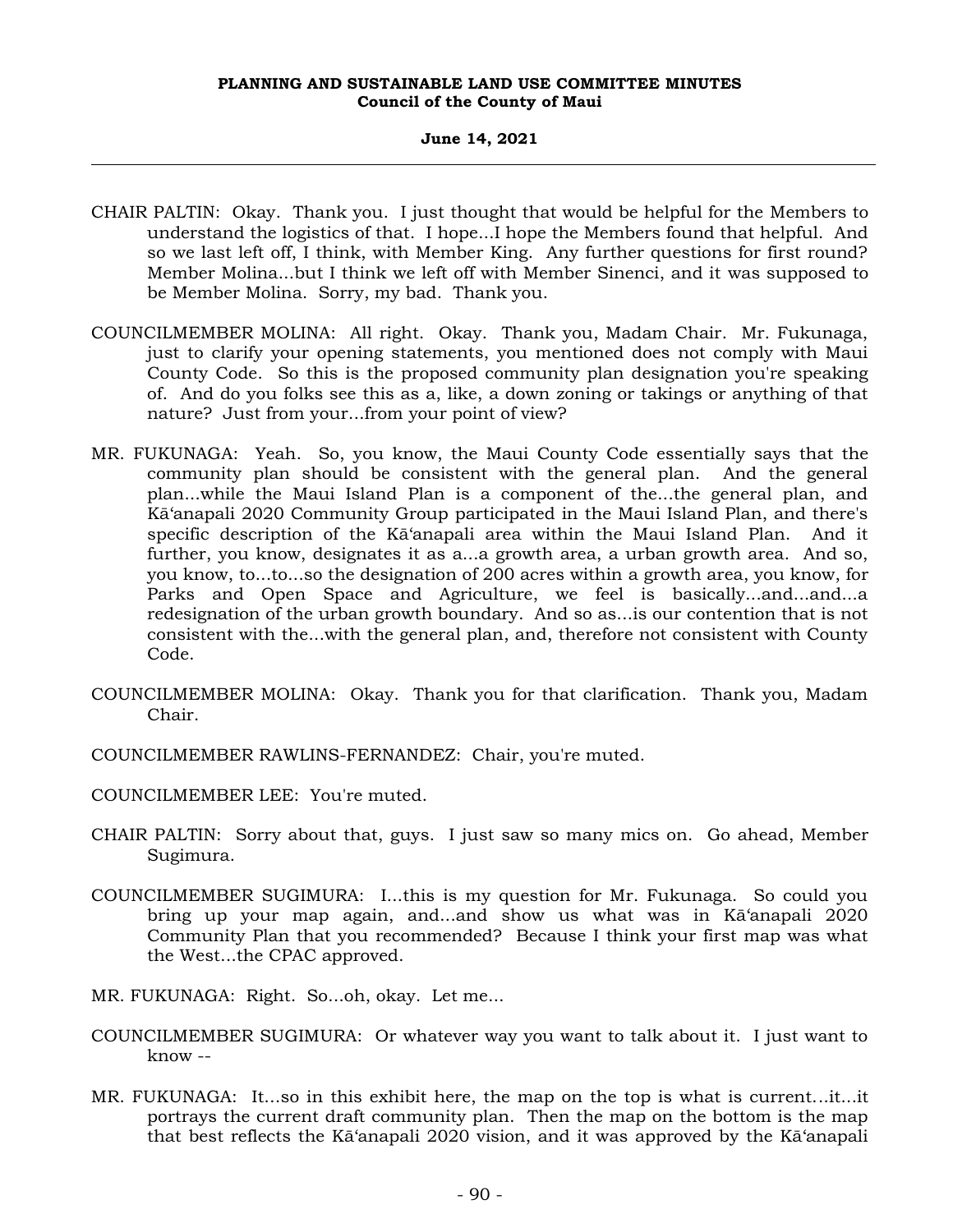#### **June 14, 2021**

2020 community members. And...but there's two distinct differences between the two, the first being that the bottom map has a lot more colors to it.

COUNCILMEMBER SUGIMURA: We only see one map, Chad.

MR. FUKUNAGA: Oh.

COUNCILMEMBER SUGIMURA: We only see one map. We don't see two.

MR. FUKUNAGA: Oh yeah?

COUNCILMEMBER SUGIMURA: If you could show us two, that would be great, yeah.

MR. FUKUNAGA: Huh? Let me try to . . .

CHAIR PALTIN: We're...we're seeing the...the single family, multifamily, mixed use commercial --

MR. FUKUNAGA: Okay. . . .*(inaudible)*. . . How about now?

CHAIR PALTIN: Still one map.

MR. FUKUNAGA: Ay, yeah. Okay. Let me just go back to this. Do you see the map now with...labeled Exhibit C?

COUNCILMEMBER SUGIMURA: No.

- MR. FUKUNAGA: Okay. Let's stop sharing. How about now?
- CHAIR PALTIN: Now we see a black screen.
- MR. FUKUNAGA: Oh, yeah. Okay. Let me...let me just describe it then. So the...the Kā'anapali 2020 proposed map has a lot more variation to it. And the idea...the vision was to create a separate but unique -- *. . .(timer sounds). . .*
- CHAIR PALTIN: Oh, if I can stop you. If you wouldn't mind stopping sharing screen, and then we'll just --

MR. FUKUNAGA: Okay.

CHAIR PALTIN: -- give you the extra minute because of the technical difficulties.

MR. FUKUNAGA: So the...the...the Kā'anapali 2020's vision was to have separate but unique communities. And...and that was dictated by the area also. You know, they felt that certain areas should have a community that...that really are...are unique to the area, but...but different from the neighboring communities. So the...having the different designations help promote or ensure that you...you get these different types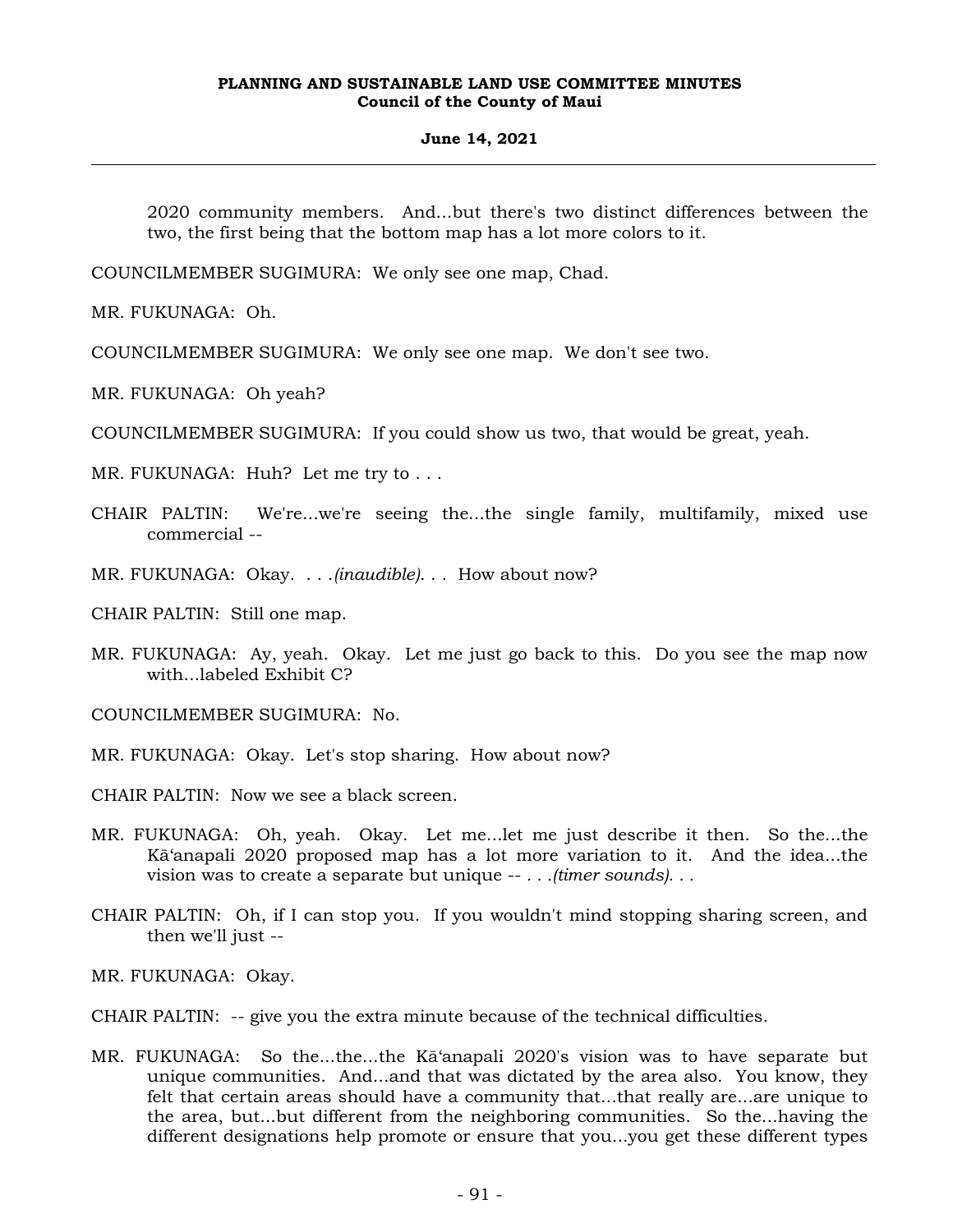**June 14, 2021**

of communities. As...as an example, there is areas of yellow, which is Residential. And so the idea was to place residential near existing residential...to place more medium density commercial applications where you...nearest the hotels, where you have more of these commercial types. And then to...to put the small town centers where you may have more mixed uses. The other large difference was on the south side, where...where the 2020 plan had mostly small town center. But nearest the highway, *. . .(timer sounds). . .* there was a ten-acre park, and that ten-acre park would facilitate the expansion of Hanakao'o Beach Park. It was also the only area that's visible from the highway and from Hanakao'o Beach Park. So you really couldn't see any place mauka, further mauka, than that. But there was a lot of thought...there's a lot of thought that went into that plan.

CHAIR PALTIN: Thank you, Mr. Fukunaga. Member Rawlins-Fernandez?

COUNCILMEMBER RAWLINS-FERNANDEZ: Mahalo, Chair. My question is for Ms. Nishiki.

CHAIR PALTIN: Ms. Nishiki.

- COUNCILMEMBER RAWLINS-FERNANDEZ: Aloha, Ms. Nishiki. The maps being presented to us today from Mr. Fukunaga, were those the maps that were presented to the CPAC?
- MS. NISHIKI: No, no. They are...they were not. There's a significant...there's...there's actually a lot of significant things. On the map that was proposed, or that was given to the CPAC by Mr. Fukunaga, showed the highest density of development in Kā'anapali Town South, with actually a hotel proposed right there above Hanakaoʻo. So I think that he is being misleading in saying oh, all we wanted to do was build some houses over there. No, they wanted to build a hotel, and West Maui does not need any more hotels. What we need is park and open space. So I just…I think that it shows the character of some developers when they try to be misleading to you folks when the community was very clear in what they wanted in this area. So it's a bit disappointing.
- COUNCILMEMBER RAWLINS-FERNANDEZ: Mahalo, Ms. Nishiki. And Chair, since I have remaining time, I'll invite Mr. Fukunaga to share comments.

CHAIR PALTIN: Mr. Fukunaga.

MR. FUKUNAGA: I…so I'm sorry, what is the question?

COUNCILMEMBER RAWLINS-FERNANDEZ: In response to Ms. Nishiki. . . .(*timer sounds*). . .

CHAIR PALTIN: Oh, sorry.

COUNCILMEMBER RAWLINS-FERNANDEZ: Okay. Mahalo, Chair.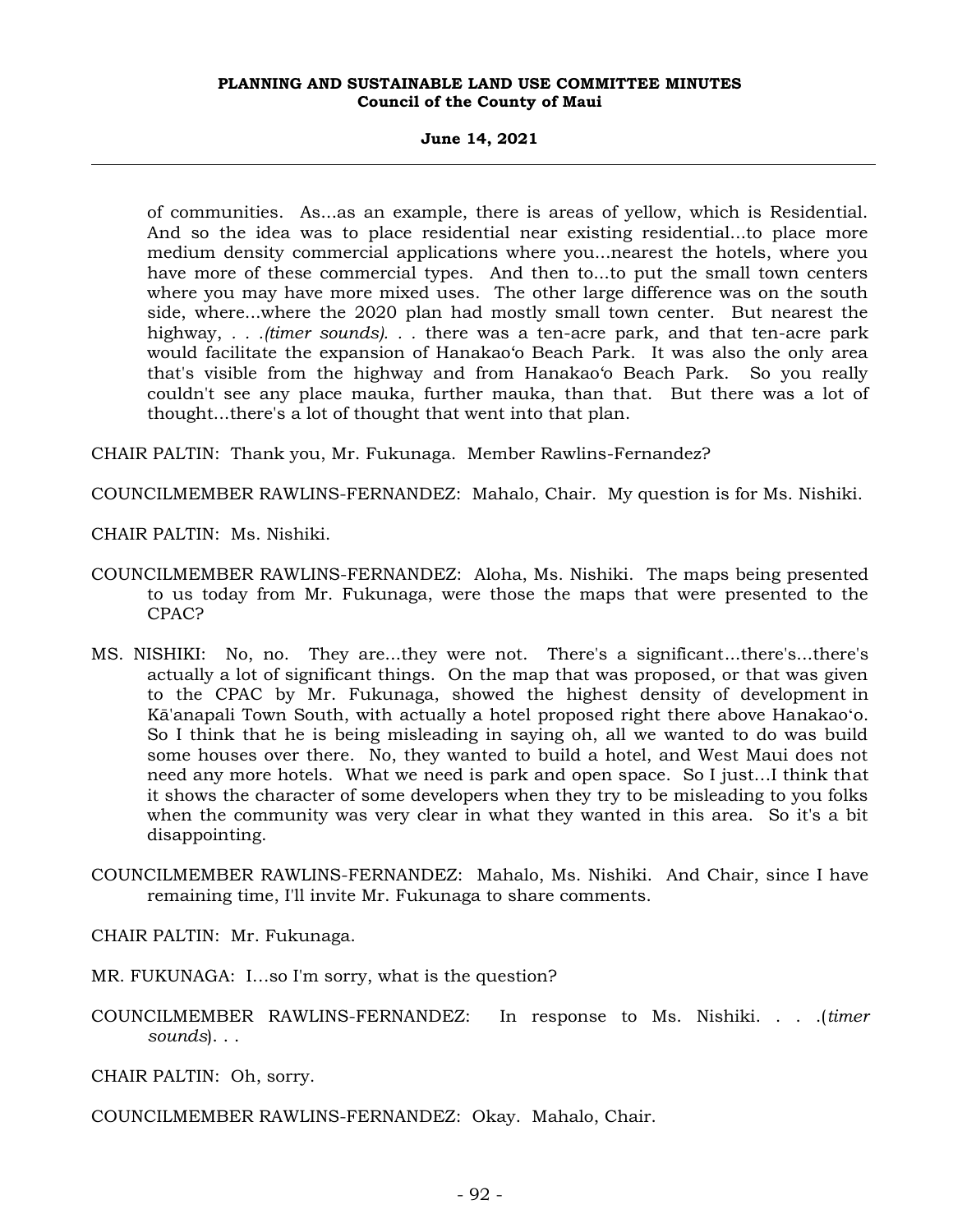# **June 14, 2021**

CHAIR PALTIN: Sorry. Sorry, Mr. Fukunaga, the time ran out. Okay. I think --

- MR. FUKUNAGA: So I'll just give an…oh, go ahead.
- CHAIR PALTIN: Oh, sorry. Member Johnson and Member Kama, I believe, have not had their first chance on the go around. Member Johnson or Member Kama, who would like to go?
- COUNCILMEMBER KAMA: If it's okay, I would like to hear Mr. Fukunaga's response to Member Rawlins-Fernandez's question.
- CHAIR PALTIN: Okay. Member Johnson, we'll come to you next. Mr. Fukunaga, I think the question was about a hotel being proposed on the south, and that the map that you're sharing with us was not what was shared with the CPAC, I believe. Member Rawlins-Fernandez can correct me if I'm wrong.
- MR. FUKUNAGA: That's correct. We had…we initially…so when the Planning Department came to us and we…they asked us to provide, you know, a suggestion, so we provided a map. It did have some small areas designated for a hotel. Part of the idea at that point was that when the hospital was being planned and…so there was a small hotel area next to the hospital, and there was another one next to the civic center. However, that plan was completely revised, and so we resubmitted another plan, and those uses were removed from that plan. So you know, the plan that I'm trying to show you…and if you allow me, I think I…I think I was told how to get it up. Is the…is the plan showing now? Is the exhibit showing now?

CHAIR PALTIN: Yes, Exhibit C. We're seeing Exhibit C.

MR. FUKUNAGA: Oh, shucks, it still…okay. Anyway, this…so this is…this is the plan that the Kā'anapali 2020 Committee Group has approved. And so in…there is no hotel in this plan, but Ms. Nishiki is correct. The initial plan did show hotels, but that plan is revised, and that was taken out. But the…so this plan, it really is a lot of Small Town Center, a lot of Residential, and then some Urban Corridor, with some Industrial for the cement batch plants. And then this area down on the south, the makai south, is ten acres of Parks and Open Space. And this is…this is the area that I was describing as the only area really visible from the highway and from Hanakaoʻo Beach Park. Because there was a railroad running through here, and for that railroad, the tracks had to be built up and leveled out, so it's kind of like a plateau or elevated. So you can see mauka of the railroad. So all these areas in yellow and pink is not visible from the highway, but it would…you know, it provides a much-needed, you know, housing. And there's also a police substation in this area. This is also the area where the Lāhainā Bypass connection is. So this route connects the Lāhainā Bypass back down to Honoapiʻilani Highway.

CHAIR PALTIN: Member Kama, did you have any further question?

COUNCILMEMBER KAMA: No, Chair. Thank you.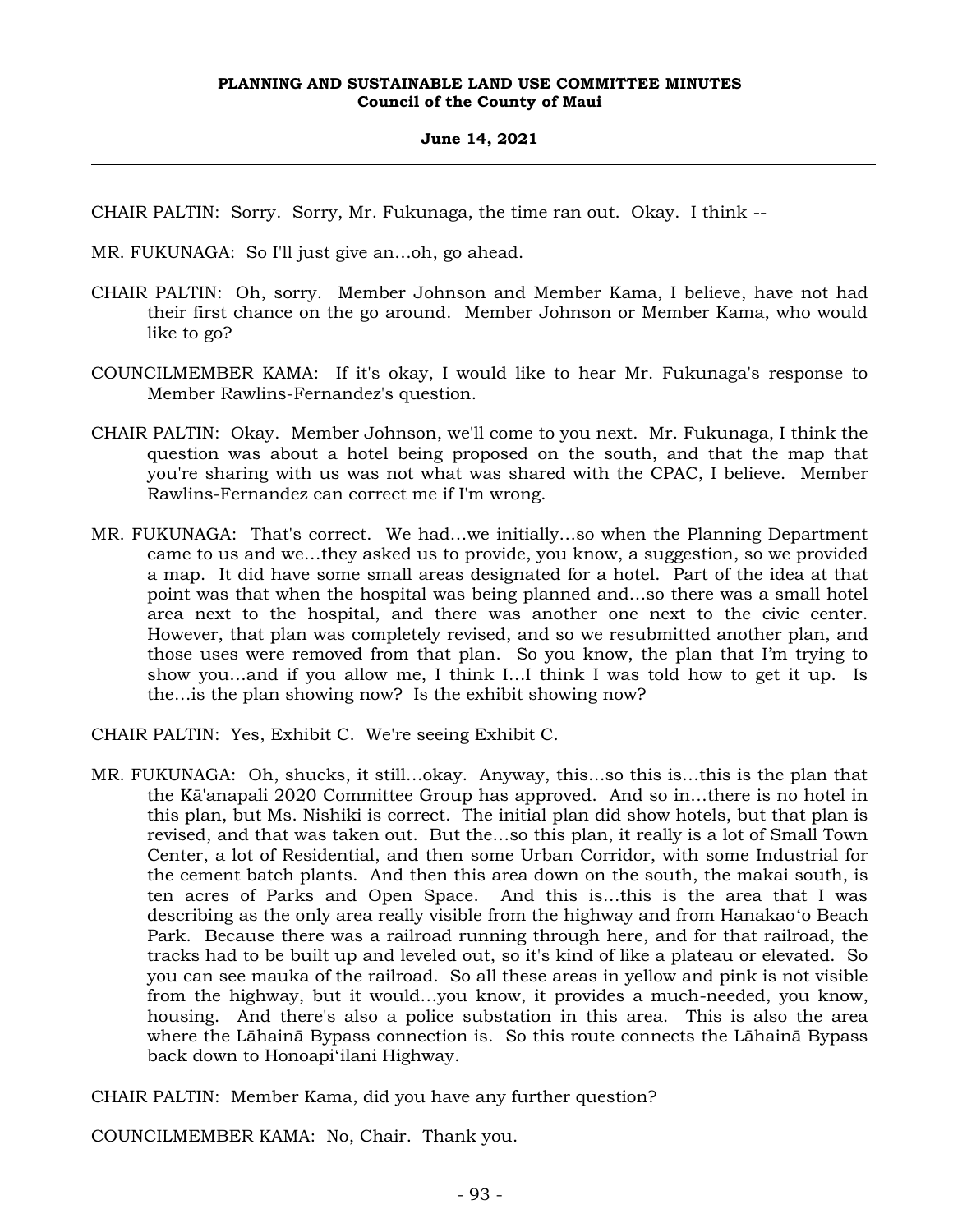# **June 14, 2021**

CHAIR PALTIN: Okay. Member Johnson, for your first go around.

COUNCILMEMBER JOHNSON: Okay. Sorry, button was stuck. Thank you, Chair. Just a simple question in regards to the matter that you guys referenced as prior to 201H, there was a State project. I forget the actual acronym. But is that for perpetuity…is that forever, or does that…do they have to go back and renew that? I think that's more of a question for Planning Department. Does that…is that like grandfathered in, or do they have to come back and, you know, re-update it, or is it permanent?

CHAIR PALTIN: Ms. Maydan.

MS. MAYDAN: Thank you, Member Johnson, for the question. I am not absolutely certain. I would assume that it runs with the property, and that they have that entitlement, but perhaps Deputy Director Hart would be more familiar, or someone else. But I'm sorry, I do not exactly know the answer to your question.

CHAIR PALTIN: Deputy Director Hart.

- MR. HART: Unfortunately, Chair, I can't answer that at this time. I'd need to look into it a little further.
- COUNCILMEMBER JOHNSON: Okay. Well, then just…oh, sorry.
- CHAIR PALTIN: Go ahead. Sorry. Go ahead, Member Johnson.
- COUNCILMEMBER JOHNSON: All right. Then the…I guess this is just for the developer then. What is the income levels you're going to be applying that affordable housing project for?

CHAIR PALTIN: Mr. Fukunaga.

MR. FUKUNAGA: Yeah. So Puʻukoliʻi Village Mauka, the entitlement runs with the land. And it is entitled to…with 51 percent affordable. So it's entitled for 940 units. So 51 percent of the 940 units will be affordable.

COUNCILMEMBER JOHNSON: Okay. All right. Thank you, Chair. No further questions.

- CHAIR PALTIN: Okay. Ms. Stewart, if you can put two minutes on for myself. For the 51 percent affordable for Puʻukoliʻi Village Mauka, do you know the AMI spread? Is it workforce or 80 percent and below, do you know?
- MR. FUKUNAGA: Oh, shucks. No, I don't have the breakdown in front of me. It does go into the gap group.

CHAIR PALTIN: Okay. Thank you.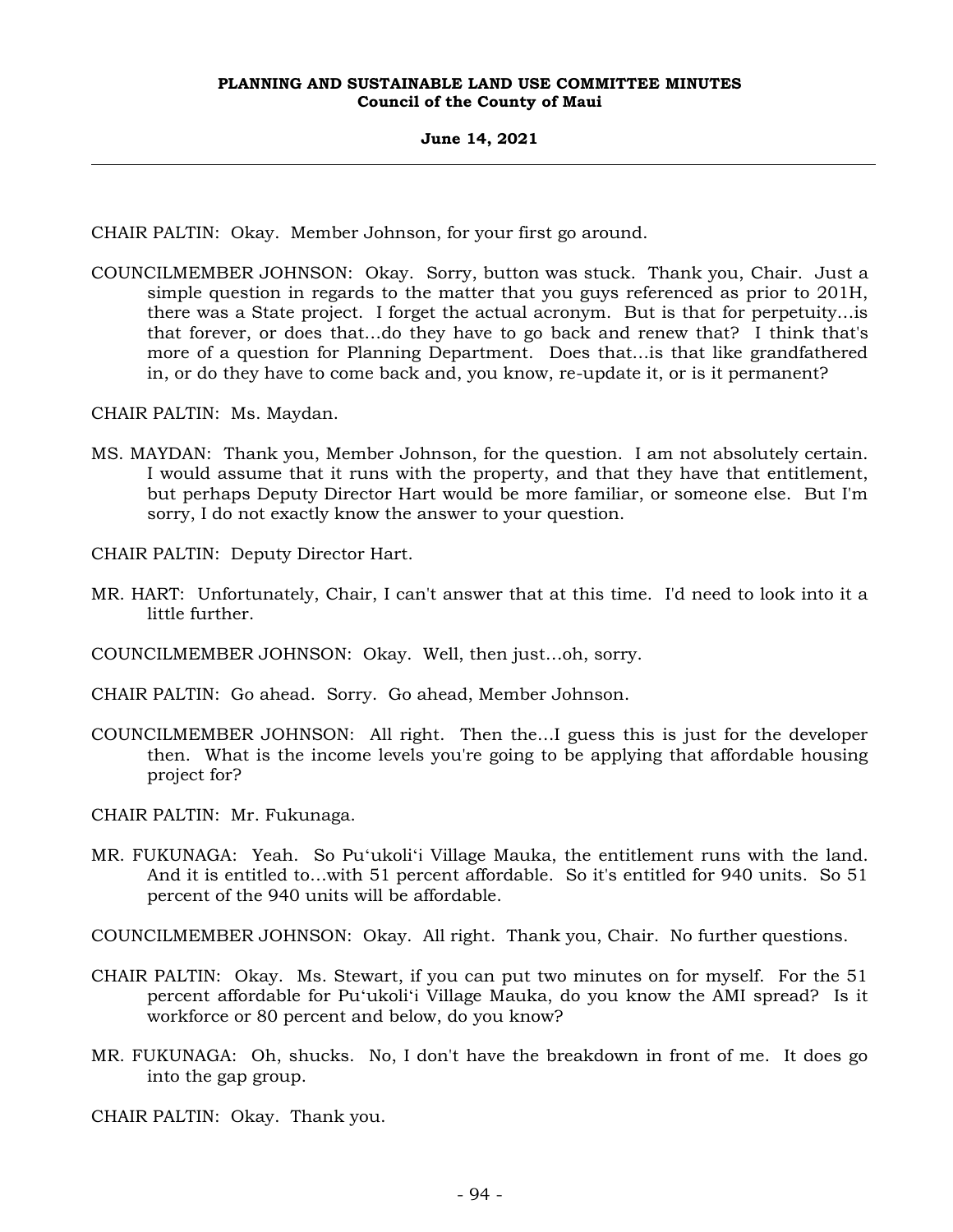#### **June 14, 2021**

MR. FUKUNAGA: Okay.

- CHAIR PALTIN: And then, Ms. Maydan, I guess my questions would be for you. The area besides Puʻukoliʻi Mauka is currently…looks like it's zoned Ag and Residential, with a little portion of Light Industrial down at the bottom, just above the highway. So if we're talking in terms of taking, by giving them something like Transient [*sic*]- Oriented Corridor or something where Light Industrial is allowed through these big swaths, would that be called a giving…or is there such thing as a giving? Ms. Maydan.
- MS. MAYDAN: Great question. It…if the Council were to designate portions transit-oriented development, it would provide intent…it would provide opportunity for a larger mix and higher density of uses in that area. I suppose you could label it a giving.
- CHAIR PALTIN: Okay. And I mean, if it's currently Ag, the value is in Ag land. And if we're changing the Community Plan Designation to Small Town Center, I'm looking that…at that as a giving, because Small Town Center allows for the zonings like B2, BCT, B1, A1, SBR, P1, P2, PK, PKGC, OS1, and OS2; is that correct?
- MS. MAYDAN: Correct, yes. . . .(*timer sounds*). . . The Small Town Center designation is on there to provide the opportunity for growth in that area that complies with the…with the Master Plan mix of uses for Kā'anapali 2020.
- CHAIR PALTIN: Thank you. I hear my time being up, but I feel like we're giving a lot more than we're taking here. Second round. Any follow up for anyone? Member Molina, followed by Member Johnson.
- COUNCILMEMBER MOLINA: Yeah. Thank you, Madam Chair. If I could ask the Department for Subarea 2, page 68, does not reference Māhinahina. Was that neighborhood intentionally left out of this process, or was there a reason for that?

CHAIR PALTIN: Ms. Maydan.

- MS. MAYDAN: Mahalo, Member Molina, for your question. No, I would say it was not intentionally left out, by any means. If the…if the Committee wished to add it in, we certainly would not have an objection.
- COUNCILMEMBER MOLINA: Okay. Maybe, Madam Chair, something for consideration at a later point.
- CHAIR PALTIN: Okay. Yeah, when we go over the wordage.

COUNCILMEMBER MOLINA: Yeah.

CHAIR PALTIN: I did have a little bit of suggestion, but I would welcome…if you'd like to include Māhinahina, yeah.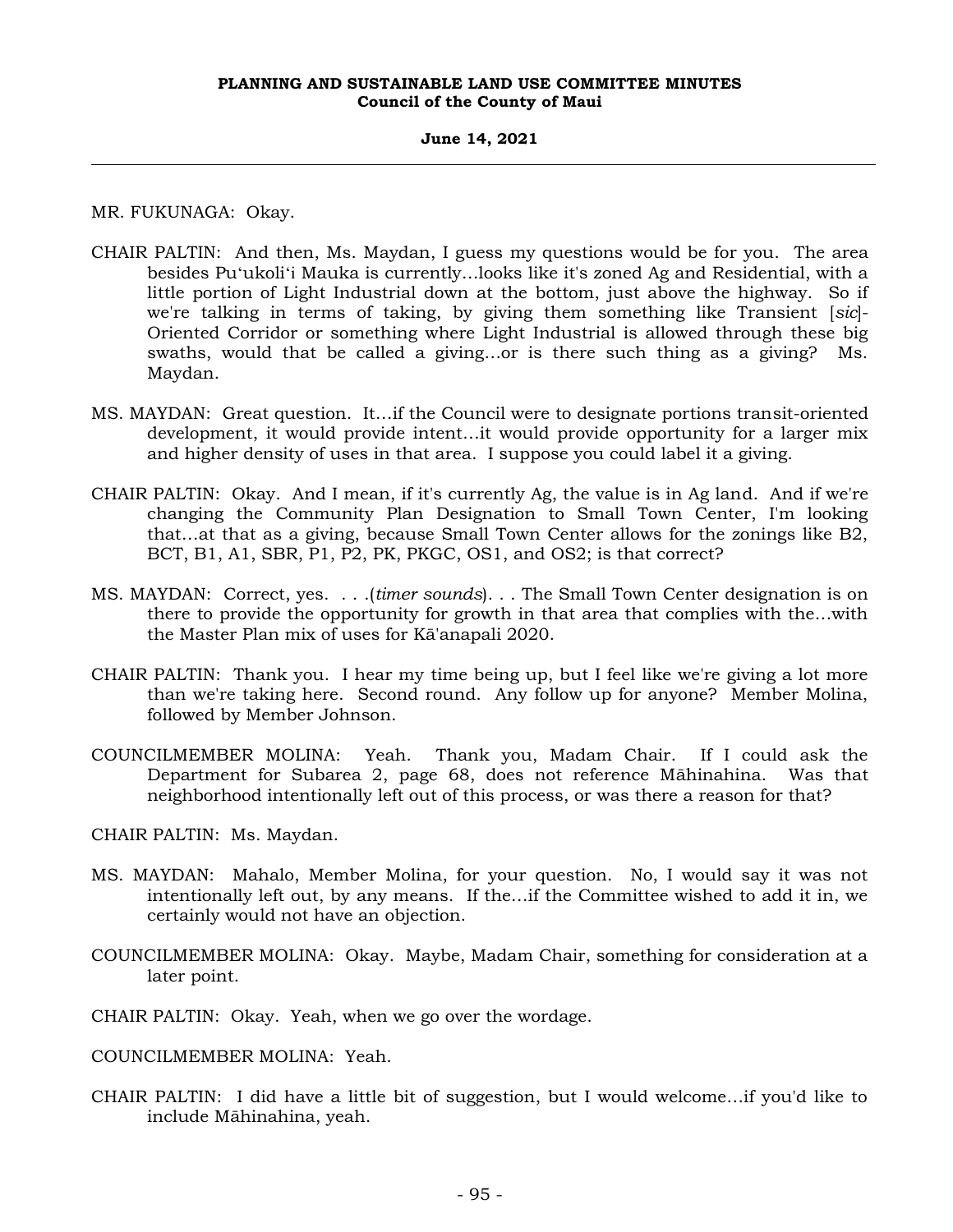#### **June 14, 2021**

COUNCILMEMBER MOLINA: Sure. Okay. Whenever you deem it appropriate. Thank you.

CHAIR PALTIN: Okay. Member Johnson…okay. Member Johnson.

- COUNCILMEMBER JOHNSON: Thank you, Chair. Just quick follow ups for Mr. Fukunaga. I didn't…I was unclear with what you mentioned by the response you gave to Councilmember Paltin in regards to the gap group. What is the gap group? Can you expand on that?
- CHAIR PALTIN: Mr. Fukunaga.
- MR. FUKUNAGA: Allow me one sec. I can grab my binder with the breakdown if you want --

CHAIR PALTIN: Okay.

MR. FUKUNAGA: -- better clarification.

CHAIR PALTIN: Okay. Traditionally, I think the gap group is 120 to 140 for AMI.

COUNCILMEMBER JOHNSON: 140, yeah. Okay. All right.

CHAIR PALTIN: I think, maybe, he's grabbing the binder with the breakdown of the affordable AMIs.

COUNCILMEMBER JOHNSON: Okay. All right. I…then my question --

- MR. FUKUNAGA: I think you answered the question for me, yep.
- COUNCILMEMBER JOHNSON: Okay. And then the follow up was, when did you apply for that pre-201H project? When was…did you first start off with it?
- MR. FUKUNAGA: Oh, so…okay. So that was before I started with the company. I started in 2005.

COUNCILMEMBER JOHNSON: Okay.

MR. FUKUNAGA: I don't…so I believe it was around 1999.

COUNCILMEMBER JOHNSON: Okay. So 201H is typically . . .(*timer sounds*). . . called fast track. So that's why I'm surprised that it just…now it's coming up if this was fast tracked to get you all those exemptions. All right. Thank you. I have no further time. Thank you for your question…or thank you for answering my questions.

CHAIR PALTIN: Thank you, Member Johnson. Member Lee.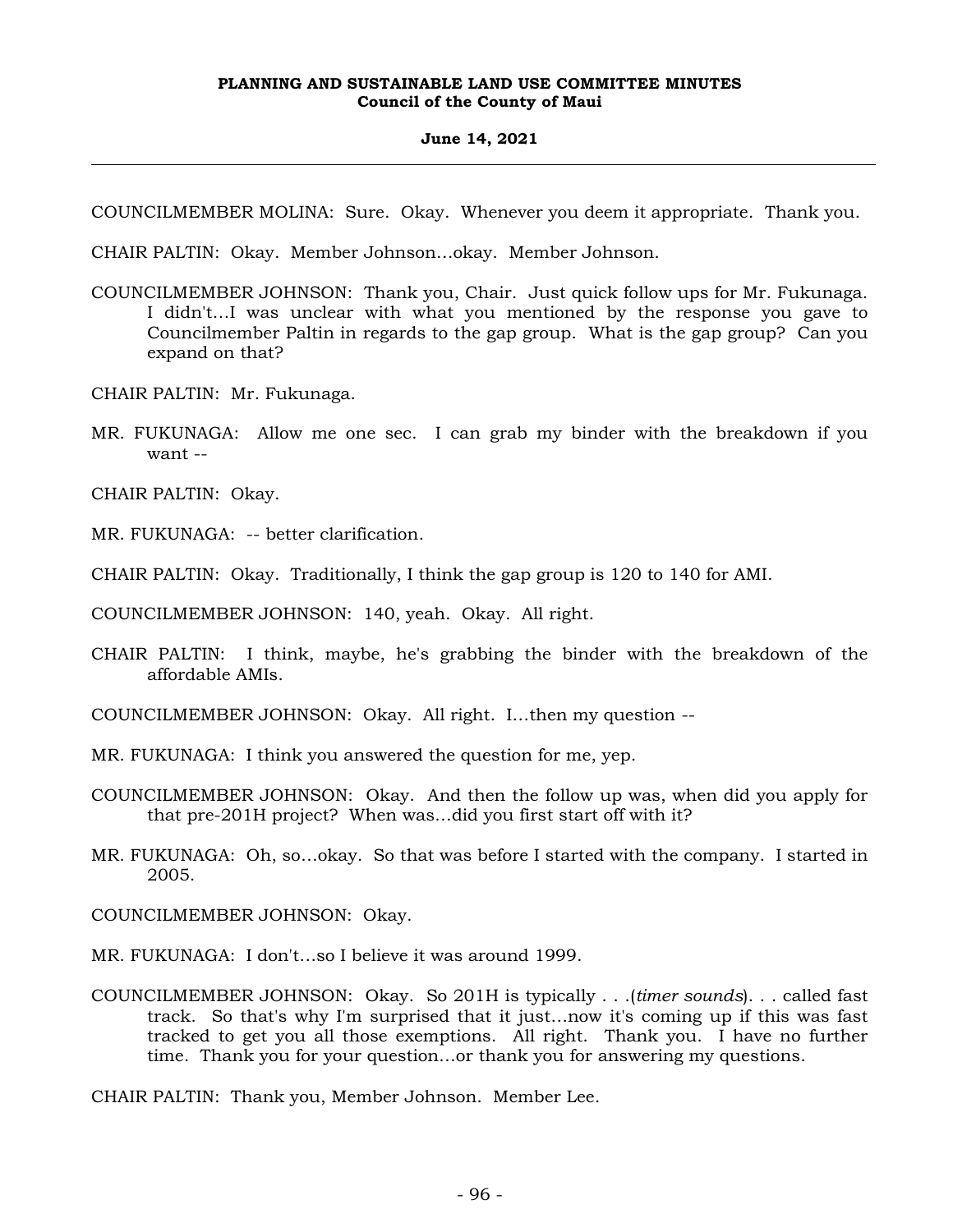# **June 14, 2021**

- COUNCILMEMBER LEE: Thank you, Madam Chair. Member Johnson, that project was approved in the '90s, but one of the reasons why it never went forward is because the rich people up on Puʻukoliʻi Ridge didn't want the affordables to be close to them. So I think, Chad, what was considered…and they didn't want the poor people to use their road. So they were looking at two roads. And then the project just died. Okay. So my question for you, Chad, is that Kā'anapali 2020 is how many phases and how long do you think it'll take?
- MR. FUKUNAGA: To be honest, we haven't…we know it will take multiple phases. We haven't really gotten into the weeds as to how long or exactly how many phases it'll take to build out. What we are finding is that the resources and the utilities are very spread out. And this is kind of complicated. So you know, this is a complicated answer, but the utilities really drives, you know, what can be built. So where we have…the water comes from the mauka direction. You know, the sewers, obviously, down along the highway, and then…and then Maui Electric has kind of like a spaghetti network of electrical lines running through the area. So what we're trying to do is see where we can best try to match up all of these utilities that would make sense. So for example, for Puʻukoliʻi Village Mauka, we envision starting from the north side and working our way south. So we kind of feel like, you know, that'll work for Kā'anapali 2020 also. However, on the south side --

COUNCILMEMBER LEE: Wait, so how…so how long…Chad, Chad, how long?

MR. FUKUNAGA: Yeah.

- COUNCILMEMBER LEE: Five years, ten years, fifteen years, twenty years?
- MR. FUKUNAGA: So we've…we see Puʻukoliʻi Mauka as approximately ten years, and then we see Kā'anapali 2020 probably ten to fifteen years.
- COUNCILMEMBER LEE: Okay. Thank you. Thank you. . . .(*timer sounds*). . .
- CHAIR PALTIN: Member King.
- VICE-CHAIR KING: Thank you, Chair. I have a question for Mr. Fukunaga. So this is…this project is, what, over 15 years old, and you, when…at the time that you got the entitlements…or you weren't with them, but the Kā'anapali Beach Resort, wasn't…was there no deadline put on them? Because most of our 201H projects will have a deadline where they have to start in the neighborhood of five years or ten years, and this seems to have no deadline, and you're talking twenty years out now. So you were not given…the company was not given a deadline that they had to start the project by?
- MR. FUKUNAGA: Yeah. At that time there was no deadline assigned, but the entitlements runs with the land.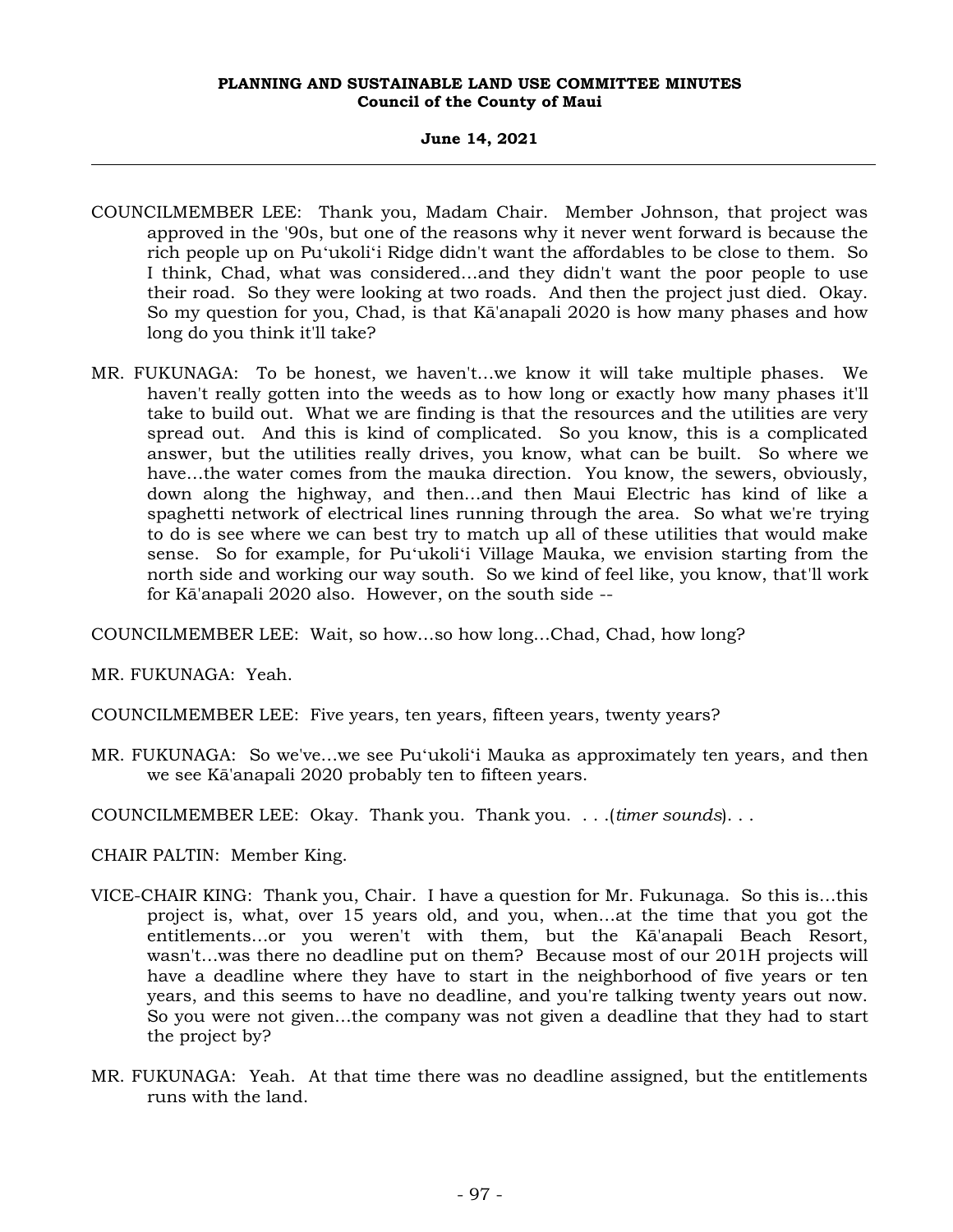# **June 14, 2021**

VICE-CHAIR KING: Yeah, I know it runs with the land, but one of the problems…one of the reasons for those deadlines is because things change, and that's why we do Community Plan updates every ten years, because the community changes. So when you plan something for twenty years out, or even ten years out, that doesn't get started, you have to expect the community's going to be different by the time you do get started or you…or you get closer to it. And that's, to me, the reason why we have those deadlines, to -- . . .(*timer sounds*). . .

CHAIR PALTIN: I guess…was that a question? I don't think --

- VICE-CHAIR KING: I guess I heard that they…they were not given the…I guess whatever that other program you were under was not…did not…was not…did not give you a deadline to have to start the project, because you're talking about entitlements that are almost 20 years old. Is that --
- MR. FUKUNAGA: We want to start. Yeah, we're working hard to get started as soon as we can.
- VICE-CHAIR KING: No, I know you want to, but I'm just saying…I just wanted to clarify that you were not given a deadline by which you had to start.

MR. FUKUNAGA: You're correct.

- VICE-CHAIR KING: So you could be talking…you could be talking about this same project in 30 years, when the community is half under water, you know, and the…in the sea level rise area. So that's a concern. Anyway, that's…I just wanted to clarify that that's the situation, is that this is not…there's no deadline to start. So we could be back here in another ten years talking about this.
- MR. FUKUNAGA: I hope not. We want to start.
- VICE-CHAIR KING: Yeah. Right.
- CHAIR PALTIN: I think I saw…Member Sugimura, was your hand up? Go ahead.
- COUNCILMEMBER SUGIMURA: Thank you. So the maps that I was asking Chad about. So the CPAC, or the proposed West Maui Community Plan, has designated their land, which is 97 acres, Chad, in Ag and Park/Open Space. And what you have proposed in that area, if you could confirm, is Small Town Center and Residential; is that correct?
- MR. FUKUNAGA: That's correct. And then ten acres of Parks and Open Space on the makai side, adjacent to the highway.
- COUNCILMEMBER SUGIMURA: And that was so that Hanakaoʻo Beach Park, you can see that ten-acre park from across; is that right?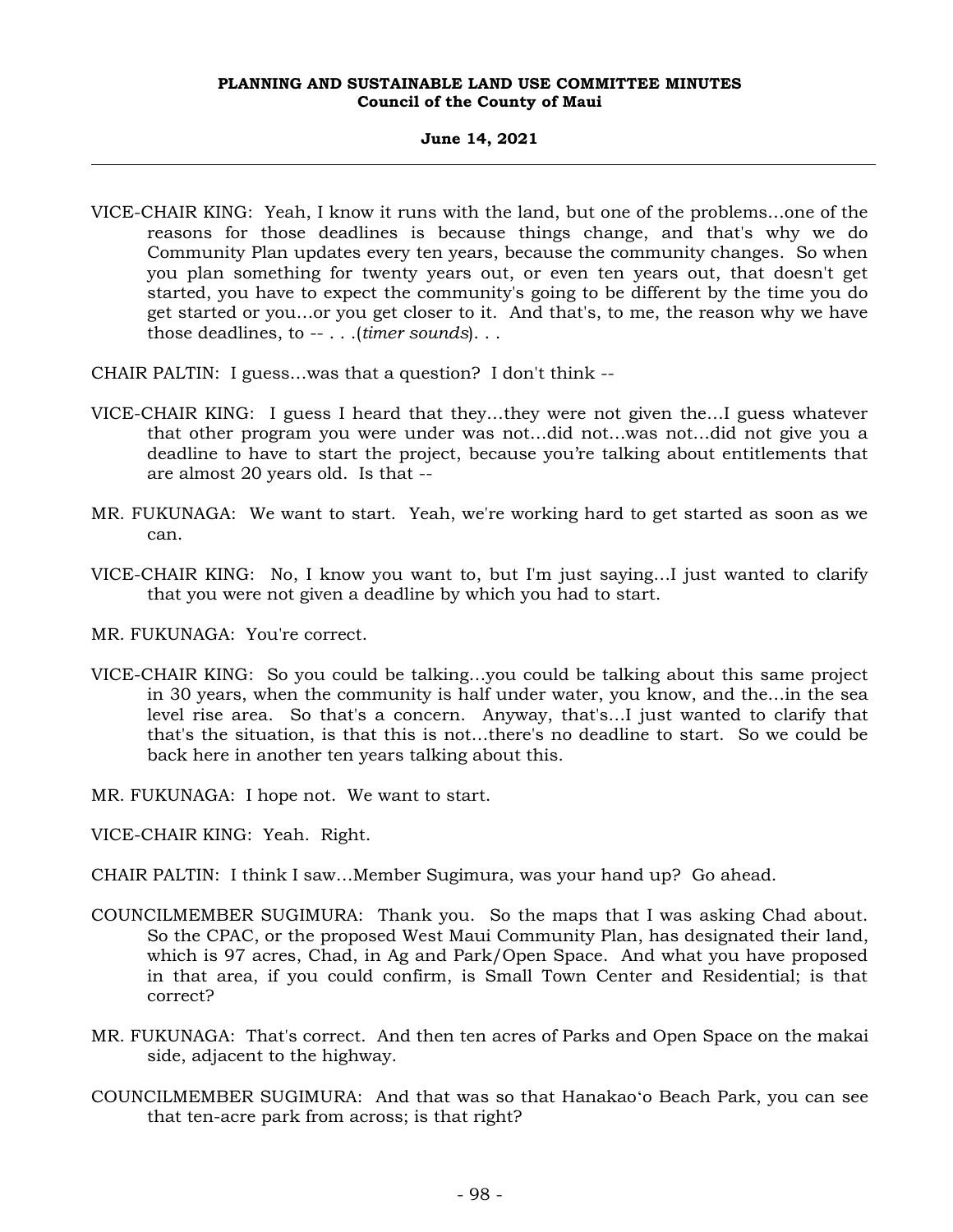# **June 14, 2021**

- MR. FUKUNAGA: Yeah. Yeah. That's the area that's visible from the highway. And you know, if there's any needed expansion of the park, that area makes the most sense for it.
- COUNCILMEMBER SUGIMURA: Okay. Thank you. So going back to a previous question about taking, right, because now we have Kāʻanapali 2020 land . . .(*timer sounds*). . . that the Community Plan has designated Small Town Center…I'm sorry, Ag and Park/Open Space. And I just would like to know from Corp. Counsel, what is the impact if it proceeds with the recommendation from the…that's in the West Maui Community Plan proposed, versus what they wanted.
- CHAIR PALTIN: Okay. To clarify, it's currently zoned as Ag, right, just clarifying that. But Deputy Director Hopper, do you have a answer for Ms. Sugimura?
- MR. HOPPER: Again, this is a type of item I would want to discuss in Executive Session. But you're correct, the current designation of the property is Agriculture.
- CHAIR PALTIN: Okay. Thank you. Member…who was next? I think maybe only Member Kama and myself. Did…Member Sinenci, did you have a follow up round, or did you want one? No.

COUNCILMEMBER SINENCI: I'm okay. Thank you.

CHAIR PALTIN: Member Kama, did you need a follow up round?

COUNCILMEMBER KAMA: No. Thank you, Chair.

CHAIR PALTIN: Okay. I think…I think we're good. Thank you so much to our resources. We really appreciate folks making yourself available for our questions. And let's move on to deliberations. Votes. I'd like to start off with…on the votes. Our letter, our opening letter, we received from Director McLean when she transmitted the Draft West Maui Community Plan to us on January 19th, on the outstanding item regarding Concrete Batch Plants. I can just read it to you so you guys don't have to search it up on Granicus. Outstanding Items, Concrete Batch Plans. At the Committee's final meeting on December--and she's talking about, I believe, the Maui Planning Commission--final meeting on December 8th, 2020, a testifier from Hawaiian Cement and a testifier from Kāʻanapali Land Management Corporation expressed concern that their concrete batch plants in Honokōwai are designated Park/Open Space in the Draft Plan. The Commission did not have a chance to consider the details of the testifiers' concerns, and requested the Department do research on the batch plants and their permits, and provide this information to the Council for its consideration. The following information is provided per the Commission's request. There is one conditional permit and one State special permit, SCP, for concrete batching in West Maui, on TMKs 4-4-001, portion 108, and 4-4- 003, portion 001. These TMKs are currently in the State Land Use Agricultural District, designated Agriculture in the 1996 West Maui Community Plan, and zoned Agriculture. The State special use permit is valid until February 28th, 2022, ten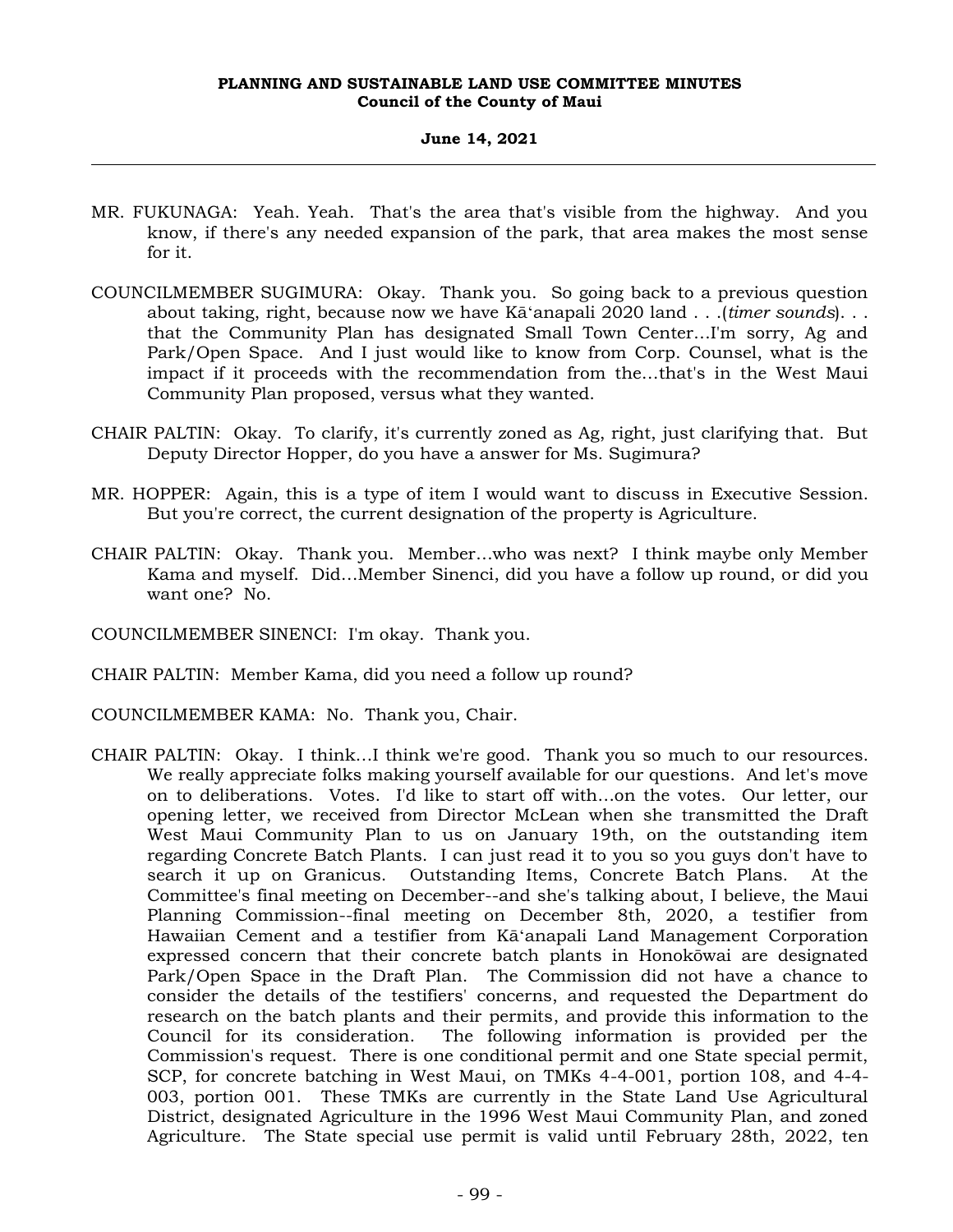# **June 14, 2021**

years from its initial approval in 2012. And the conditional permit is valid until August 4th, 2032, 20 years from its initial permit in…initial approval in 2012. The Department's recommendation…the Department recommends that the Council take no action on this matter. Changing the Community Plan designation for the above parcels will not impact the operation of the batch plants. The permits are valid, and will remain valid, regardless of the Community Plan designation. And then we also did hear from, I think, Mr. Andrion and some other folks. I think Mr. Volner sent in written testimony. And you know, it was stated that, you know, the concrete batching plants, it needs to be in West Maui so that it could be used. You have anticipation of the bypass extension coming up, and possibly moving some of our roads inland, Lower Honoapiʻilani Highway…or Road, I'm sorry…near Kaʻōpala Bay, and whatnot. And there was concern on their part. For me, I'm open to having the Community Plan designation be Industrial, with the conditions that this should be only for the use of concrete batching plants. No other type of industrial use allowed, noxious fumes, and whatnot. But I'm open to what the Members…if there…if you'd like to discuss the matter at all. Member Sugimura.

- COUNCILMEMBER SUGIMURA: So when you're ready, I'd like to support you and make an amendment to change the land use designation from Parks/Open Space to Industrial.
- CHAIR PALTIN: For those TMKs that I stated?
- COUNCILMEMBER SUGIMURA: Yeah. Um-hum.
- CHAIR PALTIN: Okay. So moved by…was the amendment the motion to move it to Industrial?

COUNCILMEMBER SUGIMURA: Yes.

- CHAIR PALTIN: Okay. So moved by Member Sugimura. Is there a second? Member Lee. So it's been moved by Member Sugimura and Member Lee to grant conditional Community Plan Designation to change those two TMKs to Industrial, and the condition would be that only the concrete batch plant usage would be allowed. No other of the heavy industrial usages would be allowed. And this action would not affect the zoning. If they would like to change zoning in alignment with the Community Plan Designation, that would be a whole other step. But I'm hoping that this alleviates the concerns of those folks. Would…any discussion? Member Sugimura, followed by Chair Lee, followed by Member Sinenci.
- COUNCILMEMBER SUGIMURA: I'm making this motion to support your recommendation. For the Members' information, it's about...approximately 1.666 acres. Thank you.

CHAIR PALTIN: Chair Lee, did you have anything as the seconder?

COUNCILMEMBER LEE: No further discussion.

CHAIR PALTIN: Okay. Member Sinenci, I saw you had your hand up.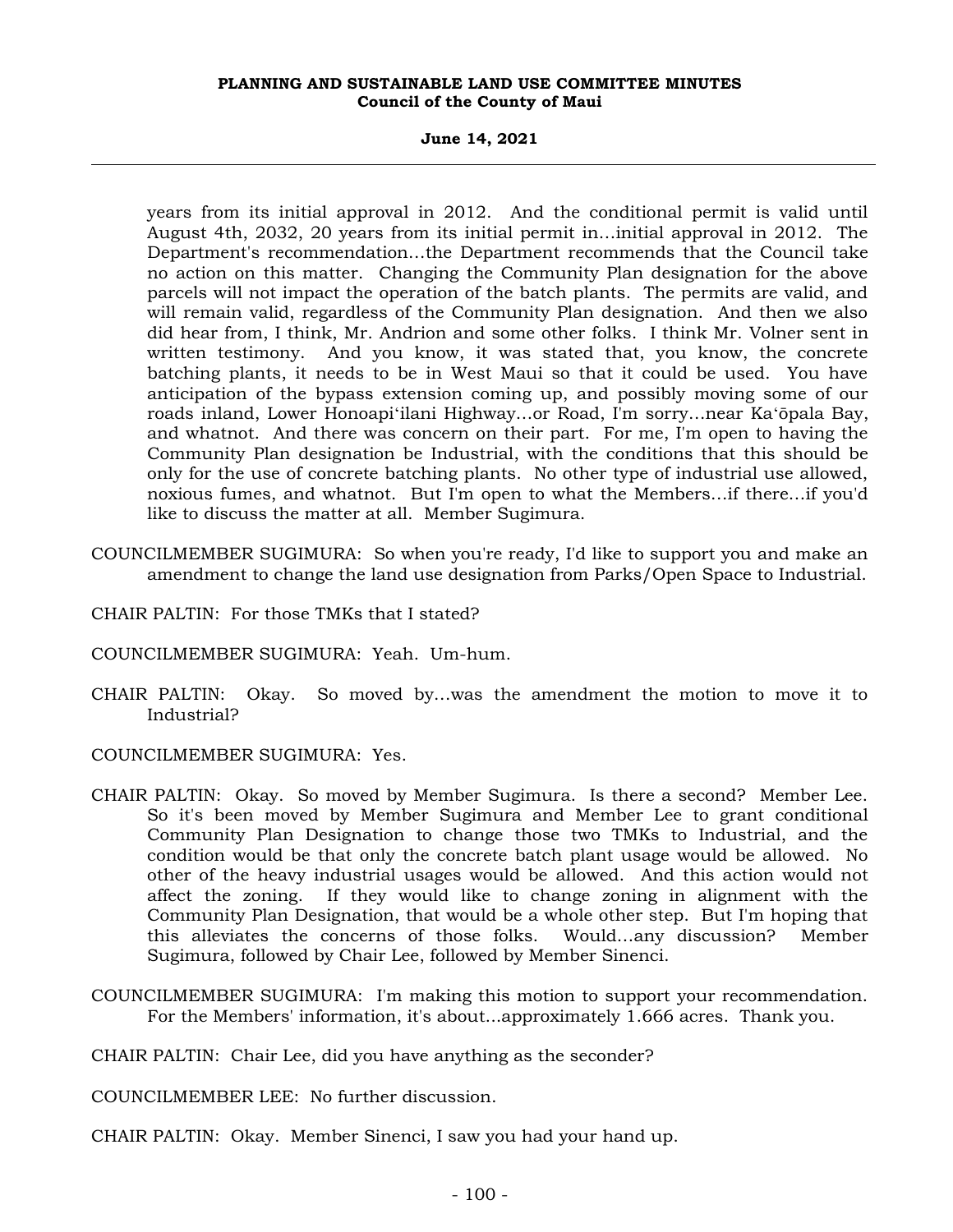# **June 14, 2021**

- COUNCILMEMBER SINENCI: Yeah, thank you, Chair. I just had a clarification that if, under the current, or the proposed Public/Quasi-Public, can they still operate? And I believe they required a special use permit, or a conditional permit. Was this the one?
- CHAIR PALTIN: Yeah. One of them has a conditional permit, and one of them has a State special use permit. And Director McLean said they can continue on without this change in Community Plan Designation, but there still was some apprehension on their part. And you know, concrete batching plants, if that's where it is, that's likely where it's going to be. And for me, I do see need for a concrete batching plant on the West Side with us planning to move some of the highways and the northern terminus that Mr. Fukunaga was saying. So I'm okay with it, with that conditioning language that it can't be used for all types of heavy industrial, simply restricted to concrete batching plants only. I believe when I asked some of the testifiers, they were okay with that restriction for concrete batching plant only. So seems like not too big a deal.

COUNCILMEMBER SINENCI: Okay.

CHAIR PALTIN: Member Molina.

COUNCILMEMBER MOLINA: Yeah. Thank you, Madam Chair. If I could ask Corp. Counsel, is there a loophole with that? I mean, can we just restrict it specifically? I mean, even though that zoning-wise, I guess, you can do more than just what we'd prefer. I mean, can someone find a loophole with that?

CHAIR PALTIN: Mr. Hopper.

COUNCILMEMBER MOLINA: Because you never know how people can their change minds, yeah, down the road.

CHAIR PALTIN: Mr. Hopper.

MR. HOPPER: Well, first, I'd want to confirm with the Department that…you're changing it to Industrial Community Plan. So I'd want to confirm with the Department that concrete batching is allowed in the Industrial Community Plan Designation. I don't know that off hand. The second thing is, you know, doing…I don't know how often you've done conditional Community Plan changes. I guess this would be, what, a Community Plan Designation, and then you would have an area-specific policy added, or something along those lines, that would say area-specific policy: the area, describe it, can only be used for concrete batching. I mean, I can't say that's necessarily a best practice, although I don't think that it's necessarily illegal. It's not like a…it's not like a zoning condition. I mean, you put the language in the plan, and the plan is only enforceable as far as you would need your discretionary permits to do those things. If the zoning is still going to be Ag, then they would still need to get that special permit and have that in place under the conditions of the special permit. If they were to get a change in zoning to Industrial, which is what this designation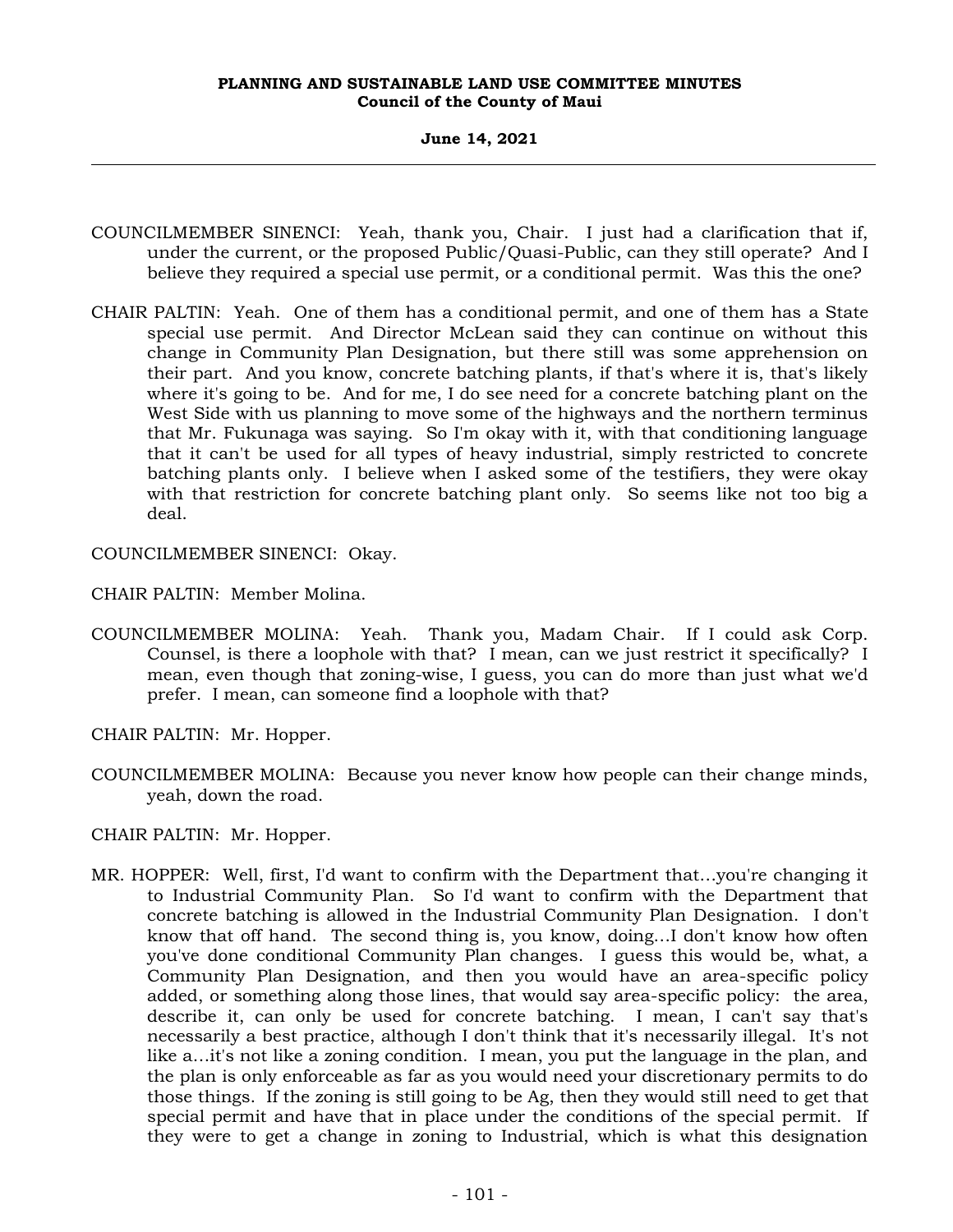**June 14, 2021**

would tell them they should…they should do really, then you could condition that as appropriate. You could...if that designation…didn't end up having that designation, it would…you could potentially do those additional uses. So the Council would probably want to condition a change in zoning to Industrial. Now, if you're okay with this continuing to be used as a…by conditional permit, and I don't know if there's a State special use permit involved in it too, another possibility is to have it designated as Agriculture and have them continue to do that, and look at a long-term redesignation of everything to Industrial or another appropriate classification. I think they would also need a State district boundary amendment to Urban, which is…it's just also a bit more of an extensive process. So, you know, I don't know how much this change in the Community Plan necessarily gets them to where they want to go. I think they'd still need to have all their permits renewed and everything like that. I think you could do it. It's not necessarily the typical way, to have Community Plan Designations with only one use allowed in the designation. I mean, that's not typical, but it's…you have done things like that in the Plan here, so I don't think you can't do it. But the other clarification I'd want is, what is the current Community Plan Designation of these areas? I think they had talked about it being proposed as Open Space, but I thought it was Agriculture, correct?

CHAIR PALTIN: I think the zoning is Agriculture, and one of them may be…let's see.

- MR. HOPPER: I think you had said the testimony was based on the concern about it being designated Open Space at some point. And so I think you probably want to…generally want to avoid that.
- MS. MAYDAN: Chair, I can provide…I can provide some more --
- CHAIR PALTIN: Ms. Maydan, if you want to answer Mr. Hopper's question.
- MS. MAYDAN: Yes. Thank you very much, Chair. So in the existing Community Plan, one of the batch plants is within a Project District. It's designated Project District in the Community Plan. The other one is Agriculture. And I want to make…I want to clarify something in our transmittal letter. In our January 19th transmittal letter, we mistakenly only listed one of the batch plants. We noted that there's one for Hawaiian Cement and--what is it--HC&D, but we only listed the TMK and the permit numbers for one of them. The other one is on a separate TMK with a separate conditional permit and a separate State special use permit. So they both have conditional permits, they both have State special use permits. And they are on…and I just want to make clear, because of the motion on the floor regarding the TMKs, they are on portions of these TMKs. Some of these TMKs are quite large. So they are on small portions…the existing operations are on small portions of these TMKs. And I think the last question Mr. Hopper had was does industrial Community Plan Designation, would that allow for something like a concrete batching plant? Yes, it would. But he is also correct that one of them is operating under…or they both are operating under conditional permits and State special use permits because they are zoned Ag.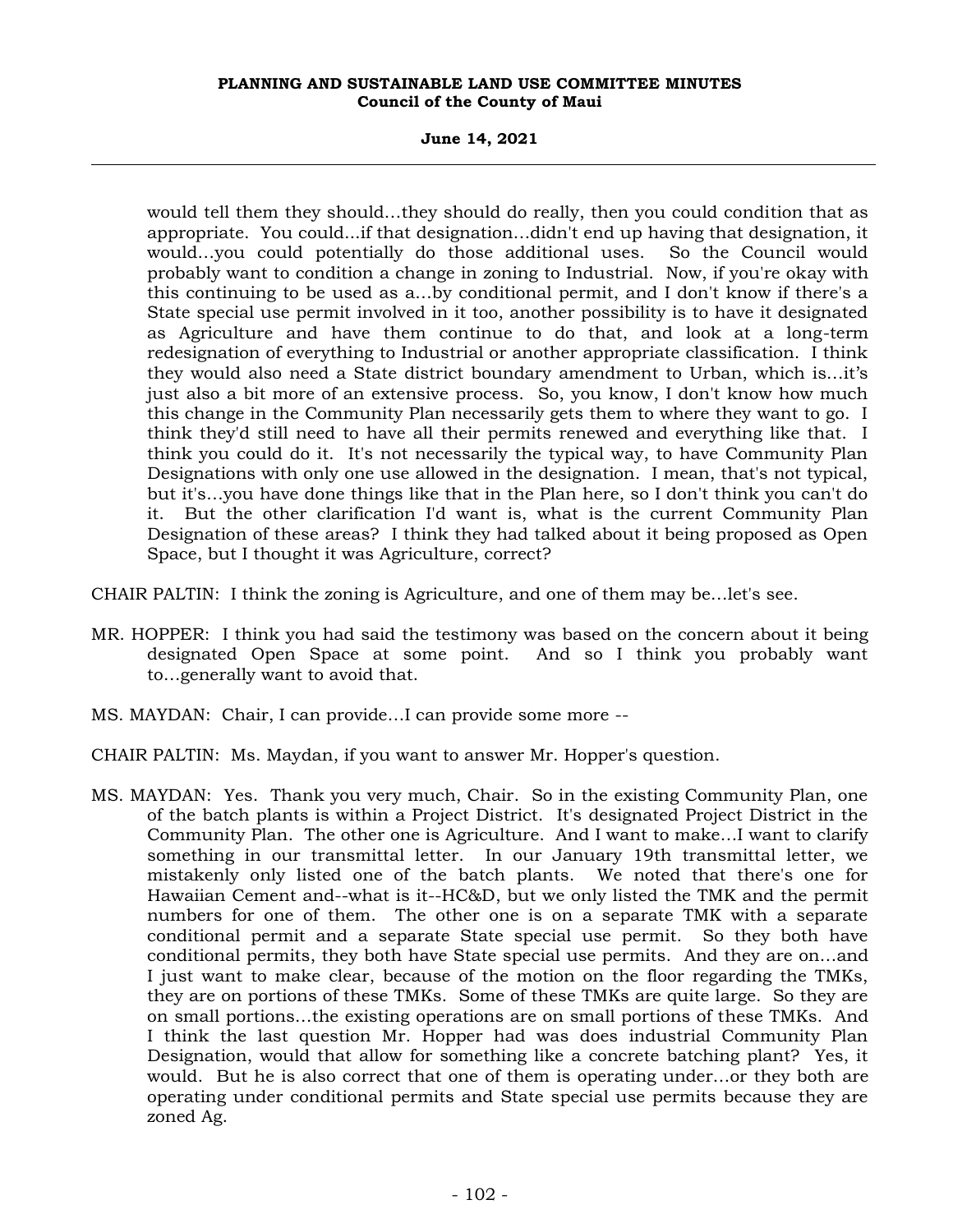# **June 14, 2021**

- MR. HOPPER: Okay. And then the other question was what…there was a discussion about Open Space designations. Are they both currently Community Plan Agriculture and proposed as being Community Plan Agriculture, or was there a discussion, or similar to that?
- MS. MAYDAN: Correct. In the Draft Community Plan, they are both proposed as Park/Open Space. One of them is within the Kā'anapali 2020…Kā'anapali Town North, in that area. So that area is Park/Open Space. And then the other one, I believe, is at the lower reaches of another Open Space area.
- MR. HOPPER: Yeah, I would…I would think that if you wanted them to continue to use the conditional and special permits for…that are generally associated with agricultural designations, you would want to have those be Community Plan Agriculture, and then have them continue to get those permits. You could also have the Industrial designation as well, with your limitative condition. But I would…I would not think you would want to have them be Open Space, unless the use of the concrete…at least the portion that you'd have for…that you would want for the concrete batching plant, because I would think that would be considered inconsistent with the Open Space designation, unless I'm…unless I'm mistaken.
- CHAIR PALTIN: Ms. Maydan. Or Deputy Director Hart.
- MS. MAYDAN: Yes. This is why we included this in our Transmittal Letter, because this issue came up at the very last meeting of Planning Commission. And the two owners of the batch plants brought it up that they were concerned with these designations, and the Planning Commission just decided they were at the end of their process, they didn't want to deal with it. So they said, here you go, Council. So yes, it's absolutely before you to decide if a change…if it should remain as Park/Open Space as it is in the Draft Plan, and that the landowners can still operate under their conditional and special use permits that they have, or if you would prefer to change them to Industrial, or back to how they're designated in the existing Community Plan. Corporation Counsel Hopper mentioned Ag, so yeah. I would…definitely, ball's in your court to decide.
- CHAIR PALTIN: Okay. Point of information, Ms. Maydan: do you have the TMKs for the second parcel?
- MS. MAYDAN: Yes, I do. Shall I put it in the chat for you, or do you want me to read it?
- CHAIR PALTIN: Can you do both so that it'll be in the record, and folks can see it in the chat, if that's all right?
- MS. MAYDAN: Certainly. Certainly. So the TMK is Island Code 2, 4-4-002:039, and that's portion. And the special use permit is 2013…oh, I…slash 0021, and conditional permit 2013/0004, Ordinance 4189, expiration April 2034. I'll put all of that in the chat as well.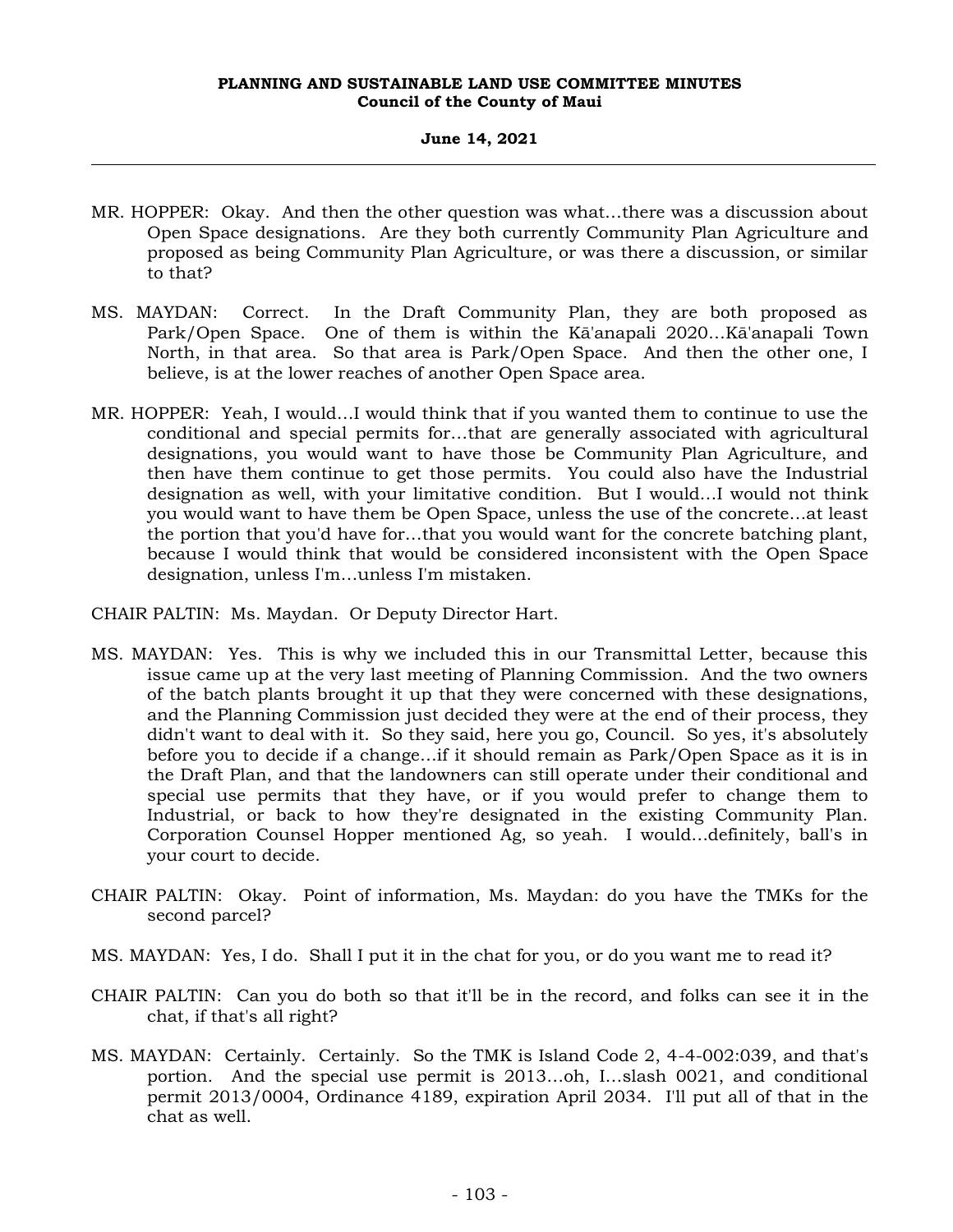# **June 14, 2021**

- CHAIR PALTIN: And I just had another point of information clarification. Mr. Hopper, when you said a district boundary amendment, I think these are very small parcels, as Ms. Sugimura has commented. One is like 1.66 acres. Doesn't the County have the authority under 15 acres to do the State district boundary amendment?
- MR. HOPPER: Yeah. They would still need to apply for a district boundary amendment, but if it's…if it's under 15 acres, the County Council does have that authority to do that. I was…I was sort of mentioning, if you want them to continue to go through the conditional and special permit process--and by the way, the special permit process would also go to the Planning Commission and not the Land Use Commission if it's under 15 acres--then the agricultural designations could be retained, and they could continue to get those permits. The other option would be if you could designate it to Industrial, and then potentially they could seek a district boundary amendment to Urban, and a change in zoning to Industrial with conditions. I don't know if the Planning Department has a recommendation on that policy issue, but those are, I think, a couple of avenues for this use to continue, as far as I would see it. So, you know, I would think that Open Space would not be the appropriate Plan designation if the plan is to have that be…continue to be a concrete batching plant, because I would…I would not be sure if you could continue to get a special permit on land…if that would be consistent with the Community Plan. I mean, the Department, you know, I think, thinks that that's okay, but you may want to consider whether you want it to be Ag, or if it's Industrial, whether that's going to indicate you want to move for a more comprehensive redesignation.
- CHAIR PALTIN: Okay. Deputy Director Hart, did you have something to add to this conversation?
- MR. HART: Just that basically, it seems like the existing would be the least complicated situation in comparison to the alternatives that are being discussed. And the second part of that is that, you know, if the Council's looking at making regional land use designation changes, whether or not the uses are permanent, because these uses are typically operated as special permits throughout the County, whether or not you choose to indicate permanent designation changes based on temporary uses or not. So if the situation has been okay under the temporary permits, that might be the most convenient way to proceed.
- CHAIR PALTIN: Okay. So my interpretation of what you said…or if I can paraphrase and see if I can put this in layman's terms. It's kind of wonky to give Industrial conditional Community Plan Designation, and Agriculture Community Plan Designation on Agricultural zoned land would make it easier for them to get their special use permit and conditional permit. Is that kind of what you said?
- MR. HART: Basically, if they stay as they are now, they can continue to pursue the permits that they currently do have.
- CHAIR PALTIN: What do you mean by stay as they are now? Sorry.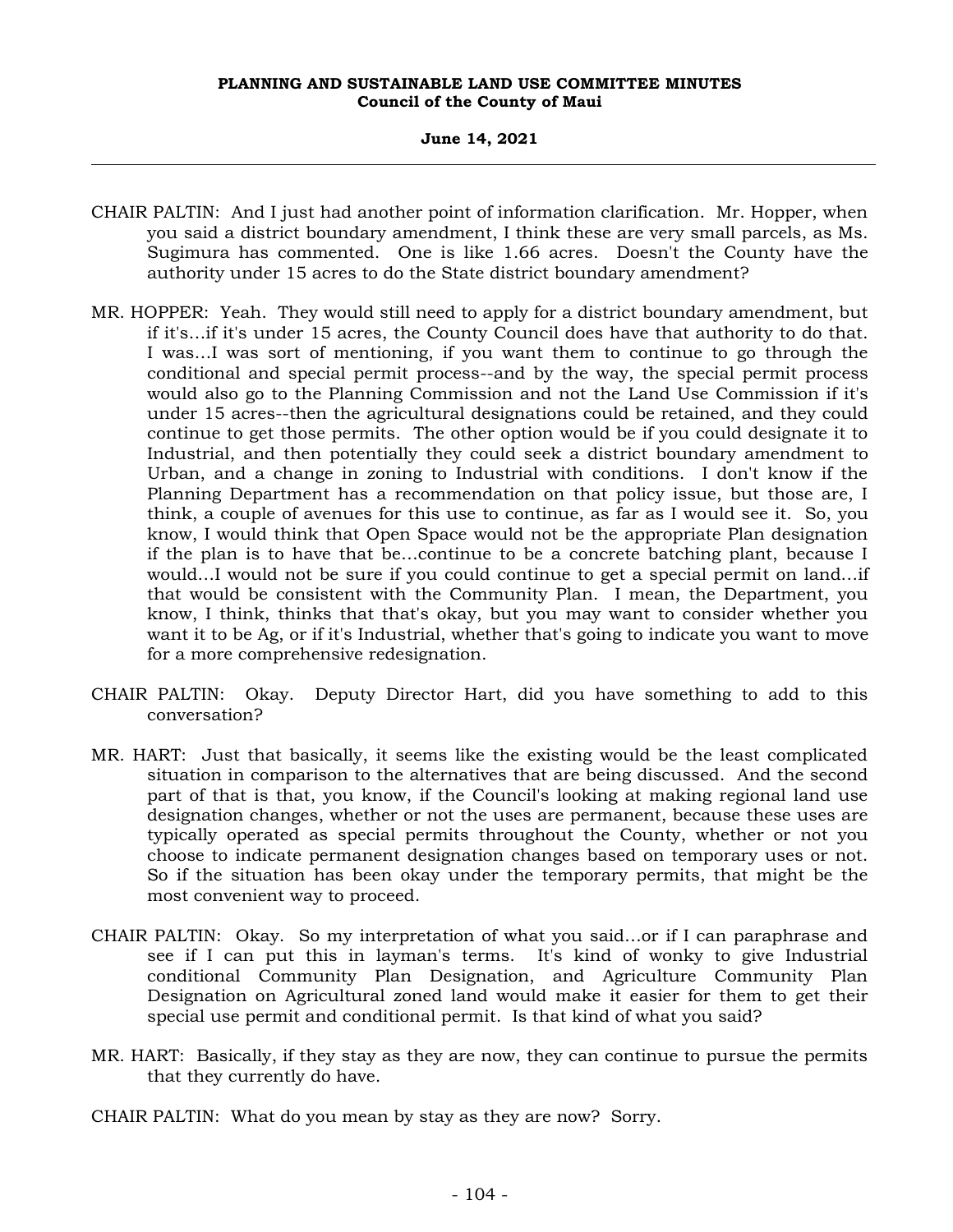# **June 14, 2021**

MR. HART: They are…they are currently Ag is my understanding, in the existing Community Plan.

CHAIR PALTIN: Well, one is a Project District.

- MR. HART: Excuse me. I apologize for that. So clarifying that…two things. So basically the Ag stays. The Community Plan Designation, you know, is the…how does that play into the overall Community…the Plan for Kā'anapali 2020, for instance? And…excuse me. What I'm trying to say is that leaving them as they are seems to be the least complicated process, as opposed to making permanent Community Plan Designation changes for these two uses that have operated under temporary permits.
- CHAIR PALTIN: Okay. So your recommendation would be Community Plan Designation Ag, and that would make it easy for them to renew their special use permit and conditional permit.
- MR. HART: I think that that would be a more appropriate approach than doing a permanent land use designation change now, because that would come with all the other steps that Mr. Hopper had discussed.
- CHAIR PALTIN: Okay. Given that information, Member Sugimura, did you want to continue on with your motion?
- COUNCILMEMBER SUGIMURA: I was actually, yeah, going to make a motion to change the land use designation from Parks/Open Space to Industrial to reflect and recognize existing industrial use. And what…you're right, what they have to do is go through these separate permits to comply with their actual land use that they're doing right now. So if I could, I would like to make that motion. And the two parcels…yeah, they are…one is Hawaiian Cement concrete batching plant, in operation since 1970 at the current location, and that one is past map key 2 4-4-002:039, and I think, Chair, you said portion, which is approximately 1.182 acres. So that's one. I have another one for the other parcel, which is HC&S…I'm sorry, not HC&S, HC&D.

CHAIR PALTIN: So you're withdrawing your previous motion that you had on the floor?

COUNCILMEMBER SUGIMURA: I think it's the same motion. No, I'm not withdrawing it.

CHAIR PALTIN: So same motion.

COUNCILMEMBER SUGIMURA: Uh-huh.

- CHAIR PALTIN: And you're adding on the second batch plant TMK that Ms. Maydan read to us.
- COUNCILMEMBER SUGIMURA: Okay. I don't know which one is which, but there are two. Sorry.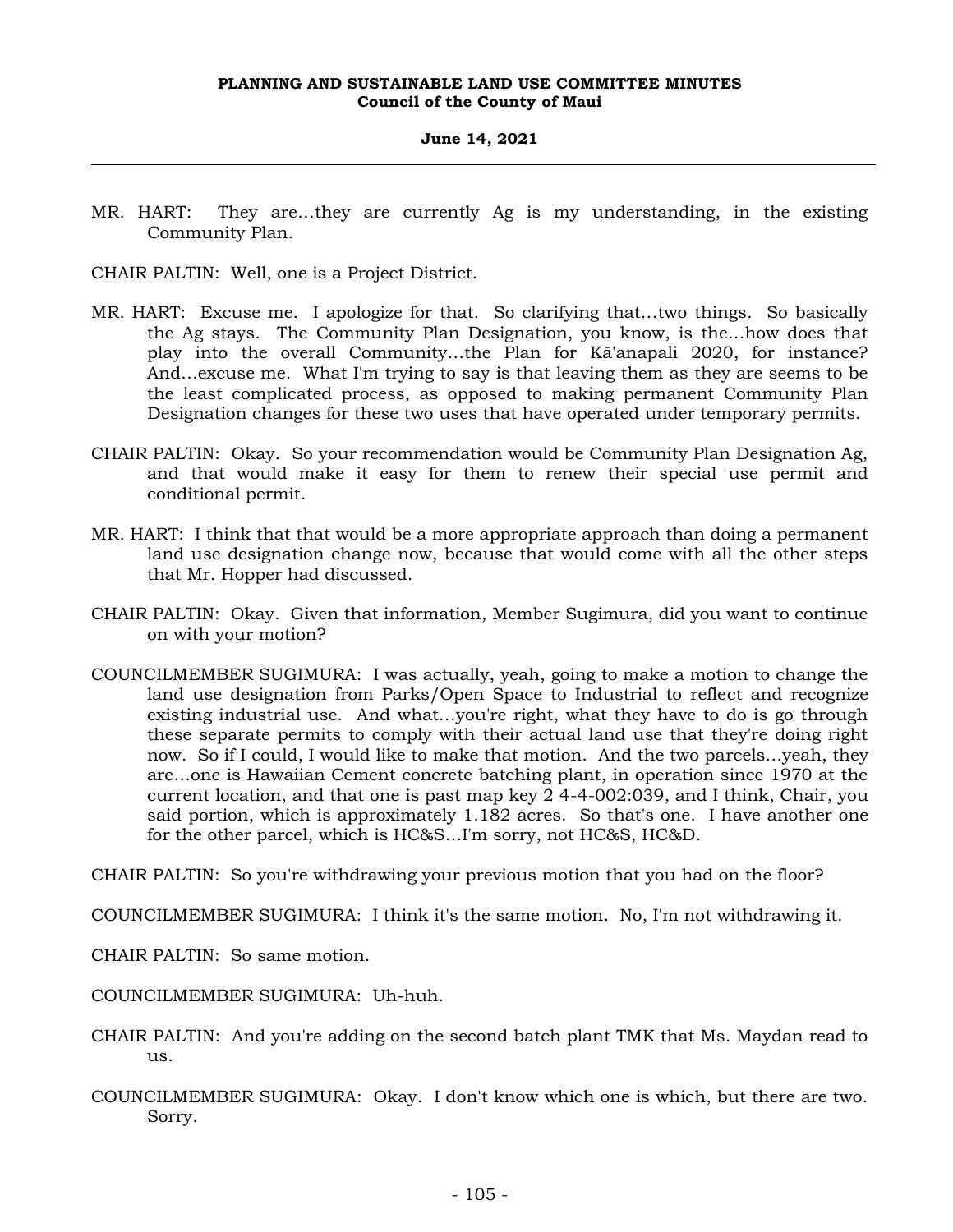# **June 14, 2021**

- CHAIR PALTIN: Okay. So the motion is to include the second concrete batching plant, and we just did hear from the Deputy Director…Deputy Planning Director Hart that it would kind of be less wonky to go to Ag designation and to have them continue the conditional permit and special use permit process. But you'd like to continue on with the Industrial Community Plan Designation, conditional?
- COUNCILMEMBER SUGIMURA: Yeah. It's the actual use that they've been doing from 1970…and 1971. So they've been doing this a while in this community.
- CHAIR PALTIN: And that would include language that allows only concrete batching plant. Okay. And I believe Ms. Lee was the second. Members, discussion?

COUNCILMEMBER RAWLINS-FERNANDEZ: Chair.

- CHAIR PALTIN: Oh, sorry. You're frozen on my computer. Member Rawlins-Fernandez. I see you on the *Akakū* raising your hand.
- COUNCILMEMBER RAWLINS-FERNANDEZ: Oh, okay. Mahalo. I turned my video off. I'll turn it back on again. I move to amend the main motion to designate both parcels Ag instead of --
- CHAIR PALTIN: Okay. There's a motion to amend the main motion, to change it from conditional Industrial to Ag. Is there a second? Second by Member King. As the maker of the amendment to the motion, Member Rawlins-Fernandez.
- COUNCILMEMBER RAWLINS-FERNANDEZ: Mahalo, Chair. I think you explained it all, that basically we heard from Corporation Counsel and from the Department of Planning that their recommendation is to go to Ag so that we're not piecemealing this process. It would be easier for the entities that are on those parcels to continue with their special use permits. And then at the appropriate time, we would take up everything at once: Community Plan amendment, district boundary amendment, and zoning change, to stipulate that it wouldn't be industrial use broadly, but specific to concrete batching only. And that condition could be put on the zoning, which would run with the land. And if any other use were to happen on that, that it would be in violation of the law. So I'd prefer to take it all at once, together, and to go with the recommendation from the Department and Corporation Counsel to keep it in the Community Plan as Ag. Mahalo, Chair.
- CHAIR PALTIN: Okay. Thank you. Member Molina, followed by Member Lee.
- COUNCILMEMBER MOLINA: Yeah. Thank you, Madam Chair. Based on the comments from Deputy Director Hart, I can concur with the proposed amendment from Member Rawlins-Fernandez. I mean, if they're…they can operate currently, even with this…the designation that they have, why would…I mean, I understand the intention is to try to make it Industrial, but it potentially makes it--as you say, Madam Chair- wonky, I guess…is that slang for cumbersome or difficult? And so why would we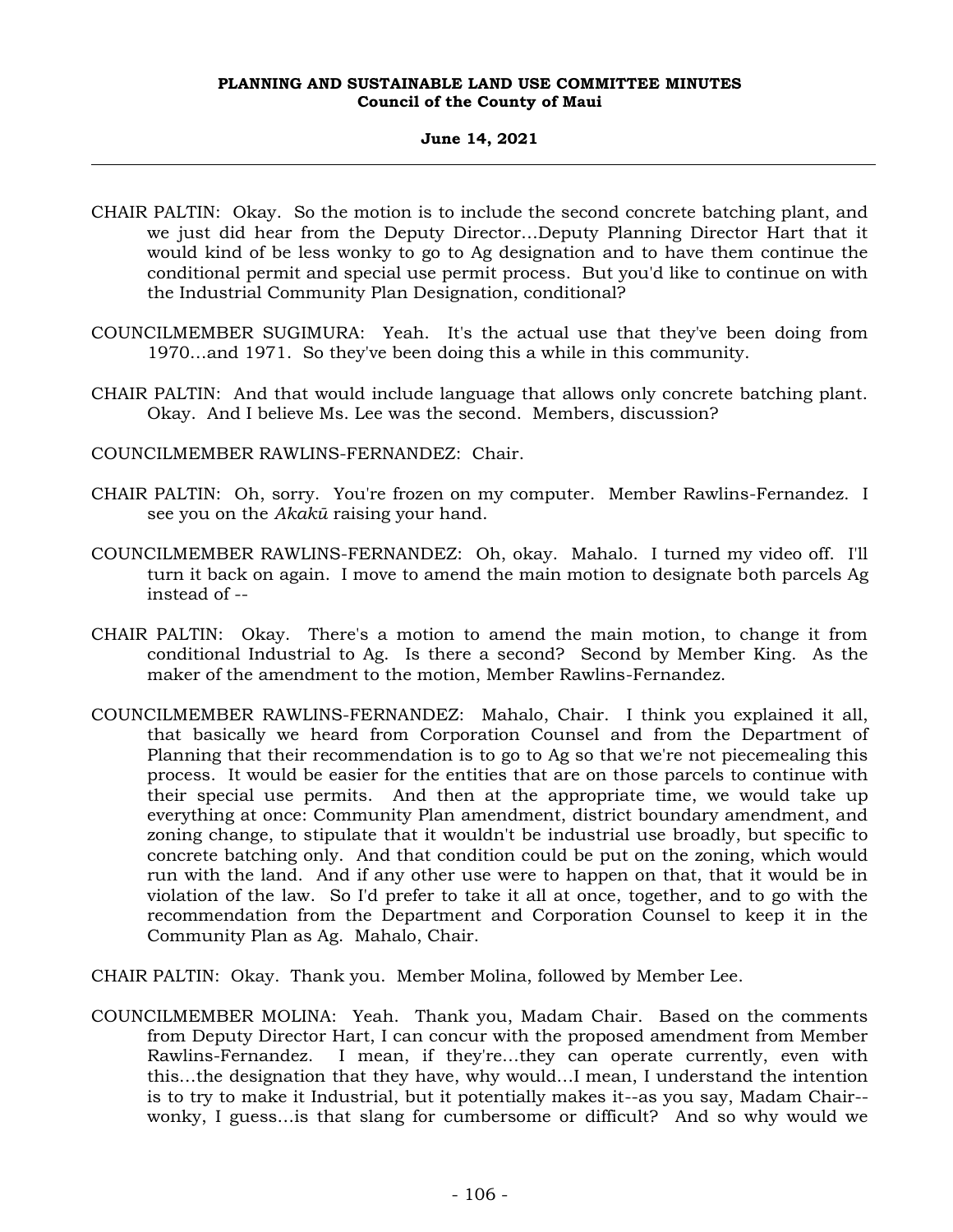# **June 14, 2021**

want to make it more difficult for the applicant? So I will support the amendment from Member Rawlins-Fernandez. Thank you, Madam Chair.

- CHAIR PALTIN: Thank you. I inherited that terminology from Deputy County Clerk Krueger. She…he's a lover of the work wonky. Member Lee.
- COUNCILMEMBER LEE: Yeah. That's because he is wonky. Anyway, the underlying zoning right now is Agriculture, right?
- CHAIR PALTIN: Correct.
- COUNCILMEMBER LEE: It's already Agriculture. We don't have to zone it Agriculture.

CHAIR PALTIN: No.

COUNCILMEMBER LEE: Okay. All right. That's fine with me. Thank you.

CHAIR PALTIN: Member Sinenci.

COUNCILMEMBER SINENCI: Thank you, Chair. Just for clarification. In the draft of document…this is Public/Quasi-Public? Page 83.

CHAIR PALTIN: No.

COUNCILMEMBER SINENCI: Not the purple --

CHAIR PALTIN: No. It's not really listed in the draft document because it was an afterthought after the Planning Commission finished. So it…that's why there was this like a opening letter to us from the Planning Department.

COUNCILMEMBER SINENCI: Okay. Okay. Thank you.

- CHAIR PALTIN: And…oh. Chair Lee.
- COUNCILMEMBER LEE: That's the second time he's asked about Public/Quasi-Public, so he's getting that from some place.
- CHAIR PALTIN: There's a hospital in the middle of Kā'anapali 2020 that's blue. And I believe that's the Public/Quasi-Public. Or, it's not a hospital now, but it would like to be a hospital, just like Kā'anapali 2020 would like to be houses.

COUNCILMEMBER LEE: Okay.

CHAIR PALTIN: And you know, for me, I support them going through that route to change conditional zoning to concrete batching plant. I agree that we should take it all up at one time and not piecemeal it. If they want to come in and go for a change…conditional change in zoning, district boundary amendment, Community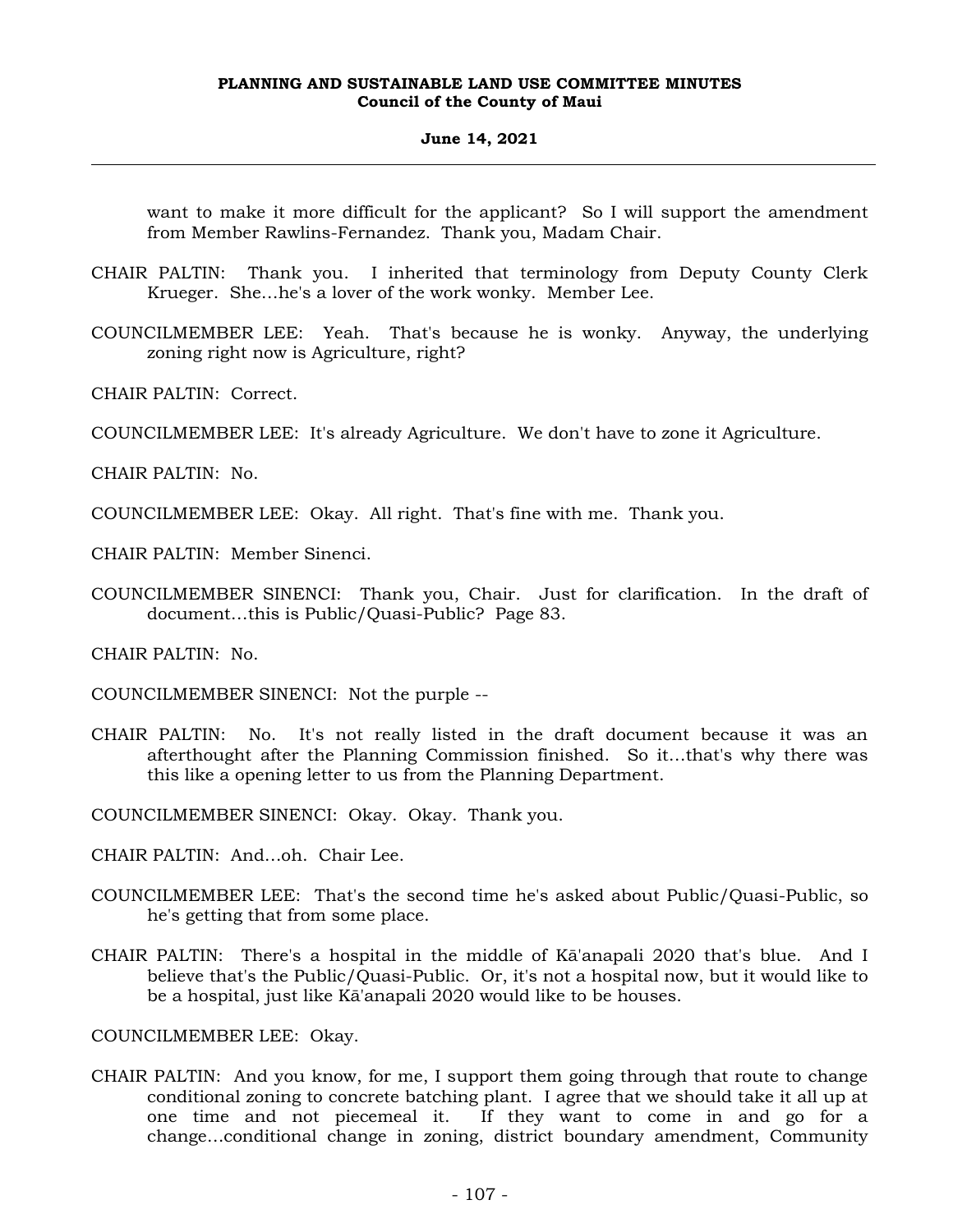# **June 14, 2021**

Plan amendment, and we can take it all up as once, I would not be opposed to it. I just…I have some Charter-mandated deadlines I need to get to first. And it would probably need to go through the Planning Commission and all that. So I'm in support of Member Rawlins-Fernandez's amendment…motion…amended…proposed amendment to the main motion. Any further discussion, or are we ready to vote?

COUNCILMEMBER SUGIMURA: I have a question.

CHAIR PALTIN: Yes. Member Sugimura.

- COUNCILMEMBER SUGIMURA: So very interesting…so from what you just said, right. So you're saying that if we just leave things the way they are, then Hawaiian Cement and HC--I want to say and D--HC&D, yeah, both of them, the concrete batching plants, they would have to…if we just leave it the way it is, they would have to come back and have these conditional permits. But if we change it, it will make their process easier, if we change it to Industrial?
- CHAIR PALTIN: No, it would make it harder because it's Industrial and Ag, Industrial Community Plan and Ag zoning. So it would make it harder because they don't align. If we change it from Park/Open Space and community…or not, what…Project District to Ag, then the Community Plan Designation and the zoning would line up, and so it would be easier for them to get the special use permit and the conditional permit. And if they want to make the permanent change to concrete batching plant, then they should come in for, all at the same time, a conditional change in zoning, a district boundary amendment, and a Community Plan amendment. Right now, all we're able to give them is the Community Plan Designation, and so the underlying zoning, the district boundary amendment wouldn't happen. And so they'd have a mismatch in their Community Plan designation and their underlying zoning, which makes it more difficult for them to get their conditional permit and State special use permit. When they're aligned, it's less complicated. So that's…we're trying to help them be less complicated. And if they want to make the permanent change, they should come in with it all at once, the conditional change in zoning, the Community Plan amendment, and the district boundary amendment, as a item on my agenda. And then we can take it from there, and put the appropriate conditions on the change in zoning as it runs with the land. Because the Community Plan designation doesn't have a mechanism that allows for conditions in Community Plan Designations in the same way that a change in zoning does that runs with the land. And that's why people were saying, it's kind of unorthodox to do that. Although we could, but it's just a lot complicated. Mr. Hopper.
- MR. HOPPER: Just wanted to be clear. I know we mentioned the entire TMKs, and I think you clarified, but just to make sure that the motion will only refer to the...I guess, the areas that are currently subject to the…to the active permits for the uses. So the Department wouldn't have to go through and be able to sort of figure out where you wanted those maps changed. But just to make sure you're not changing the whole TMK to Ag, just the section dealing with the particular permits. And I know Deputy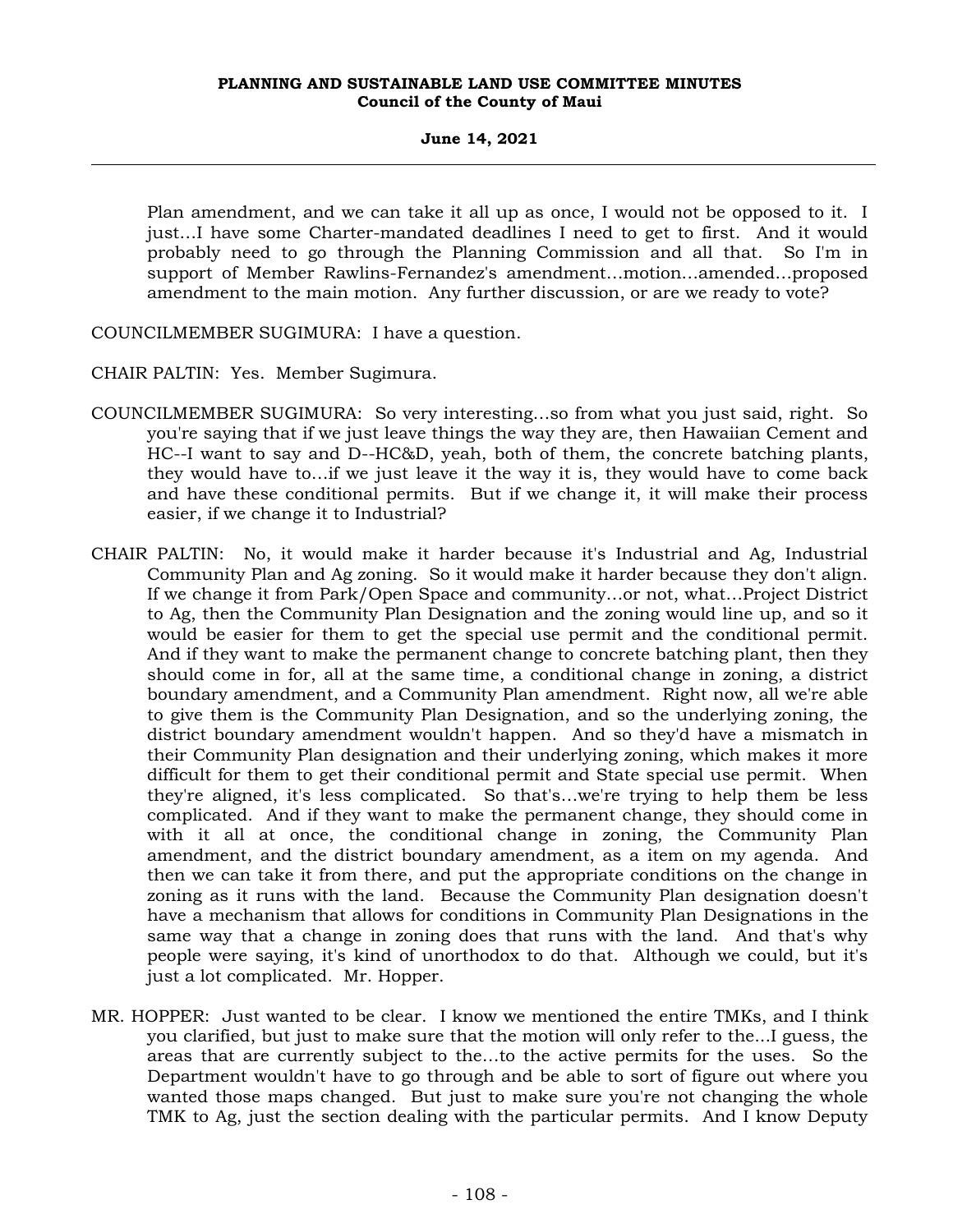Director Hart's on here, and maybe he can clarify that. But I just wanted to make sure that you don't do that for the whole TMK if it's not the intention.

CHAIR PALTIN: Yeah. Member Rawlins-Fernandez, are you okay with that as a friendly amendment for the TMKs, as mentioned in the conditional and State permits. Friendly amendment.

COUNCILMEMBER RAWLINS-FERNANDEZ: A clarification of my motion to amend, yes.

CHAIR PALTIN: Okay. That's the clarification. Deputy Director Hart.

MR. HART: Chair, thank you. I just wanted to clarify my statements. I don't think that having Industrial Community Plan Designation would make it more difficult to get any conditional permits or special permits. What I was trying to say is that if you are…these are generally viewed as temporary uses, the conditional and special permits. And so what I was trying to say is that, you know, if you've taken a lot of time to vet a specific issue, that's fine, and you want to designate them Light Industrial, or Heavy Industrial for that matter, but what I was trying to say is that, generally, you know, land use designations based on something that's established by a temporary permit doesn't necessarily have to be the case, because those temporary permits type uses can be moved, for instance. So if you're certain that you want to have the Industrial use in these areas of West Maui, then Community Plan designation and long-term zoning is the appropriate thing. But if you're not necessarily sure, then what might happen is that the conditional permits or the special permits might not be extended, and then they relocate away from people to a place that's more appropriate. That's really what I was trying to say about the Heavy Industrial component. But I do think if it was designated in the Community Plan, it would potentially support the extension of permits, but it would also come with the requirement, probably, that the permanent land use designation changes get done.

CHAIR PALTIN: Thank you for clarifying that.

MR. HART: Thank you.

CHAIR PALTIN: Okay. Ready for the question, Members, on the motion as…or the amendment to the main motion, sorry. All those in favor, raise your hand and say, "aye."

COUNCILMEMBERS: Aye.

CHAIR PALTIN: Okay. All those opposed, raise your hand and say, "no."

COUNCILMEMBER SUGIMURA: No.

CHAIR PALTIN: Okay. Motion…amendment passes eight to one, Member Sugimura.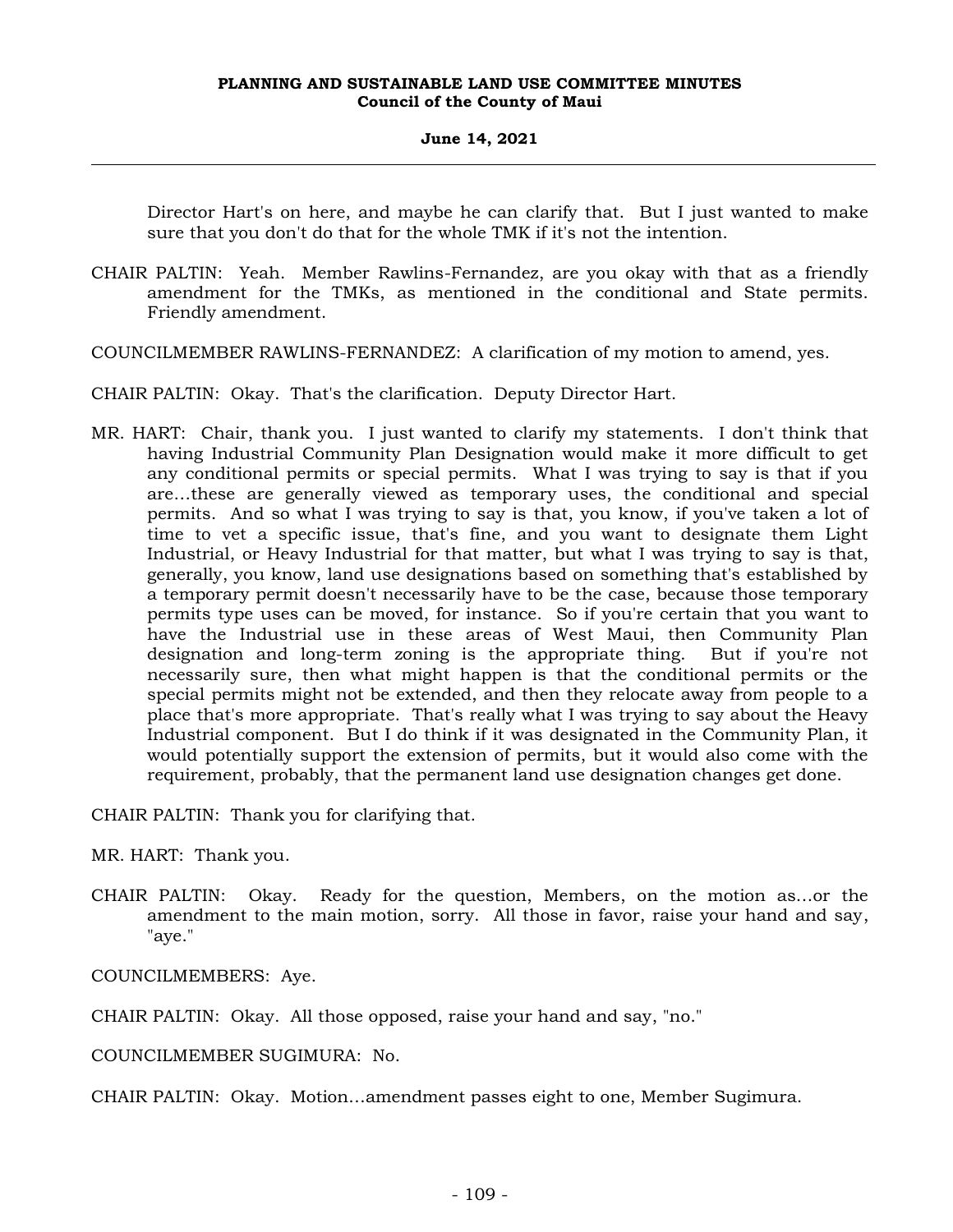**June 14, 2021**

| VOTE: | AYES:           | Chair Paltin, Vice-Chair King, Councilmembers<br>Johnson, Kama, Lee, Molina, Rawlins-Fernandez,<br>and Sinenci. |
|-------|-----------------|-----------------------------------------------------------------------------------------------------------------|
|       | <b>NOES:</b>    | Councilmember Sugimura.                                                                                         |
|       | <b>ABSTAIN:</b> | None.                                                                                                           |
|       | <b>ABSENT:</b>  | None.                                                                                                           |
|       | EXC.            | None.                                                                                                           |

# **MOTION CARRIED.**

### **ACTION: APPROVED TO AMEND AMENDMENT.**

CHAIR PALTIN: So now we're on the main motion, as amended. All those in favor, raise your hand and say, "aye."

COUNCILMEMBERS: Aye.

CHAIR PALTIN: All those opposed, raise your hand and say, "no."

COUNCILMEMBER SUGIMURA: No.

- CHAIR PALTIN: Okay. The motion…main motion, as amended, passes eight, one, Member Sugimura.
	- **VOTE: AYES: Chair Paltin, Vice-Chair King, Councilmembers Johnson, Kama, Lee, Molina, Rawlins-Fernandez, and Sinenci.**
		- **NOES: Councilmember Sugimura.**
		- **ABSTAIN: None.**
		- **ABSENT: None.**
			- **EXC.: None.**

**MOTION CARRIED.**

**ACTION: APPROVED AMENDMENT, AS AMENDED.**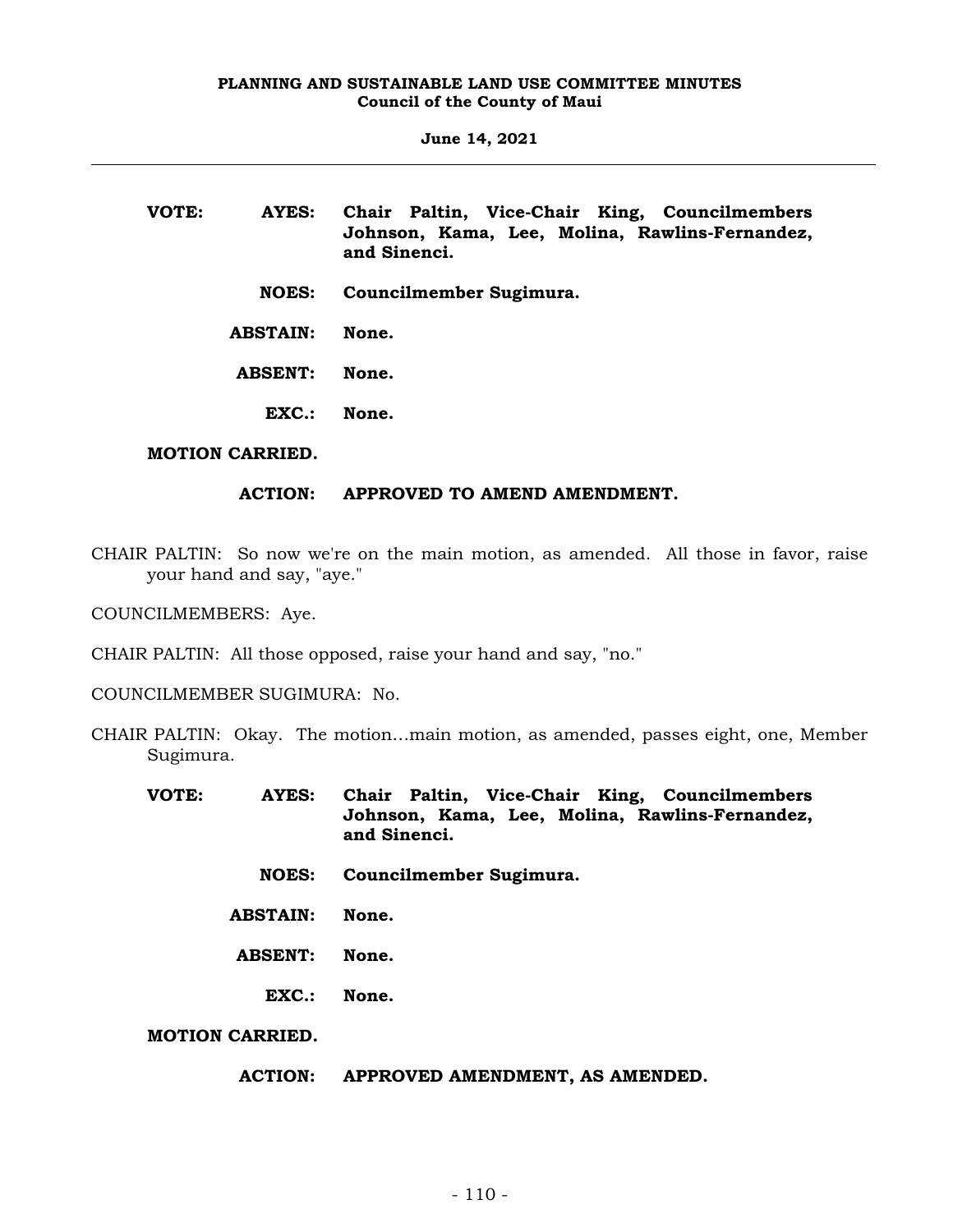# **June 14, 2021**

- CHAIR PALTIN: Okay. Next up on the changes, Subarea 2. Maui Planning Commission DHHL Honokōwai added three missing parcels to the project boundary. That sounds right. On the MPC, a change that was made from the CPAC version is area south of and adjacent to the Lāhainā wastewater treatment facility was changed from Employment Center to Industrial. I would prefer the CPAC version of Employment Center. Employment Center supports Light Industrial, B3, P1, P2, PK, OS1, and OS2. Any discussion? Or I'll entertain a motion. Member Rawlins-Fernandez.
- COUNCILMEMBER RAWLINS-FERNANDEZ: Mahalo, Chair. I move to designate that area to Employment Center from Heavy Industrial.
- CHAIR PALTIN: Seconded by Member King, to revert the Industrial designation by the south of and adjacent to Lāhainā wastewater treatment facility back to Employment Center. Been moved by Member Rawlins-Fernandez, seconded by Member King. Any discussion, Members? Seeing none, I'll call for the question. All those in favor, raise your hand and say, "aye."

COUNCILMEMBERS: Aye.

- CHAIR PALTIN: All those opposed, raise your hand and say, "no." I got that unanimous.
	- **VOTE: AYES: Chair Paltin, Vice-Chair King, Councilmembers Johnson, Kama, Lee, Molina, Rawlins-Fernandez, Sinenci, and Sugimura. NOES: None.**
		- **ABSTAIN: None.**
		- **ABSENT: None.**
			- **EXC.: None.**

### **MOTION CARRIED.**

# **ACTION: APPROVED AMENDMENT.**

CHAIR PALTIN: Okay. So I think the only big change left, the elephant in the room, is Kā'anapali 2020, and I guess I've got to say I support the CPAC version from the original map that Mr. Fukunaga had shown us, where they had single family, multifamily and whatnot. I don't see a need for Light Industrial, which was the red portions that he had shown. I think, you know, Small Town Center is okay. I'm okay with the area to the south, at least for the duration or the lifespan of this Community Plan, which is ten years with a vision towards twenty years. I'm okay with that, seeing that they were planning on starting construction either Puʻukoliʻi Village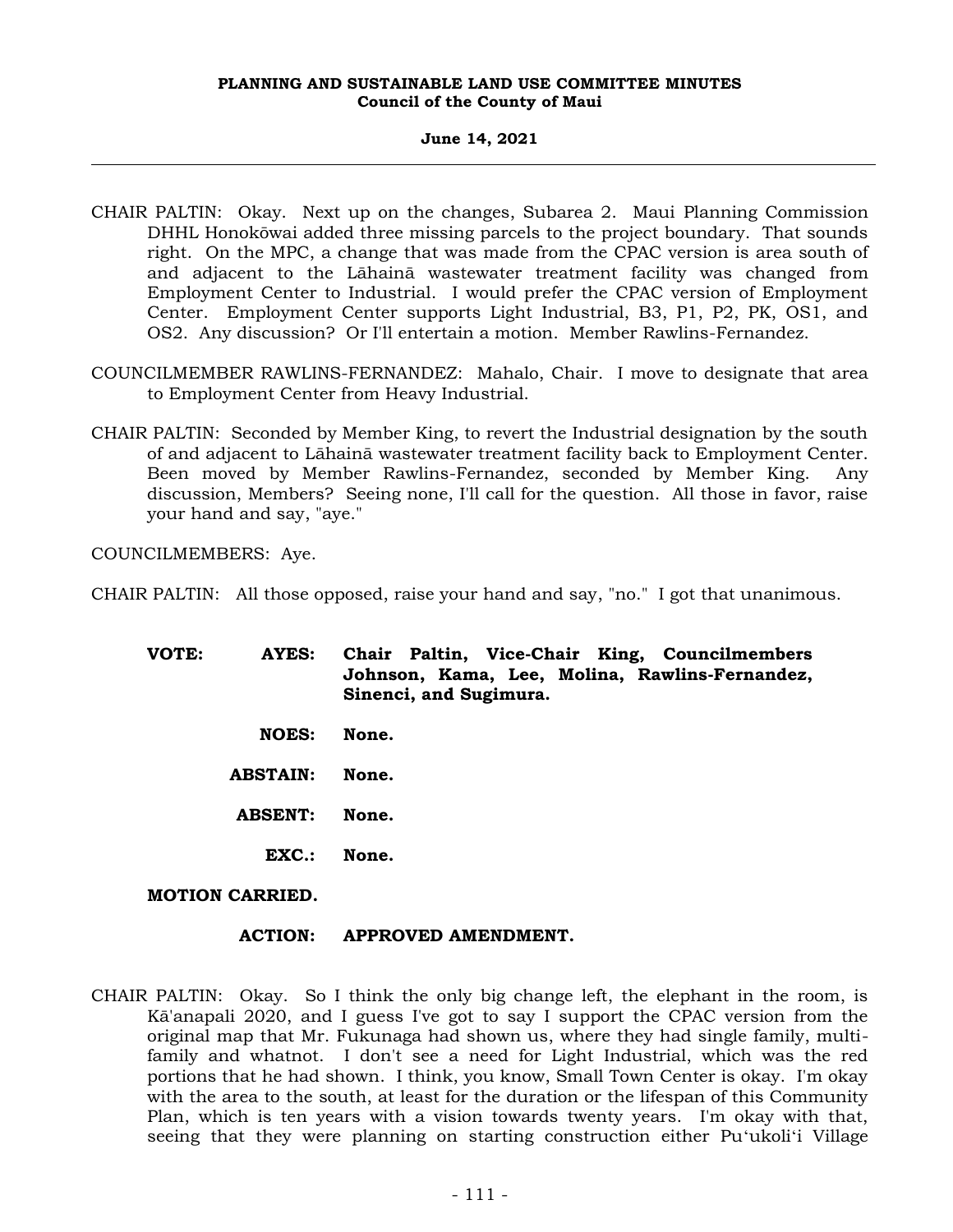**June 14, 2021**

Mauka, which is fully entitled, or coming in from the north. You know, this project has been in the works for at least 30 years. You know, there are living Kā'anapali 2020 members on both sides of the issue. Spoke to Uncle Walla Delos Reyes, Uncle John Kuia, who were original members, and they love the idea of Hanakaoʻo Mauka. They shared with me, Charlie Fox, who was one of the original proponents of a master plan, was really about the community having a voice. And while I respect those that put in so much time and effort and passed away, it's my understanding that we're planning for those that are living, and in the context of what is going on right now with sea level rise and whatnot. So I mean, we can revisit once the life of this Community Plan is over in ten years, or if we're still behind in twenty years, but for that life cycle, I'm okay with the CPAC's vision of the area. Small Town Center does allow for B2 zoning, BCT zoning, B1, A1, SBR, P1, P2, PK, PKGC, OS1, and OS2. And from their original plan, it seems as though that's what they were considering, that one map with all the single family, multi-family. I mean, as Mr. Fukunaga said himself, originally, they were talking about hotels, and then they changed that. So this is another change, and it's a give and take. As Small Town Center is considered an upzoning from Ag, and Open Space is considered maybe a downzoning from Ag, I think we're giving a lot more than what we're taking, if you want to put it in those terms. So my recommendation, outside of that small Ag portion for the batching plants, would be the CPAC version of the map, which I believe, for the most part, is the same as the Maui Planning Commission version. And being that the CPAC and the Maui Planning Commission were in alignment, except for that area that we just reverted to Ag, I think…I think I . . .*(inaudible)*. . . Can you guys hear me?

COUNCILMEMBER RAWLINS-FERNANDEZ: Yes.

VICE-CHAIR KING: We can hear you. We can't see you though.

CHAIR PALTIN: Okay. I guess we have a glitch in our network there. But I'll entertain a motion for the CPAC, MPC version of the maps --

COUNCILMEMBER RAWLINS-FERNANDEZ: So moved.

- CHAIR PALTIN: -- other than that one area of Ag for the batching plants. Moved by Member Rawlins-Fernandez, seconded by Member King. Discussion, Members? Member Rawlins-Fernandez as the movant.
- COUNCILMEMBER RAWLINS-FERNANDEZ: Mahalo, Chair. I think I'll just echo your comments.
- CHAIR PALTIN: Thank you. Member King as the seconder, any comments?

CHAIR PALTIN: Okay. Chair Lee, I saw your hand up.

VICE-CHAIR KING: Well, I'll echo Rawlins-Fernandez, who echoed your comments.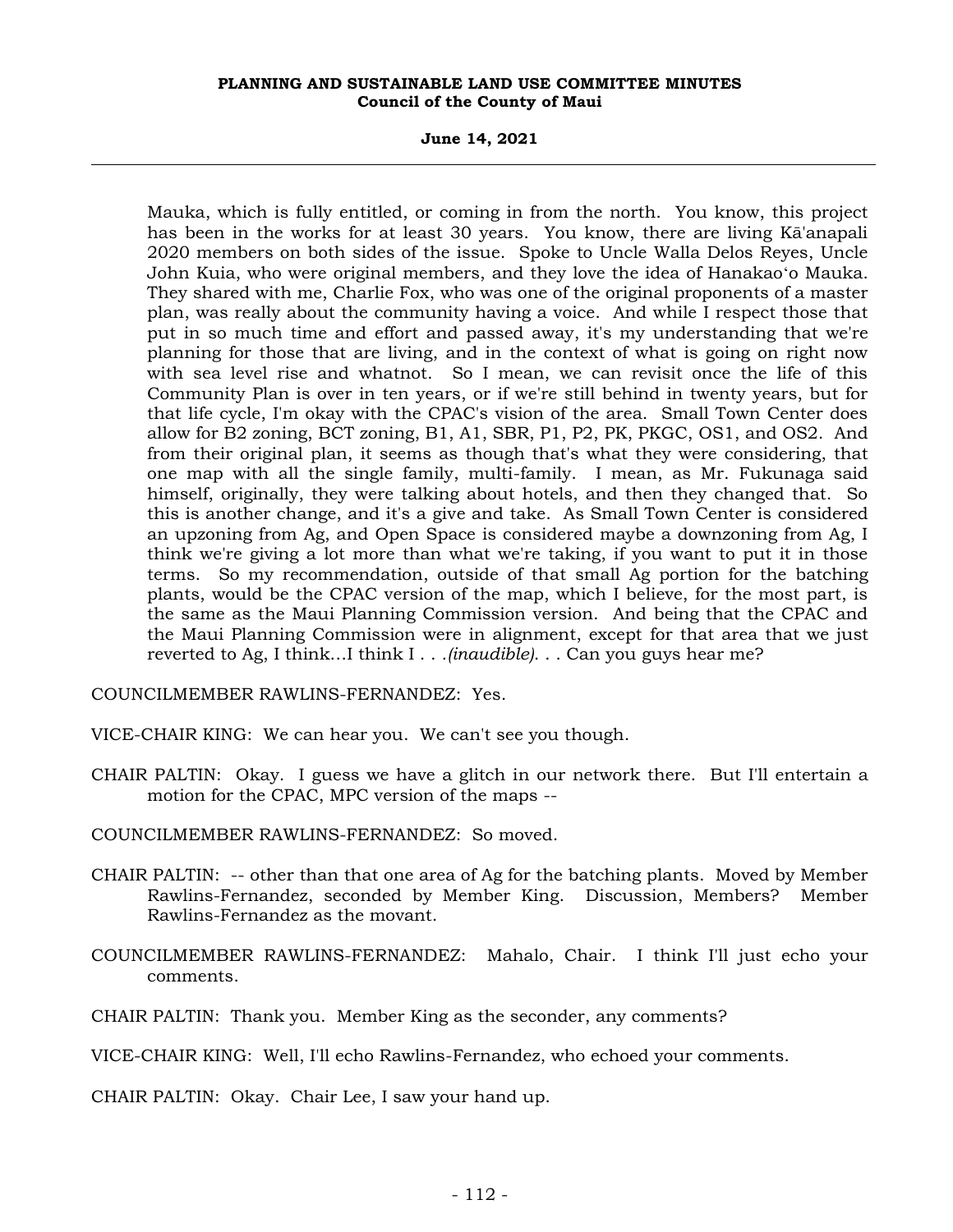### **June 14, 2021**

- COUNCILMEMBER LEE: I'll be voting no, because I don't believe that Kā'anapali 2020 sees this as a win-win. It's more like a lose-lose for them, because this is not what they wanted. And I…I'm always cautious about lopping off large portions of people's lands and downgrading them. So…which is happening in this case. So I will be voting against this proposal, this motion. Thank you.
- CHAIR PALTIN: Okay. Member Sugimura.
- COUNCILMEMBER SUGIMURA: I too…I think we heard from Mr. Fukunaga and…so can we have Corp. Counsel talk about this? I think we're at a same kind of situation about that word that we all don't want to use that's called a taking. So can we have Corp. Counsel comment?
- MR. HOPPER: Yes, Chair. Again, if you want to do this…oh, sorry. I don't know if Chair is on the line actually.
- CHAIR PALTIN: Let me try --
- MR. HOPPER: Okay.
- CHAIR PALTIN: -- start muting some folks that aren't talking. Oh, it looks like everyone's muted now. Okay. Go ahead. Try now.
- MR. HOPPER: Okay. Again, I'm not comfortable doing the analysis in open session. I'm not saying you shouldn't go to Executive Session. I can give you advice on this topic, and if it's important, we should definitely…if it's important to you to hear that advice, I think it's important to discuss that. So if…I understand there's a timing issue, but I mean, if that…that's several times this has come up, so I think we can perhaps discuss this issue if you would like.
- CHAIR PALTIN: I'd like to hear from Mr. Raatz. We…I don't believe we agendized a Executive Session. Is there a problem if somebody makes a motion to go into Executive Session with that not being agendized, Mr. Raatz, if you're there?
- MR. RAATZ: Thank you, Chair. The Sunshine Law does say, if at the time a meeting agenda is posted that an Executive Session is anticipated, it should be noticed on the meeting agenda. But if you didn't have that anticipation, you're not precluded from nonetheless going into Executive Session if something arises at the meeting.
- CHAIR PALTIN: Okay. So Members, quick poll: how…what are Members' feelings about going into Executive Session? It wasn't anticipated at the time the agenda was posted. Informal poll: who would like to go into Executive Session now? I see three Members, four Members. How many do we need to go into Executive Session, six? Oh, okay. So it looks like we don't have the number needed to go into Executive Session. Member Kama, do you have a question?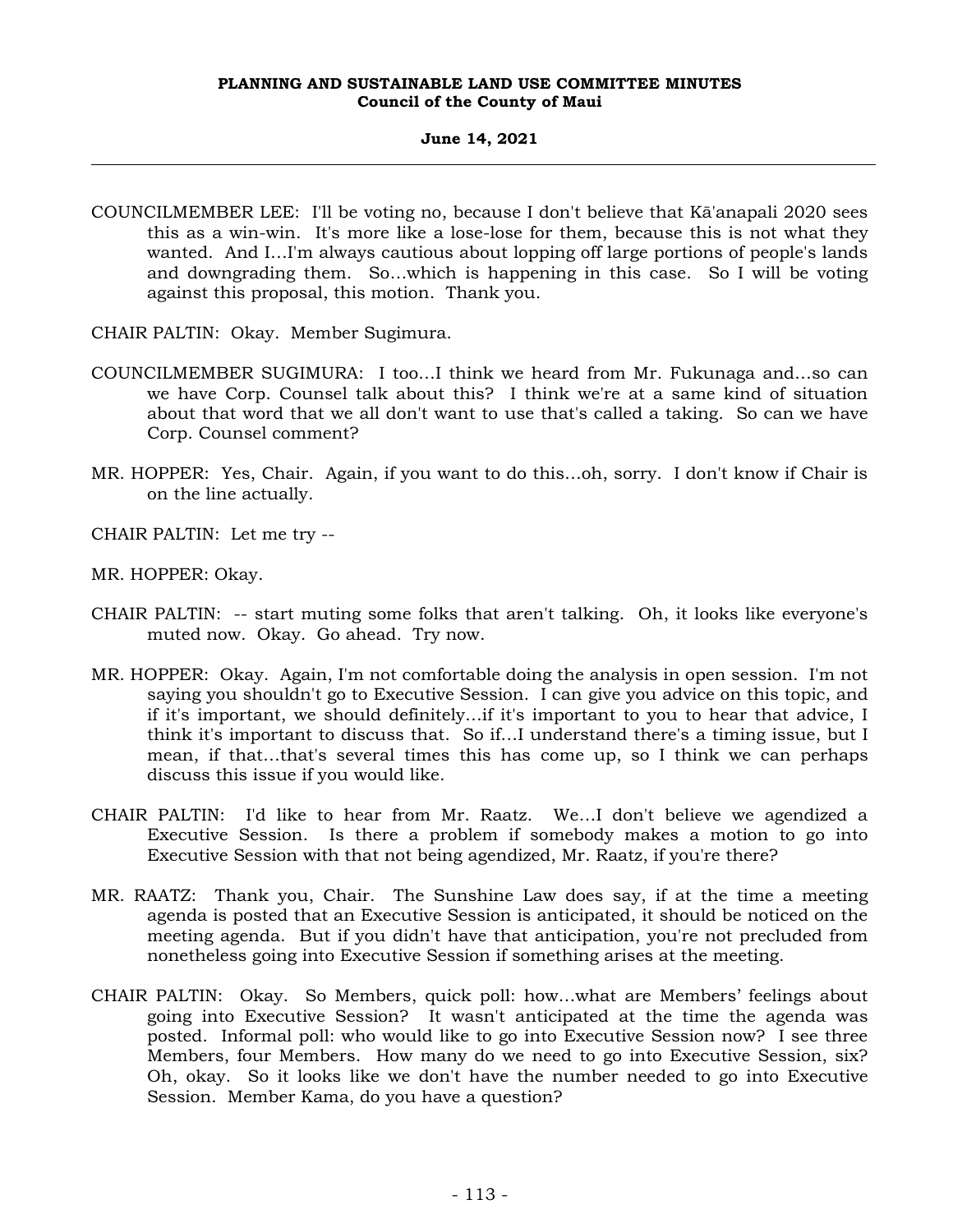# **June 14, 2021**

- COUNCILMEMBER KAMA: I do, Chair. Thank you. I will be voting in opposition of this particular motion, only because it's really difficult for me to make a decision on something that I'm thinking I don't have enough information on. Without going into Executive Session to figure out what am I…what do I not know, or what should I know, tells me that something's missing. And I'm going to be making a decision about something I may not know, or that I should've known. But that's just my comment, Chair. Thank you.
- CHAIR PALTIN: Okay. I won't stop you from making a motion to go into Executive Session, but I don't believe we have the votes.

COUNCILMEMBER KAMA: Correct. Thank you, Chair.

- CHAIR PALTIN: Okay. All right. So Member Sugimura.
- COUNCILMEMBER SUGIMURA: So the reason that I would like to know about this is because...the one question I always wonder is that if we don't know what our legal parameters are and the County gets sued, is the Council protected from being sued personally, or are we giving up that right because we're going to be making a decision with partial information? So those are the kind…that's what I think is important as a Member of the Council representing the County, as far as Executive Session and this issue.
- CHAIR PALTIN: The only thing I guess I can comment is that Corporation Counsel signed off on the draft version that was transmitted to us, as to form and legality, and I got to say that I trust their judgment, and they wouldn't let us vote on things that are not…that are going to get us sued because that's kind of their job is to keep us from getting sued. Deputy Corporation Counsel Ms. Chen signed off on the version that was transmitted to us, and the version that was transmitted to us does have it as CPAC and MPC version. So that's what I'm basing my decision on. I understand…and I think that there isn't anything precluding Members that would like to make an appointment with Corp. Counsel to get the information that they need. So all those in favor of the motion…there was no further discussion, right? Did anyone need more discussion? Okay. All those in favor of the motion, raise your hand and say "aye." Or was that a question, Member Rawlins-Fernandez?

COUNCILMEMBER RAWLINS-FERNANDEZ: It was just a quick comment.

CHAIR PALTIN: Okay.

- COUNCILMEMBER RAWLINS-FERNANDEZ: I was just going to say that I'm not…I'm not opposed to going into Executive Session. I'm not convinced it would change anyone's minds, but I'm not opposed to Members, you know, seeking legal advice from our Corp. Counsel. So that…that's all. That's all I was going to say. Mahalo, Chair.
- CHAIR PALTIN: Thank you. All those in favor of the motion as stated, raise your hand and say "aye."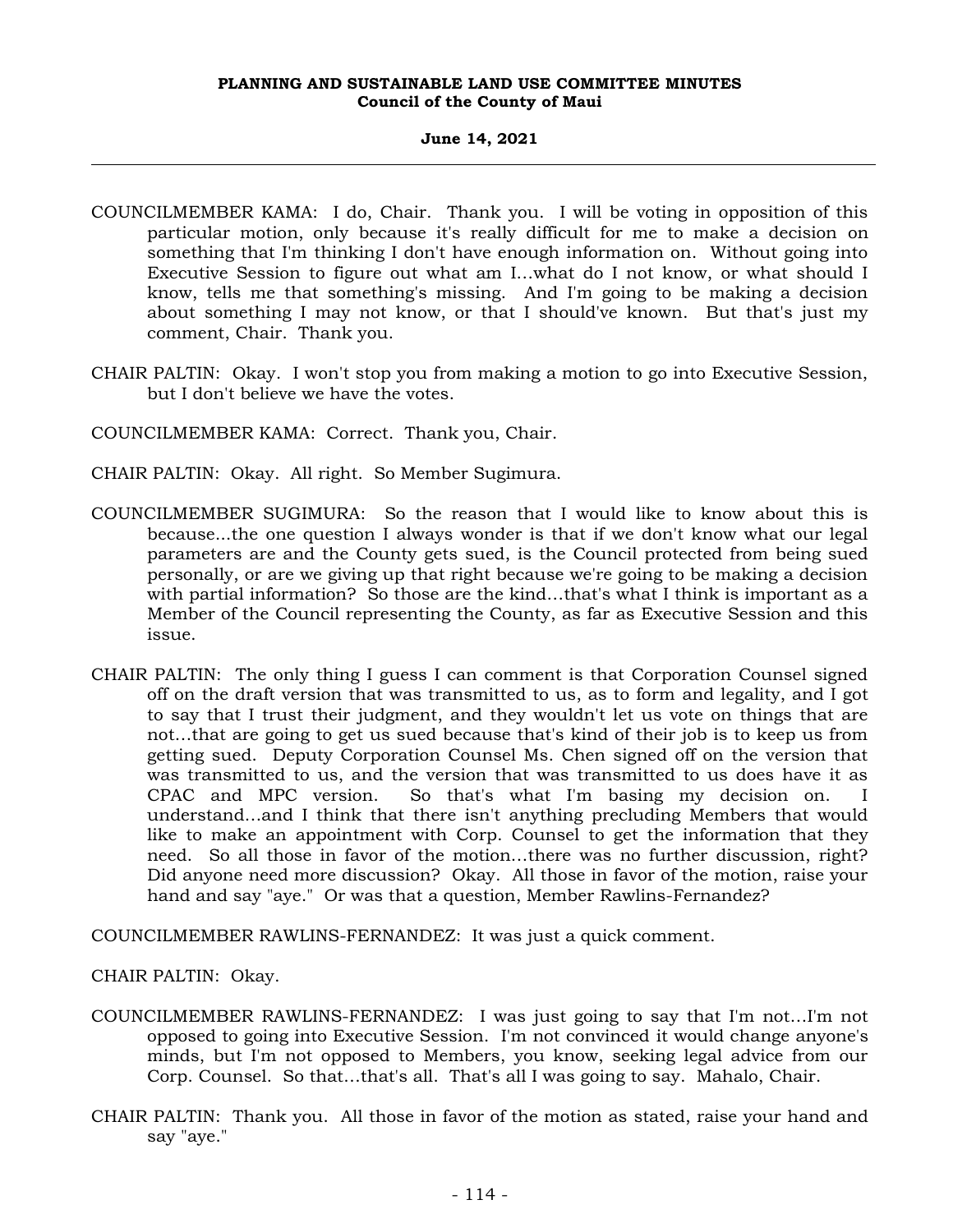### **June 14, 2021**

COUNCILMEMBER SUGIMURA: What is the motion? Sorry. Do we have a motion for Executive Session?

CHAIR PALTIN: No, the motion was for the MPC, CPAC version of Kā'anapali 2020.

COUNCILMEMBER SUGIMURA: Okay. I'm sorry. I got it, yeah.

CHAIR PALTIN: All right. All those in favor, raise your hand and say "aye."

COUNCILMEMBERS: Aye.

CHAIR PALTIN: All those opposed, raise your hand and say "no."

COUNCILMEMBERS: No.

CHAIR PALTIN: Okay. The motion passes five to four, with Members Kama, Molina, Sugimura, and Lee voting no.

| VOTE: | AYES:                  | Chair Paltin, Vice-Chair King, Councilmembers<br>Johnson, Rawlins-Fernandez, and Sinenci. |
|-------|------------------------|-------------------------------------------------------------------------------------------|
|       | <b>NOES:</b>           | Councilmembers Kama, Lee, Molina, and Sugimura.                                           |
|       | <b>ABSTAIN:</b>        | None.                                                                                     |
|       | <b>ABSENT:</b>         | None.                                                                                     |
|       | EXC.                   | None.                                                                                     |
|       | <b>MOTION CARRIED.</b> |                                                                                           |

### **ACTION: APPROVED AMENDMENT.**

CHAIR PALTIN: Okay. I believe that's the end of the maps portion. Now we're on the wording portion of Subarea 2. And I believe Member Molina wanted to add in Māhinahina. On my…on my draft version of the wording, I just added in the sentence, the Kā'anapali Resort area took the name of the moku located north of Lāhainā, which starts at Puʻu Kekaʻa. Traditionally, Kā'anapali was the moku north. It means like winding cliffs, and is more out towards Honokōhau, so it's not the traditional name of Kā'anapali Resort area. And I also added in, Honokōwai is in Ahupuaʻa, and the southernmost of the six legendary bays of Chief Piʻilani. Its name means bay drawing fresh water, due to the many fresh water springs at the water's edge. Kahana is just north of Honokōwai, and means cutting or turning point. And then I removed the dash between State managed Kapalua Airport. The source of the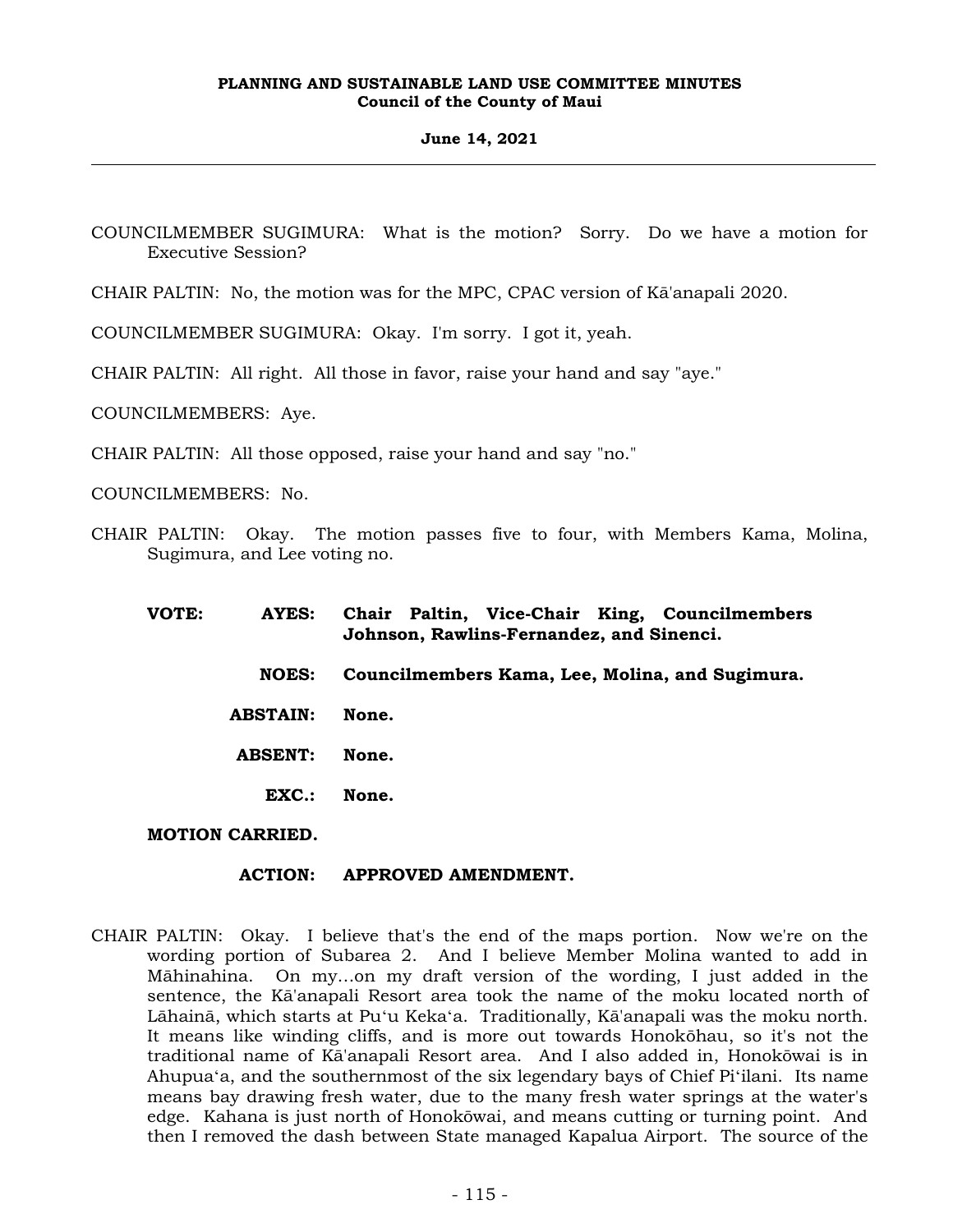### **June 14, 2021**

information that I added was Peter Young, Hoʻokuleana BlogSpot. And Member Molina, you wanted to add in Māhinahina?

COUNCILMEMBER MOLINA: Yeah. I mean…yeah. Thank you, Madam Chair. I think if…I don't see any harm in doing so. And if I'm correct, Māhinahina's like an unincorporated community, yeah. I don't know if Corp. Counsel can clarify that. But if it's…and I guess it was not intended for Māhinahina to be left out, as Ms. Maydan had stated to us earlier. So…and Madam Chair, as the area representative, you're fine however you want to include that…Māhinahina into your proposal. I think would be best to include it in this. Of course, that's my opinion.

CHAIR PALTIN: Yeah, yeah. I believe Māhinahina is the name of that area --

COUNCILMEMBER MOLINA: Right.

- CHAIR PALTIN: -- around the Kapalua Airport. So I would have no objection, as a friendly amendment, to just say communities of Māhinahina, Kahana, Honokōwai, and Kā'anapali. That…just adding in Māhinahina there. I don't have a problem --
- COUNCILMEMBER MOLINA: Okay. Would you like me to make the motion on your behalf?

CHAIR PALTIN: Sure.

COUNCILMEMBER MOLINA: Okay. I move, based on the language, as stated by the Chair, for this amendment. Thank you.

COUNCILMEMBER LEE: Second.

- CHAIR PALTIN: Okay. Moved by Member Molina, seconded by Chair Lee, to amend the wording on page 68 as described. Any further discussion needed? No? All right. Oh, Member Kama.
- COUNCILMEMBER KAMA: Chair. Yeah. I just wanted to know, how many acres of land are we talking about, and who owns the land? Do we own it?
- CHAIR PALTIN: For Māhinahina or Subarea 2 as a whole?

COUNCILMEMBER KAMA: Māhinahina.

- CHAIR PALTIN: Oh, I don't know the exact boundary, metes and bounds, of the area that is referred to as Māhinahina. I don't think the County owns much of it. I mean, the airport is there. That's, I believe, the State, and I think Pulelehua will be built in that area. That's owned by Paul Cheng Oceanview something. And then I think Ms. Makekau owns some, and possibly Maui Land and Pine. Member Molina.
- COUNCILMEMBER MOLINA: Yeah. Thank you, Madam Chair. According to Google--I just kind of looked this up--it says, community has an area of 6.708 square miles, of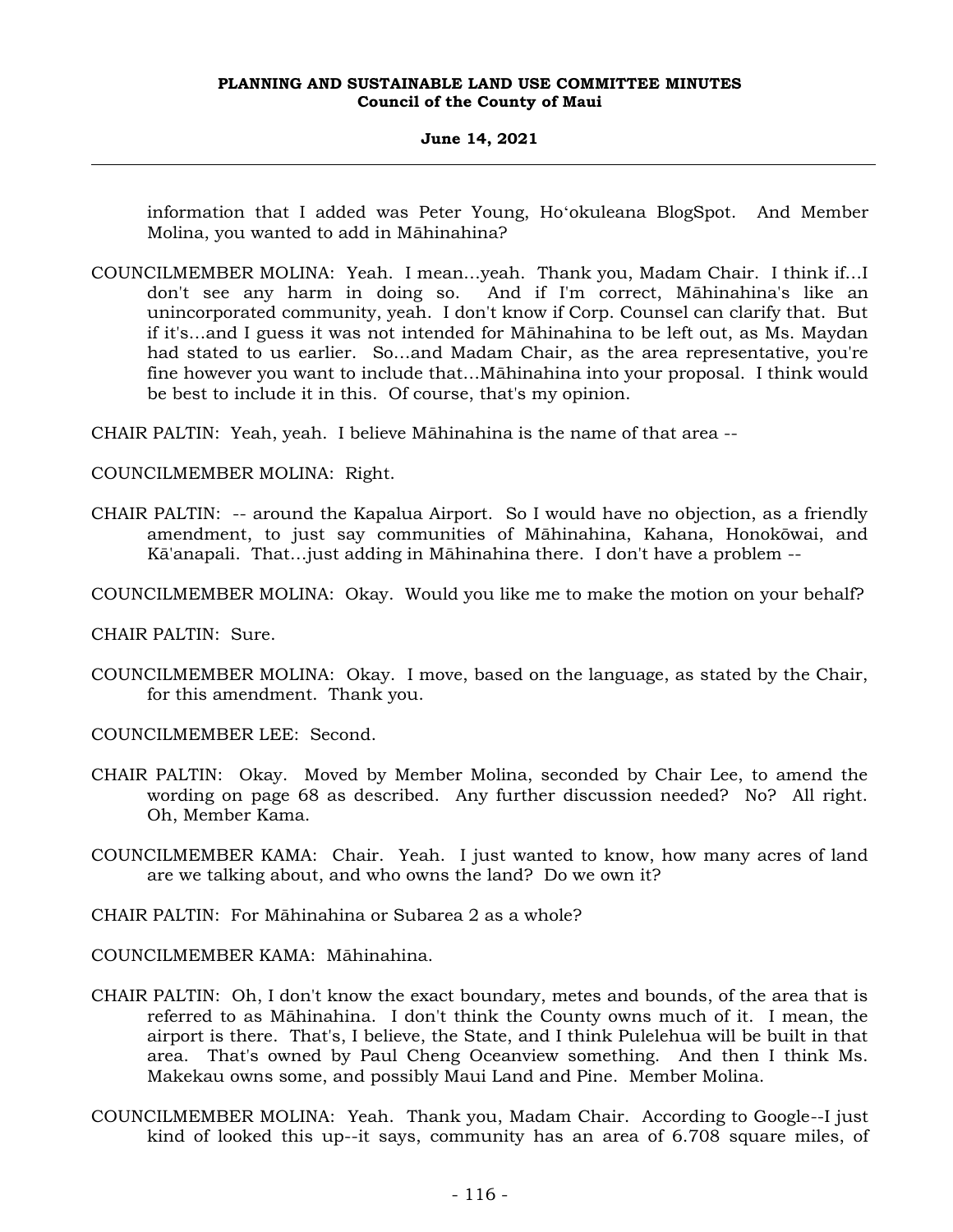### **June 14, 2021**

which 6.699 square miles is land and 0.009 square miles is water. And it is an unincorporated community and census-designated place on the Island of Maui.

CHAIR PALTIN: Nice.

COUNCILMEMBER MOLINA: And its population, as of 2010, was 880 people, okay. So that was 11 years ago.

CHAIR PALTIN: Wow.

COUNCILMEMBER MOLINA: Just an FYI. Learned something today.

COUNCILMEMBER KAMA: Wow. Interesting.

COUNCILMEMBER MOLINA: Yeah.

CHAIR PALTIN: I hope that satisfies your curiosity, Member Kama.

COUNCILMEMBER KAMA: Yeah, it does. Thank you. Thank you.

CHAIR PALTIN: Okay. Any further questions or comments, discussion on this matter? I do not see Member Johnson or Member Sugimura, but we can still take the vote. All those in favor, raise your hand and say "aye."

COUNCILMEMBERS: Aye.

CHAIR PALTIN: Member Sugimura…okay. So I see three, six, seven, eight, one excused, Member Johnson. And that concludes our Subarea 2.

**VOTE: AYES: Chair Paltin, Vice-Chair King, Councilmembers Kama, Lee, Molina, Rawlins-Fernandez, Sinenci, and Sugimura.**

- **NOES: None.**
- **ABSTAIN: None.**
- **ABSENT: None.**
	- **EXC.: Councilmember Johnson.**

**MOTION CARRIED.**

**ACTION: APPROVED AMENDMENT.**

CHAIR PALTIN: Members, I think you've earned yourself a little recess.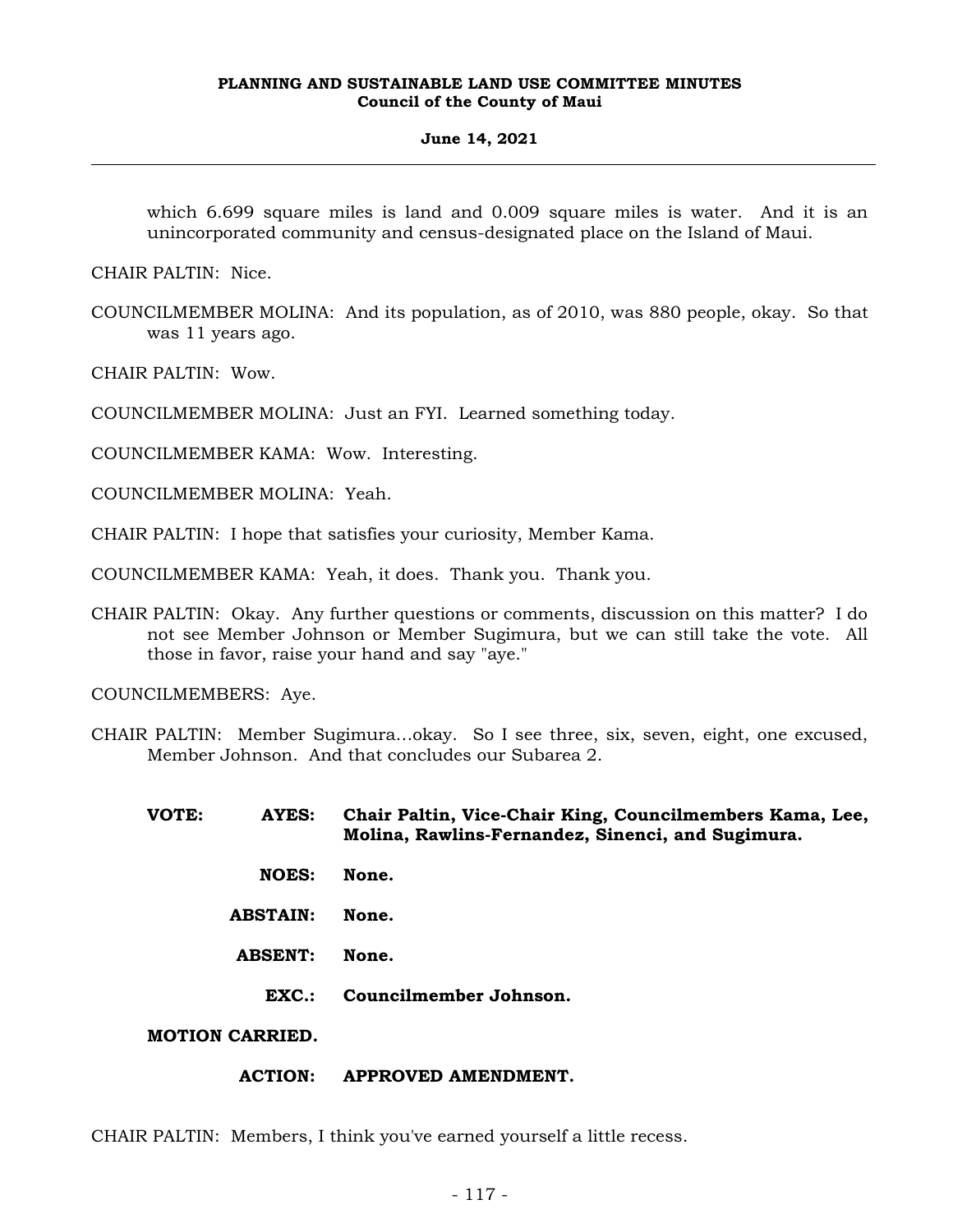# UNIDENTIFIED SPEAKER: Recess?

- CHAIR PALTIN: And then we'll finish up with our last Subarea 1, which hopefully won't be that that long. How about ten minutes? Yeah?
- COUJNCILMEMBER LEE: Okay.
- CHAIR PALTIN: We're making good progress, gang. I knew you could do it. Okay. Ten minutes. We'll come back at 4:10. Committee is in recess. *. . .(gavel). . .*

# **RECESS: 4:00 p.m.**

# **RECONVENE: 4:14 p.m.**

CHAIR PALTIN: *. . .(gavel). . .* Will the Planning and Sustainable Land Use recessed meeting of June 14th return to order? The time is 4:15, Members. We're on the home stretch. We're in our last subarea, Subarea 1. And I believe . . .*(inaudible)*. . . got my zoning and whatnot. I think the big elephant in the room here that we need to dive right into is the Plantation Estate Lot Owners Association, Plantation Estates, Honolua Ridge. The CPAC recommended that it stay within Agriculture. The Maui Planning Commission, I believe, only designated the Plantation Estates portion in Rural, but they had…there was some confusion. And I will concede that Plantation Estates and Honolua Ridge is one community, and if Maui Planning Commission meant for it to be Rural, that they…the intention, although they might not have fully understood, was both. I think what we need to discuss here…so this is…this is an area where the Maui Planning Commission and the Community Plan Advisory Committee came to a split, and it's my contention that this is a policy decision that we need to make as a Council. I recall when Plantation Estates and Honolua Ridge was being built, overlooking Honolua Bay, and it was proposed as an Agricultural subdivision. As Members of Plantation Estate stated, there was no Rural designation at the time, and if there had been a Rural designation, you could bet that a lot of community members would have given testimony on it. As it is, an Agricultural subdivision can be done without any kind of public input. So that's what happened. This land was developed, I believe, by Maui Land and Pineapple as an Agricultural subdivision. You've seen several iterations of the CC&Rs, where initially they only allowed Cook Pines in the easement, and I believe from there, the State said that, you know, in agriculturally-zoned land, agricultural use subdivisions, you can't restrict farming. And so the CC&Rs, as they are today, are not able to restrict farming, as they are in a Rural subdivision. And I think, you know, the points that were brought up by the testifiers that, you know, there's no…not adequate water, and there's black plastic, that can apply to pretty much all of Maui. You know, every agricultural lands that were in pineapple or sugar cane, Honokōwai, DHHL, Ag lots, homesteads, all of it has remnants of plantation operation. And a lot of Agricultural subdivisions grapple with water, as we heard Kamehameha Estates…Kamehameha Schools Bishop Estates also have the same problem. So to me, it…it's really a policy decision that's going to affect the County. If those are criteria by which we allow Agricultural subdivisions to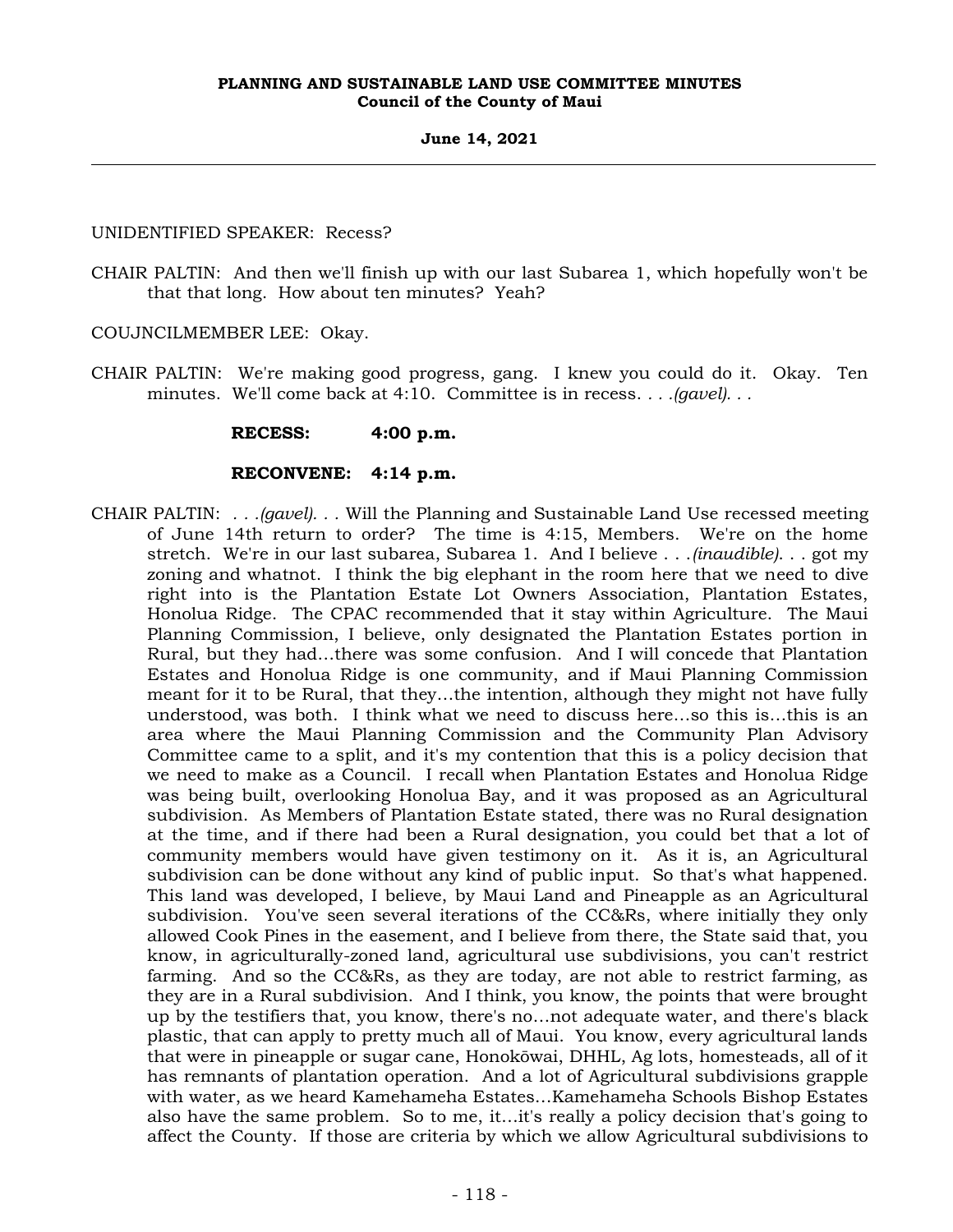**June 14, 2021**

be taken out of Ag subdivision status, then we'll be populated wildly with gentleman estates. There were…there were comments made when we watched the Maui Planning Commission, statements made by Commissioner Hipolito really kind of were a turning point in my making of a decision. When he spoke as a former Maui Land and Pine employee, of farming that area up there, and when he spoke of the winds converging from the mauka and makai, and the mist that it created, and you know, just...you hear the nostalgia of how he talked about farming those lands. That was a turning point for me in not being able to make a decision to being able to make a decision. And so my recommendation would be to remain in Ag. Another conversation that I witnessed at the Planning Commission was, you know, calling a duck a duck, and letting it walk…if it looks like a duck, walks like a duck, quacks like a duck, it's a duck. And then subsequently, soon after recommending Rural designation, they started putting additional restrictions on the Rural designation that they gave. So it doesn't clearly fall specifically into Ag or Rural, because you need additional size limitations that they gave through the Maui Planning Commission. So that would be my recommendation is the CPAC version of the…this area, but I'm open to having any kind of questions first for our resources. I think the Planning Department's recommendation was Agriculture as well. If there's any questions for the Planning Department or our Corp. Counsel, now would be the time. Chair Lee.

- COUNCILMEMBER LEE: Yeah. Question for Planning Department. Could you give us the pros and cons of Rural versus Ag?
- CHAIR PALTIN: And sorry, let's…because I know everybody wants to get home in a timely fashion, let's put a two-minute clock on these…this section, Ms. Stewart, if you could.
- COUNCILMEMBER LEE: I took ten seconds.
- CHAIR PALTIN: No, we'll start your clock when the Planning Department comes on, if that's okay, Ms. Stewart.
- MS. STEWART: Yes, Chair.
- CHAIR PALTIN: Okay.
- MR. HART: Chair, in summary, basically, the Ag…the Ag zone is directly related to agricultural operation, and it has larger minimum lot size. The Rural area doesn't really have a obligation to perform ag, but you have the option to do that on your property with some limitations. And then there's basically a little bit more density that's possible to achieve.
- COUNCILMEMBER LEE: Yeah. Now I…now I remember. Lots of people who live there in that area said there is really no…kind of the topography there, the soil, everything is not…does not lend itself to agricultural operations. Is that true or no?
- MR. HART: Jen, I'm not sure if you have any specific information about the soil quality or anything like that for this location. You have that handy?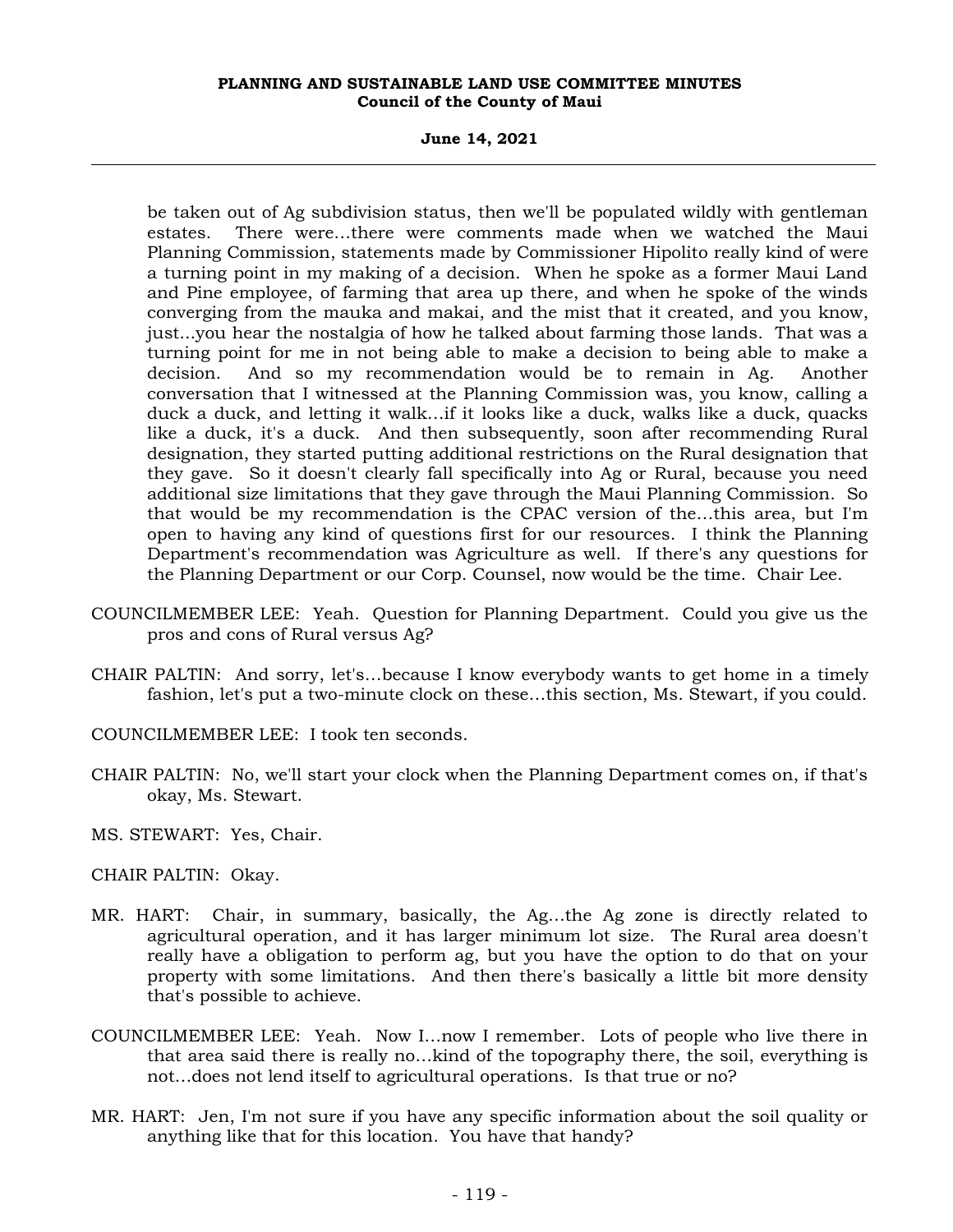MS. MAYDAN: Thank you, Chair Lee, for your question. I do not have the soil classifications handy. We could pull that up if necessary. But I will point out that this land was, of course, formerly planted in pineapple, and there currently is an active ag operation in the mauka portion of this subdivision, and they are…as far as I understand, they are quite successfully doing agricultural operations.

COUNCILMEMBER LEE: One lot out of how many?

MS. MAYDAN: There's one that is a commercial ag operation. There are others that have planted various citrus and other fruit trees.

COUNCILMEMBER LEE: Okay. Thank you.

- CHAIR PALTIN: Okay. Member Sinenci.
- COUNCILMEMBER SINENCI: Thank you, Chair. Yeah, I just…I'm looking at Subarea 1. I was just wondering if you could point out where specific the Plantation Estates is located.
- CHAIR PALTIN: Sure. If you look in kind of the middle on page 67, there's a portion that's bounded by a green…a blue dotted line, which is the Maui Island Plan Rural Growth Boundary. And that's the area that we're talking about. In this map, I believe they only designated the Plantation Estate portion to be Rural, and it…I'll concede that they meant for the entirety, which is Honolua Ridge as well as Plantation Estates. So the Rural Residential is depicted by that tannish type of color, and it should probably be more than what it currently is.

COUNCILMEMBER SINENCI: Oh. The little --

CHAIR PALTIN: The dark green portion.

- COUNCILMEMBER SINENCI: The small sliver, tanned area, is the Estates?
- CHAIR PALTIN: It…within the blue outline.
- COUNCILMEMBER SINENCI: Yeah. And is this the same location of the…I guess the Kapalua Hotel and Golf Course?
- CHAIR PALTIN: No. Kapalua Bay Hotel is down by Kapalua Bay, which is just south of Nāpili Bay, and then the area south of that with the red outline would be Kapalua Mauka.

COUNCILMEMBER SINENCI: Okay. Thank you, Chair.

CHAIR PALTIN: Sure thing. Member Sugimura.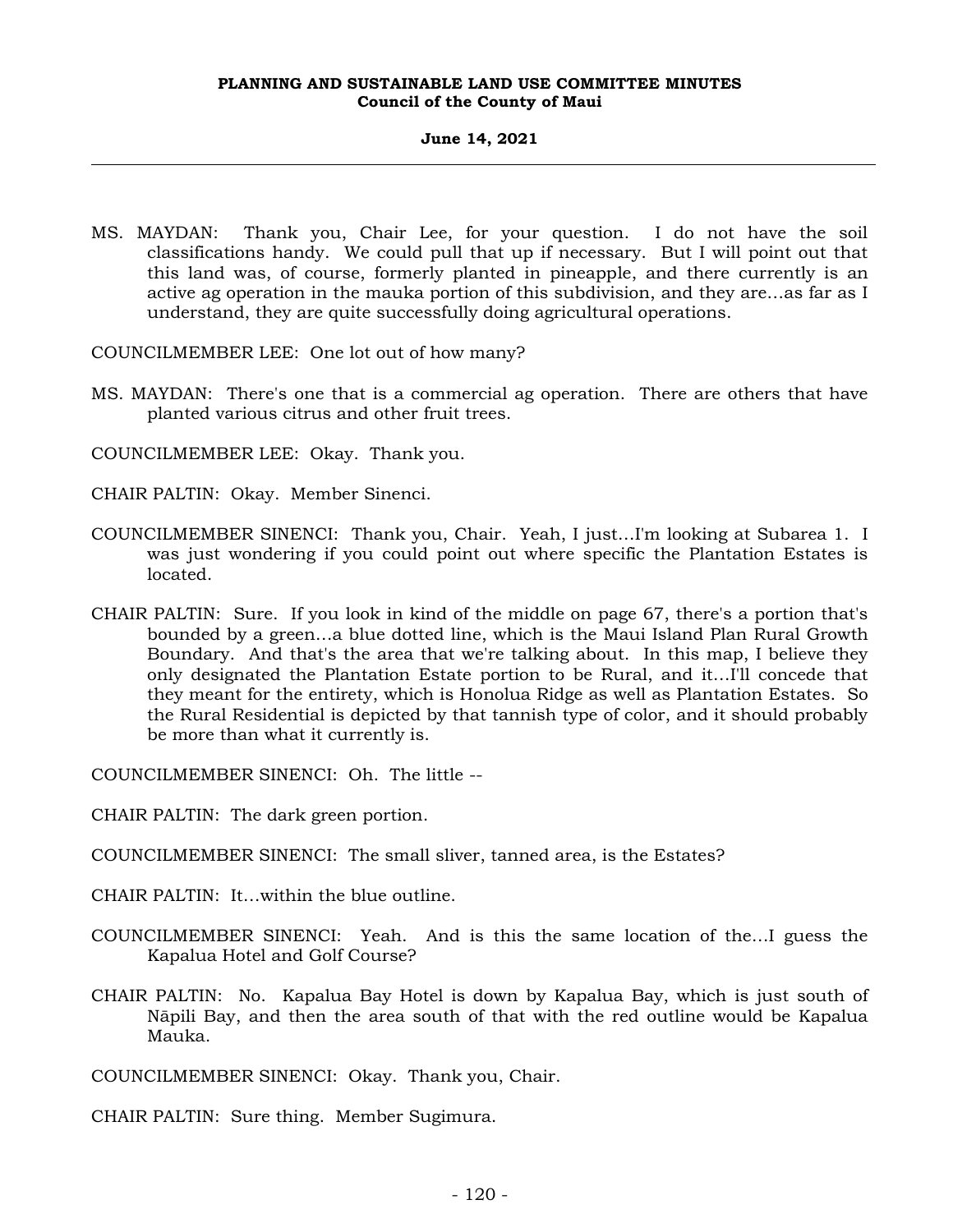## **June 14, 2021**

- COUNCILMEMBER SUGIMURA: . . .*(inaudible)*. . . Kindred came and testified…Kindred…yeah, Kindred came and testified last--was it last week--and as well as to…in previous meetings, just trying to get this corrected, but he's the Plantation Estate Lot Owners Association, what they're asking for is the Rural designation instead of Agriculture. So Members, I think we heard the discussion. So I want to make a motion, Community Plan map to reflect all of Plantation Estates being changed from Agriculture to Rural Residential. And that was the request that he had.
- CHAIR PALTIN: Oh, Member Sugimura, I was giving each Member two minutes to ask questions to Corp. Counsel and Planning before we make motions.
- COUNCILMEMBER SUGIMURA: Oh, sorry.
- CHAIR PALTIN: Did you have any questions for Planning or Corp. Counsel? Okay. Member King.
- VICE-CHAIR KING: Well, thank you, Chair. I was just wondering if we still had Ms. Nishiki on the line, on the meeting, so we can get the CPAC perspective.
- CHAIR PALTIN: Let me check. She is still on the line. I watched a lot of this, and I think, you know, the most…if you'll allow me to answer the question, I think the most telling moment of the CPAC was Committee Member Ravi Bugga, who lives somewhere in Kāʻanapali Estates. And he said that, you know, he was offended by this request, because when he was purchasing a property here in West Maui, he did his due diligence. And he looked at Plantation Estates, and he looked at the Agricultural designation, and he said no, I don't want to do agriculture. And so he didn't purchase land in Plantation Estates, he purchased in Kā'anapali. And I think that was…I mean, the feeling was that, you know, we were kind of…coming into this pandemic, we want more land in agriculture for agricultural uses rather than gentleman estates, and you know, it's about doing your due diligence in purchase, what the definition of an Agricultural subdivision is. I'm open, if Ms. Nishiki can hear us, if she would like to add on anything to that comment about the CPAC's discussions?
- VICE-CHAIR KING: I don't see her. But so what you're saying is that…I'm not really sure what you're saying. You told me that he was offended. Was he…was he saying that he wants it to stay in Agriculture?
- CHAIR PALTIN: Yeah, he would.
- VICE-CHAIR KING: Because that's what it was when he decided not to move in because he didn't want to become a farmer, what I'm hearing from you.
- CHAIR PALTIN: Yeah. He was offended that folks would buy into an Agricultural subdivision, and then proceed to change it to Rural. And this was, I would say, one of the most contested issues of the entire process, was Plantation Estates. It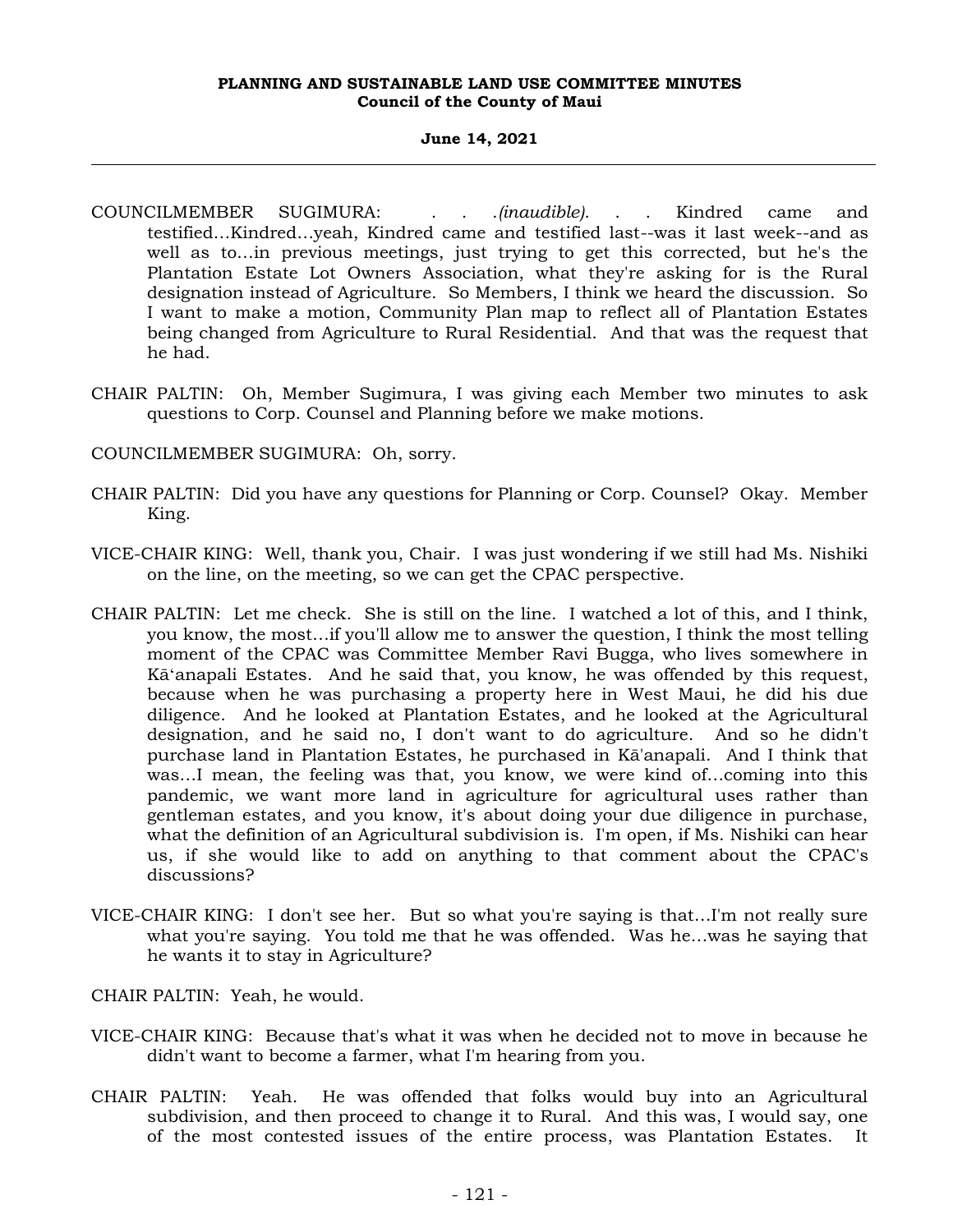garnered…it actually kind of dominated the discussion of CPAC and a lot of the testimony. But --

- VICE-CHAIR KING: So would you say that the folks that were…that were living there were predominately in favor of changing it, but the folks that weren't wanted to keep it in Ag?
- CHAIR PALTIN: Yes. I would say the community predominately wanted it to stay in Ag. Predominately, those who owned property wanted to change it to Rural.
- VICE-CHAIR KING: Okay. And there was no move to change it to Rural when it was being developed, to rezone it, it was developed under the Ag zoning, correct?
- CHAIR PALTIN: It is my understanding that Rural Residential wasn't in existence at that time. If it were, it would have to go through a public process, like I said. And I imagine the entirety of our community that…you know, a little bit of contextual history. When the General Plan first was being discussed, that was the impetus of the Save Honolua Coalition, when Maui Land and Pine was discussing their plans for luxury homes. And that was what caused the creation of the Save Honolua Coalition, the disgust of those luxury homes. We were able to fill the Council chambers with people wearing Save Honolua shirts, and we also watched the development of Plantation Estates in Honolua Ridge and all the red water running off into the bay during the development. So if Rural designation was an option at the time, I imagine scores of testimony against it, but that's just some historical context. When they --
- VICE-CHAIR KING: It looks like we have Ms. Nishiki on now, so maybe we can answer.
- CHAIR PALTIN: Oh. Ms. Nishiki, would you…Ms. King, will you repeat your question? I'm not sure if she had heard it.
- VICE-CHAIR KING: Yeah. I just wanted to get your thoughts on the CPAC's position on, you know, the requested change to Rural. I think I pretty much heard it from Chair Paltin, but if you want to give your perspective.
- MS. NISHIKI: Yes. I concur with Chair Paltin. She attended all of the meetings. And actually, my father had a stroke right at this time during the Community Plan process, so I actually missed the first vote on this. But I think that was probably part of the issue, is that we had…you know, I was out, and there may have been other members missing at certain times. So we couldn't get the majority. But for the most part, testifiers who weren't living within Plantation Estates, the community definitely supported the Ag designation, and were concerned about the precedent that it would…that it would set, that you know, it was bought in Ag, it should be retained in Ag. And some members of the community thought this was…that it's all about…it's all about money. They just…they just want the designation so they can grow infinity pools and mansions and things that our community doesn't really need. We support ag. We…there's a very large farm in there, Hua Momona Farms, and there…you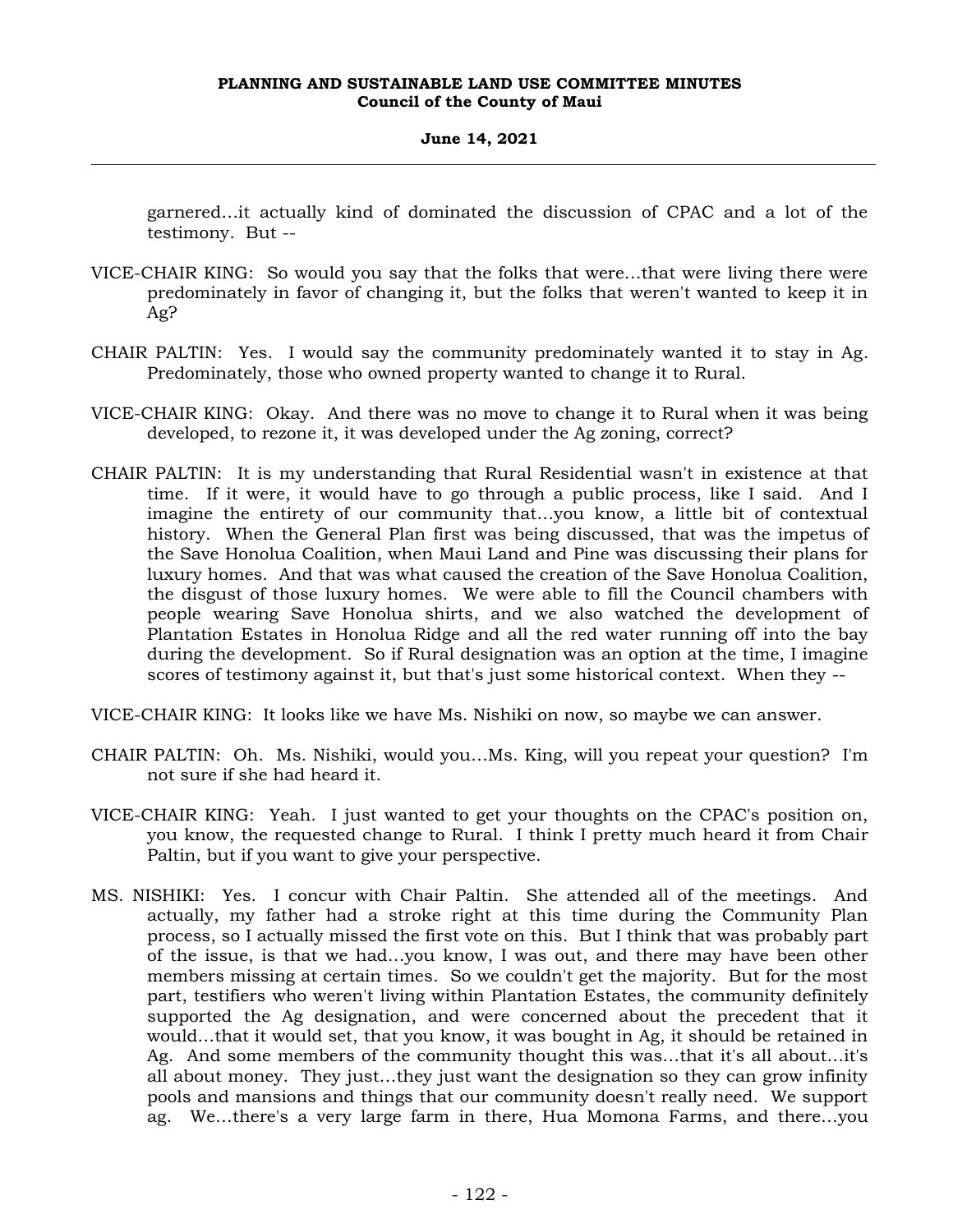## **June 14, 2021**

know, that's what we need to be supporting. They're doing great. Please, we support ag.

- VICE-CHAIR KING: Okay. Thank you. Thank you for that. Appreciate it. Thank you, Chair.
- CHAIR PALTIN: Thank you. Member Sinenci, followed by Member Kama.
- COUNCILMEMBER SINENCI: A follow-up question on Member King's. You know, so if they're changing from Ag to Rural, I was just curious, what are the comparisons between their land values between Ag and Rural designations? That increase --

CHAIR PALTIN: Is that a question for me?

COUNCILMEMBER SINENCI: Or Ms. Nishiki.

CHAIR PALTIN: Oh, okay. Ms. Nishiki, did you hear the question?

- MS. NISHIKI: Oh, I don't think that I'm qualified to answer that question. And we weren't, you know, exactly looking at what the…what the difference in price was.
- COUNCILMEMBER RAWLINS-FERNANDEZ: I think that might be a more appropriate question for the Department.
- CHAIR PALTIN: Okay. I can kind of add on to that a little bit that we did question…or the question was raised to the Plantation Estate Lot Owners Association, which includes Plantation Estates and Honolua Ridge, that this could possibly raise their land values, and thus raise their property taxes, and they were okay with paying more property taxes for the raised land value.

COUNCILMEMBER SINENCI: Okay. Thank you, Chair.

CHAIR PALTIN: Any further question? Was that it? Oh, Member Rawlins-Fernandez.

- COUNCILMEMBER RAWLINS-FERNANDEZ: Mahalo, Chair. To dovetail off of that comment of raised property taxes, it would raise the property value for sale as well. So if sell it, it go for a higher price, because it's basically being upzoned. But it's just designation, it's not zoning.
- CHAIR PALTIN: Yeah. And to add onto that, their intention was to go for the zoning, and I guess their consultant said that this was the first step in that process. Was it Member Lee?

COUNCILMEMBER LEE: Yeah.

CHAIR PALTIN: Followed by Member Molina, I believe.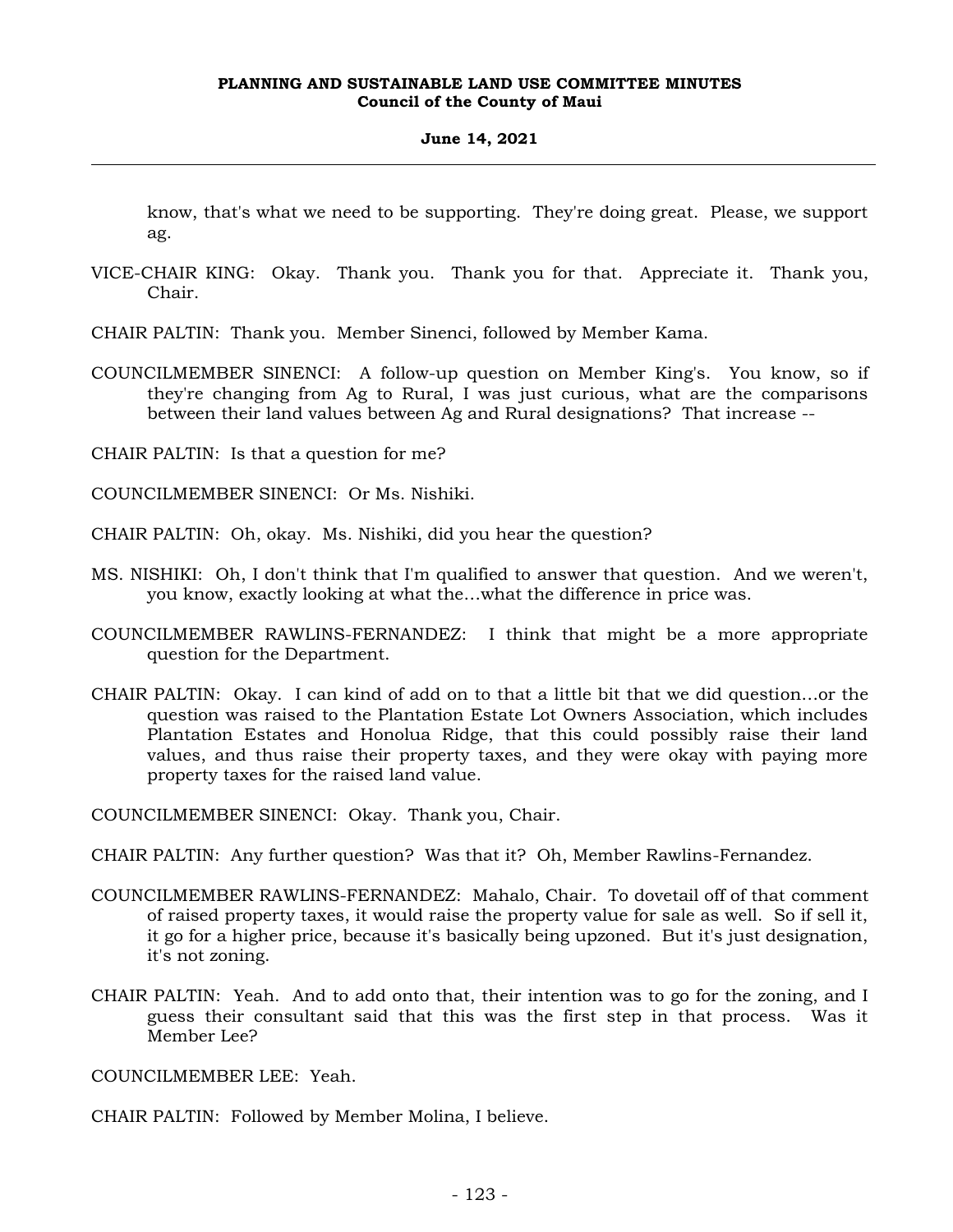COUNCILMEMBER LEE: How many times was a vote taken on this issue? It sounded like, perhaps, there weren't enough votes the first time?

CHAIR PALTIN: Okay.

COUNCILMEMBER LEE: People kept voting on this until you won?

- CHAIR PALTIN: Okay. So I think that it never was won, it was the Planning Department's recommendation that it remained in Ag. And I believe there was 13 members on the CPAC, and for a winning vote you needed seven members. And not all the members attended all the meetings. And so the notes from the CPAC growth framework vote says Plantation…failed votes, Plantation Estates. Motions to change designation to Rural Residential and motions to approve Department's recommendation of Agriculture both failed. So I think they didn't hit the seven member mark because of the absences.
- COUNCILMEMBER LEE: So essentially, there's no official endorsement by the CPAC on this issue by a majority.
- CHAIR PALTIN: Well, all…yeah. All the issues on the CPAC were if they couldn't reach a majority vote of seven at one time, it was defaulted to the Planning Department's recommendation. That's not just for Plantation Estates, that's for the entirety of all the maps.
- COUNCILMEMBER LEE: Can we get a list of those from the Planning Department, where there was a default vote?
- CHAIR PALTIN: We did get it. It's under the document CPAC Growth Framework Votes. But that's the only one of their subareas that I see that says failed votes.

COUNCILMEMBER LEE: Okay.

CHAIR PALTIN: There's some passed votes not unanimous, and consensus or unanimous votes, but that's the only one I see on this document that says failed votes.

COUNCILMEMBER LEE: Okay. Thank you.

CHAIR PALTIN: You're welcome. Member Molina.

COUNCILMEMBER MOLINA: Thank you, Madam Chair. So could continue on this, I guess documentation or historical analysis of the votes. I mean, if the Department can kind of add in what were the--if they have that information--what were the exact votes and just, you know, maybe further confirm what Ms. Nishiki has told us.

CHAIR PALTIN: Okay.

COUNCILMEMBER MOLINA: I'm just curious.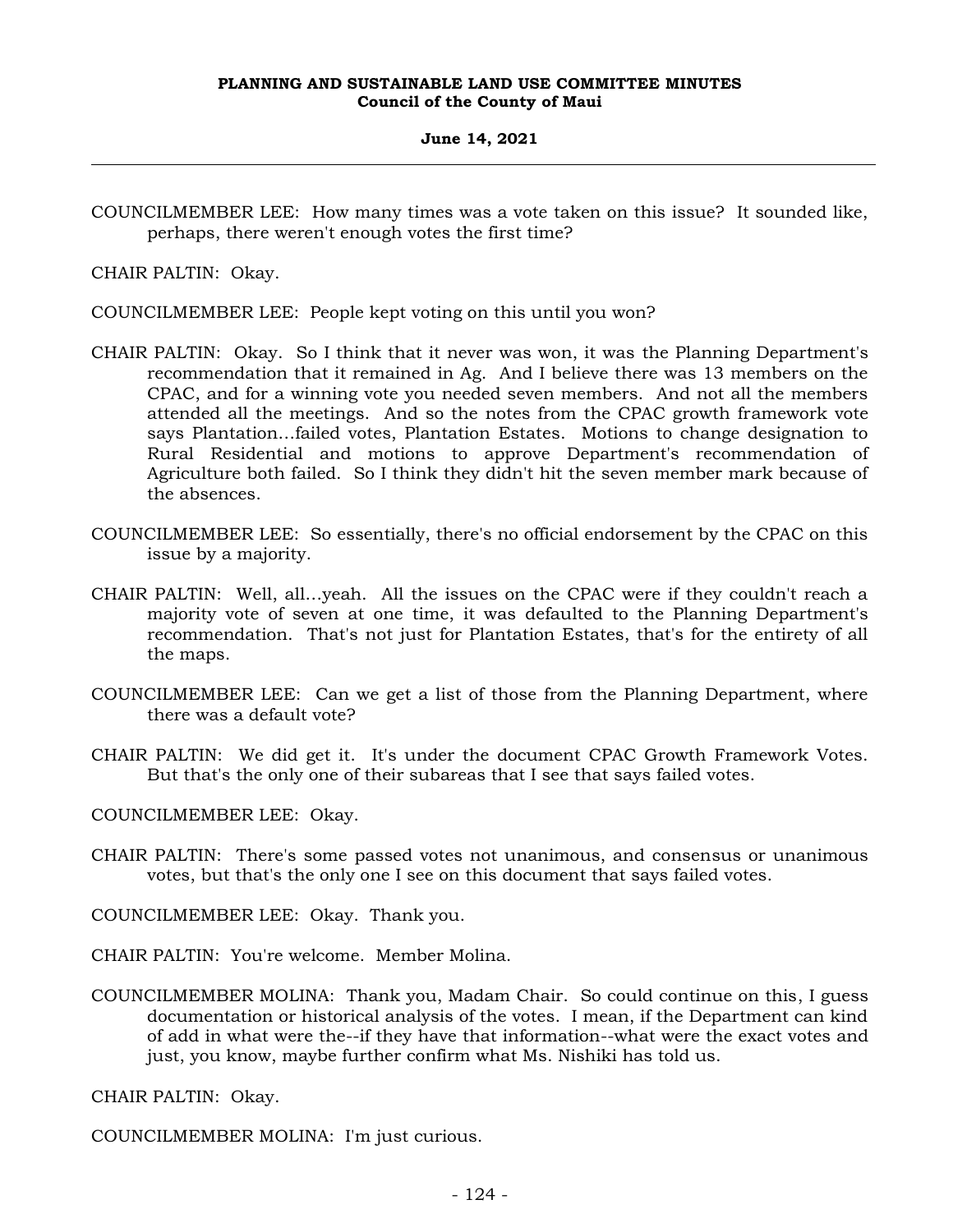**June 14, 2021**

CHAIR PALTIN: Ms. Maydan.

- MS. MAYDAN: Thank you, Member Molina, for your question. Yes, Chair Paltin represented the situation correctly, that the CPAC did take two votes on Plantation Estates; one to confirm the Department's recommendation of Agriculture, and one to change the designation to Rural Residential. And both of those votes failed to get a necessary majority of the CPAC. And so from the very beginning of the process, the CPAC was looking at the Planning Department's recommended maps, and so that was the baseline they were going from to make changes. So if there were areas that the CPAC did not address, did not try to make a change, then those went forward with the Department's recommendation, and same where there were areas where there were failed votes, this being the one example where there was failed votes in either way for Ag or Rural Residential. So there was no change to the map. Therefore, the map changed as Ag, as put forth by the Department.
- COUNCILMEMBER MOLINA: Okay. Thank you very much, Ms. Maydan. So I know in terms of the Public/Quasi-Public, it's very limited in that Subarea 1, the Kapalua region. But just in general, what was the reason again, why the Planning Department decided to just leave it as Ag?
- MS. MAYDAN: Yes. Thank you for your question. So this absolutely was a point of discussion with the community, with the CPAC, all the way through the process. I think this has been the most discussed item in the Community Plan, whether this area should be Rural Residential or remain as Ag. So the Department took this very seriously in weighing this, because of course, there are areas outside of this Community Plan area, as we move forward with updates, where we are going to continue, and the Council is going to continue to grapple with this issue. We ultimately came . . .(*timer sounds*). . . forward…we came forth with the Department's recommendation to leave it as Ag because we did hear very loud and clear from a lot of folks in the West Maui community that it was important for them to retain this area in Agriculture. Even though it is developed, and the…and many of those lot owners within there would like the change to Rural Residential, the greater community voiced the concern with changing to Rural Residential, and they felt that it was important to retain the area in Agriculture.
- COUNCILMEMBER MOLINA: Okay. Thank you very much for your response, Ms. Maydan. Thank you, Madam Chair.
- CHAIR PALTIN: Okay. Member Kama.
- COUNCILMEMBER KAMA: Thank you, Chair. So I think I have a question for the Planning Department. So I wanted to ask, at the time of this purchase of all of these homes out there, or these lots, what was the commitment for agriculture?

CHAIR PALTIN: Ms. Maydan.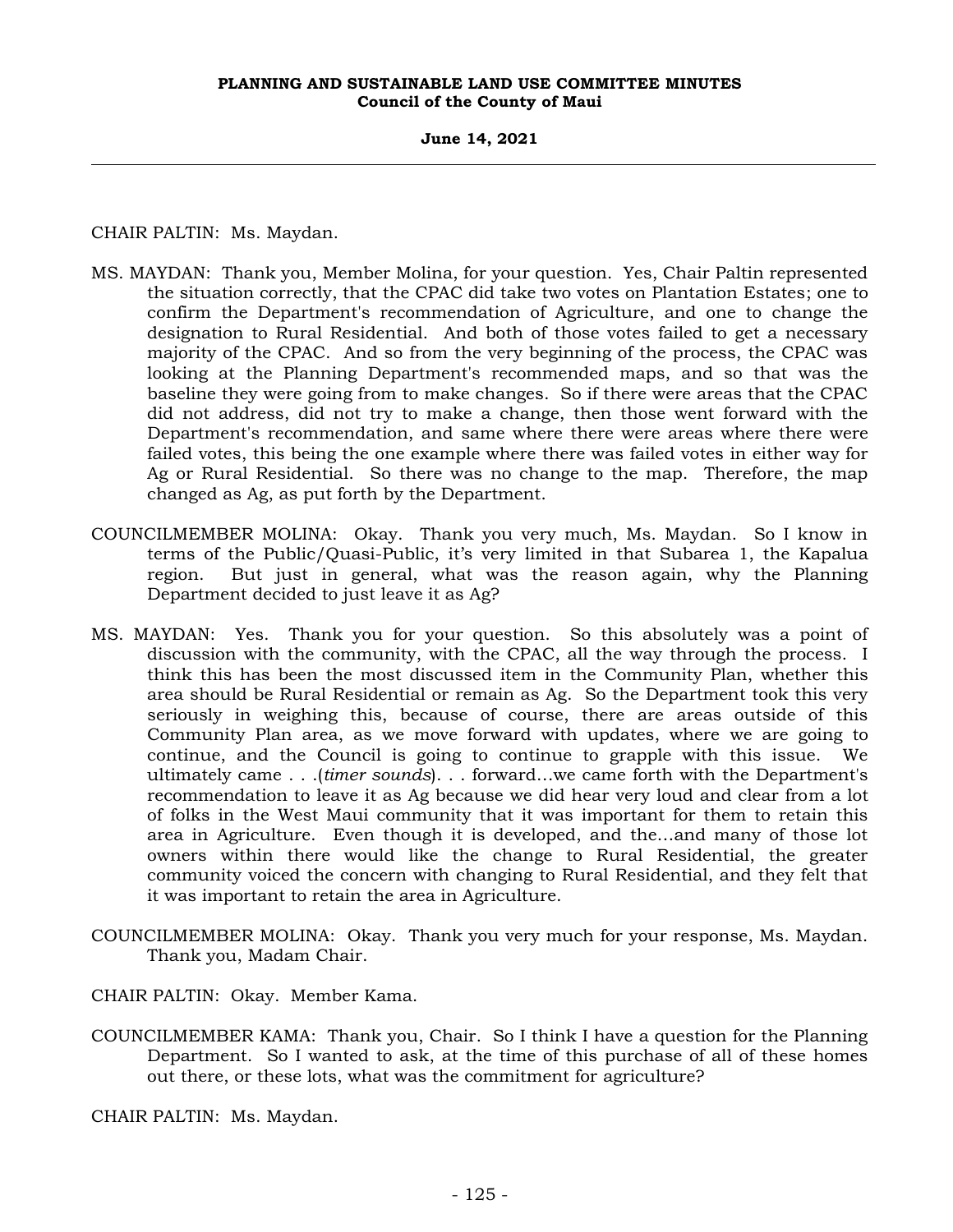# **June 14, 2021**

COUNCILMEMBER KAMA: Time's depleting.

- MS. MAYDAN: Oh, I'm sorry. I think I muted myself. Thank you for your question. So as with anyone purchasing Ag land and wishing to pursue development on Ag land, you have to follow our Ag zoning district regulations. So as outlined in State Agriculture and our County Ag zoning, the predominant use is agriculture, and you have to prove that. And your development of structures on the land are limited to what is allowed within our Ag zoning.
- COUNCILMEMBER KAMA: So did the...did the homeowners not prove that when they purchased their properties back then?

MS. MAYDAN: They --

COUNCILMEMBER KAMA: And if we change the designation, what's going to change? Are they now going to become commercial farmers now, or are they all just going to continue on with their gentleman estates as they already have done? I just want to know what's going to change. How is that going to get more housing or how is that going to increase ag on those lots?

CHAIR PALTIN: Ms. Maydan.

MR. HART: Chair, maybe I can answer some of that.

CHAIR PALTIN: Okay. Mr. Hart.

MR. HART: So the time that agricultural use is verified is at building permit issuance. So basically, pursuant to State law and County Code, you can have one farm dwelling on an Ag lot, and then one other farm dwelling not exceeding 1,000 square feet. So the point being that all dwellings in the farm district are farm dwellings. The County had different processes of verifying agricultural use through the various years. So it would depend on when each of these individuals got their building permit, which process they went through to verify the agricultural operation. You know, what would change if this were to go to Rural is that basically when they came in for building permits in the future, there would be no need to verify what percentage of land was in agricultural use or anything like that. Then what other things they might choose to do, I don't have any input on that.

COUNCILMEMBER KAMA: Thank you. Thank you, Chair.

CHAIR PALTIN: Let's see. Did everybody get an opportunity to ask a question if they needed to? I think Member Sugimura said she didn't have a question. Member Johnson, do you have a question? Or I'm not sure if Member Rawlins-Fernandez asked a question.

COUNCILMEMBER JOHNSON: Thank you, Chair. My question has been answered.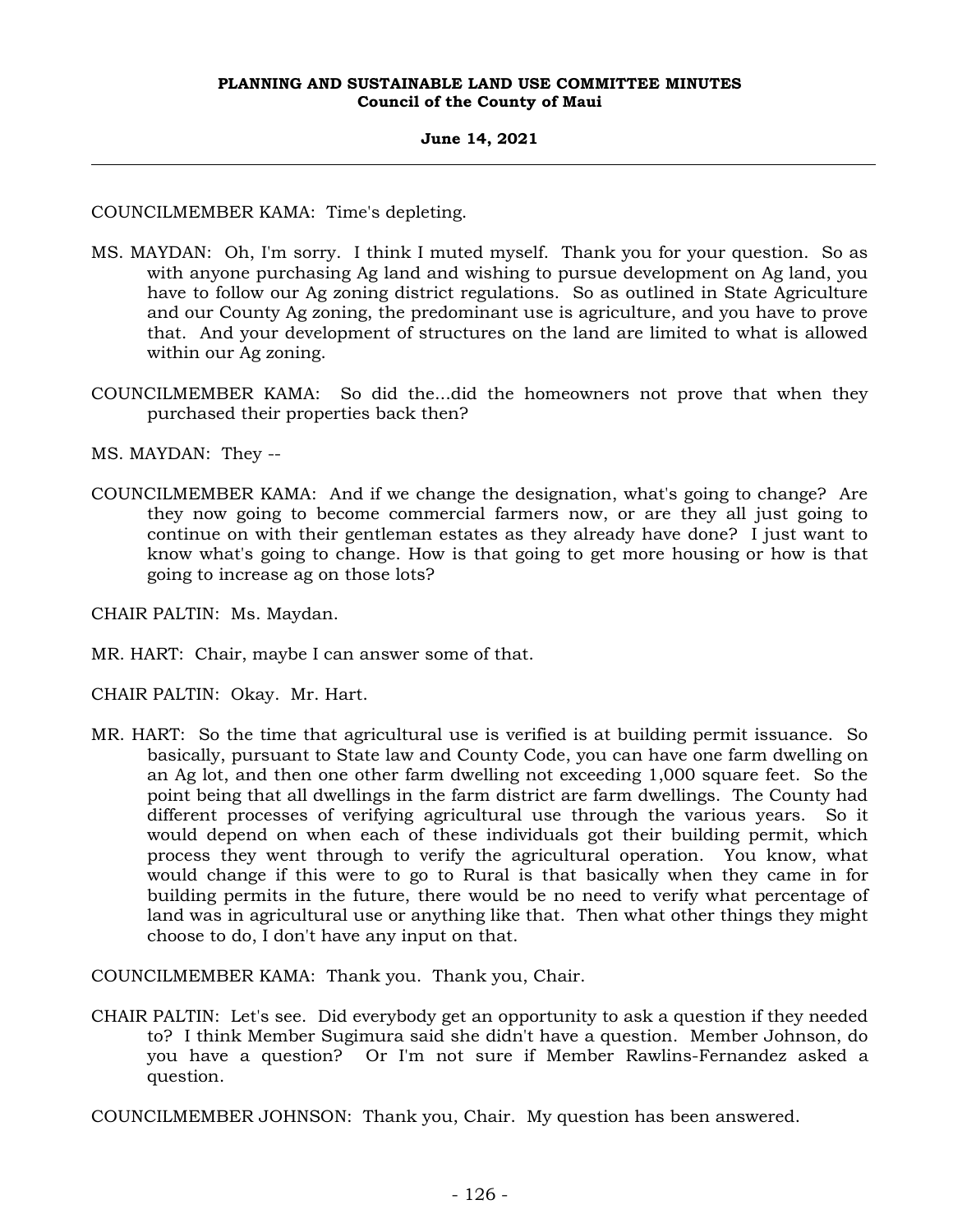- CHAIR PALTIN: Okay. All right. So no further questions? Not seeing any hands raised. Okay. Member Sugimura, now would be the time.
- COUNCILMEMBER SUGIMURA: Thank you. So I make a motion for the Community Plan map to reflect all of Plantation Estates being changed from Agriculture to Rural Residential.

COUNCILMEMBER KAMA: Second.

COUNCILMEMBER SUGIMURA: That's my motion.

CHAIR PALTIN: Do you want to clarify that as Plantation Estates Lot Owner Association? I think that's the problem that they ran into at the Planning Commission.

COUNCILMEMBER SUGIMURA: Oh, because of the…yes.

- CHAIR PALTIN: Because Plantation Estates is one phase, Honolua Ridge is the second phase. So friendly amendment to Plantation Estate Lot Owners Association. Been moved by Member Sugimura and seconded by Member Kama. Discussion, Member Sugimura.
- COUNCILMEMBER SUGIMURA: We heard testimony from the residents and the Association, but I think what's happening here is the reality of what's happening, which is they're Rural…they're Residential, sorry. And I think there's one…if I remember, there's one nursery there, or one ag use there. And yeah, people might plant, you know, fruit trees or whatever in their yards, but I see this Upcountry, where you have people who are designated Ag and have to figure out how to do ag because it's…you know, that's what they have to fit into, but they're not necessarily ag. And I see this Plantation Estate community the same way, where they're really a residential community. And yep, if we change it, then their highest and best use would then go to higher taxes. I mean, that would be part of it, but this is my motion and my reason. Thank you.
- CHAIR PALTIN: Member Kama as the seconder.
- COUNCILMEMBER KAMA: Thank you, Chair. I went and did a tour of that place, and I went to go visit the farm. Well, the only thing I liked about that farm, besides the fact, was that it was flat. That was probably one of the flattest lots I have ever seen in that place. Everybody else was on a rolling hill somewhere, lots of gullies, lots of gulches. And I see the same thing up in the Upcountry Waiohuli, Keokea area too, where those are all Ag lots, but half of the Ag lot is in a gulch or in a gulley. You can't farm like that. So my sense is that they've been living as Residential homeowners for the longest time, and they have identified that this is what they would like their designation to be. I'm not seeing the harm in allowing that designation to continue as they have requested. So they're saying, we believe that we are more Rural than we are Ag, and we know that we're going to have to pay for it, and we're willing to do that. And I'm saying, well, are we willing to do that? I am, and I'm just not certain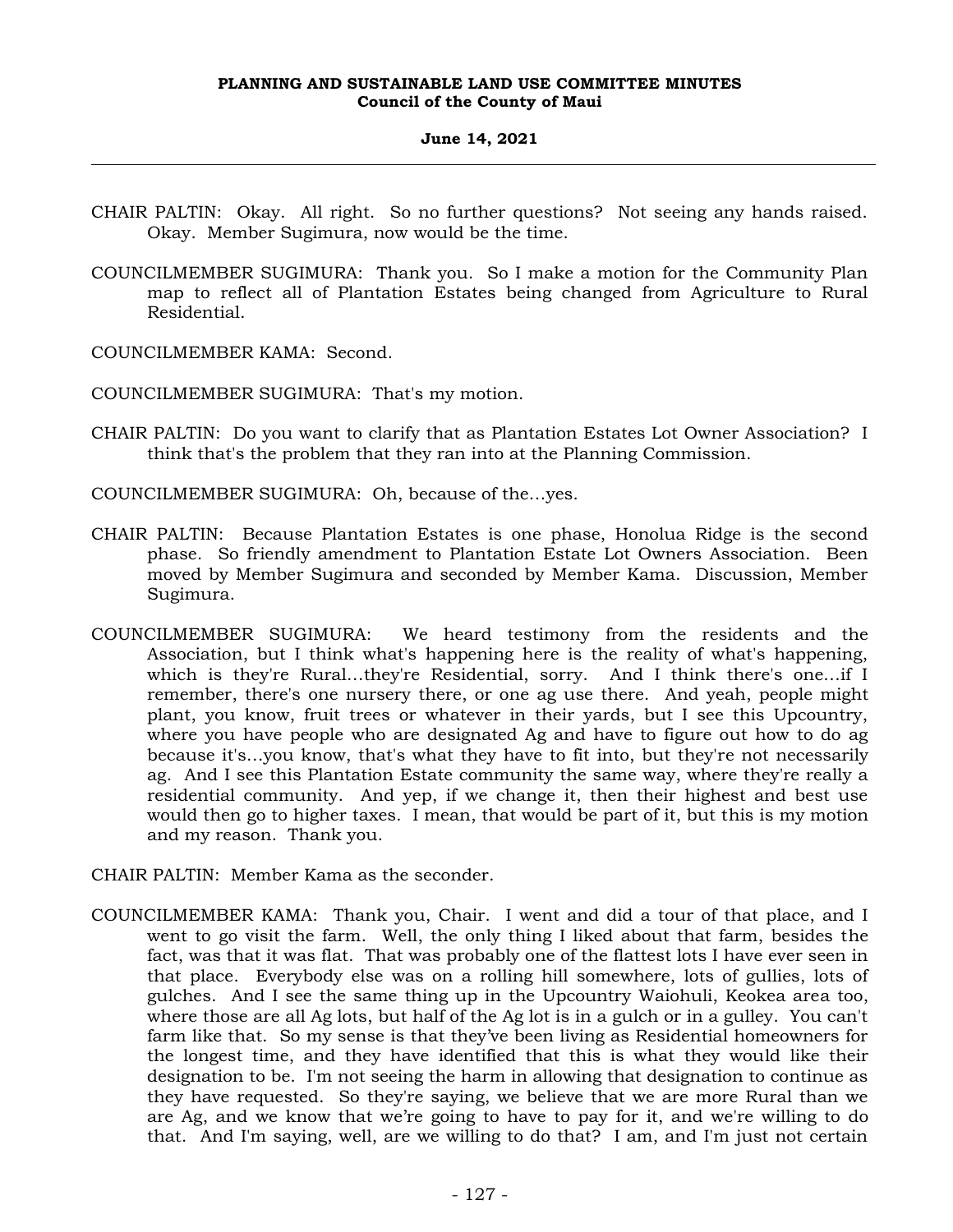## **June 14, 2021**

why we would not want them to do that, because I don't see many of them growing any more on their lots than they already have in terms of the bananas, and papayas, and the flowers and the foliage, and all of those other things. So that's my comment, Chair. Thank you.

- CHAIR PALTIN: Thank you, Member Kama. Anybody else? Member Molina.
- COUNCILMEMBER MOLINA: Yeah, Madam Chair. You know, should this…Member Sugimura's amendment does not go forward, there will be other opportunities for the residents, if...down the road in the future, if they want to pursue this designation again; am I correct? Maybe with a Community Plan amendment. I don't know if maybe the Department can elaborate on that.

CHAIR PALTIN: Yeah, they can go for zoning, changing zoning, or a State land use --

COUNCILMEMBER MOLINA: Boundary. District boundary.

CHAIR PALTIN: -- district boundary amendment.

COUNCILMEMBER MOLINA: Okay.

- CHAIR PALTIN: This was what their consultants recommended because we were currently going through the Community Plan update process. I see Mr. Hart flickered on. Did you want to add onto that?
- MR. HART: I was just going to say that neighborhoods have come in together for land use designation changes as a single unit, or the currently processed applications.
- COUNCILMEMBER MOLINA: Okay. So this is not the end all then, yeah, if this amendment doesn't move forward. So...but yeah. But Madam Chair, you know…you know, this is a tough one. But, you know, upon taking into consideration, ag is ag, you buy into Ag, that's what you're expected to do, you know, going into this process. And I appreciate what the residents are saying about this consideration to change, but again, the greater community has said no, we want to leave it in Ag. So I think it's not sometimes all about money too. So this is a very nice area with a lot of history. So I'll go with the Department's recommendation. Thank you, Madam Chair.

CHAIR PALTIN: Thank you, Member Molina. Chair Lee.

- COUNCILMEMBER LEE: Do you have any idea how many homeowners are in this…these two subdivisions?
- CHAIR PALTIN: I'm sure the Planning Department knows. Ms. Maydan. I think there's 100…oh, go ahead. Sorry.
- MS. MAYDAN: . . .*(inaudible)*. . . I believe off the top of my head, but I can gather that information and come right back to you.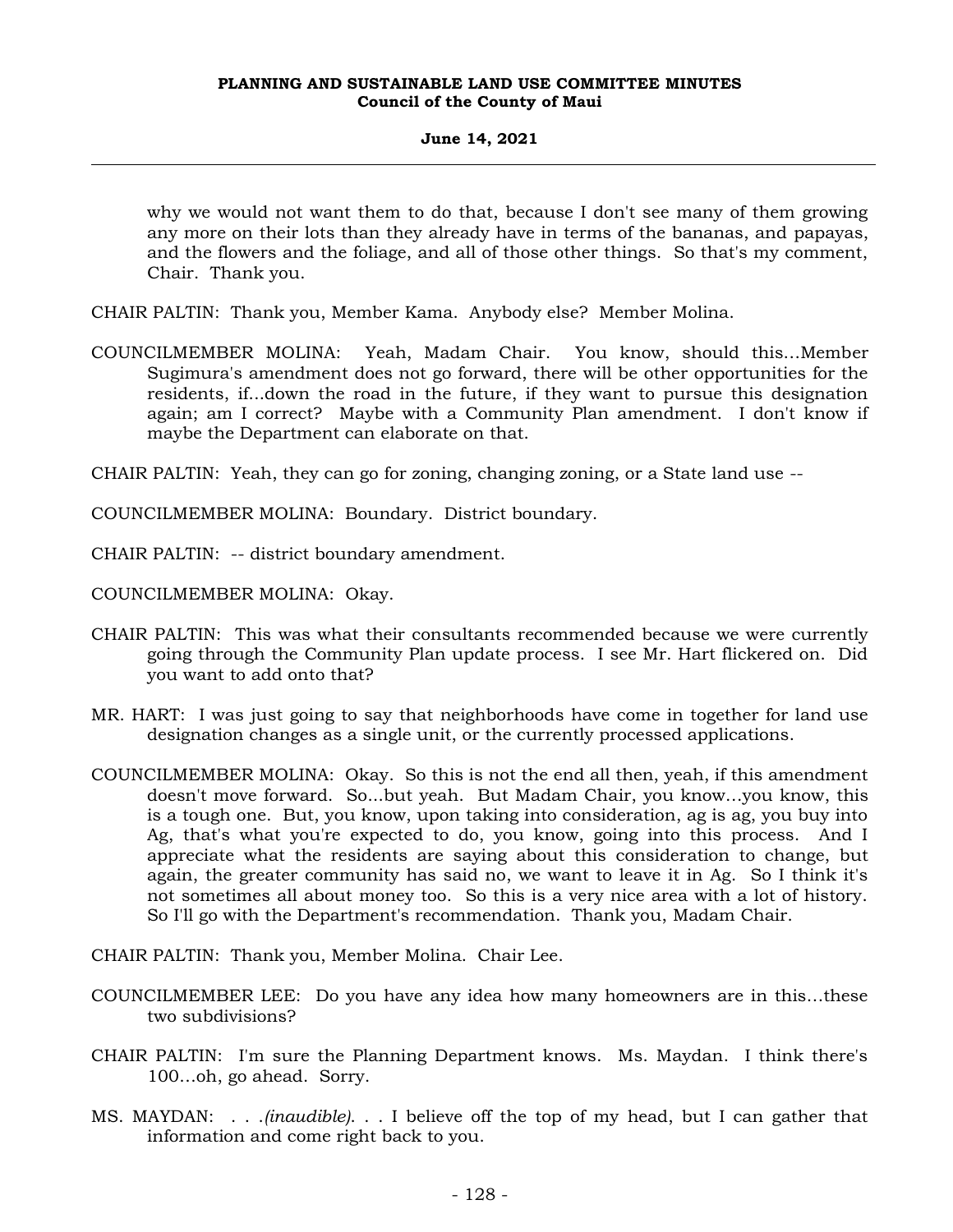#### **June 14, 2021**

COUNCILMEMBER LEE: Okay.

CHAIR PALTIN: Okay.

- COUNCILMEMBER LEE: I just recall earlier seeing a parade of homeowners come before the Council asking for the change in designation to Rural, only because when they first brought the property, there was no such category as Rural. Okay. Thank you.
- CHAIR PALTIN: Yeah. I believe there's about 100 lots. Not all of them are developed. Maybe some of the folks that want to develop don't want to meet the criteria for ag farm dwelling or something. Not all of them are full-time residents, I believe. There are a few. Sorry. Member Rawlins-Fernandez.
- COUNCILMEMBER RAWLINS-FERNANDEZ: Mahalo, Chair. I speak against the motion. Like you shared earlier, you know, if…I know that testifiers mentioned that there was no Rural designation back when these lots were being developed, but we can't go back in time to see what the community would have said in regards to a proposal of Rural Residential instead of Ag. A change in Rural Residential would increase the density of what is currently permissible on Ag, which would also increase the amount of water that would be needed. I think it's a betrayal of the community to say that we're going to have Ag lots, and, you know, I'm sure there were community members who opposed this development, knowing that in the future this is exactly what would've happened is that million dollar homes would be built, and then those million dollar homes can afford million dollar attorneys, and million dollar CPAs that can give them million dollar advice in how to go about getting their way, which was in opposition to the community that opposed it back then. That wanted to protect what they had in their town, wanted to protect the character of their town, and slowly by slowly lost so much. And it's heartbreaking. So I speak against the motion. And then I have a question regarding what is before us. For the Plantation Estate Lot Homeowners Association, is it all currently one designation right now, or did it come to us inconsistent from the Maui Planning Commission, and that's what's currently before us, so we would need to make them all consistent into one or the other designation?
- CHAIR PALTIN: I think the motion before us--and Member Sugimura can correct me if I'm wrong--is to --
- COUNCILMEMBER RAWLINS-FERNANDEZ: Not the motion, sorry. The designation that's before us.

CHAIR PALTIN: Oh. The designation from the Planning Commission.

COUNCILMEMBER RAWLINS-FERNANDEZ: For the entire…right.

CHAIR PALTIN: I guess I would defer to the Planning Department on that one. Ms. Maydan or Mr. Hart.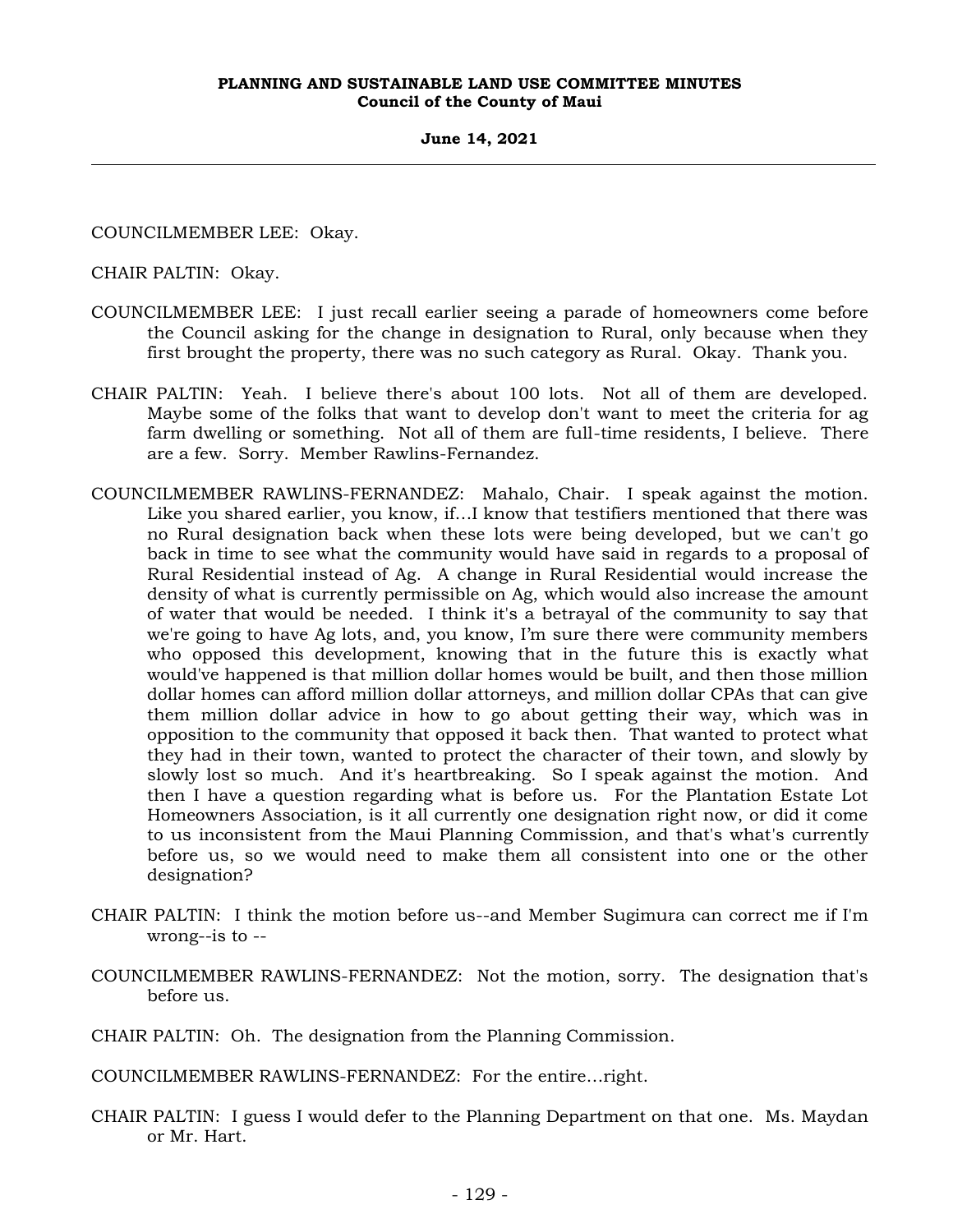MS. MAYDAN: I'm sorry, Chair. Can you please repeat the question?

- CHAIR PALTIN: The question from Member Rawlins-Fernandez is, what is the final Maui Planning Commission designation on page 67? Is it that Plantation Estates is Rural and Honolua Ridge should be Ag, or what was the Planning Department's determination of what Maui Planning Commission designated? Is it as it's shown in the map, or did the Planning Department concede that the Planning Commission meant to make Honolua Ridge and Plantation Estates both Rural?
- MS. MAYDAN: Mahalo for that clarification. We acknowledge that it appears that there was some confusion or misunderstanding at the Maui Planning Commission phase, and that they may have intended the larger area that includes Honolua Ridge to be Rural Residential, but what we transmitted is what we transmitted. I mean, that's what you have before you.
- CHAIR PALTIN: And the motion on the table right now is for Honolua Ridge and Plantation Estates to be designated Community Plan Rural Residential. That's the motion before us, I believe. Right, Member Sugimura? She's nodding her head yes. Is that good for you?

COUNCILMEMBER RAWLINS-FERNANDEZ: Okay. Mahalo for your clarification.

CHAIR PALTIN: Okay.

- COUNCILMEMBER RAWLINS-FERNANDEZ: Yeah, that's helpful. I move to amend the main motion for the Plantation Estate Lot Homeowners Association to be all Ag.
- CHAIR PALTIN: Okay. It's been amended by Member Rawlins-Fernandez, and the amendment is seconded by Member Sinenci, for the entirety of Plantation Estate Lot Owners Association to remain Ag Community Plan designation. Member Rawlins-Fernandez, as the maker of the amendment, did you have additional discussion?
- COUNCILMEMBER RAWLINS-FERNANDEZ: Yeah. So just, you know, I think what you also shared with one person having declined the purchase of property during that time because of the commitment to it being Ag, and that's just one person that we know of. I'm sure there are other people in the community that declined that kind of commitment of farming those lands because they were designated Ag, and…you know. And that's the commitment you make when you purchase land that is Ag. Mahalo, Chair.
- CHAIR PALTIN: Thank you. Member Sinenci, as the seconder of the amendment, any further discussion?
- COUNCILMEMBER SINENCI: Yeah. Thank you, Chair. Yeah, I distinctly remember the Director of Hua Momona, that he came and all of the different community work that they were in. They also worked with some of the residents that had fruit trees on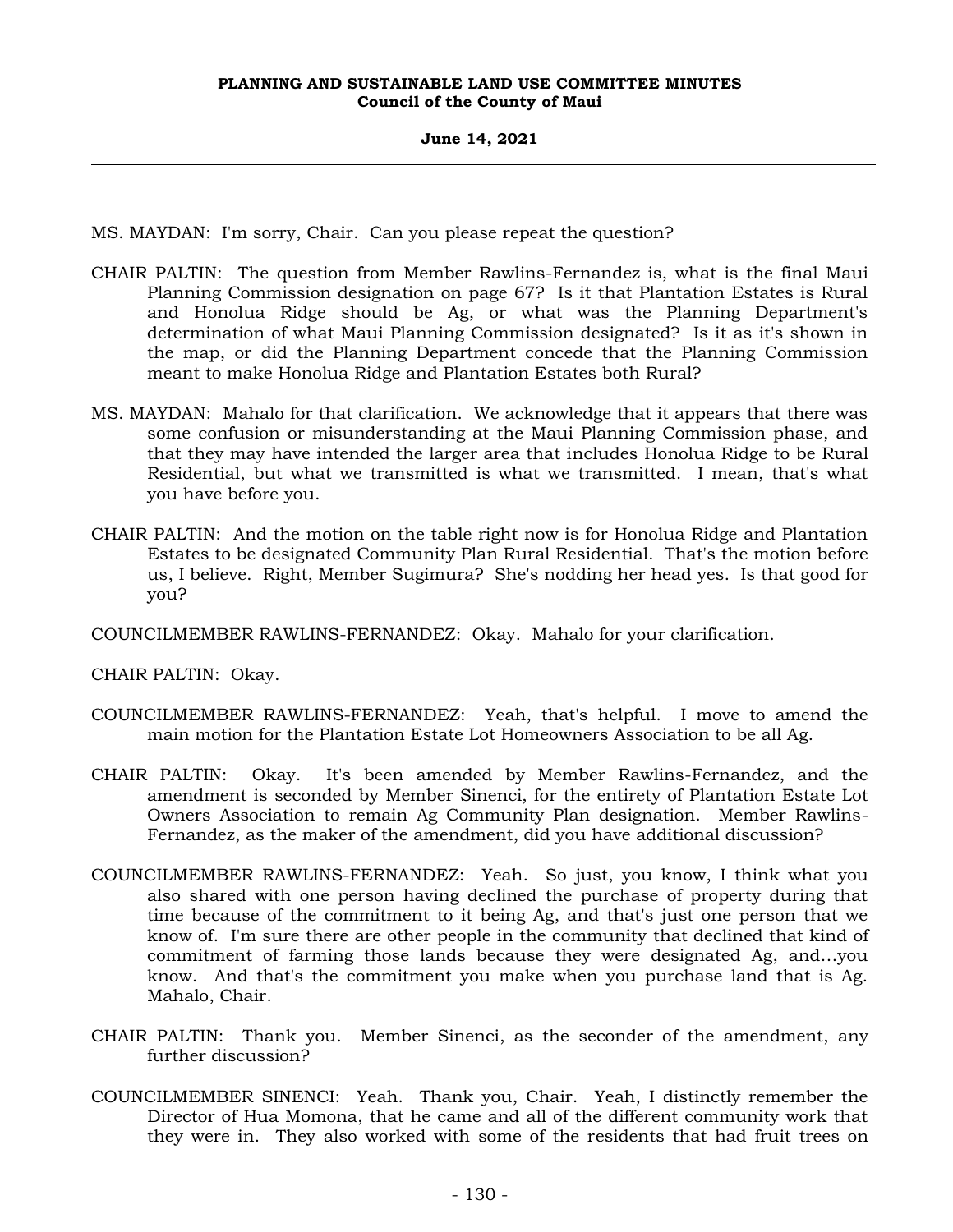# **June 14, 2021**

their properties. And so during the pandemic, they were able to go ahead and collect whatever produce they had up in the estate areas, and help with some of the community nonprofits. So I'm definitely in support in keeping it...remain in Agriculture. We've always had the State Land Use…well, the State Department of Ag always pushing to keep Ag zoned lands in there for agriculture production. So I'm supportive of the amendment.

- CHAIR PALTIN: Thank you. Member…Chair Lee.
- COUNCILMEMBER LEE: Can I ask Planning, what is the designation of these properties in the Maui Island Plan?
- CHAIR PALTIN: It's within the Rural Growth Boundary as that checkered blue outline is, if you can see. Maui Island Plan Rural Growth Boundary.
- COUNCILMEMBER LEE: So the Rural Growth Boundary is more in line with Rural zoning as opposed to Agriculture?
- CHAIR PALTIN: Ms. Maydan can probably better explain it. I think she has explained it several times, but she can explain it again if she doesn't mind, that if Rural was to happen, that's where it wanted to be, in that boundary. But go ahead, Ms. Maydan. Sorry.
- MS. MAYDAN: Mahalo, Chair. Yes, the Rural Growth Boundary does provide the opportunity to change those areas to a Rural Community Plan designation. But absolutely, as we go through this process as--I'm sorry, I can't remember who mentioned it at the…I believe it was Chair Paltin--that at the Maui Island Plan level, we…the Department is working with the broader Maui Island community. And then when we get into the Community Plan level, we are working with that specific community. And time has passed, of course, since the Maui Island Plan adoption. So as I mentioned, this was a very important conversation with the community, but we heard loud and clear from the community that Rural Residential was desired here. So while Rural Residential…I'm sorry, that Ag was desired here. Sorry, I misspoke. While Rural Residential aligns with the Rural Growth Boundary, we would recommend, if you were to designate this area Agriculture, we would recommend a Maui Island Plan amendment to align these two plans.
- COUNCILMEMBER LEE: Okay. Nobody talked about an amendment, but thank you, anyway, for your clarification.
- CHAIR PALTIN: Thank you, Chair Lee. I thought that's exactly what she had said the last time she gave that spiel, but maybe not. Okay. Any further discussion? We're on the amendment to the main motion. Seeing nobody raise their hand, I'll contribute my discussion to this proposed amendment. I speak in support of the proposed amendment. You know, I think if…so this is a gated luxury subdivision, and if these folks can't farm, then nobody will be able to farm. They have the resources. It's not all about soil quality because I've seen my neighbor on Hui F Road, Monica Bogar, do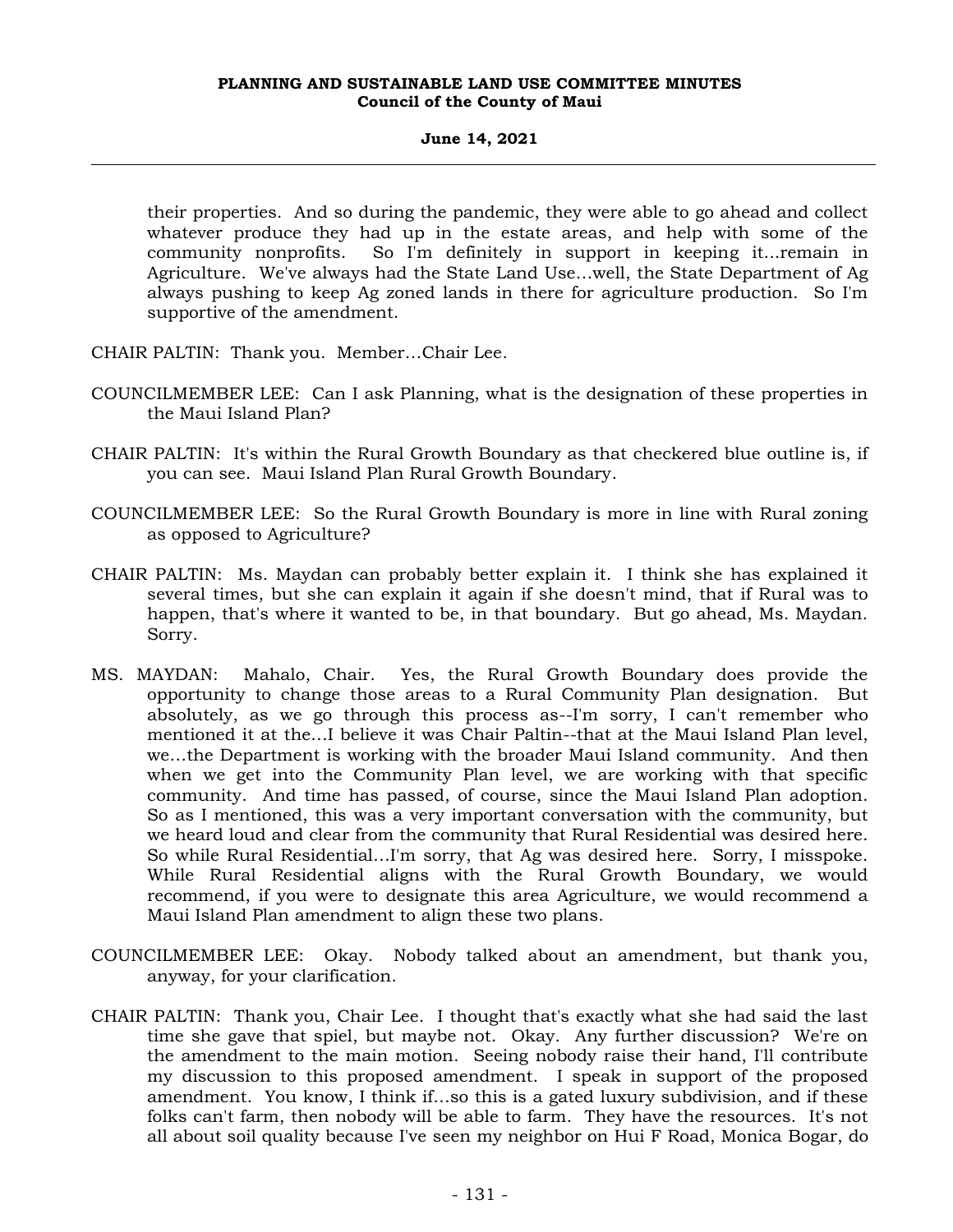**June 14, 2021**

amazing things with aquaponics and kimchi. You guys should try the gut juice, it's wonderful. And she has just like, you know, the tiniest little parcel right off Hui F Road, and she--I don't know if I should out her--but she actually does some of her farming into the gulch area because she has so little bit of space. And she farms microgreens for Merriman's, and she's an amazing person. And so my point being, you know, right down the road at Mahana Estates, it's Rural. There's like 51 Rural lots, and if they'd like to have a Rural lot and build a Rural house, it's right there. They purchased in Ag, and if they didn't do their due diligence in what that means, I mean, pretty much echoing Member Rawlins-Fernandez's sentiment, that this was a bait and switch for our community and, you know, the impetus for the creation of the Save Honolua Coalition. We never did want houses up there. In fact, I've been through that subdivision because when I used to take the junior lifeguards up into the watershed area, there's a trail that lets out at the top of Plantation Estates Lot Owners Association. So this is abutting right into the watershed. You know, you can get into the watershed from Plantation Estates Lot Owners Association subdivision, and then it comes out. In better times, there was a shuttle that you could take from the Kapalua, I think, Adventure Center. And you could take it up to the top and then go into the watershed that way, or there's a Mahana Ridge Trail that you can start at D.T. Fleming's and walk up and catch the shuttle down, or walk up and walk down. And it really is...you know, it's sore to my heart to allow this to become Rural and more density and housing without the commitment to farming, especially in this time of the pandemic, you know, where we're talking about self-sustainability, where we designated Kamehameha Schools Bishop Estates lands Agriculture because of their commitment to agriculture. And just being wealthy and buying a luxury estate in an Agriculture for millions of dollars, I don't…I don't support it after the fact, after all the conflict within our community, to change to Rural. If it does change to Rural, I kind of consider it similar to the Industrial concrete batching plant, because I think what the Planning Commission was trying to do was put conditions on what kind of Rural it could be, and that kind of thing. I still wouldn't support it, but if we're putting conditions on Community Plan Designations as to how big the Rural lots are, it should be done one time with zoning…conditional zoning change, Community Plan amendment, district boundary amendment, same as for the industrial plot. So I speak in support of this amendment, and if there's no further discussion, I'll call for the question. And a reminder, the amendment is for the entirety of Plantation Estate Lot Owners Association to remain in the Community Plan Ag Designation. All those in favor of the amendment, raise your hand and say, "aye."

COUNCILMEMBERS: Aye.

CHAIR PALTIN: All those opposed, raise your hand and say "no."

COUNCILMEMBERS: No.

CHAIR PALTIN: So the motion…the amendment passes six, three, with Members Lee, Sugimura, and Kama voting against it.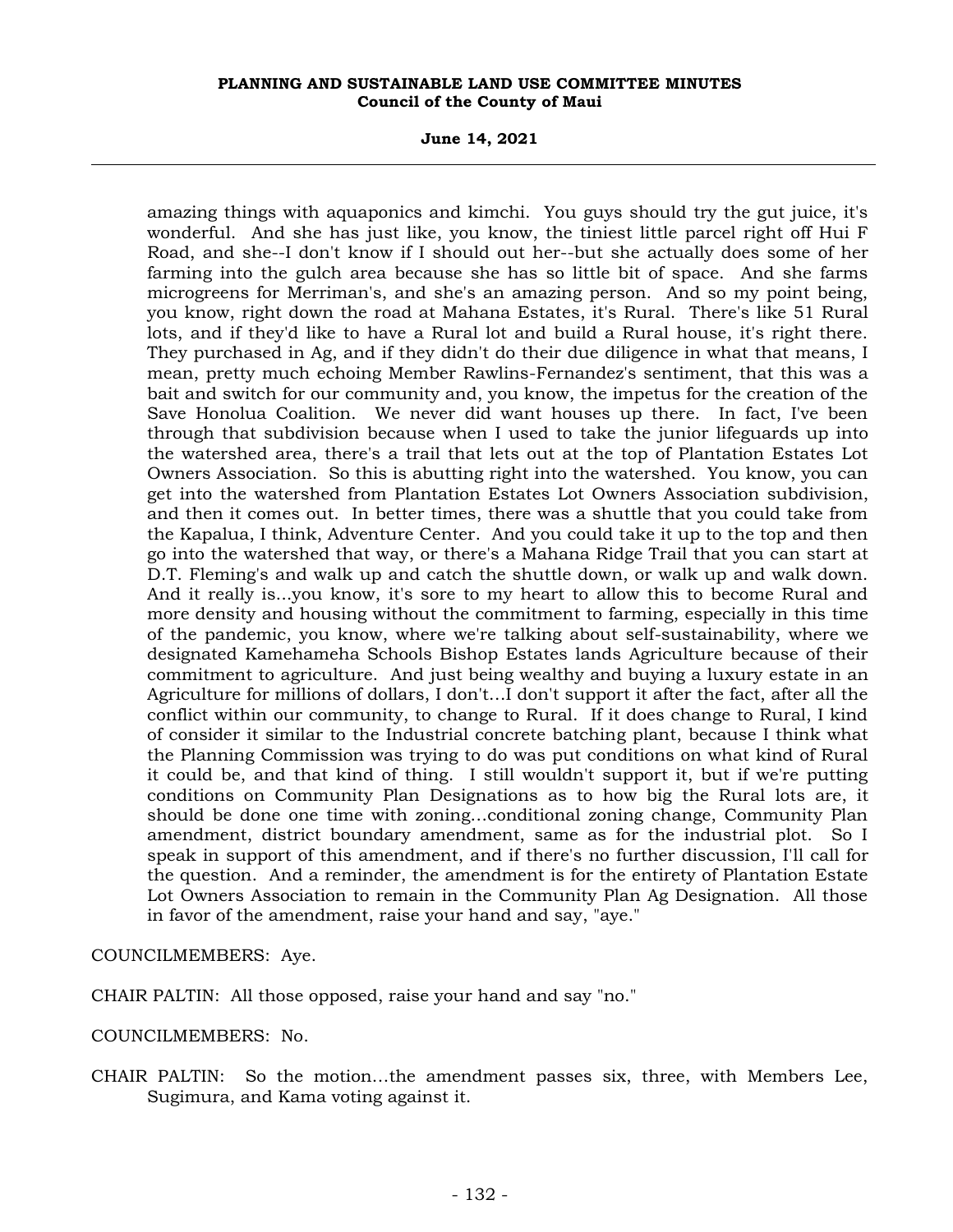**June 14, 2021**

| VOTE: | AYES:                  | Chair Paltin, Vice-Chair King, Councilmembers<br>Johnson, Molina, Rawlins-Fernandez, and Sinenci. |
|-------|------------------------|---------------------------------------------------------------------------------------------------|
|       | <b>NOES:</b>           | Councilmembers Kama, Lee, and Sugimura.                                                           |
|       | <b>ABSTAIN:</b>        | None.                                                                                             |
|       | <b>ABSENT:</b>         | None.                                                                                             |
|       | EXC.                   | None.                                                                                             |
|       | <b>MOTION CARRIED.</b> |                                                                                                   |

# **ACTION: APPROVED TO AMEND AMENDMENT.**

CHAIR PALTIN: So now we're on to the main motion, which would be for Plantation Estate Lot Owners Association to remain Ag, I believe, is how it works. Do we need to discuss more, or are we just ready to vote? Okay. All those in favor of the main motion, as amended, raise your hand and say, "aye."

COUNCILMEMBERS: Aye.

CHAIR PALTIN: All those opposed, raise your hand and say. "no."

COUNCILMEMBERS: No.

CHAIR PALTIN: And the motion passes, as amended, six, three, with Members Lee, Kama, and Sugimura in opposition.

| VOTE: | <b>AYES:</b>           | Chair Paltin, Vice-Chair King, Councilmembers<br>Johnson, Molina, Rawlins-Fernandez, and Sinenci. |  |  |
|-------|------------------------|---------------------------------------------------------------------------------------------------|--|--|
|       | <b>NOES:</b>           | Councilmembers Kama, Lee, and Sugimura.                                                           |  |  |
|       | <b>ABSTAIN:</b>        | None.                                                                                             |  |  |
|       | <b>ABSENT:</b>         | None.                                                                                             |  |  |
|       | EXC.                   | None.                                                                                             |  |  |
|       | <b>MOTION CARRIED.</b> |                                                                                                   |  |  |

### **ACTION: APPROVED AMENDMENT, AS AMENDED.**

CHAIR PALTIN: And so then, I don't have anything else. Kapalua Mauka, there was a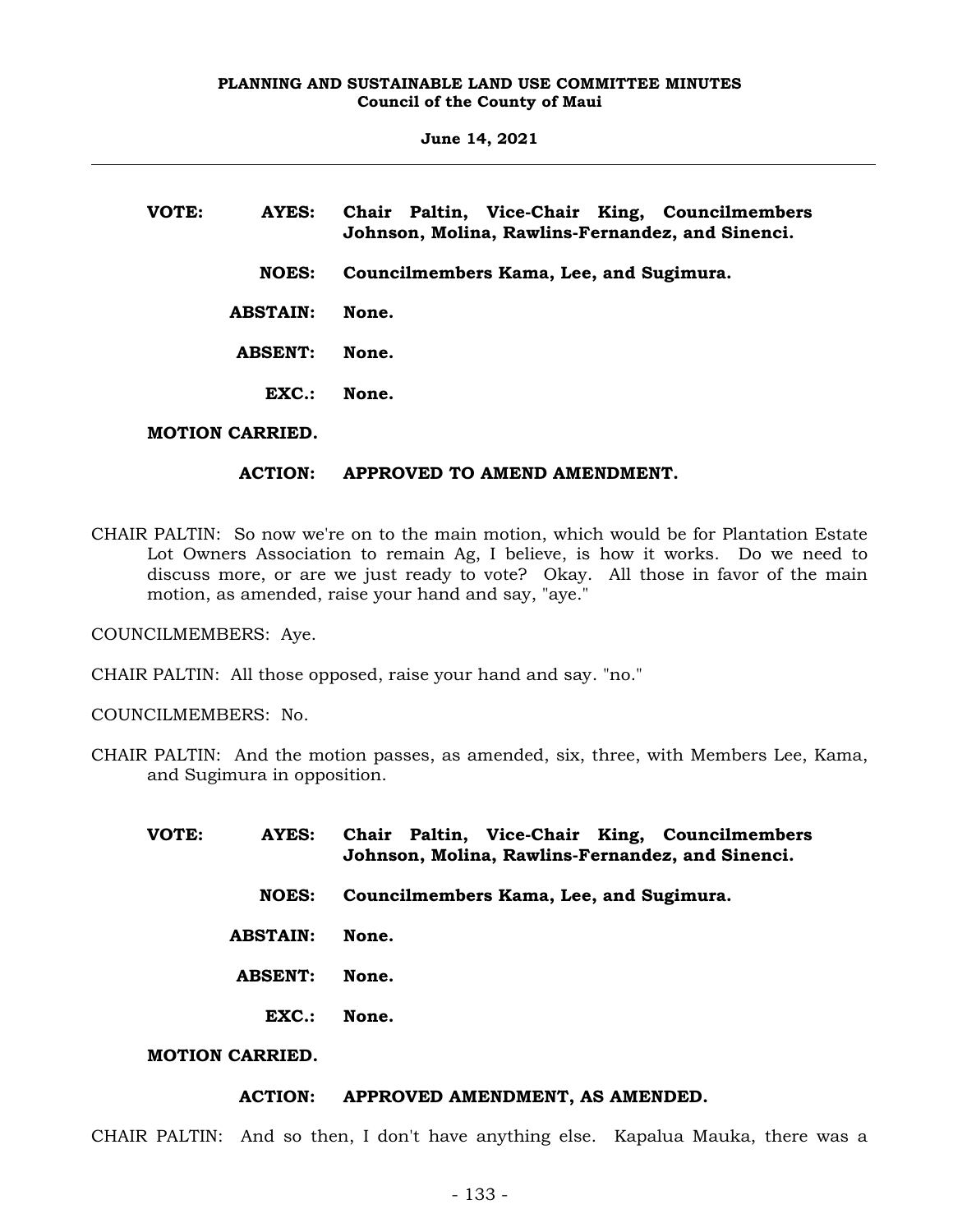**June 14, 2021**

change from the CPAC version to the Maui Planning Commission version, but I believe there was a caveat that they were just placing things and that, you know, they could move them around differently at the time when they…if they do start building. So if they're going to be able to move it around within the confines of the ordinance that allows for Kapalua Mauka, I don't see the need to move it back and forth between the CPAC and the MPC version, unless somebody has a desperate need to amend how Kapalua Mauka is in the Maui Planning Commission's version. If I'm incorrect on that, Ms. Maydan or Deputy Director Hart, please correct me.

MS. MAYDAN: Chair, you are correct.

- CHAIR PALTIN: Okay, thanks. So does anyone see a need to discuss Kapalua Mauka, or are we okay because they can move things around if they ever do build anyway? We're okay with how it is? Consensus? Okay. All right. So we won't go into Kapalua Mauka. And other than that, Subarea 1, Maui Land and Pineapple baseyard change designation to Employment Center, no problem. Wailele Ridge, Residential. Yeah, everything else seems to be fine. Subarea 1. Kapalua River. Okay. I guess the last part of Subarea 1 would be the wording as proposed in…I can just read that. I took out the dash between 18,680 and acre, for consistency's sake, on page 66. I added in Nāpili means the joinings or the pili grass which once filled the area. And also, it's…it started with, it extends from the 480-foot elevation at Honokōhau Stream. So I just added in, to the 5,788-foot elevation at Puʻu Kukui Summit. And I changed States with a capital S to a small s. We can cite the source on Nāpili as ulukau.org instead of Wehewehe Wikiwiki, and the elevation I found on summitpost.org, Puʻu Kukui, just talking about the elevation of the summit of Puʻu Kukui. So if folks are okay with those amendments to page 66, I'll entertain a motion. Member Rawlins-Fernandez.
- COUNCILMEMBER RAWLINS-FERNANDEZ: Quick question, and then I'll make the motion for you. Is West Maui Natural Area Reserve still called West Maui Natural Area Reserve, or did they --
- CHAIR PALTIN: I believe it is. Ms. Maydan. Do you know if it's still called West Maui's Natural Area Reserve?
- MS. MAYDAN: I am not aware of a change.
- COUNCILMEMBER RAWLINS-FERNANDEZ: Okay. So moved.
- CHAIR PALTIN: Okay. Any second? Seconded…moved by Member Rawlins-Fernandez, and seconded by Member King, to amend the wording on page 66, as stated in the Amendment Summary Form submitted by me today. Any further discussion necessary? Member King.
- VICE-CHAIR KING: I don't know, just…it's non-substantial. I'm sure they would have caught it, but just the word preserve is spelled wrong. Puʻu Kukui Watershed Preserve needs a V in there.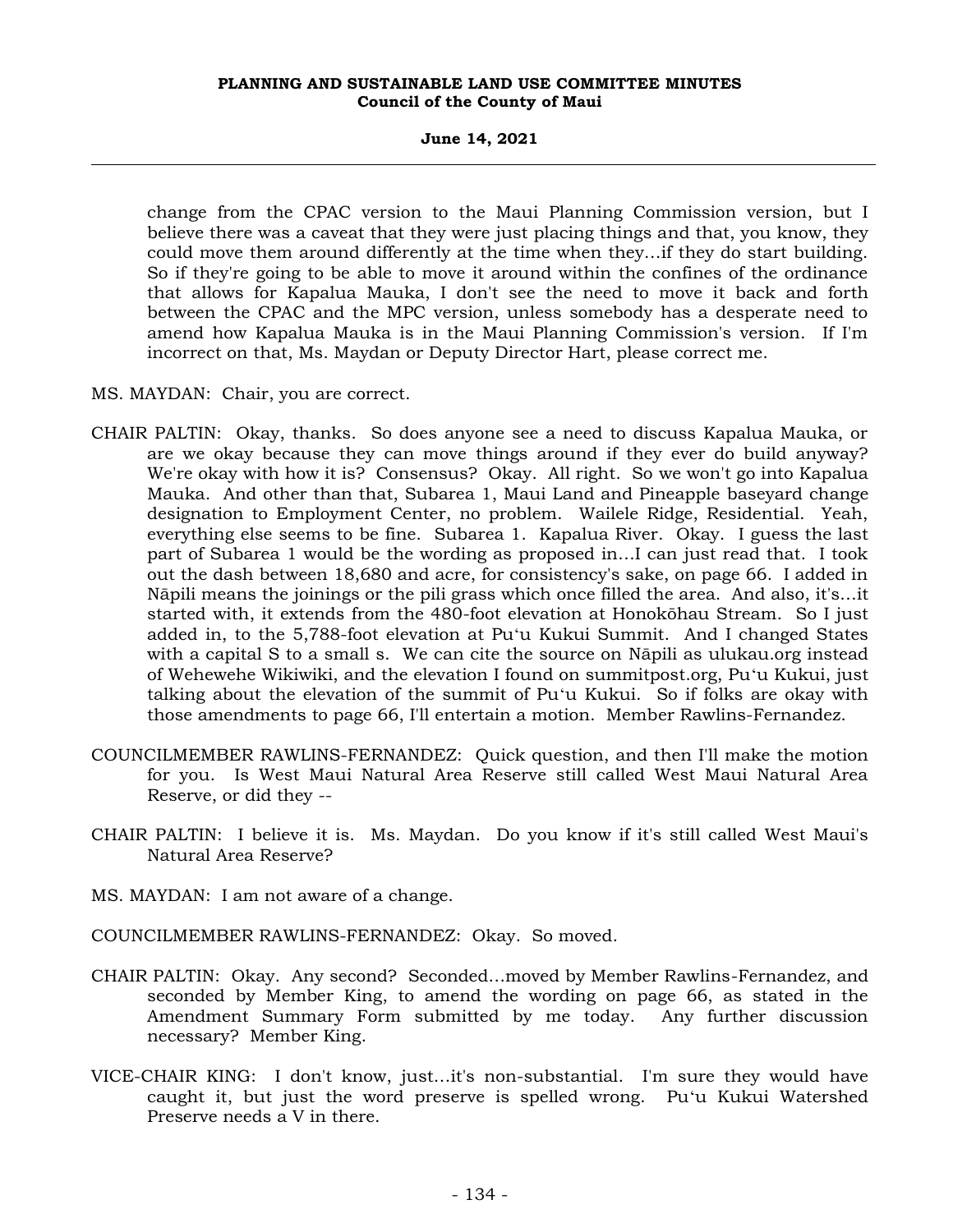# **June 14, 2021**

CHAIR PALTIN: Puʻu Kukui Watershed Preserve needs a --

VICE-CHAIR KING: It's spelled P-R-E-S-E-R-E, so they just left out the V.

CHAIR PALTIN: Preserve, P-R-E-S-E-R-V-E?

VICE-CHAIR KING: Yeah.

CHAIR PALTIN: Oh, preserve…preserve.

VICE-CHAIR KING: Is it preserve or reserve? It's just a…they left out the V.

COUNCILMEMBER LEE: And the next line, you have to add an S.

- CHAIR PALTIN: Well, the Watershed is a preserve, and then the West Maui Natural Area Reserve.
- VICE-CHAIR KING: Right, but you spelled Puʻu Kukui Watershed Presere [*sic*], there's no V in it. And then the next line, as Alice said, should be one of the largest three…largest privately-owned nature preserves in the State. So that needs an S on the end of preserve.

CHAIR PALTIN: Okay. Staff, did you get those non-substantive?

MS. STEWART: Chair, yes.

CHAIR PALTIN: Okay. All right. Then are we ready to vote? Yeah. All those in favor, raise your hand and say, "aye."

COUNCILMEMBERS: Aye.

CHAIR PALTIN: Member Kama, are you…okay. And I got that unanimous, amended to page 66.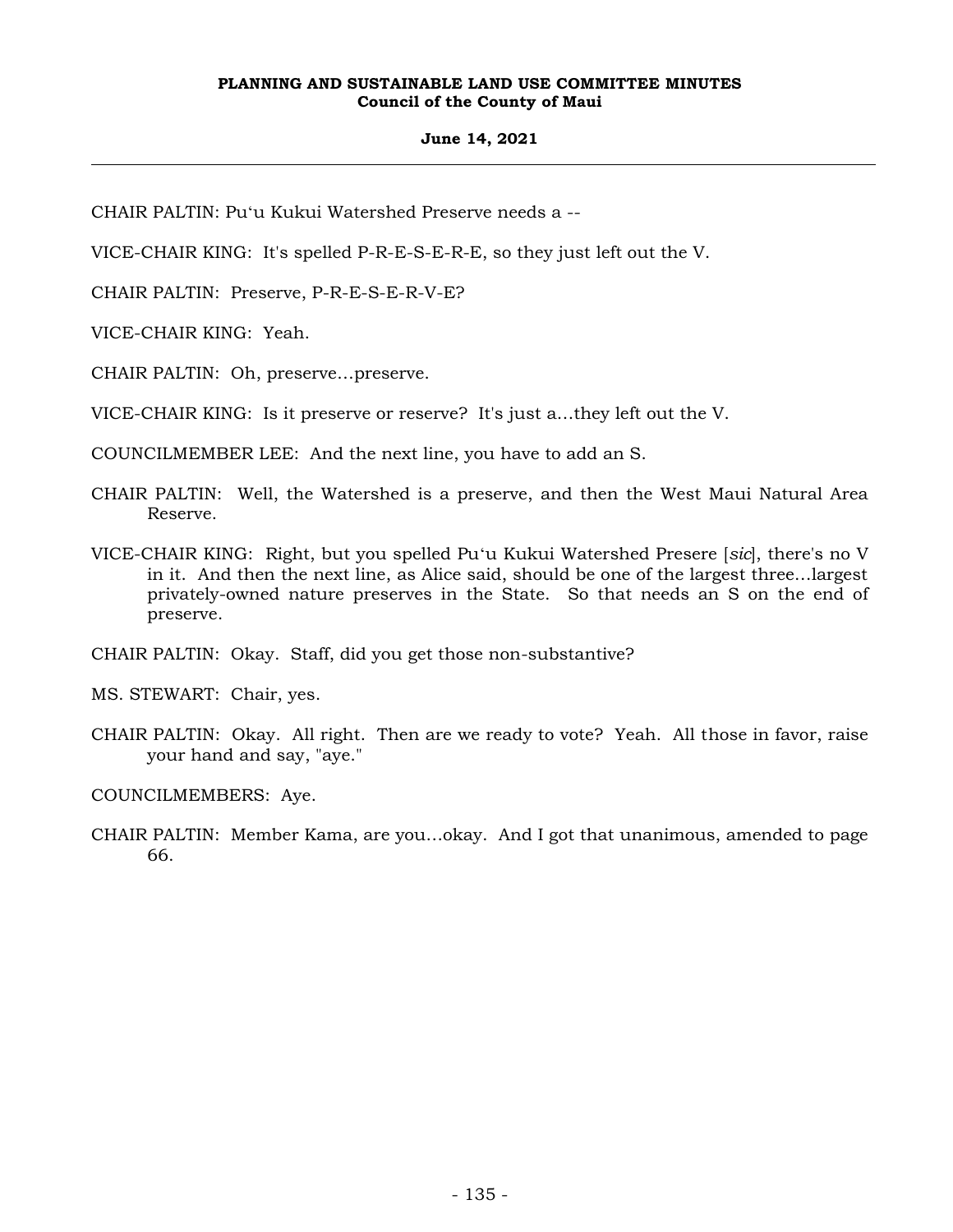| VOTE: | AYES:           | Chair Paltin, Vice-Chair King, Councilmembers<br>Johnson, Kama, Lee, Molina, Rawlins-Fernandez,<br>Sinenci, and Sugimura. |
|-------|-----------------|---------------------------------------------------------------------------------------------------------------------------|
|       | <b>NOES:</b>    | None.                                                                                                                     |
|       | <b>ABSTAIN:</b> | None.                                                                                                                     |
|       | <b>ABSENT:</b>  | None.                                                                                                                     |
|       | EXC.            | None.                                                                                                                     |
|       |                 |                                                                                                                           |

# **MOTION CARRIED.**

# **ACTION: APPROVED AMENDMENT.**

CHAIR PALTIN: And I guess the next motion would be to accept Subarea 1. Moved by Member King, seconded by Member Rawlins-Fernandez, to accept Subarea 1. I guess my only comment was good job, guys. I know some people thought we wouldn't make it through all the maps, but you guys did it. Give yourself a round of applause. Any further comment? All those in favor, raise your hand and say, "aye."

COUNCILMEMBERS: Aye.

CHAIR PALTIN: Okay. Passes unanimously.

- **VOTE: AYES: Chair Paltin, Vice-Chair King, Councilmembers Johnson, Kama, Lee, Molina, Rawlins-Fernandez, Sinenci, and Sugimura.**
	- **NOES: None.**
	- **ABSTAIN: None.**
	- **ABSENT: None.**
		- **EXC.: None.**

**MOTION CARRIED.**

### **ACTION: APPROVED AMENDMENT.**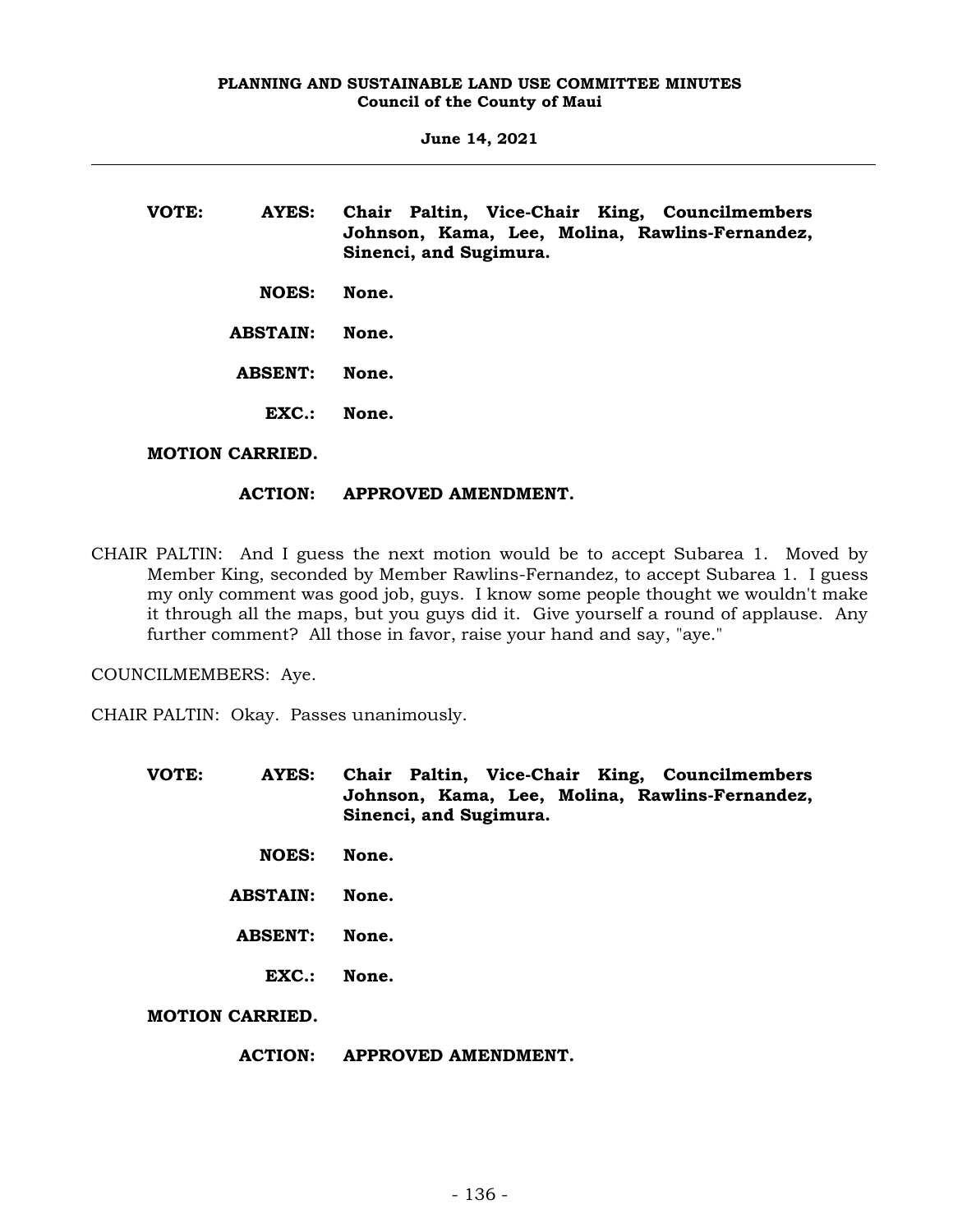#### **June 14, 2021**

- CHAIR PALTIN: And we are done, folks. You guys did it. You did the hard work, all the maps. And just a reminder, tomorrow we go into 3.1, 3.3, and 3.4. And just a note, on pages 62 and 63, where it says, see Appendix C and see Appendix D, if Members would prefer those to actually be placed there, then we'll be discussing amendments to Appendix C and D as well. So 3.1, 3.3, and 3.4 for tomorrow. If we...by some miraculous thing, we finish early, we can go into Section 5. But if we actually do move Appendix C and Appendix D into this Section, we'll be discussing any wording changes for Community Plan Designations and like that. So I expect that could take us the majority of the morning until lunch, and then any other discussions to amend 3.1, 3.3, and 3.4. Member Rawlins-Fernandez, where we need to revise that in the CP page…what were you asking about?
- COUNCILMEMBER RAWLINS-FERNANDEZ: Oh, it just says…Ms. Maydan said revision, 103 lots.

CHAIR PALTIN: Oh.

COUNCILMEMBER RAWLINS-FERNANDEZ: So I was just asking for clarification about--

- CHAIR PALTIN: Revisions to the total number of lots in Plantation Estates Lot Owners Association. Chair Lee asked how many, and she said 140 originally, but that was wrong. It's 103 lots.
- COUNCILMEMBER RAWLINS-FERNANDEZ: So was she just correcting herself verbally, or do we need to revise something in the plan?
- CHAIR PALTIN: Oh, no revision needed. It was just an answer to Chair Lee's question. She didn't answer it verbally, she answered it in chat, that there were 140 lots within. But that was incorrect. There's 103 lots within.

COUNCILMEMBER RAWLINS-FERNANDEZ: Got it.

CHAIR PALTIN: No need to change anything. Any questions about tomorrow? Close this so I can see everybody's shining faces. No questions. All right. We'll be back tomorrow at 9:00, same link, with…starting with page 62, 3.1, 3.3, and 3.4. Good job, guys. You guys are all champs.

COUNCILMEMBER LEE: Yeah, you too.

CHAIR PALTIN: Your hard work, I appreciate it. See you tomorrow. Bye. Thank you.

COUNCILMEMBER LEE: Bye.

VICE-CHAIR KING: Did you recess the meeting?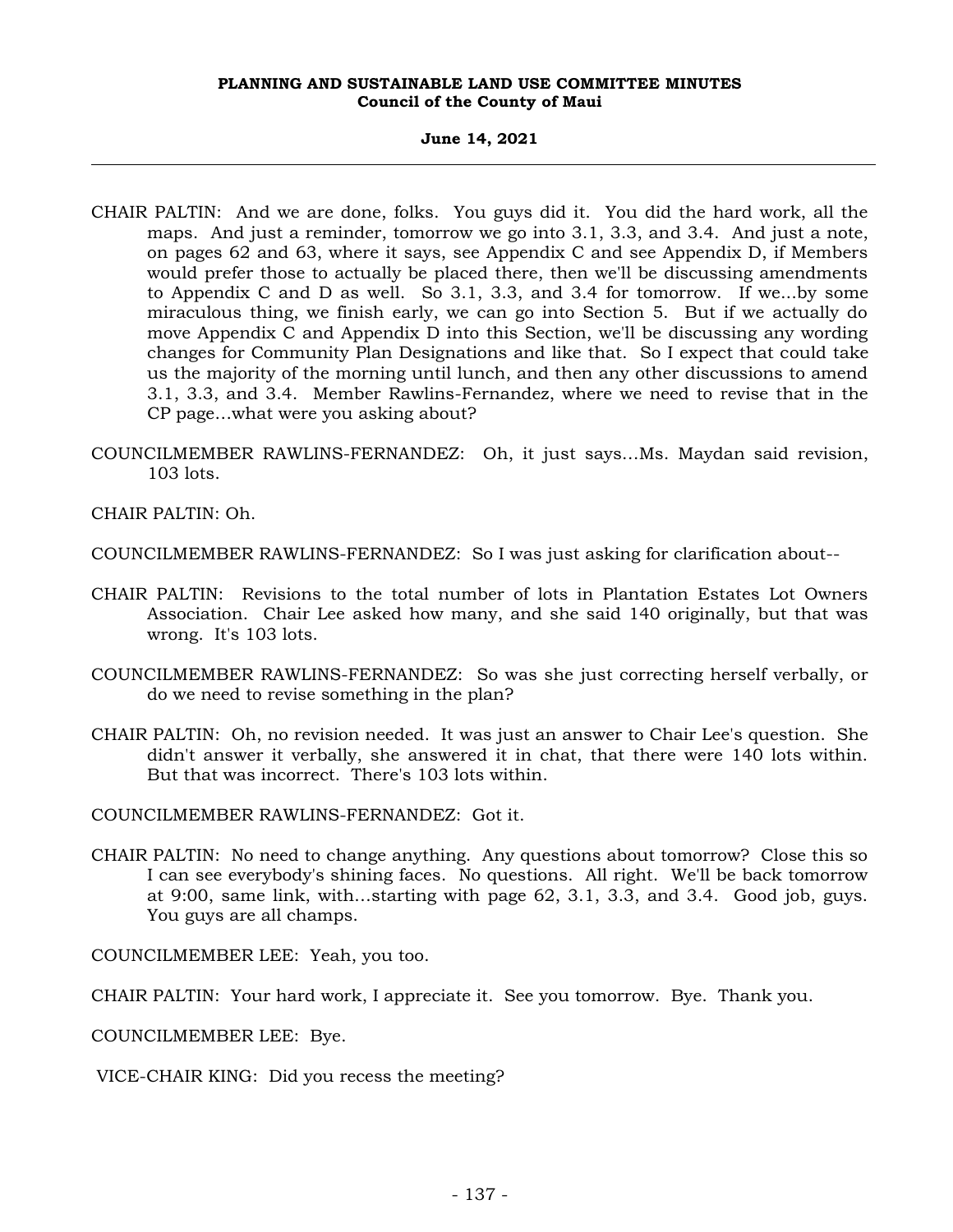# **June 14, 2021**

CHAIR PALTIN: Oh, I didn't recess. Okay. This meeting is in recess until 9:00 a.m. tomorrow, June 15th. *. . .(gavel). . .*

**RECESS:** 5:15 p.m.

APPROVED:

Jammand.M. Paltin

TAMARA PALTIN, Chair Planning and Sustainable Land Use Committee

pslu:min:210614r Transcribed by: Crystal Sakai, Marie Tesoro, Susan Leong & Brenda Clark